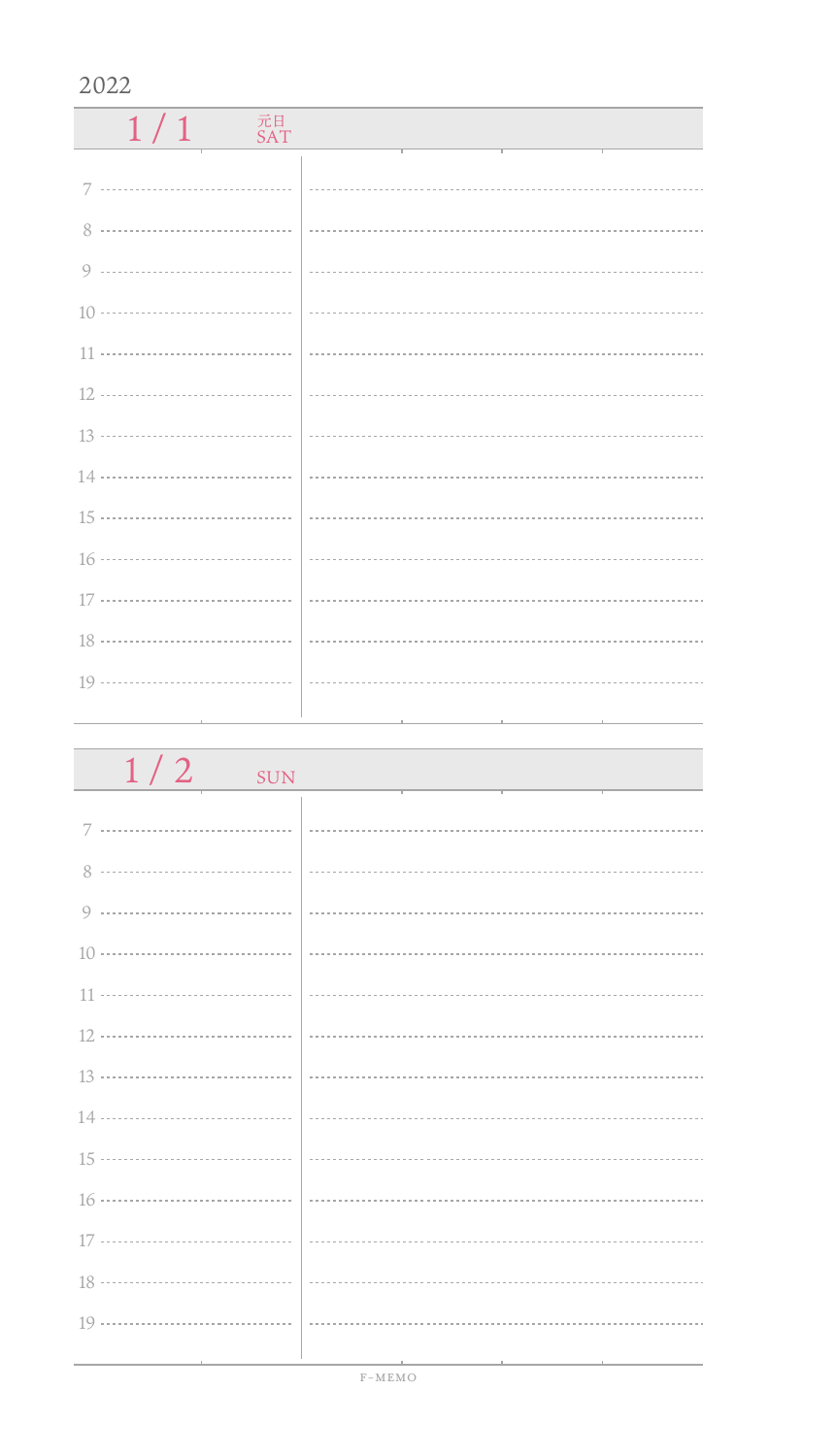| 1/3<br><b>MON</b> |  |  |
|-------------------|--|--|
|                   |  |  |
| 7                 |  |  |
| 8                 |  |  |
| $\circ$           |  |  |
|                   |  |  |
| 11                |  |  |
| 12                |  |  |
| 13 ………………………………   |  |  |
| 14 ………………………………   |  |  |
| 15 ………………………………   |  |  |
| 16 ………………………………   |  |  |
| 17 ………………………………   |  |  |
| 18 ………………………………   |  |  |
|                   |  |  |
|                   |  |  |
|                   |  |  |
| 1/4<br>TUE        |  |  |
|                   |  |  |
| 7                 |  |  |
| 8                 |  |  |

|  | $\overline{1}$ |
|--|----------------|
|  |                |
|  |                |
|  |                |
|  |                |
|  |                |
|  |                |
|  |                |
|  |                |
|  |                |
|  |                |
|  |                |
|  |                |
|  |                |
|  |                |
|  |                |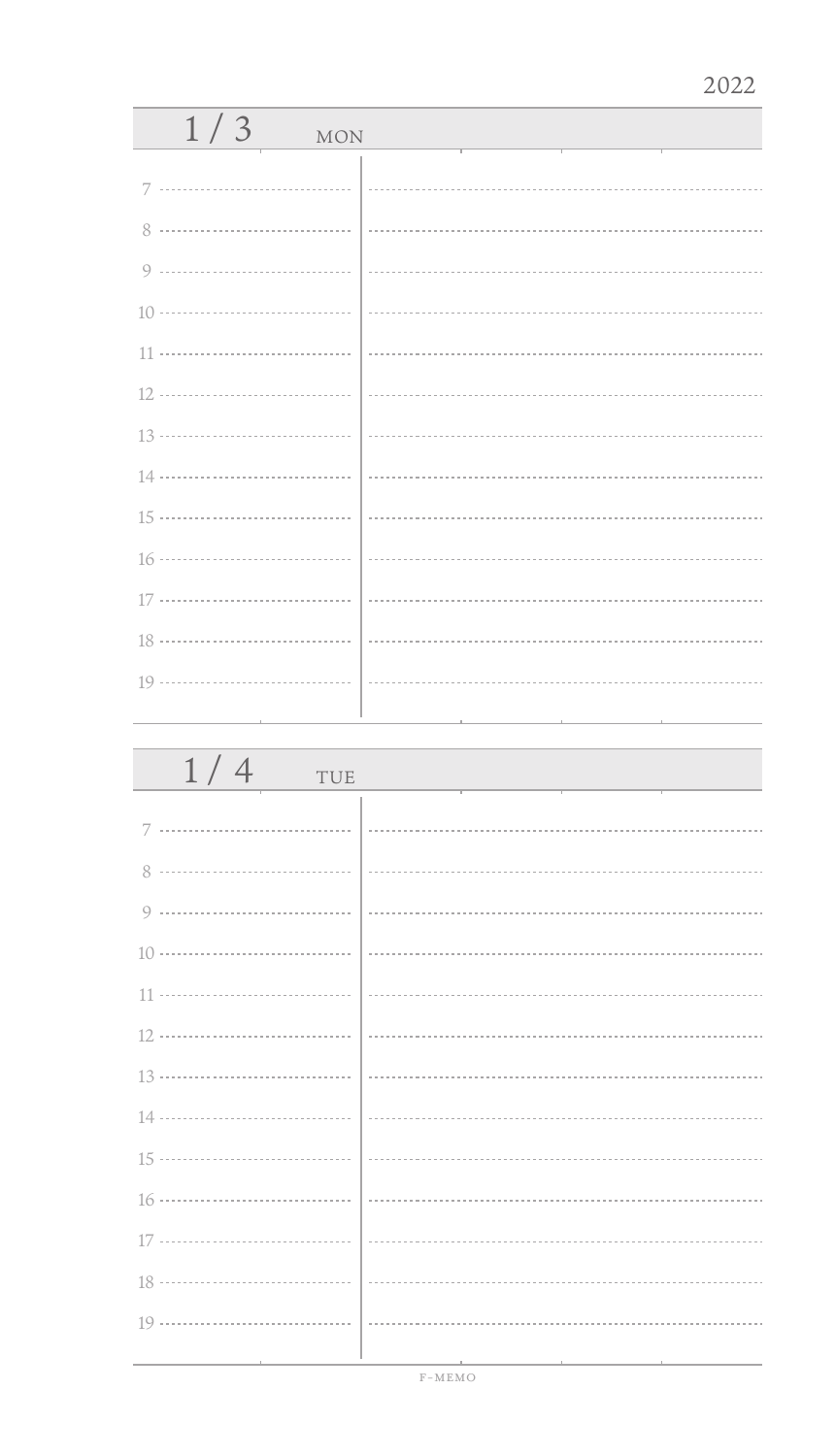| 1/5<br>WED |  |
|------------|--|
|            |  |
|            |  |
|            |  |
|            |  |
|            |  |
|            |  |
|            |  |
|            |  |
|            |  |
|            |  |
|            |  |
|            |  |
|            |  |
|            |  |

| 1/6<br>THU                        |                                              |
|-----------------------------------|----------------------------------------------|
|                                   |                                              |
|                                   |                                              |
|                                   |                                              |
|                                   |                                              |
|                                   |                                              |
|                                   |                                              |
|                                   |                                              |
|                                   |                                              |
|                                   |                                              |
|                                   |                                              |
|                                   |                                              |
|                                   |                                              |
|                                   |                                              |
| the control of the control of the | the control of the control of the control of |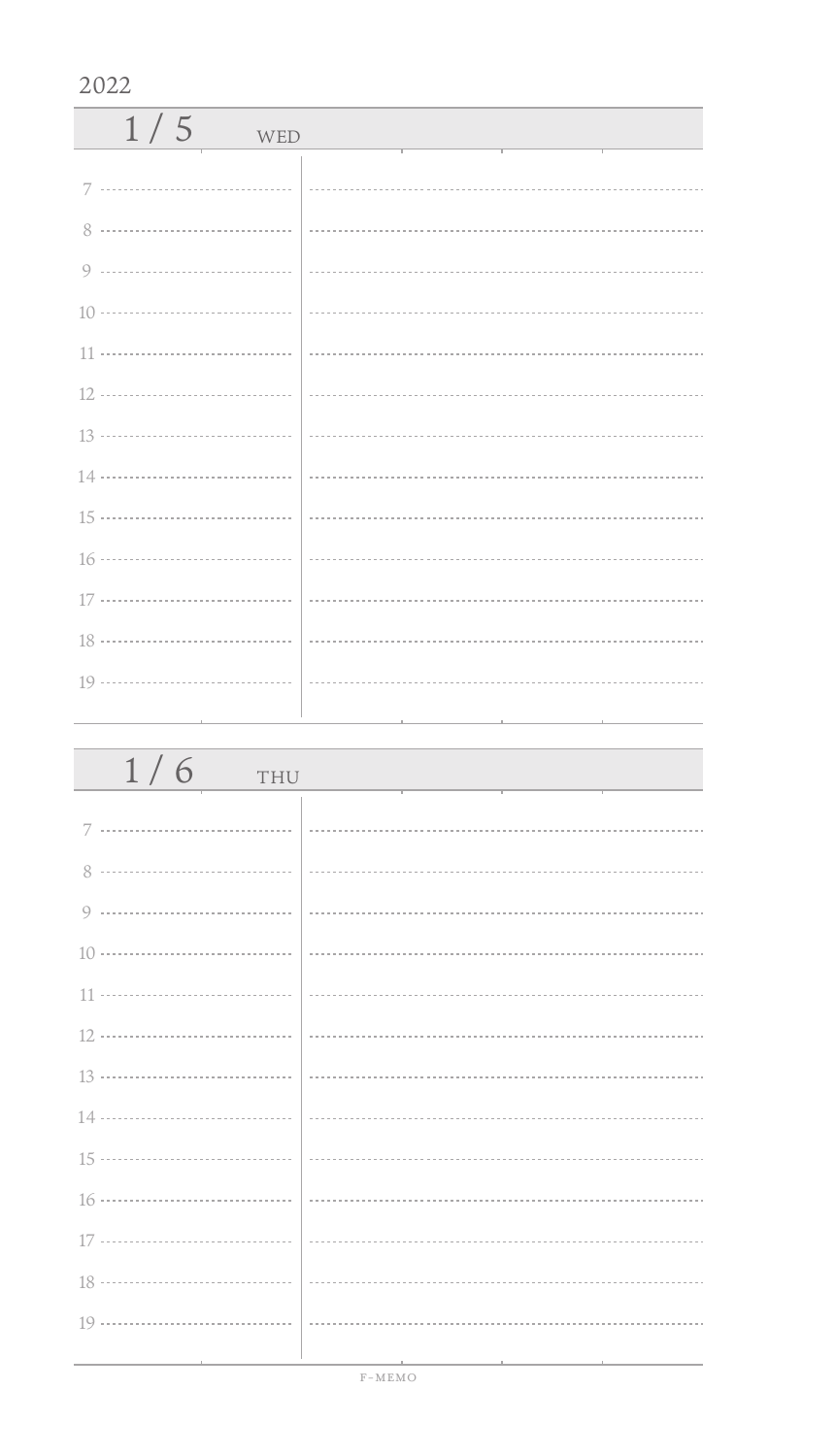| 1/7<br>FRI                        |  |
|-----------------------------------|--|
|                                   |  |
|                                   |  |
|                                   |  |
|                                   |  |
|                                   |  |
|                                   |  |
|                                   |  |
|                                   |  |
|                                   |  |
|                                   |  |
|                                   |  |
|                                   |  |
|                                   |  |
|                                   |  |
| the control of the control of the |  |

1/8 SAT 7 ................................. 8 .................................. 0 .................................. 10 11 ÷. 12 13 14 ................................... 15 ................................... . . . . . . . . . . 16 17 .................................. 18 ă, 19 ..................................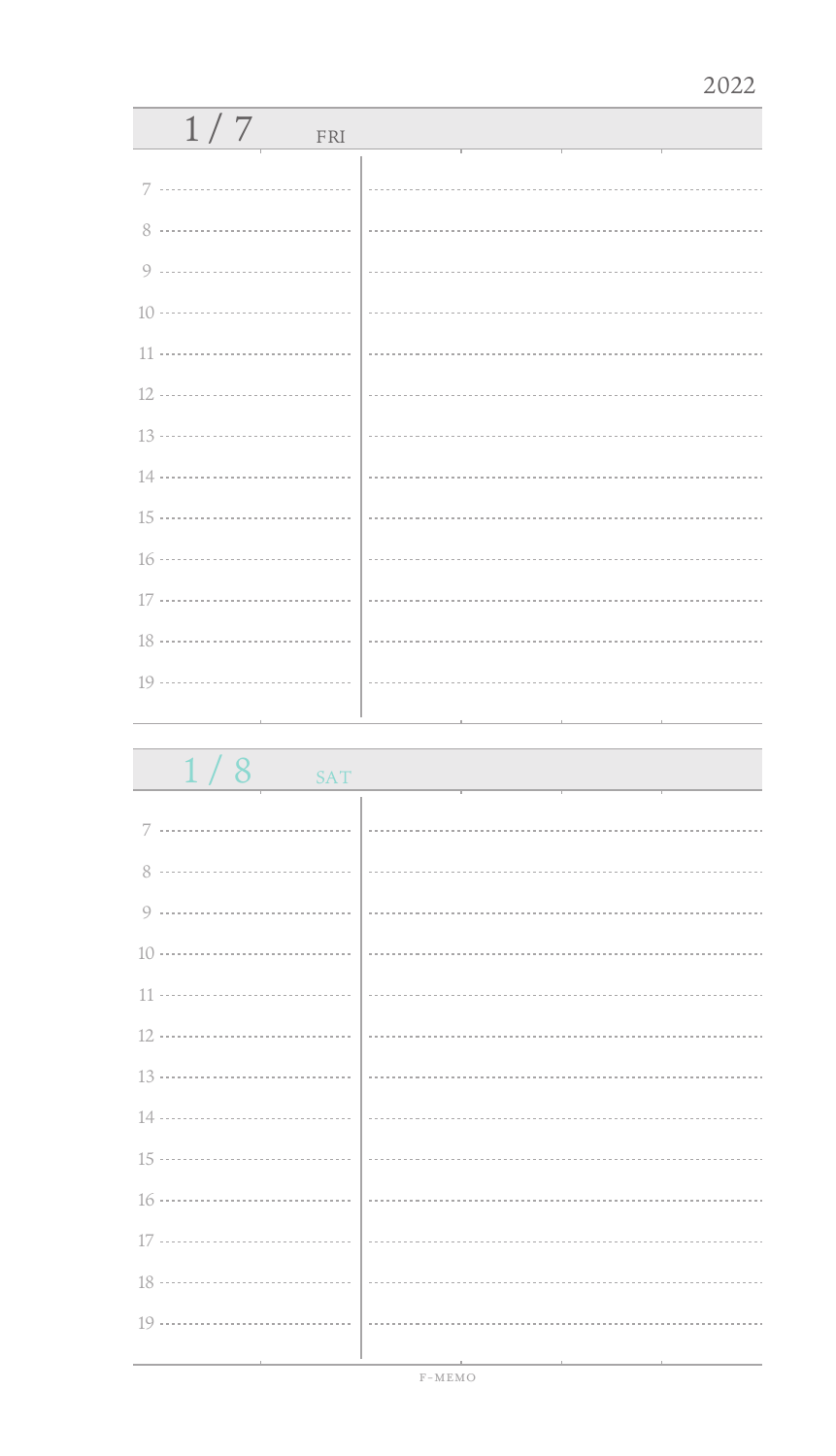| $1/9$ SUN | <u> 1990 - Jan Stein Stein, fransk politiker (</u> |
|-----------|----------------------------------------------------|
|           |                                                    |
|           |                                                    |
|           |                                                    |
|           |                                                    |
|           |                                                    |
|           |                                                    |
|           |                                                    |
|           |                                                    |
|           |                                                    |
|           |                                                    |
|           |                                                    |
|           |                                                    |
|           |                                                    |
|           |                                                    |

| 成人の日<br>1/10<br><b>MON</b>                   |                                                                                                 |
|----------------------------------------------|-------------------------------------------------------------------------------------------------|
|                                              |                                                                                                 |
|                                              |                                                                                                 |
|                                              |                                                                                                 |
|                                              |                                                                                                 |
|                                              |                                                                                                 |
|                                              |                                                                                                 |
|                                              |                                                                                                 |
|                                              |                                                                                                 |
|                                              |                                                                                                 |
|                                              |                                                                                                 |
|                                              |                                                                                                 |
|                                              |                                                                                                 |
|                                              |                                                                                                 |
|                                              |                                                                                                 |
| the control of the control of the control of | the contract of the contract of the contract of the contract of the contract of the contract of |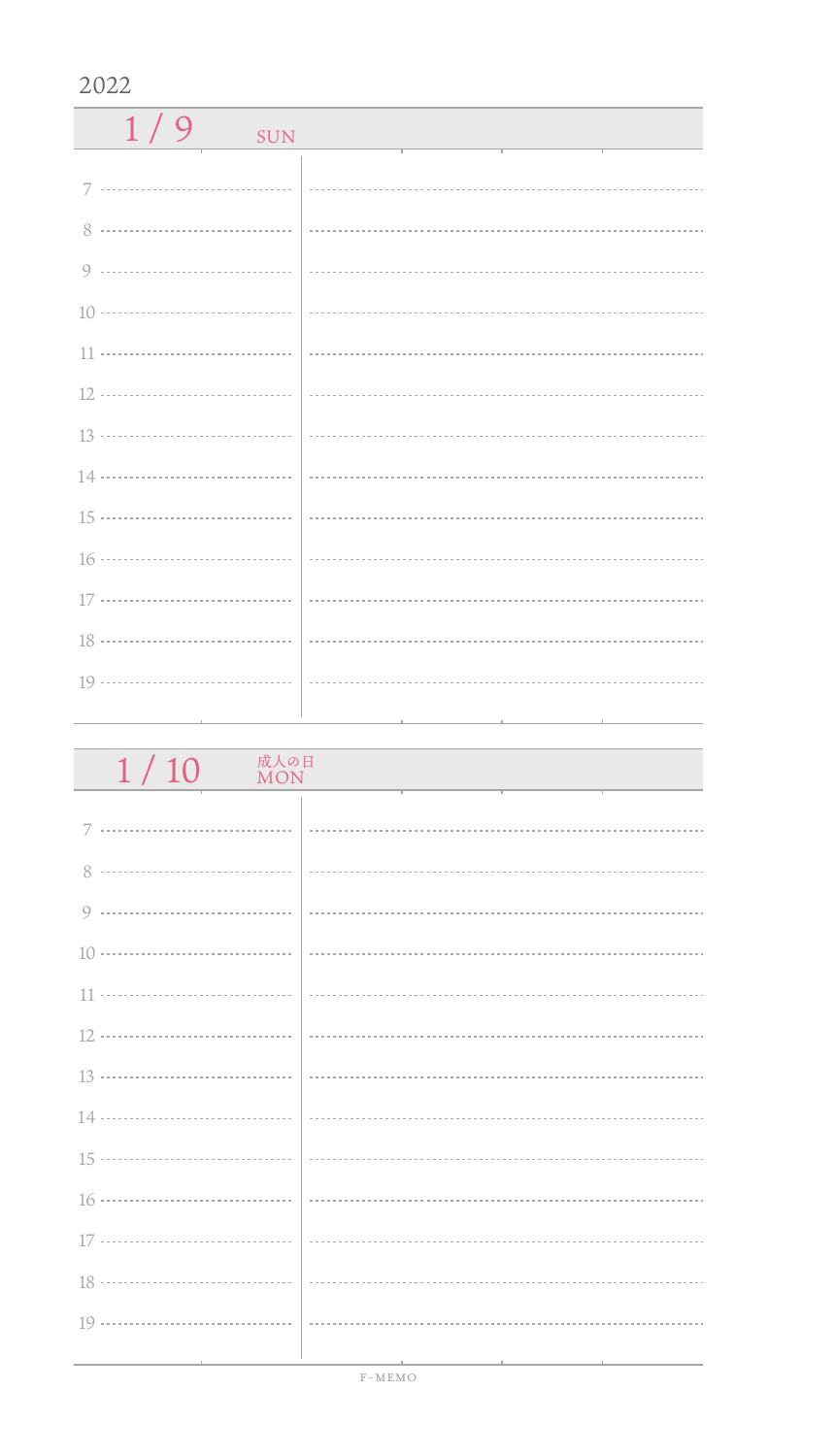| 1/11<br>TUE                   |  |
|-------------------------------|--|
|                               |  |
| 7                             |  |
|                               |  |
|                               |  |
|                               |  |
|                               |  |
|                               |  |
|                               |  |
|                               |  |
|                               |  |
|                               |  |
|                               |  |
|                               |  |
|                               |  |
| the control of the control of |  |

| 1/12<br>WED |  |
|-------------|--|
|             |  |
|             |  |
|             |  |
|             |  |
|             |  |
|             |  |
|             |  |
|             |  |
|             |  |
|             |  |
|             |  |
|             |  |
|             |  |
|             |  |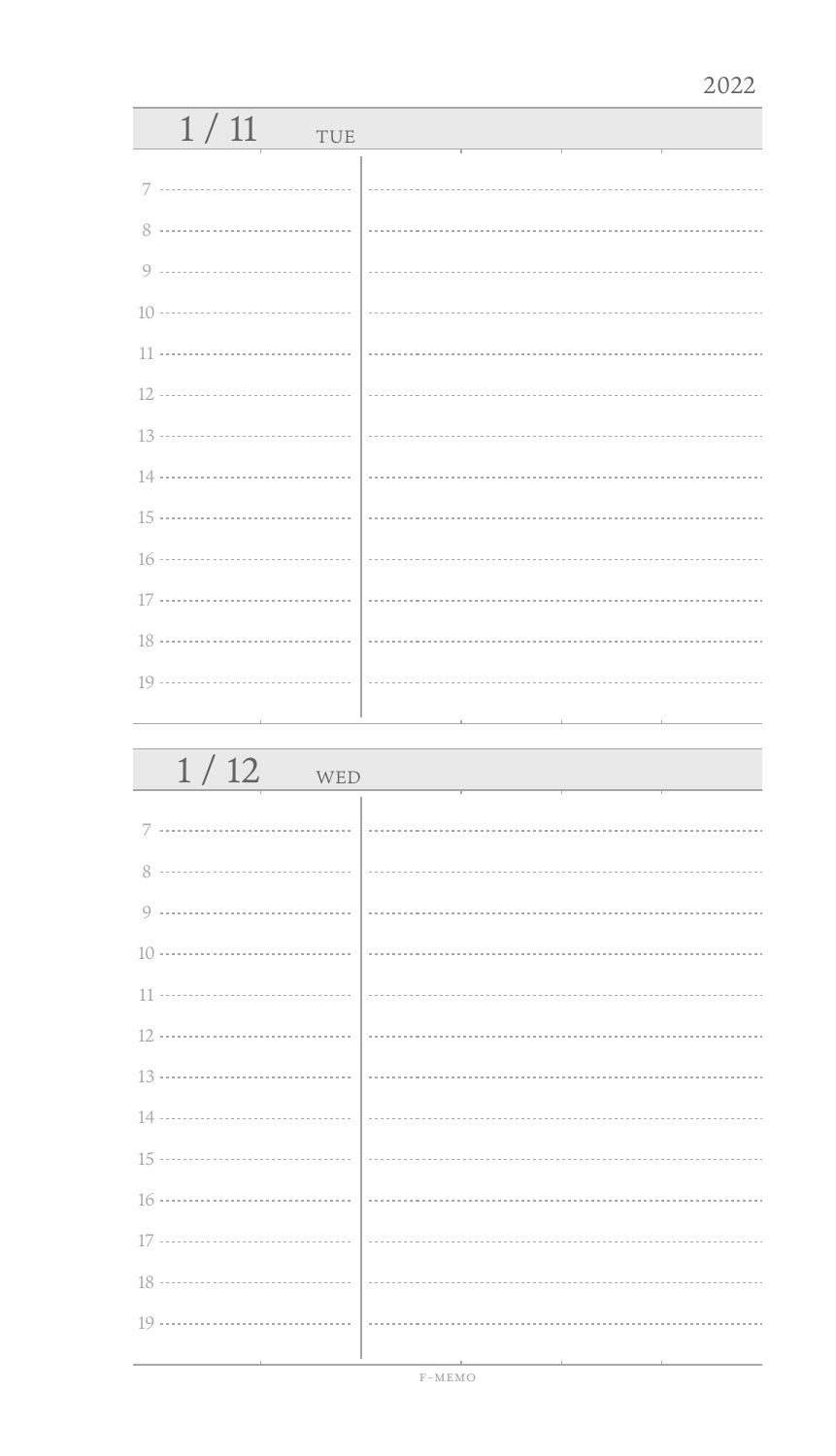| 1/13<br>THU |  |
|-------------|--|
| 7           |  |
|             |  |
|             |  |
|             |  |
|             |  |
|             |  |
|             |  |
|             |  |
|             |  |
|             |  |
|             |  |
|             |  |
|             |  |

| 1/14<br>FRI |  |
|-------------|--|
|             |  |
|             |  |
|             |  |
|             |  |
|             |  |
|             |  |
|             |  |
|             |  |
|             |  |
|             |  |
|             |  |
|             |  |
|             |  |
|             |  |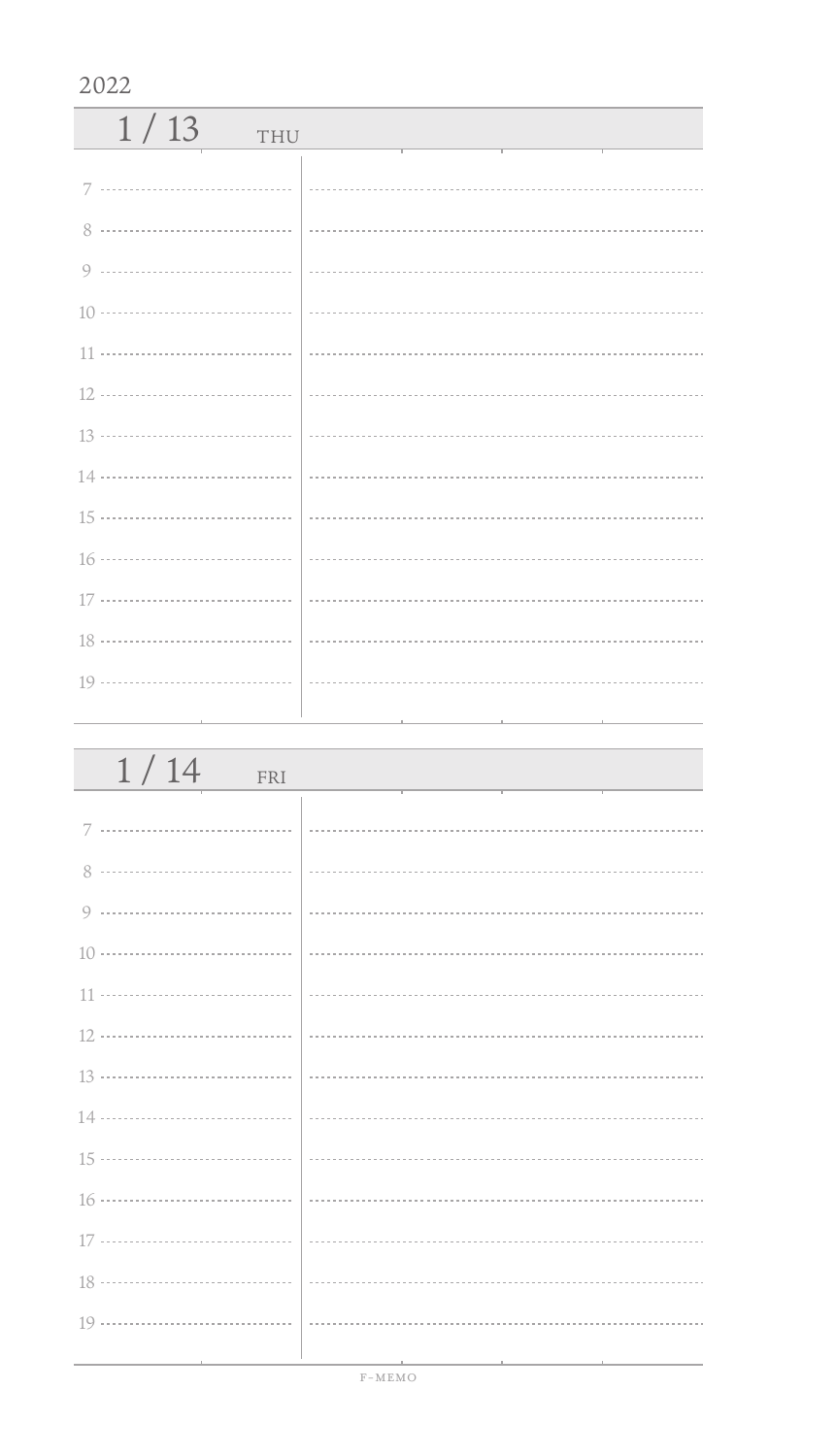| 1/15<br>SAT |  |
|-------------|--|
|             |  |
| 8           |  |
| 9           |  |
|             |  |
|             |  |
|             |  |
|             |  |
|             |  |
|             |  |
|             |  |
|             |  |
|             |  |
|             |  |
|             |  |

| 1/16<br><b>SUN</b>                                                         |  |
|----------------------------------------------------------------------------|--|
|                                                                            |  |
| 7                                                                          |  |
| 8                                                                          |  |
| 9                                                                          |  |
| $10 \cdots \cdots \cdots \cdots \cdots \cdots \cdots \cdots \cdots \cdots$ |  |
| 11                                                                         |  |
|                                                                            |  |
|                                                                            |  |
|                                                                            |  |
|                                                                            |  |
|                                                                            |  |
| 17                                                                         |  |
|                                                                            |  |
| 19                                                                         |  |
|                                                                            |  |

F-MEMO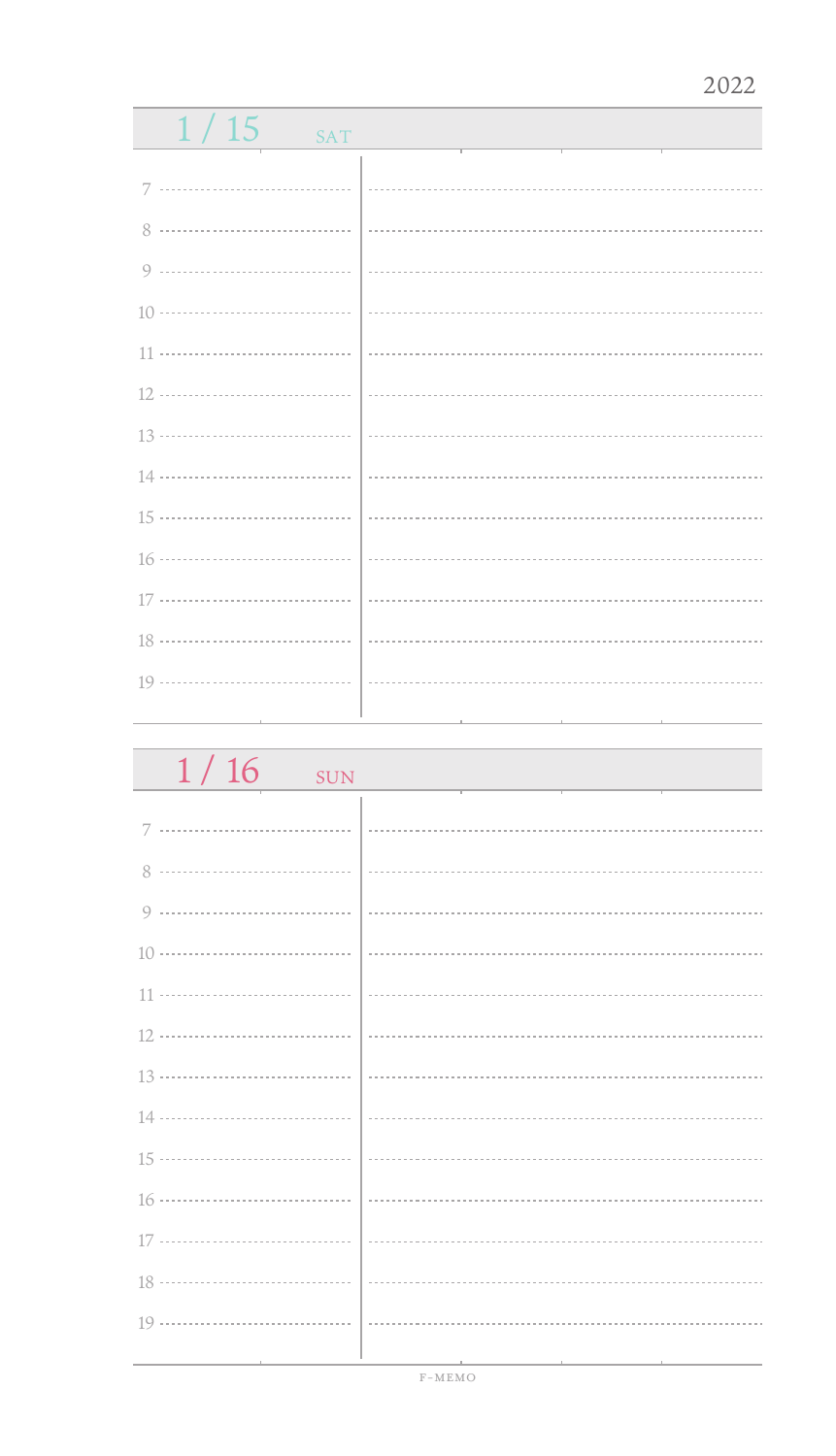| 1/17<br><b>MON</b> |  |
|--------------------|--|
|                    |  |
|                    |  |
|                    |  |
|                    |  |
|                    |  |
|                    |  |
|                    |  |
|                    |  |
|                    |  |
|                    |  |
|                    |  |
|                    |  |
|                    |  |

| 1/18<br>TUE |  |
|-------------|--|
|             |  |
|             |  |
|             |  |
|             |  |
|             |  |
|             |  |
|             |  |
|             |  |
|             |  |
|             |  |
|             |  |
|             |  |
|             |  |
|             |  |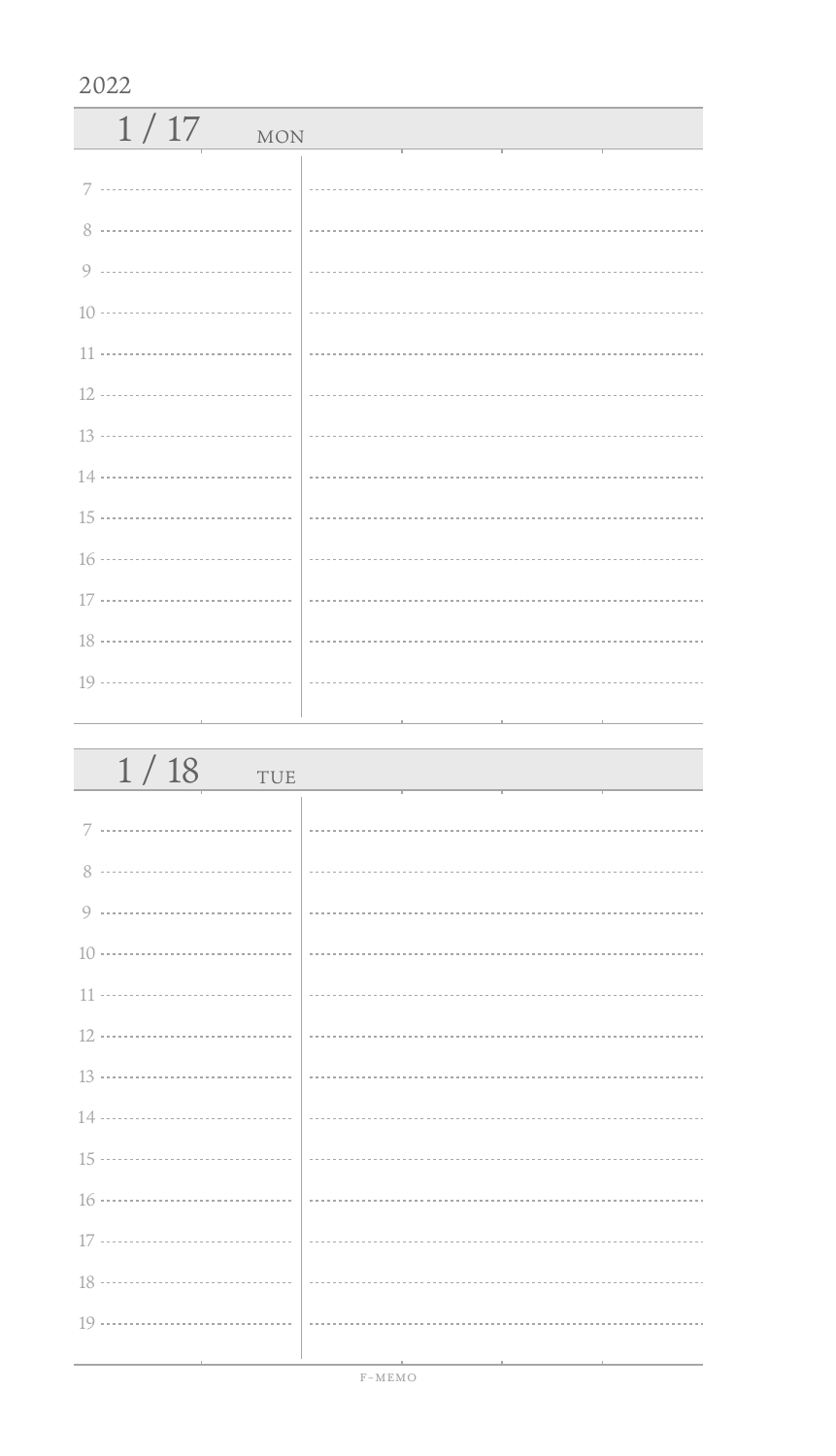| 1/19<br>WED |  |
|-------------|--|
| 7           |  |
| 8           |  |
|             |  |
|             |  |
|             |  |
|             |  |
|             |  |
|             |  |
|             |  |
|             |  |
|             |  |
|             |  |
|             |  |
|             |  |

| 1/20<br>THU |  |
|-------------|--|
|             |  |
| 8           |  |
| 9           |  |
|             |  |
|             |  |
|             |  |
|             |  |
|             |  |
|             |  |
|             |  |
|             |  |
|             |  |
|             |  |
|             |  |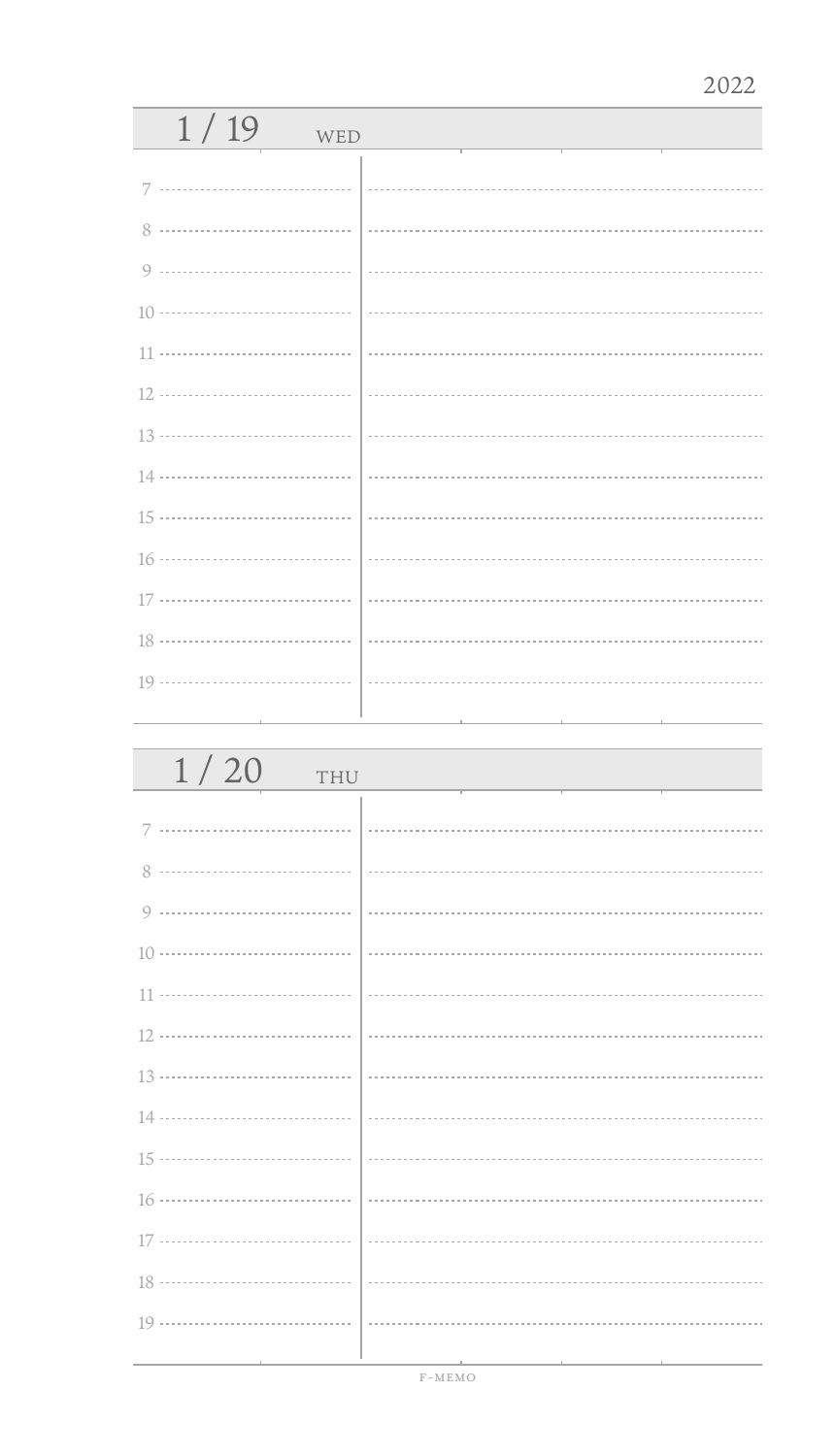| 1/21<br>FRI |  |
|-------------|--|
|             |  |
|             |  |
|             |  |
|             |  |
|             |  |
|             |  |
|             |  |
|             |  |
|             |  |
|             |  |
|             |  |
|             |  |
|             |  |
|             |  |

| 1/22<br><b>SAT</b> |  |
|--------------------|--|
|                    |  |
|                    |  |
| 8                  |  |
|                    |  |
|                    |  |
|                    |  |
|                    |  |
|                    |  |
|                    |  |
|                    |  |
|                    |  |
|                    |  |
|                    |  |
|                    |  |
|                    |  |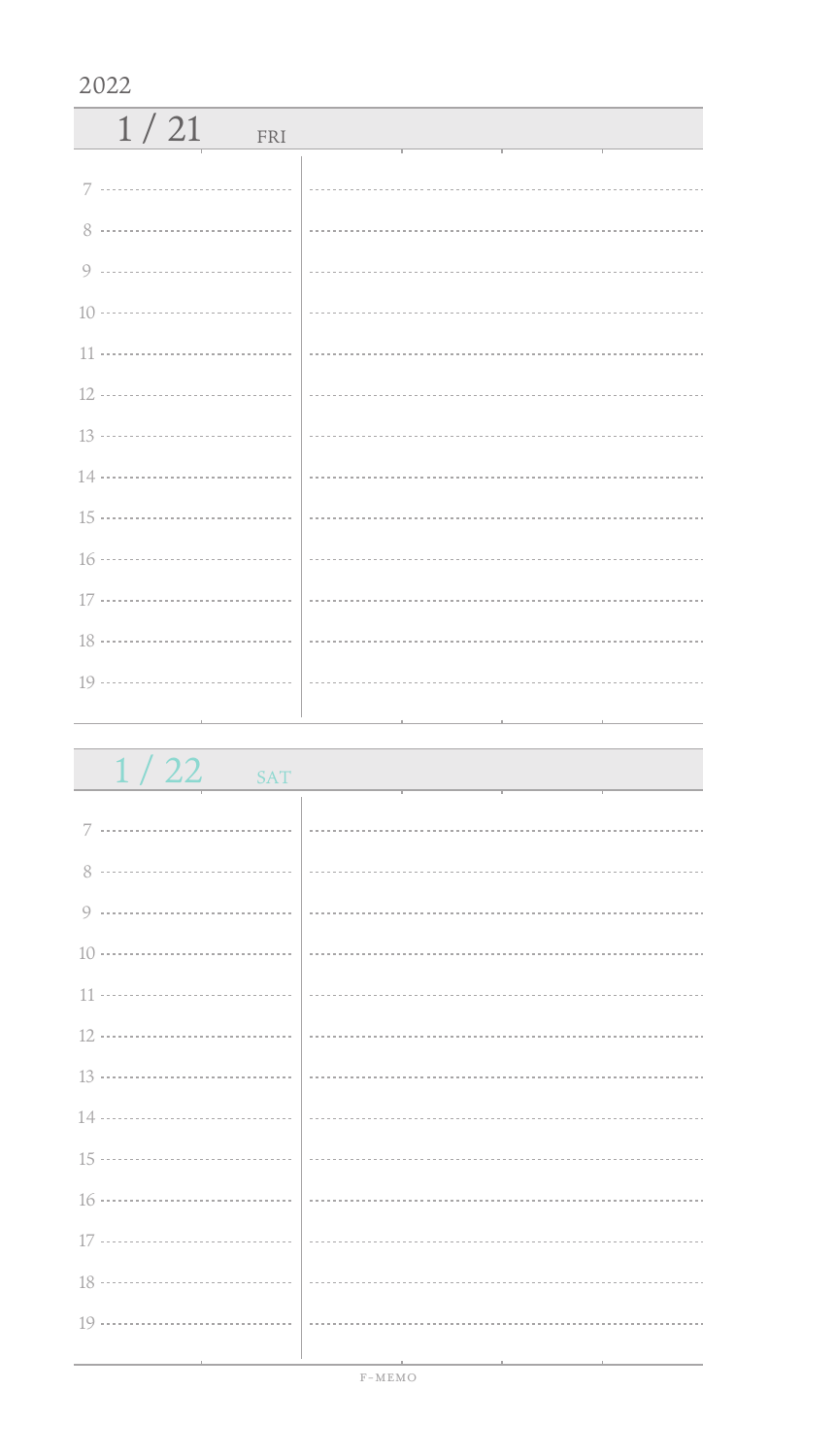| 1/23<br><b>SUN</b> |  |  |
|--------------------|--|--|
|                    |  |  |
| 7                  |  |  |
| 8                  |  |  |
| <br>Q              |  |  |
| 10 ………………………………    |  |  |
|                    |  |  |
| 12 ………………………………    |  |  |
|                    |  |  |
| 14                 |  |  |
| 15 ………………………………    |  |  |
|                    |  |  |
| 17 ………………………………    |  |  |
| 18                 |  |  |
| 19                 |  |  |
|                    |  |  |
|                    |  |  |
| 1/24<br><b>MON</b> |  |  |
|                    |  |  |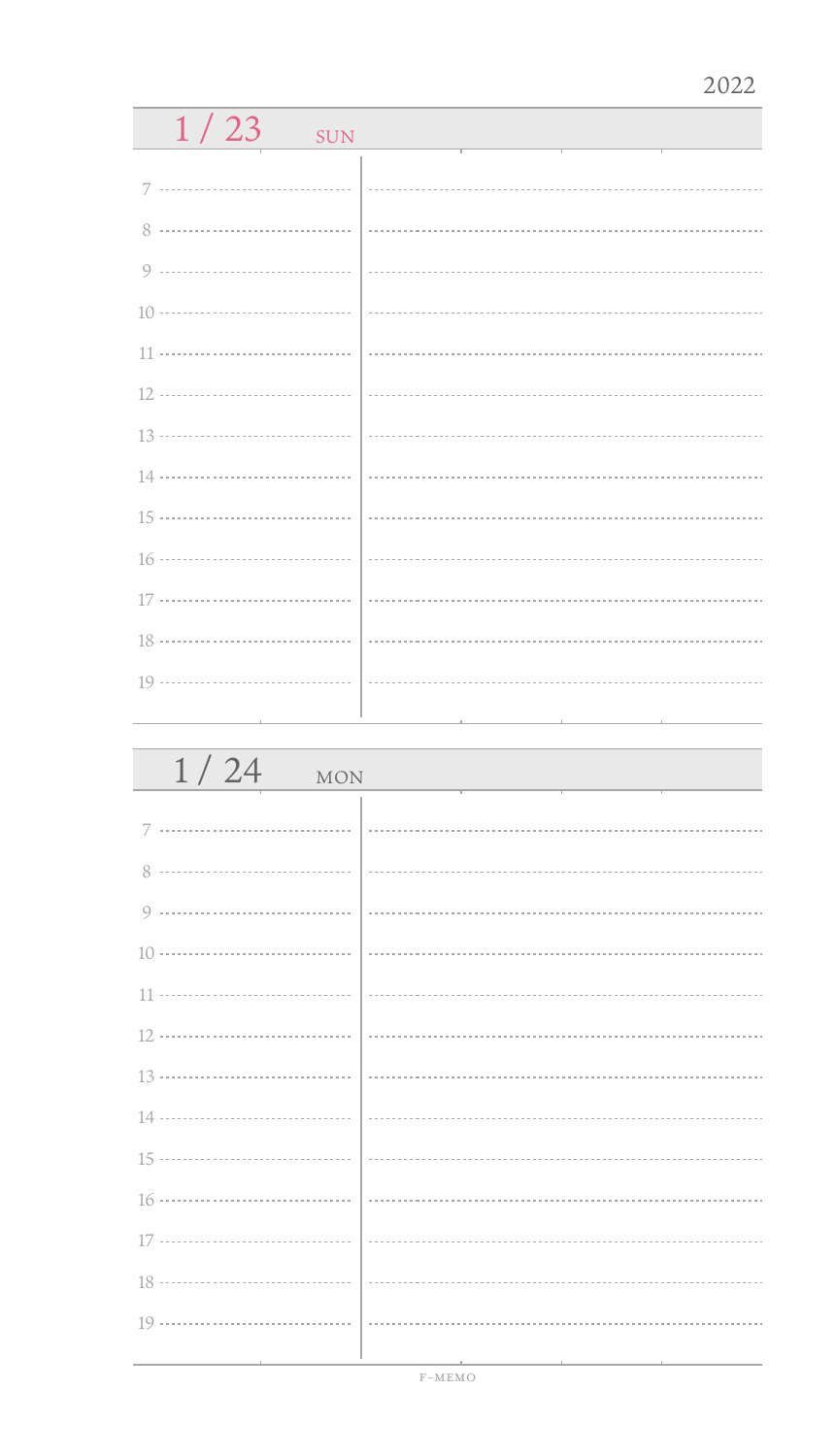| 1/25<br>TUE |  |
|-------------|--|
|             |  |
| 8           |  |
|             |  |
|             |  |
|             |  |
|             |  |
|             |  |
|             |  |
|             |  |
|             |  |
|             |  |
|             |  |
|             |  |
|             |  |

| $1/26$ WED                        |  |
|-----------------------------------|--|
|                                   |  |
|                                   |  |
|                                   |  |
|                                   |  |
|                                   |  |
|                                   |  |
|                                   |  |
|                                   |  |
|                                   |  |
|                                   |  |
|                                   |  |
|                                   |  |
|                                   |  |
|                                   |  |
| the control of the control of the |  |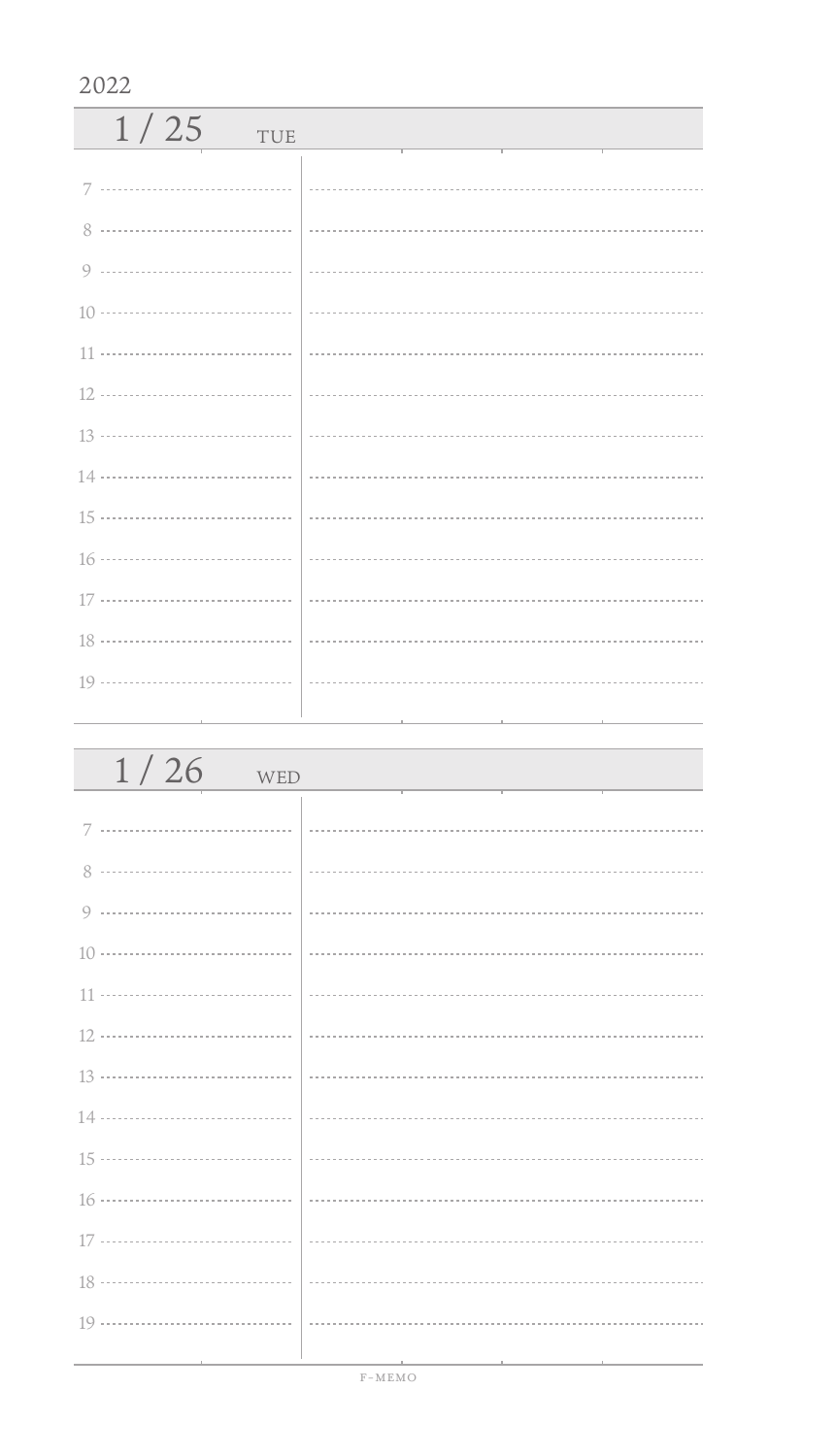| 1/27<br>THU |  |  |  |
|-------------|--|--|--|
| 7           |  |  |  |
| 8           |  |  |  |
| 9           |  |  |  |
|             |  |  |  |
| 11          |  |  |  |
|             |  |  |  |
|             |  |  |  |
|             |  |  |  |
|             |  |  |  |
|             |  |  |  |
|             |  |  |  |
|             |  |  |  |
|             |  |  |  |

| 1/28<br>FRI |  |
|-------------|--|
| 7           |  |
| 8           |  |
| 9           |  |
|             |  |
|             |  |
|             |  |
|             |  |
|             |  |
|             |  |
|             |  |
|             |  |
|             |  |
|             |  |
|             |  |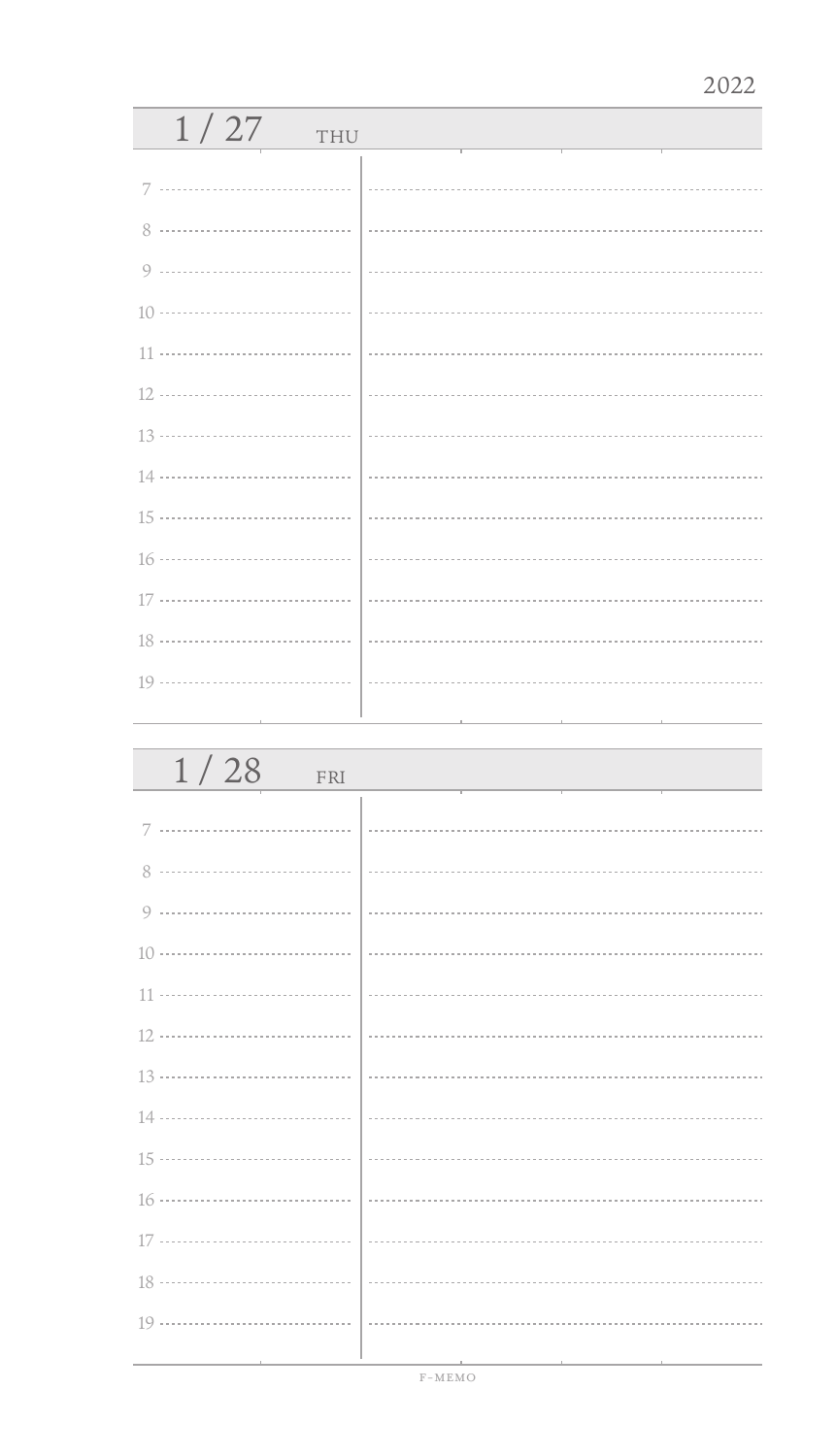$1 / 29$  sat 7 ................................. 0 ------------------------------------ 11 .................................. 16 ................................... 17 ................................. 18 ................................... J. 19 .................................. 

| 1/30<br><b>SUN</b>              |  |
|---------------------------------|--|
|                                 |  |
|                                 |  |
|                                 |  |
|                                 |  |
|                                 |  |
|                                 |  |
|                                 |  |
|                                 |  |
|                                 |  |
|                                 |  |
|                                 |  |
|                                 |  |
|                                 |  |
|                                 |  |
| the contract of the contract of |  |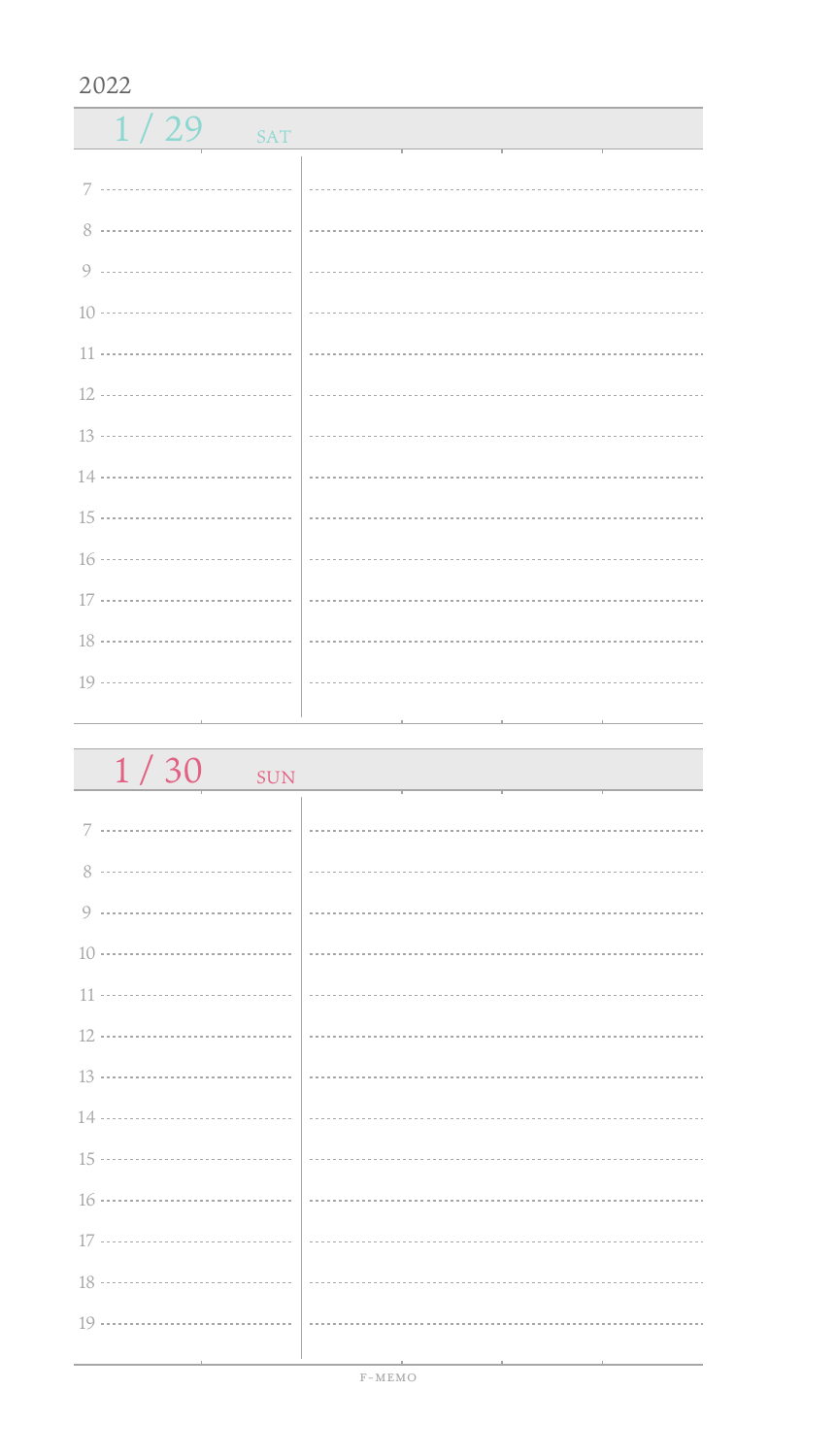| 1/31<br><b>MON</b> |   |  |  |  |
|--------------------|---|--|--|--|
| 7                  |   |  |  |  |
| 8                  |   |  |  |  |
| 9                  |   |  |  |  |
|                    |   |  |  |  |
| 11                 |   |  |  |  |
|                    |   |  |  |  |
|                    |   |  |  |  |
|                    |   |  |  |  |
|                    |   |  |  |  |
|                    |   |  |  |  |
|                    | . |  |  |  |
|                    |   |  |  |  |
|                    |   |  |  |  |
|                    |   |  |  |  |

| 2/1<br>TUE |  |
|------------|--|
| 7          |  |
| 8          |  |
|            |  |
|            |  |
|            |  |
|            |  |
|            |  |
|            |  |
|            |  |
|            |  |
|            |  |
|            |  |
|            |  |
|            |  |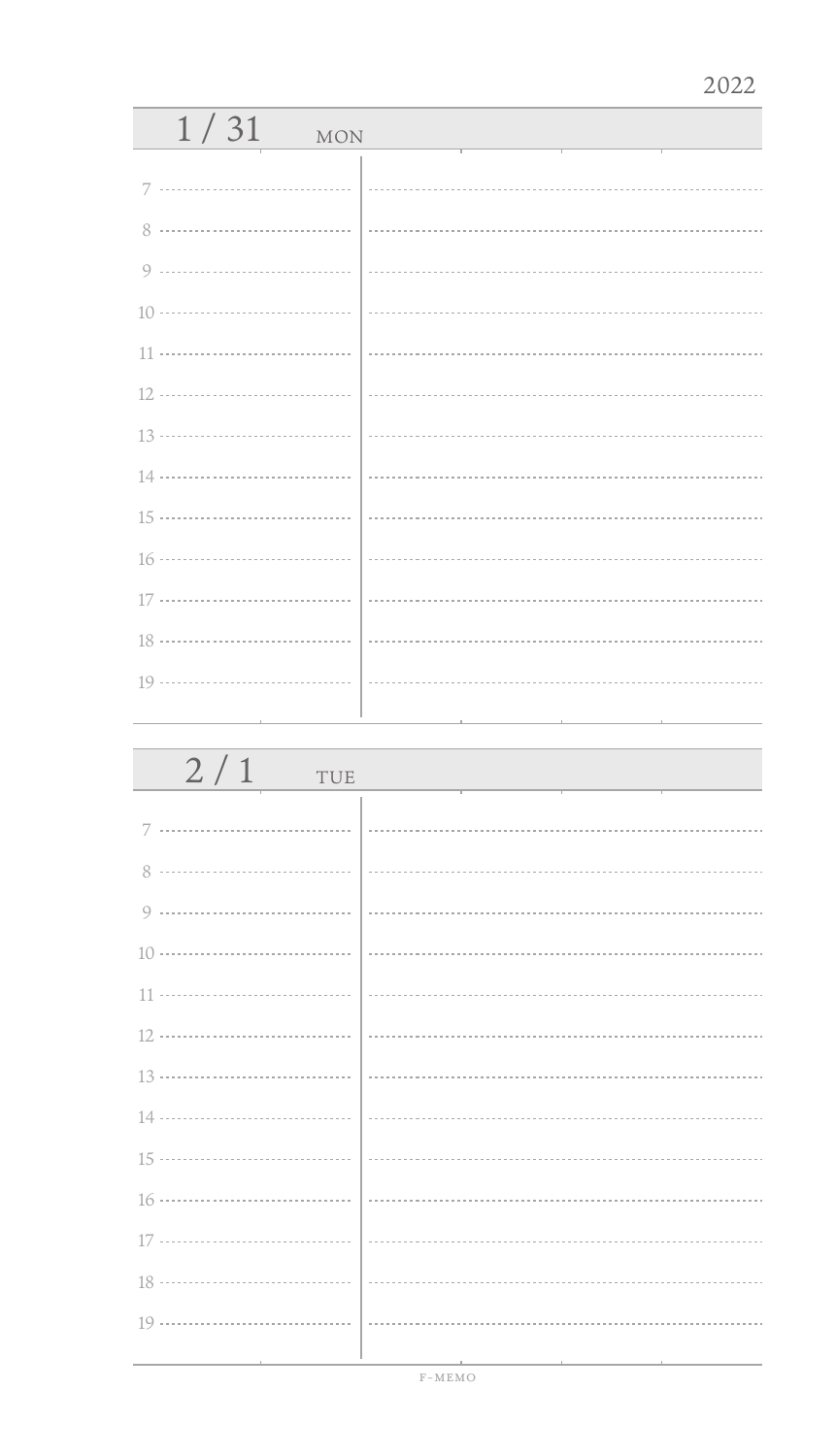| $2/2$ WED |  |
|-----------|--|
|           |  |
|           |  |
|           |  |
|           |  |
|           |  |
|           |  |
|           |  |
|           |  |
|           |  |
|           |  |
|           |  |
|           |  |
|           |  |
|           |  |

| 2/3<br>THU                      |                                                                                                                 |
|---------------------------------|-----------------------------------------------------------------------------------------------------------------|
|                                 |                                                                                                                 |
|                                 |                                                                                                                 |
|                                 |                                                                                                                 |
|                                 |                                                                                                                 |
|                                 |                                                                                                                 |
|                                 |                                                                                                                 |
|                                 |                                                                                                                 |
|                                 |                                                                                                                 |
|                                 |                                                                                                                 |
|                                 |                                                                                                                 |
|                                 |                                                                                                                 |
|                                 |                                                                                                                 |
|                                 |                                                                                                                 |
| the contract of the contract of | the contract of the contract of the contract of the contract of the contract of the contract of the contract of |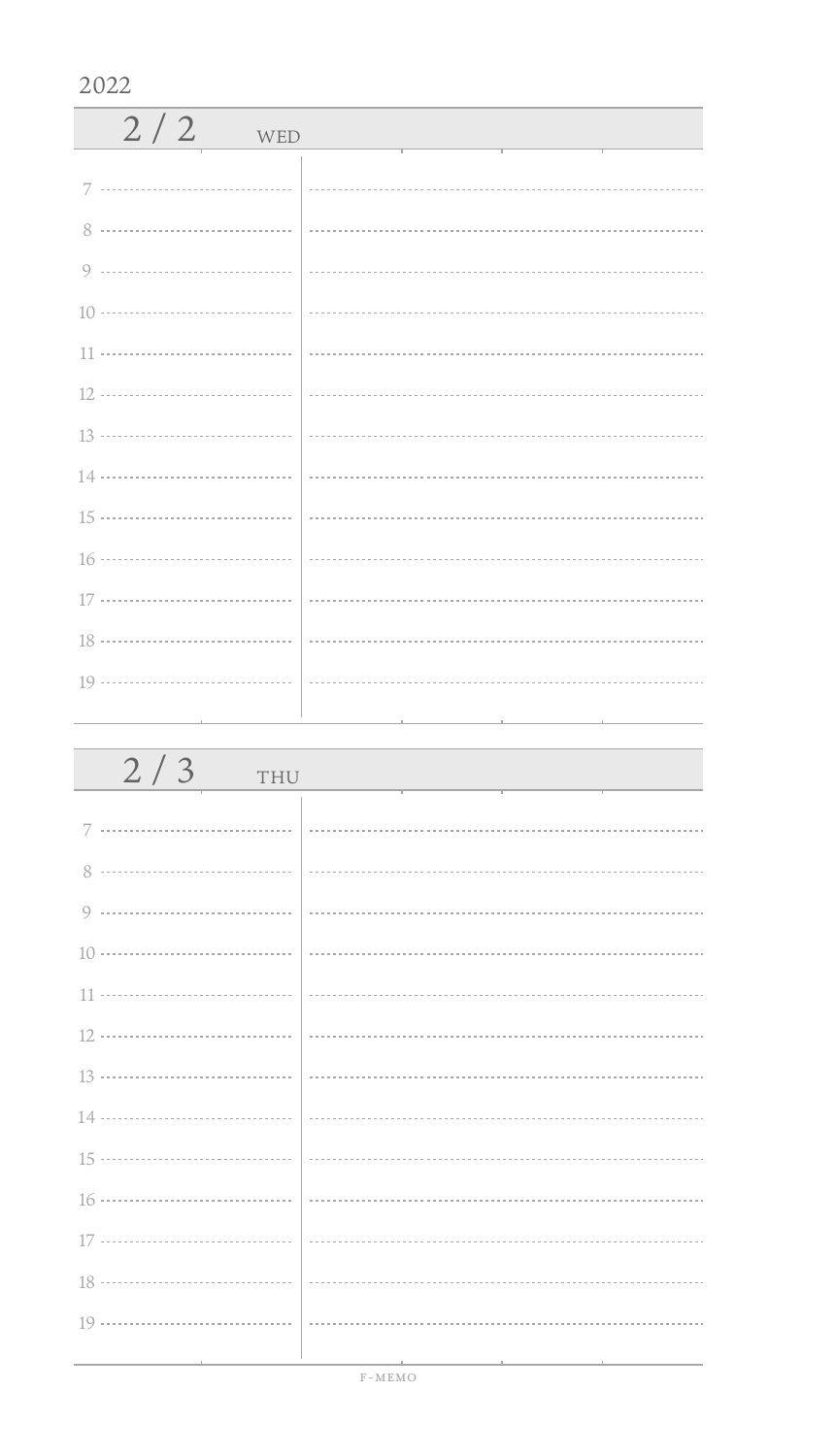| 2/4<br>FRI |  |
|------------|--|
|            |  |
|            |  |
|            |  |
|            |  |
|            |  |
|            |  |
|            |  |
|            |  |
|            |  |
|            |  |
|            |  |
|            |  |
|            |  |
|            |  |
|            |  |

 $2/5$ 

| × |  |  |
|---|--|--|

|  | <b>CONTRACT</b> |  |
|--|-----------------|--|
|  |                 |  |

| c<br>$\sum$ |  |
|-------------|--|
|             |  |

| $\sim$ |  |
|--------|--|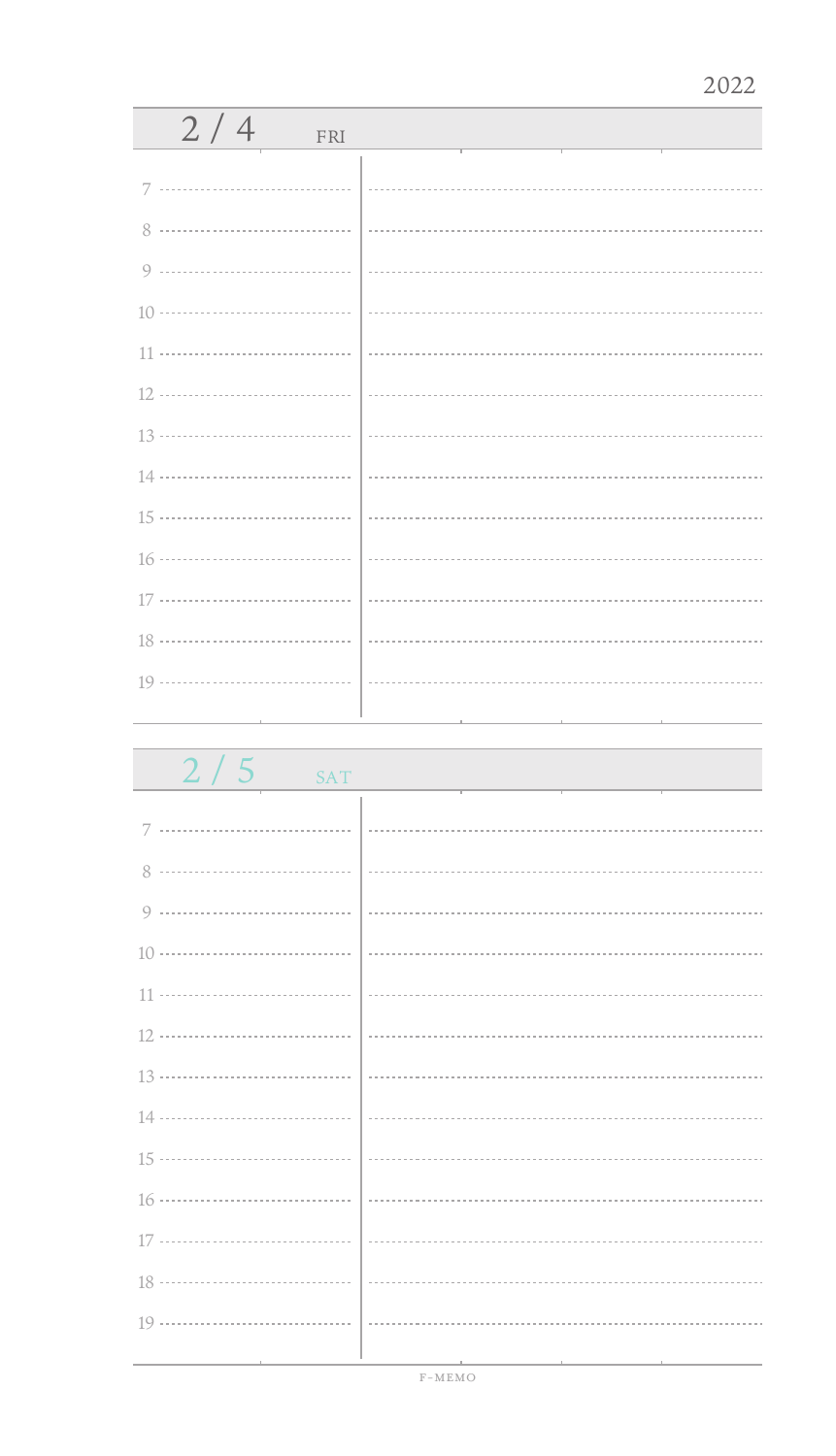| $2/6$ SUN                                                                  |  |
|----------------------------------------------------------------------------|--|
|                                                                            |  |
|                                                                            |  |
|                                                                            |  |
|                                                                            |  |
|                                                                            |  |
|                                                                            |  |
|                                                                            |  |
|                                                                            |  |
|                                                                            |  |
|                                                                            |  |
|                                                                            |  |
|                                                                            |  |
| $19 \ldots \ldots \ldots \ldots \ldots \ldots \ldots \ldots \ldots \ldots$ |  |

| 2/7<br>MON                                      |                                                                                                                  |
|-------------------------------------------------|------------------------------------------------------------------------------------------------------------------|
|                                                 |                                                                                                                  |
|                                                 |                                                                                                                  |
|                                                 |                                                                                                                  |
|                                                 |                                                                                                                  |
|                                                 |                                                                                                                  |
|                                                 |                                                                                                                  |
|                                                 | $\frac{13 \dots}{13 \dots}$                                                                                      |
|                                                 |                                                                                                                  |
|                                                 |                                                                                                                  |
|                                                 |                                                                                                                  |
|                                                 |                                                                                                                  |
|                                                 |                                                                                                                  |
|                                                 |                                                                                                                  |
| the contract of the contract of the contract of | 그 사람들은 그 사람들은 아이들이 아니라 아이들이 아니라 아이들이 아니라 아이들이 아니라 아이들이 아니라 아이들이 아니라 아이들이 아니라 아이들이 아니라 아이들이 아니라 아이들이 아니라 아이들이 아니라 |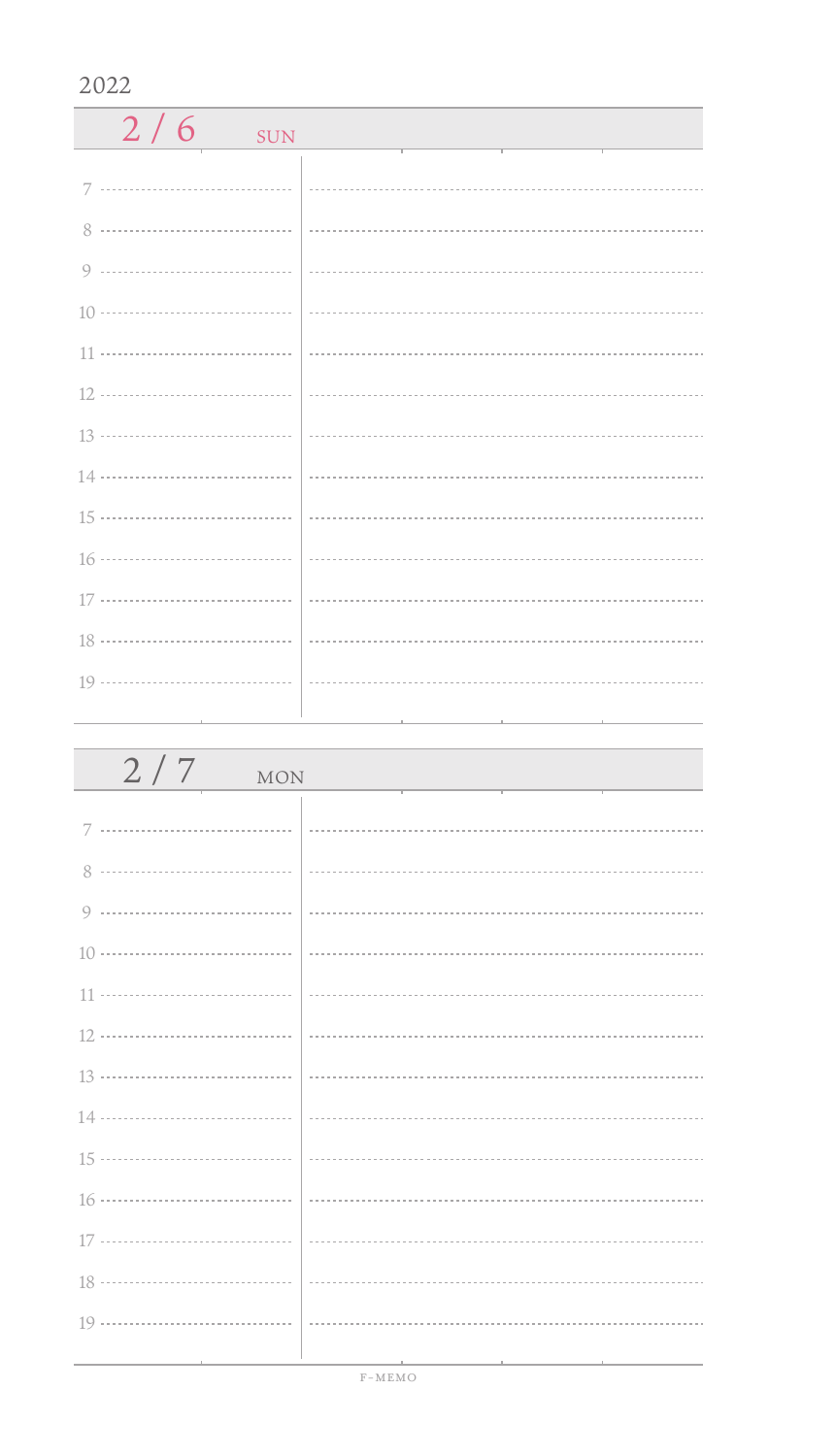| 2/8<br>TUE |  |
|------------|--|
| 7          |  |
| 8          |  |
|            |  |
|            |  |
|            |  |
|            |  |
|            |  |
|            |  |
|            |  |
|            |  |
|            |  |
|            |  |
|            |  |
|            |  |

| 2/9<br>WED |  |
|------------|--|
|            |  |
| 8          |  |
|            |  |
|            |  |
|            |  |
|            |  |
|            |  |
|            |  |
|            |  |
|            |  |
|            |  |
|            |  |
|            |  |
|            |  |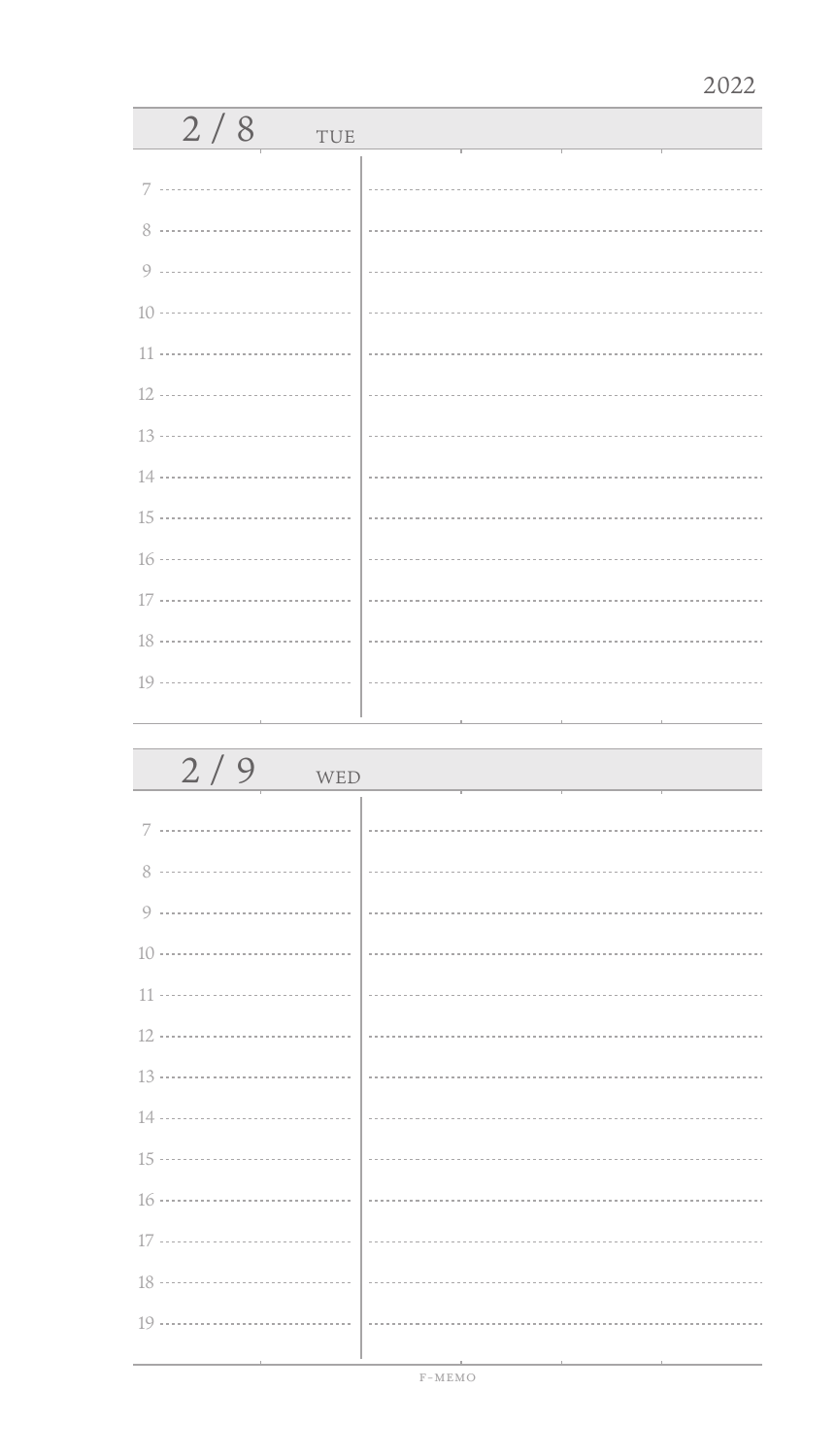| 2/10<br>THU |  |
|-------------|--|
|             |  |
| 8           |  |
|             |  |
|             |  |
|             |  |
|             |  |
|             |  |
|             |  |
|             |  |
|             |  |
|             |  |
|             |  |
|             |  |
|             |  |

| 建国記念の日<br>2/11<br>FRI |                                                                                                                       |
|-----------------------|-----------------------------------------------------------------------------------------------------------------------|
|                       |                                                                                                                       |
|                       |                                                                                                                       |
|                       |                                                                                                                       |
|                       |                                                                                                                       |
|                       |                                                                                                                       |
|                       |                                                                                                                       |
|                       |                                                                                                                       |
|                       |                                                                                                                       |
|                       |                                                                                                                       |
|                       |                                                                                                                       |
|                       |                                                                                                                       |
|                       |                                                                                                                       |
|                       |                                                                                                                       |
|                       |                                                                                                                       |
|                       | <u> 1989 - Andrea San Andrea Andrea Andrea Andrea Andrea Andrea Andrea Andrea Andrea Andrea Andrea Andrea Andrea </u> |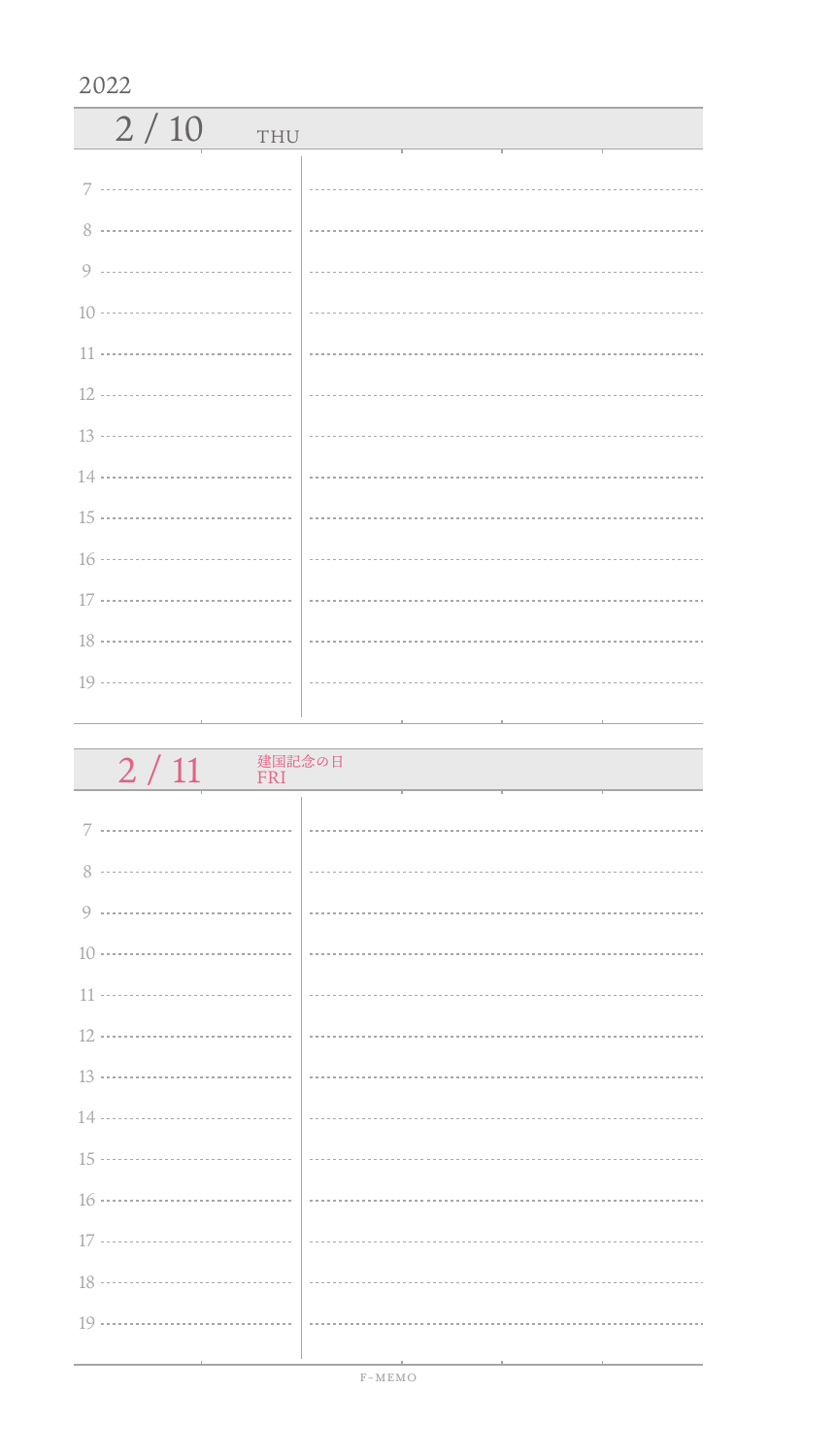| 2/12<br><b>SAT</b> |  |
|--------------------|--|
|                    |  |
| 7                  |  |
| 8 ……………………………      |  |
| 9                  |  |
| 10 ………………………………    |  |
|                    |  |
| 12                 |  |
| 13 ………………………………    |  |
| 14 ………………………………    |  |
| 15 ………………………………    |  |
|                    |  |
|                    |  |
|                    |  |
|                    |  |
|                    |  |

| $2/13$ SUN |  |
|------------|--|
| 7          |  |
| 8          |  |
| 9          |  |
|            |  |
|            |  |
|            |  |
|            |  |
|            |  |
|            |  |
|            |  |
|            |  |
|            |  |
|            |  |
|            |  |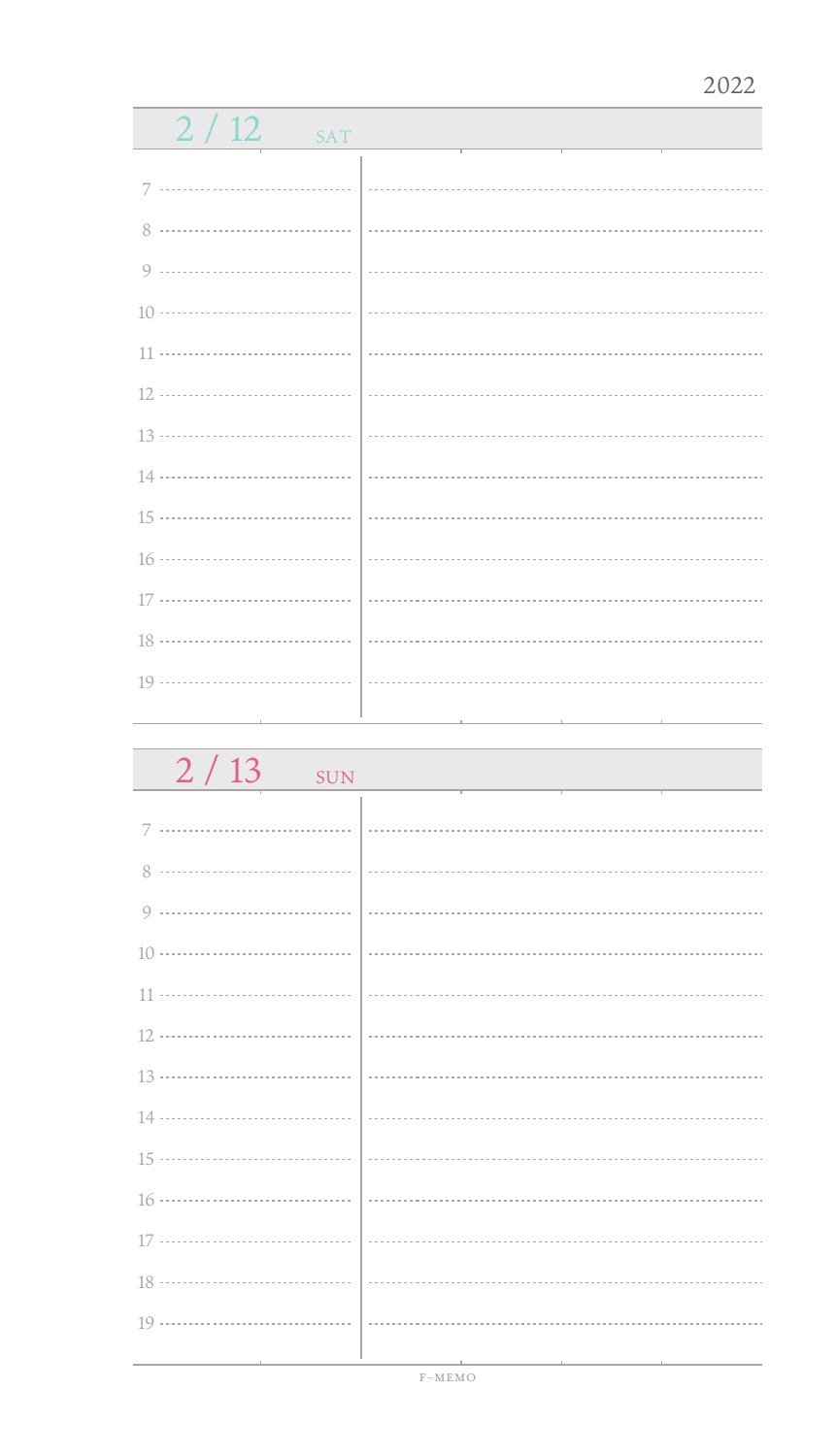| 2/14<br><b>MON</b> |                                                                                                                                                                                                                                                                                                                                              |
|--------------------|----------------------------------------------------------------------------------------------------------------------------------------------------------------------------------------------------------------------------------------------------------------------------------------------------------------------------------------------|
| 7                  |                                                                                                                                                                                                                                                                                                                                              |
| $8^{\circ}$        |                                                                                                                                                                                                                                                                                                                                              |
|                    |                                                                                                                                                                                                                                                                                                                                              |
|                    |                                                                                                                                                                                                                                                                                                                                              |
|                    |                                                                                                                                                                                                                                                                                                                                              |
|                    |                                                                                                                                                                                                                                                                                                                                              |
|                    |                                                                                                                                                                                                                                                                                                                                              |
|                    |                                                                                                                                                                                                                                                                                                                                              |
|                    |                                                                                                                                                                                                                                                                                                                                              |
|                    | $16 \cdots$ $\cdots$ $\cdots$ $\cdots$ $\cdots$ $\cdots$ $\cdots$ $\cdots$ $\cdots$ $\cdots$ $\cdots$ $\cdots$ $\cdots$ $\cdots$ $\cdots$ $\cdots$ $\cdots$ $\cdots$ $\cdots$ $\cdots$ $\cdots$ $\cdots$ $\cdots$ $\cdots$ $\cdots$ $\cdots$ $\cdots$ $\cdots$ $\cdots$ $\cdots$ $\cdots$ $\cdots$ $\cdots$ $\cdots$ $\cdots$ $\cdots$ $\cd$ |
|                    |                                                                                                                                                                                                                                                                                                                                              |
|                    |                                                                                                                                                                                                                                                                                                                                              |
|                    |                                                                                                                                                                                                                                                                                                                                              |
|                    |                                                                                                                                                                                                                                                                                                                                              |

| 2/15<br>TUE                                         |                                                                                                                                                                                                                               |
|-----------------------------------------------------|-------------------------------------------------------------------------------------------------------------------------------------------------------------------------------------------------------------------------------|
|                                                     |                                                                                                                                                                                                                               |
|                                                     |                                                                                                                                                                                                                               |
|                                                     |                                                                                                                                                                                                                               |
|                                                     |                                                                                                                                                                                                                               |
|                                                     |                                                                                                                                                                                                                               |
|                                                     |                                                                                                                                                                                                                               |
|                                                     |                                                                                                                                                                                                                               |
|                                                     |                                                                                                                                                                                                                               |
|                                                     |                                                                                                                                                                                                                               |
|                                                     |                                                                                                                                                                                                                               |
|                                                     |                                                                                                                                                                                                                               |
|                                                     |                                                                                                                                                                                                                               |
|                                                     |                                                                                                                                                                                                                               |
| the contract of the contract of the contract of the | the control of the control of the control of the control of the control of the control of the control of the control of the control of the control of the control of the control of the control of the control of the control |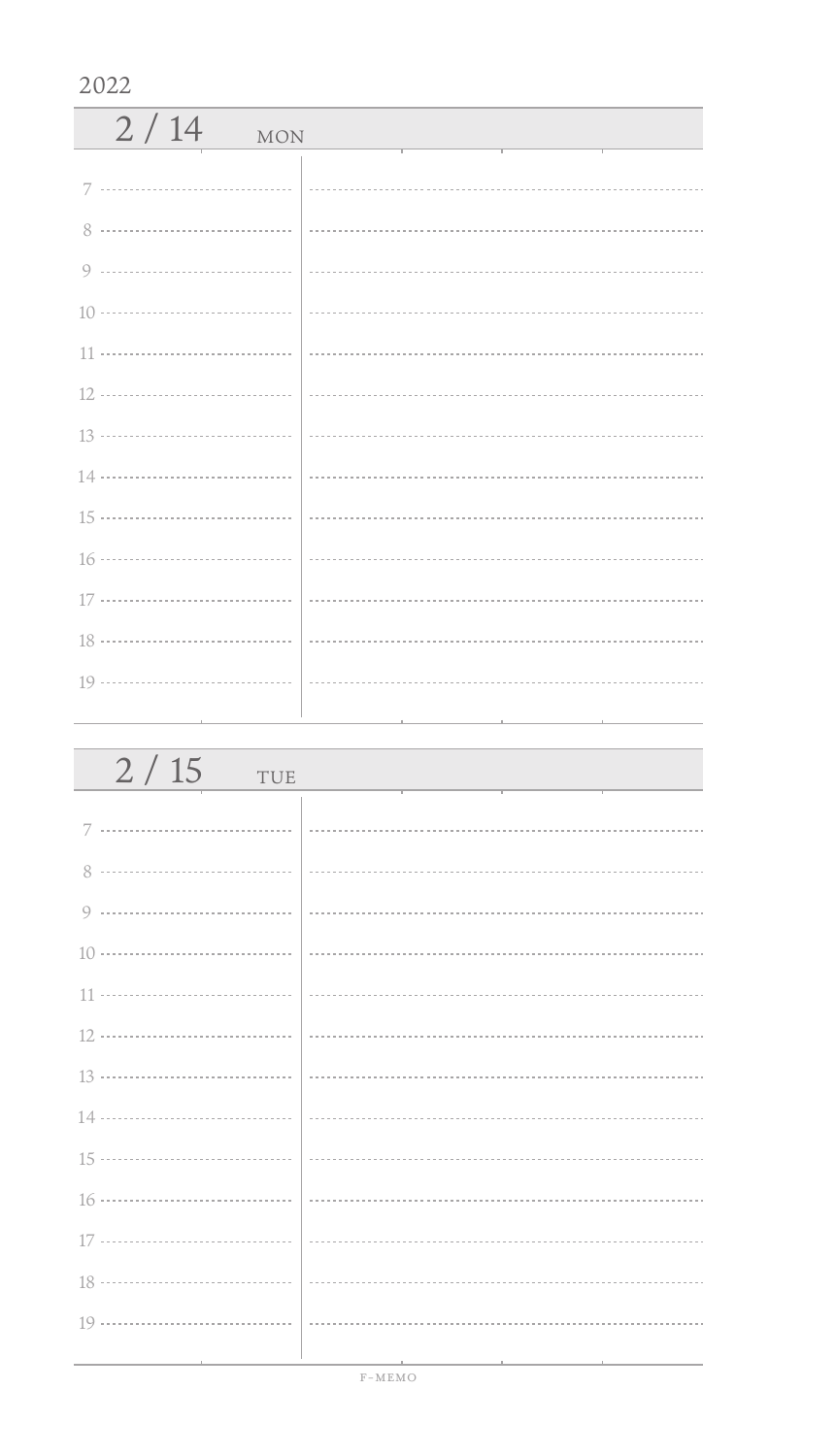| 2/16<br>WED |   |
|-------------|---|
| 7           |   |
|             |   |
|             |   |
|             |   |
|             |   |
|             | . |
|             |   |
|             |   |
|             |   |
|             |   |
|             |   |
|             |   |
|             |   |
|             |   |

| 2/17<br>THU |                                                                                                                 |
|-------------|-----------------------------------------------------------------------------------------------------------------|
|             |                                                                                                                 |
|             |                                                                                                                 |
|             |                                                                                                                 |
|             |                                                                                                                 |
|             |                                                                                                                 |
|             |                                                                                                                 |
|             |                                                                                                                 |
|             |                                                                                                                 |
|             |                                                                                                                 |
|             |                                                                                                                 |
|             |                                                                                                                 |
|             |                                                                                                                 |
|             |                                                                                                                 |
|             | the contract of the contract of the contract of the contract of the contract of the contract of the contract of |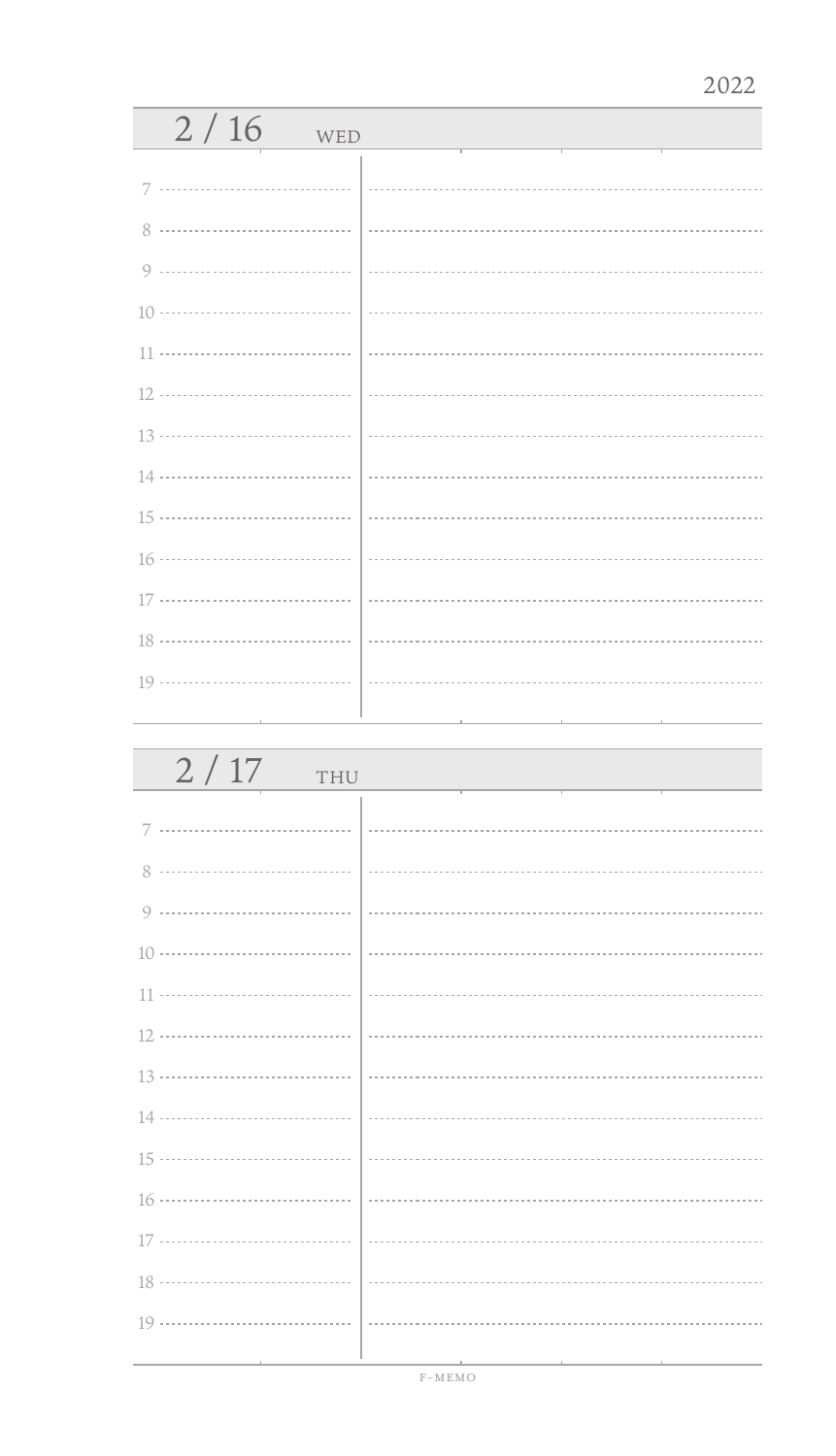| 2/18<br>FRI |  |
|-------------|--|
|             |  |
|             |  |
|             |  |
|             |  |
|             |  |
|             |  |
|             |  |
|             |  |
|             |  |
|             |  |
|             |  |
|             |  |
|             |  |
|             |  |

| 2/19<br><b>SAT</b>                           |                                                                                 |
|----------------------------------------------|---------------------------------------------------------------------------------|
|                                              |                                                                                 |
|                                              |                                                                                 |
|                                              |                                                                                 |
|                                              |                                                                                 |
|                                              |                                                                                 |
|                                              |                                                                                 |
|                                              |                                                                                 |
|                                              |                                                                                 |
|                                              |                                                                                 |
|                                              |                                                                                 |
|                                              |                                                                                 |
|                                              |                                                                                 |
|                                              |                                                                                 |
|                                              |                                                                                 |
| the control of the control of the control of | the contract of the contract of the contract of the contract of the contract of |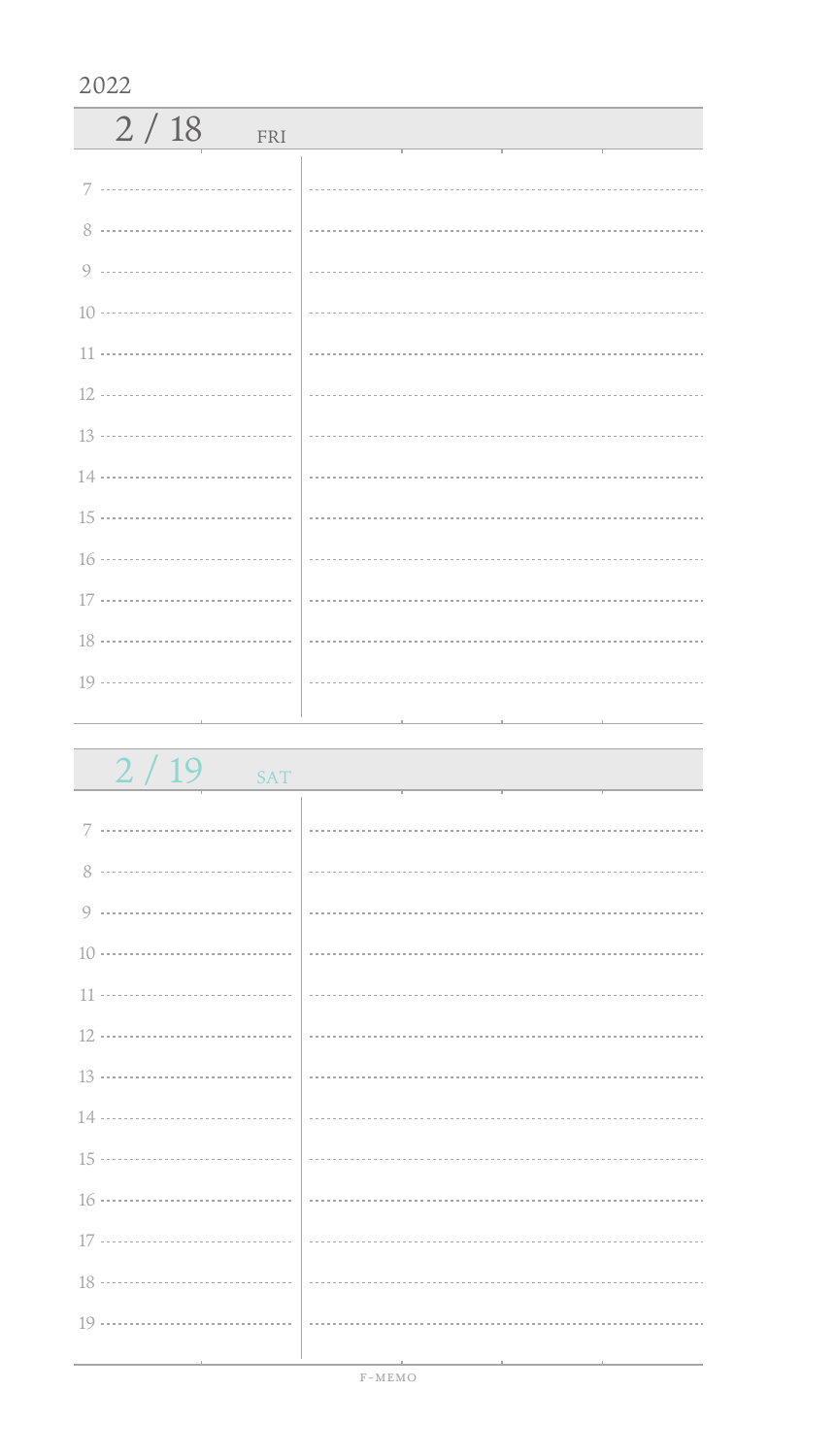| 2/20<br><b>SUN</b> |  |
|--------------------|--|
| 7                  |  |
|                    |  |
| 8                  |  |
|                    |  |
|                    |  |
| 11                 |  |
|                    |  |
|                    |  |
|                    |  |
|                    |  |
|                    |  |
|                    |  |
| 18 ………………………………    |  |
|                    |  |
|                    |  |

| 2/21<br>MON |  |
|-------------|--|
|             |  |
|             |  |
| 8           |  |
|             |  |
|             |  |
|             |  |
|             |  |
|             |  |
|             |  |
|             |  |
|             |  |
|             |  |
|             |  |
|             |  |
|             |  |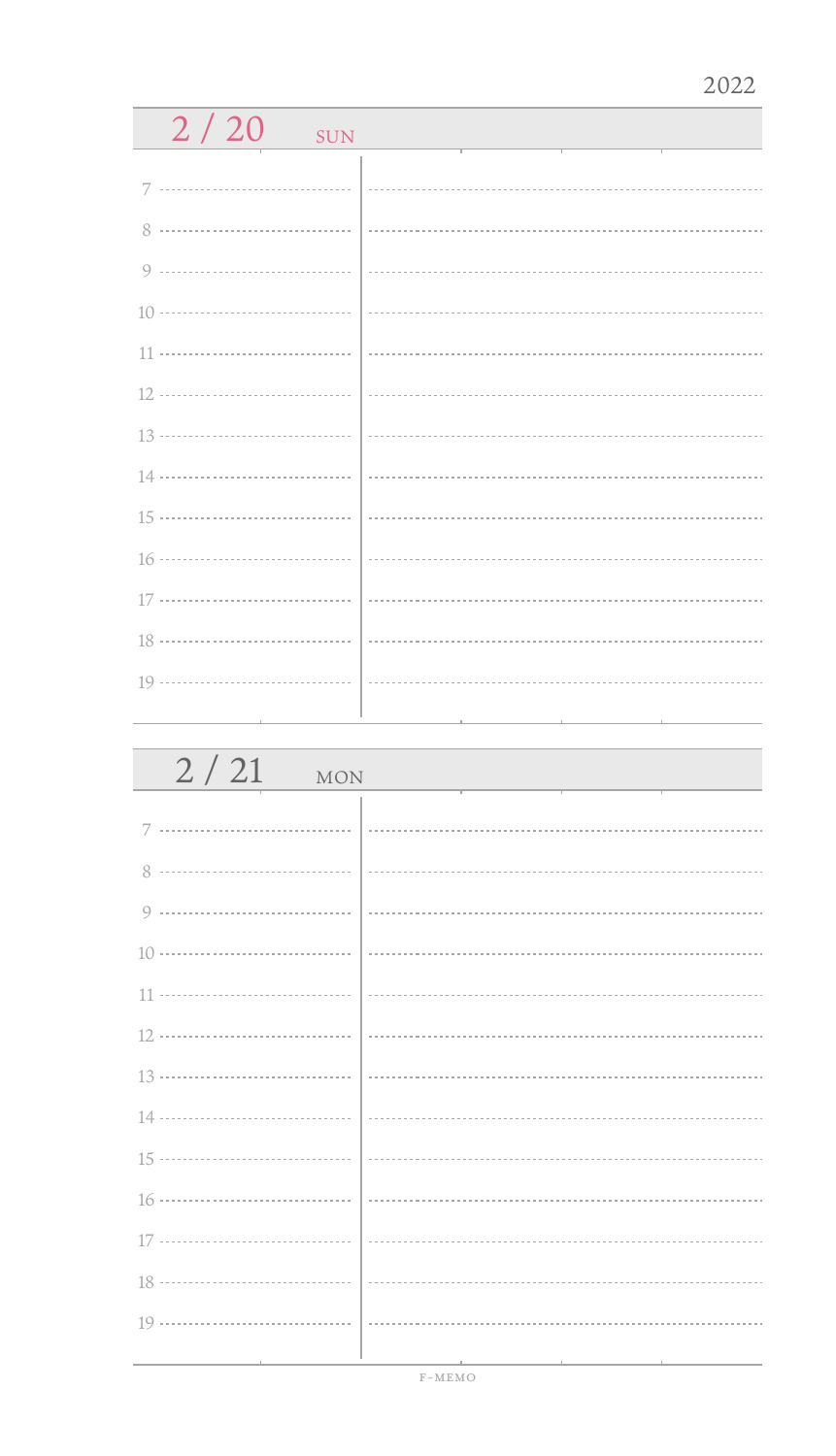| 2/22<br>TUE |  |
|-------------|--|
|             |  |
| 8           |  |
|             |  |
|             |  |
|             |  |
|             |  |
|             |  |
|             |  |
|             |  |
|             |  |
|             |  |
|             |  |
|             |  |
|             |  |

| 天皇誕生日<br>2/23<br>WED |  |
|----------------------|--|
|                      |  |
| 7                    |  |
|                      |  |
|                      |  |
|                      |  |
|                      |  |
|                      |  |
|                      |  |
|                      |  |
|                      |  |
|                      |  |
|                      |  |
|                      |  |
|                      |  |
|                      |  |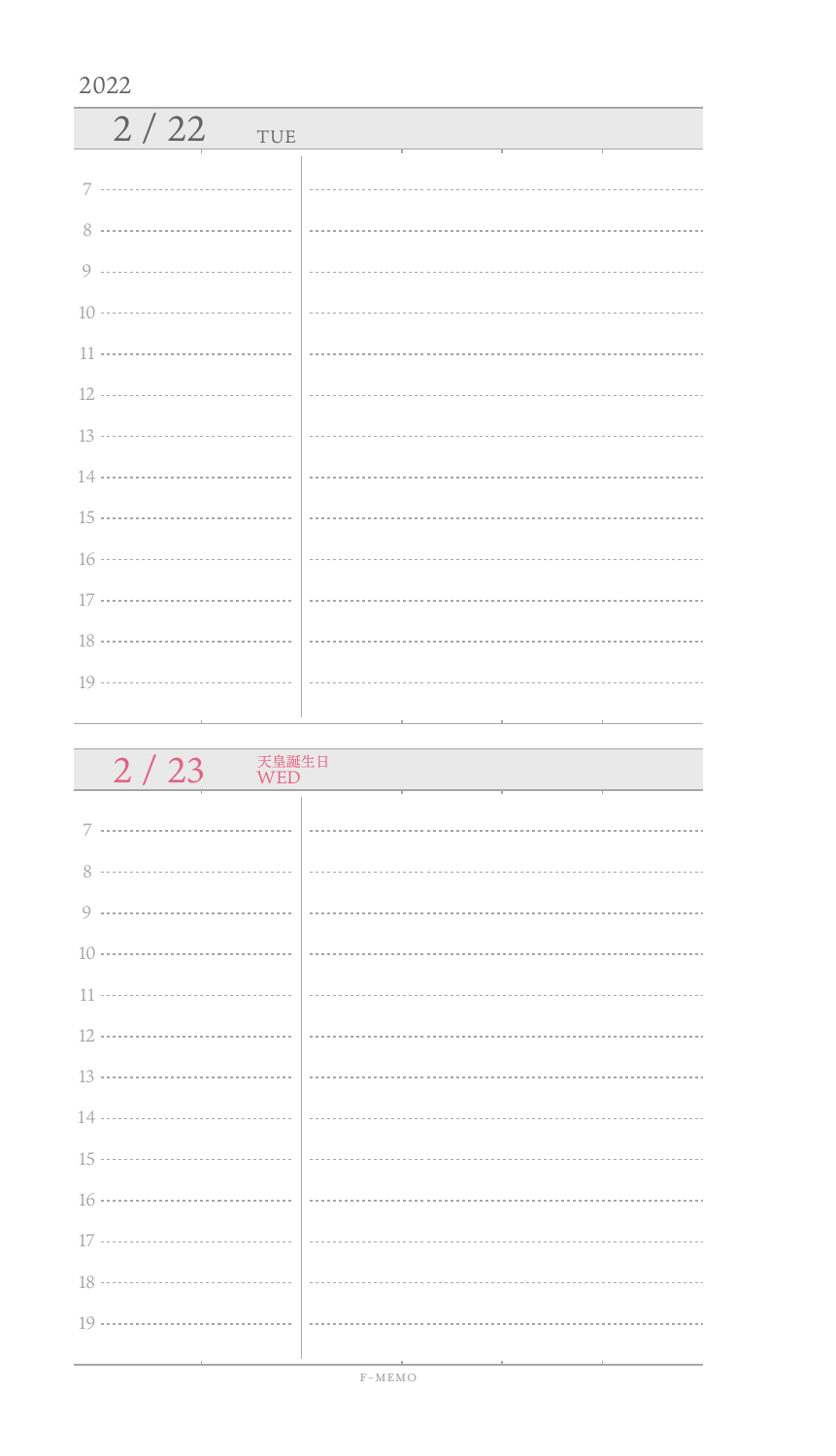| 2/24<br>THU |  |  |  |
|-------------|--|--|--|
|             |  |  |  |
| 8           |  |  |  |
|             |  |  |  |
|             |  |  |  |
| 11          |  |  |  |
|             |  |  |  |
|             |  |  |  |
|             |  |  |  |
|             |  |  |  |
|             |  |  |  |
|             |  |  |  |
|             |  |  |  |
|             |  |  |  |
|             |  |  |  |

| 2/25<br>FRI |  |
|-------------|--|
| 7           |  |
| 8           |  |
|             |  |
|             |  |
|             |  |
|             |  |
|             |  |
|             |  |
|             |  |
|             |  |
|             |  |
|             |  |
|             |  |
|             |  |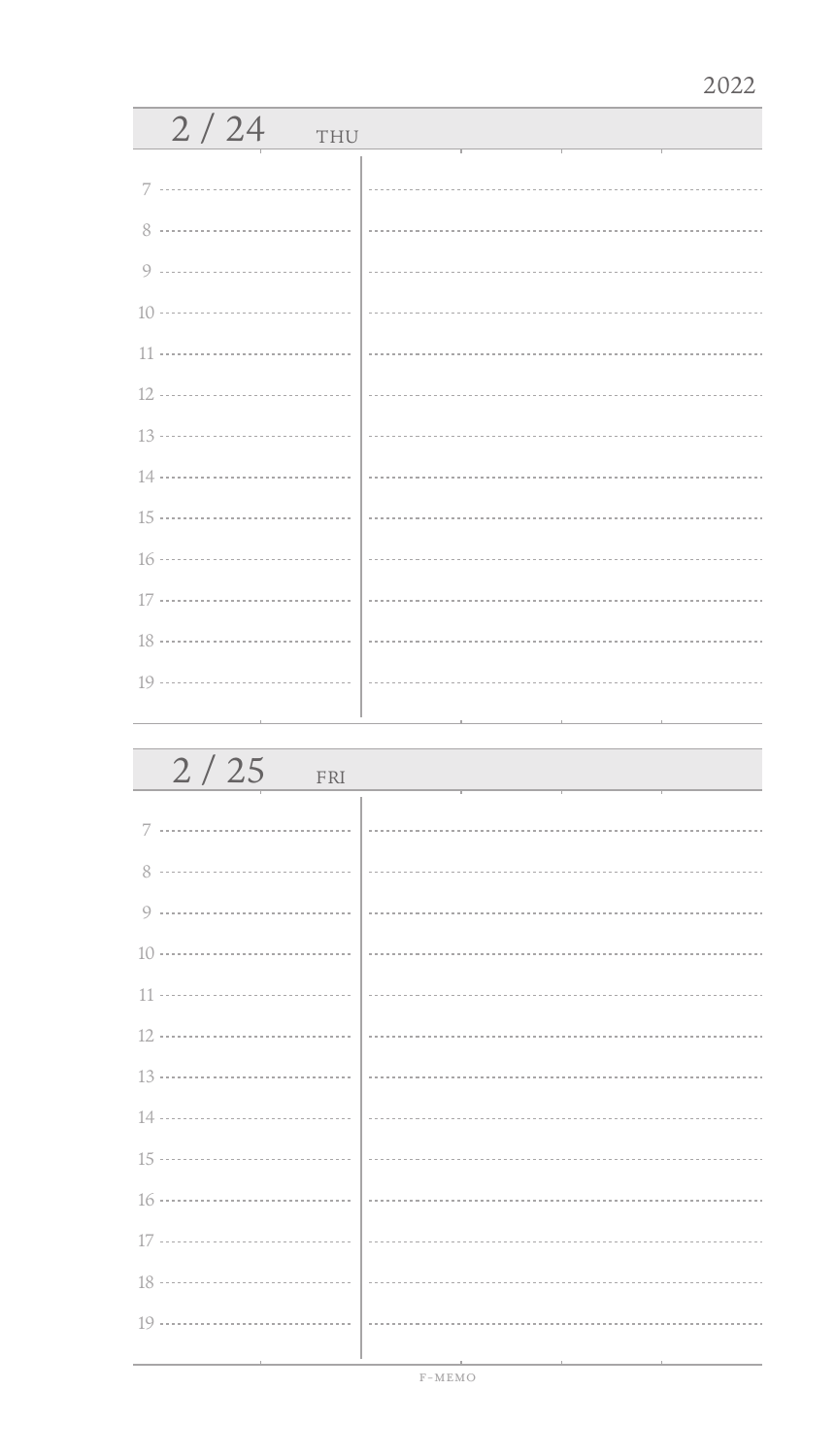| 2/26<br>SAT |  |
|-------------|--|
|             |  |
| 8           |  |
|             |  |
|             |  |
|             |  |
|             |  |
|             |  |
|             |  |
|             |  |
|             |  |
|             |  |
|             |  |
|             |  |
|             |  |

| $2/27$ sun |  |
|------------|--|
|            |  |
|            |  |
|            |  |
|            |  |
|            |  |
|            |  |
|            |  |
|            |  |
|            |  |
|            |  |
|            |  |
|            |  |
|            |  |
|            |  |
|            |  |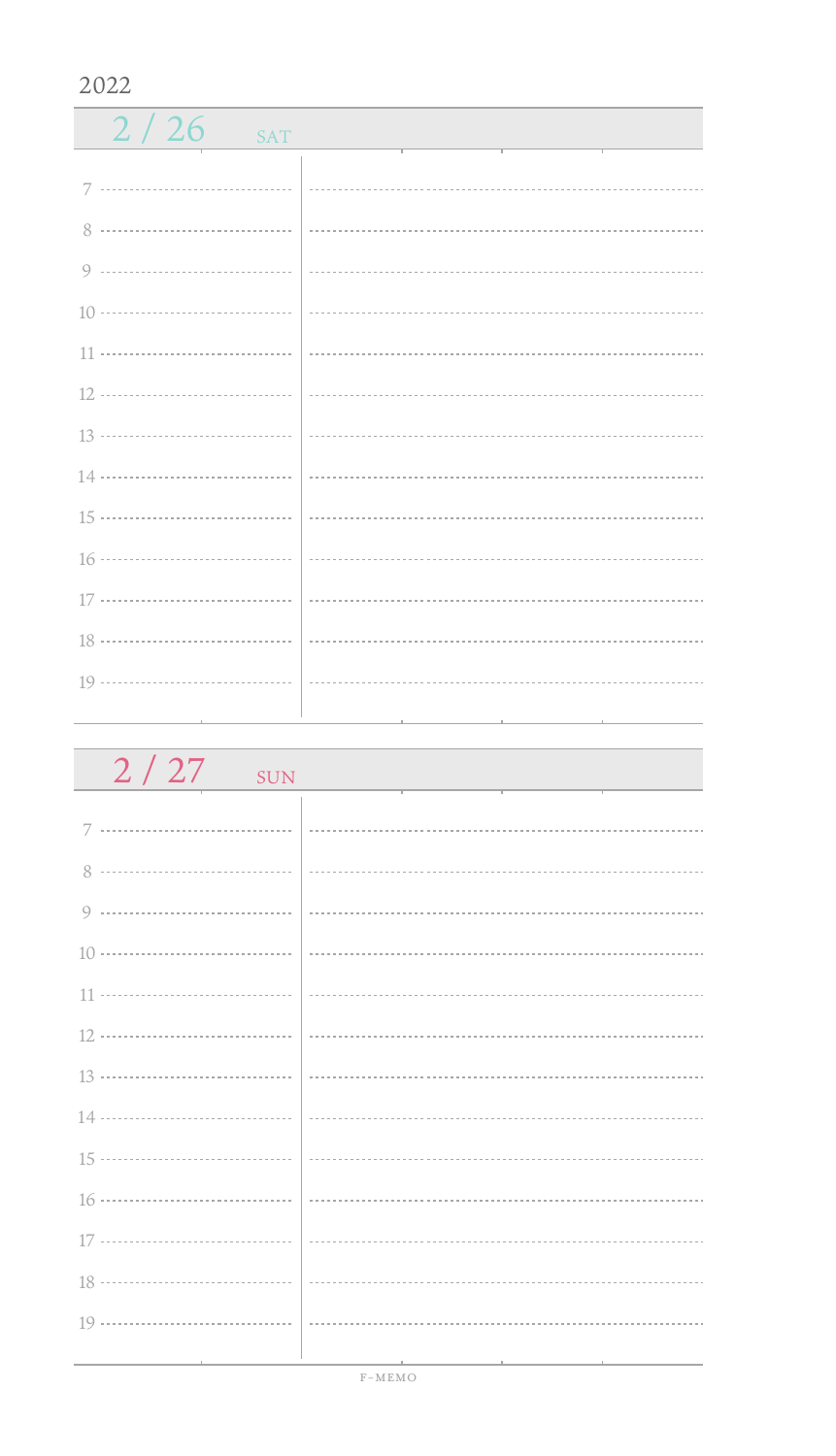| 2/28<br><b>MON</b> |  |  |  |
|--------------------|--|--|--|
| 7                  |  |  |  |
| 8                  |  |  |  |
|                    |  |  |  |
|                    |  |  |  |
|                    |  |  |  |
|                    |  |  |  |
|                    |  |  |  |
|                    |  |  |  |
|                    |  |  |  |
|                    |  |  |  |
|                    |  |  |  |
|                    |  |  |  |
|                    |  |  |  |
|                    |  |  |  |

| 3/1<br>TUE |  |
|------------|--|
|            |  |
|            |  |
|            |  |
|            |  |
|            |  |
|            |  |
|            |  |
|            |  |
|            |  |
|            |  |
|            |  |
|            |  |
|            |  |
|            |  |
|            |  |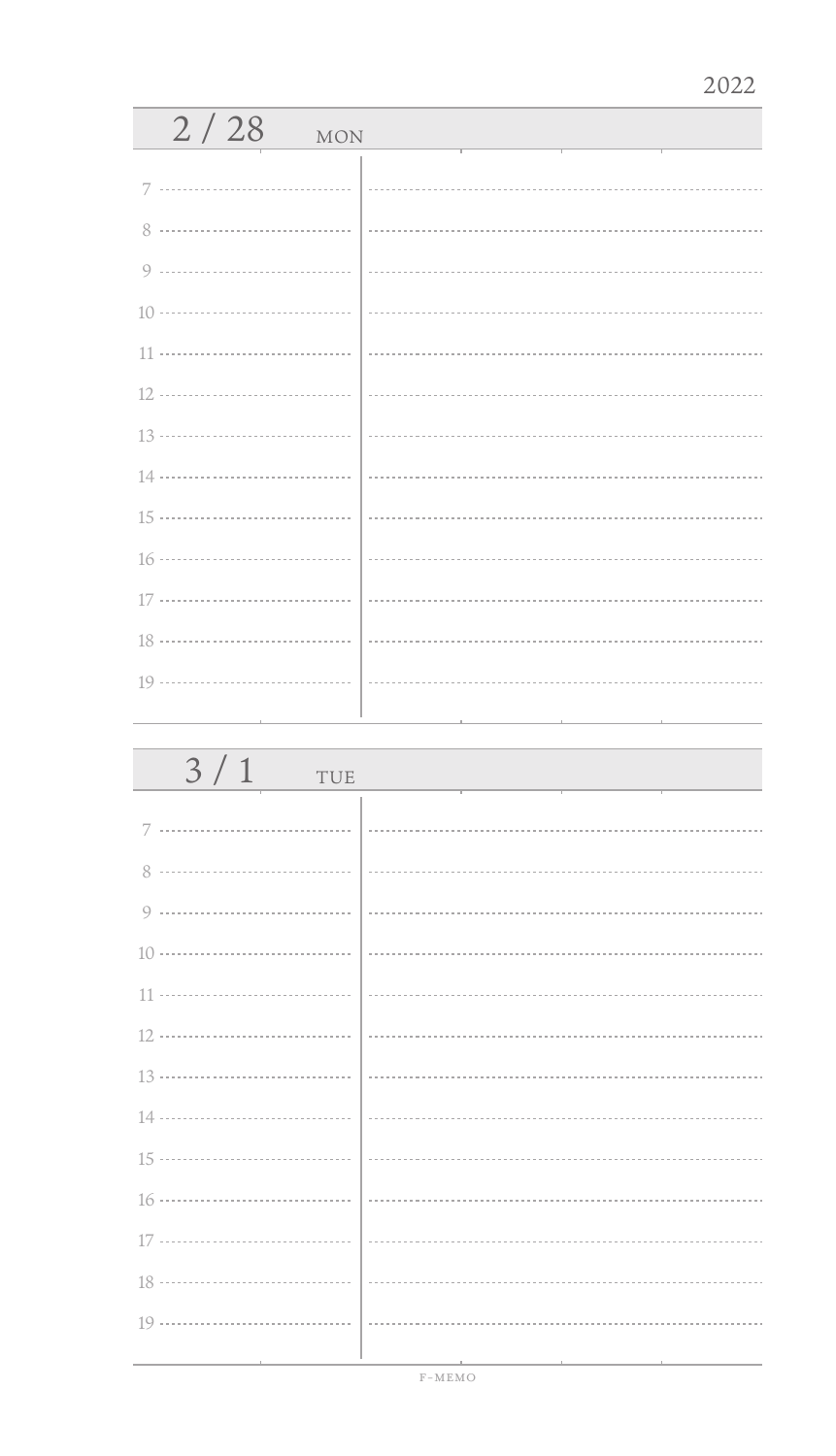| $3/2$ WED |  |
|-----------|--|
|           |  |
|           |  |
|           |  |
|           |  |
|           |  |
|           |  |
|           |  |
|           |  |
|           |  |
|           |  |
|           |  |
|           |  |
|           |  |
|           |  |

| 3/3<br>THU                    |                                                                                                                 |
|-------------------------------|-----------------------------------------------------------------------------------------------------------------|
|                               |                                                                                                                 |
|                               |                                                                                                                 |
|                               |                                                                                                                 |
|                               |                                                                                                                 |
|                               |                                                                                                                 |
|                               |                                                                                                                 |
|                               |                                                                                                                 |
|                               |                                                                                                                 |
|                               |                                                                                                                 |
|                               |                                                                                                                 |
|                               |                                                                                                                 |
|                               |                                                                                                                 |
|                               |                                                                                                                 |
| the control of the control of | the contract of the contract of the contract of the contract of the contract of the contract of the contract of |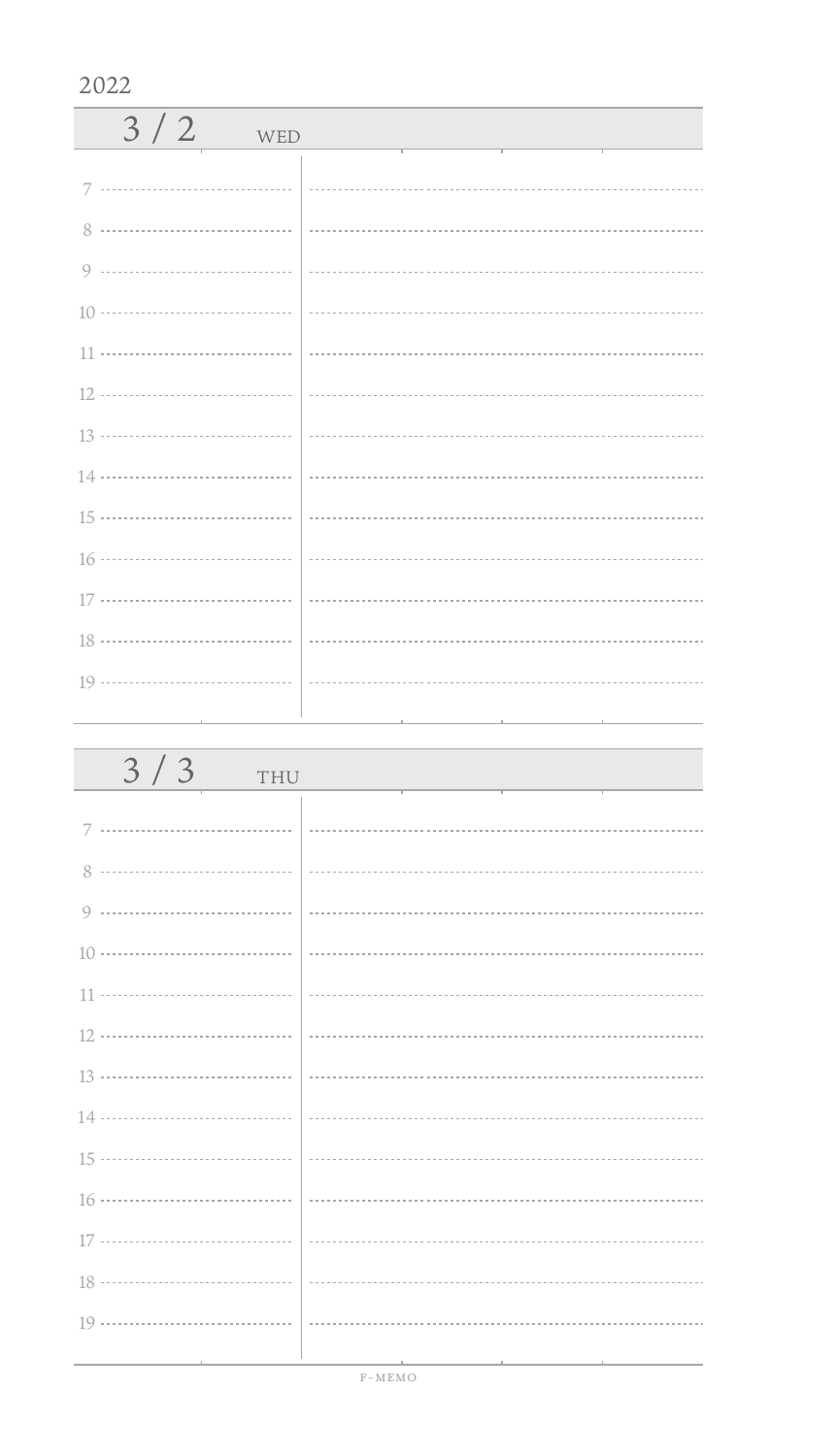| 3/4<br>FRI                                |  |
|-------------------------------------------|--|
|                                           |  |
|                                           |  |
|                                           |  |
|                                           |  |
|                                           |  |
|                                           |  |
|                                           |  |
|                                           |  |
|                                           |  |
|                                           |  |
|                                           |  |
|                                           |  |
|                                           |  |
|                                           |  |
| the control of the control of the control |  |

 $3/5$ 

| <b>SAT</b> |  |  |
|------------|--|--|
|            |  |  |
|            |  |  |
|            |  |  |
|            |  |  |

| $\sim$ $-$ |                       |
|------------|-----------------------|
|            | --------------------- |

| ----------------------------------- |  |
|-------------------------------------|--|
| $\sim$                              |  |

11 .............................

| ------- |
|---------|
|         |
|         |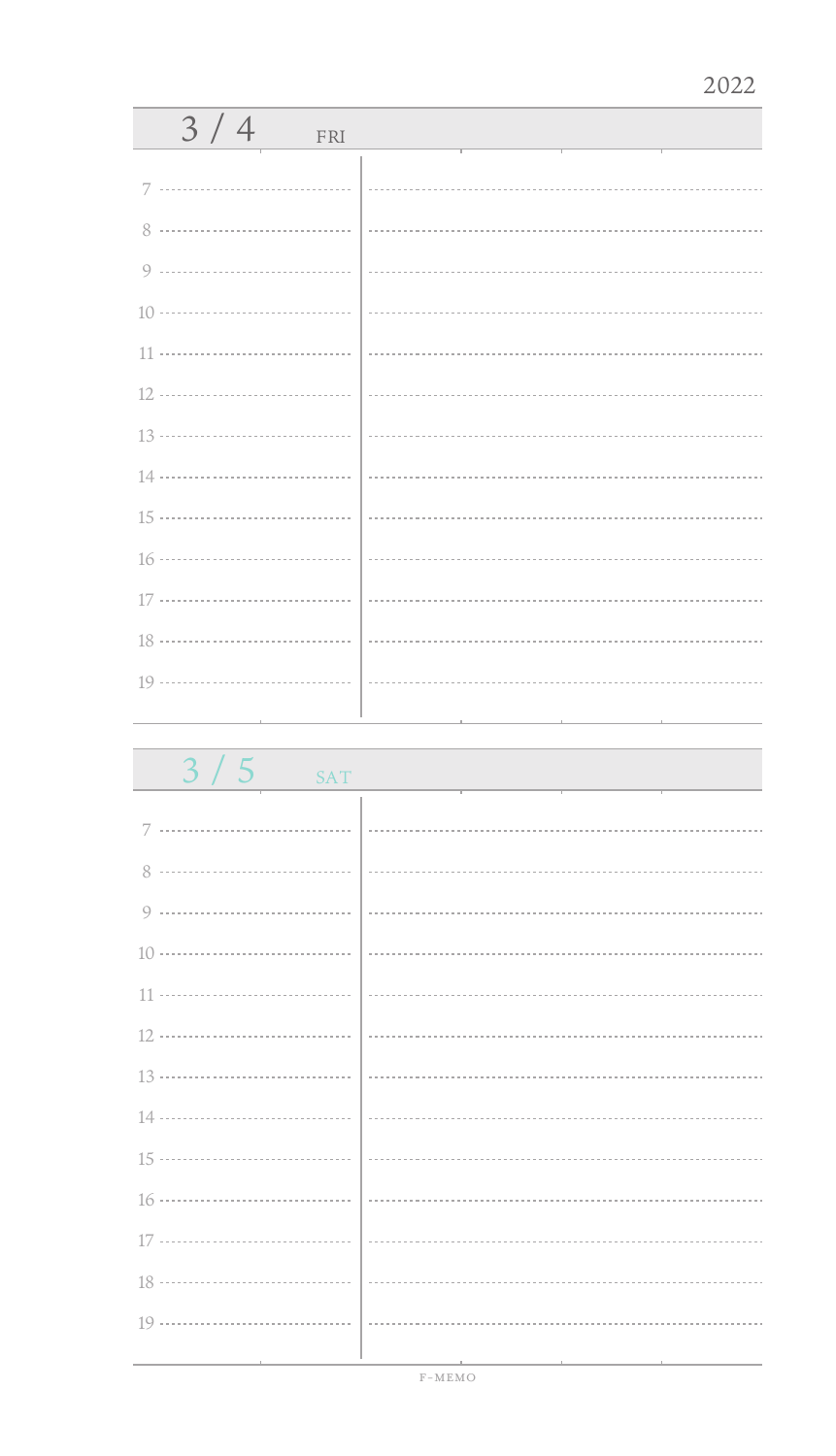| $3/6$ SUN                                                                  |  |
|----------------------------------------------------------------------------|--|
|                                                                            |  |
|                                                                            |  |
|                                                                            |  |
|                                                                            |  |
|                                                                            |  |
|                                                                            |  |
|                                                                            |  |
|                                                                            |  |
|                                                                            |  |
|                                                                            |  |
|                                                                            |  |
|                                                                            |  |
| $19 \ldots \ldots \ldots \ldots \ldots \ldots \ldots \ldots \ldots \ldots$ |  |

| 3/7<br><b>MON</b>                               |                                                                                                                 |
|-------------------------------------------------|-----------------------------------------------------------------------------------------------------------------|
| 7                                               |                                                                                                                 |
|                                                 |                                                                                                                 |
|                                                 |                                                                                                                 |
|                                                 |                                                                                                                 |
|                                                 |                                                                                                                 |
|                                                 |                                                                                                                 |
|                                                 |                                                                                                                 |
|                                                 |                                                                                                                 |
|                                                 |                                                                                                                 |
|                                                 |                                                                                                                 |
|                                                 |                                                                                                                 |
|                                                 |                                                                                                                 |
|                                                 |                                                                                                                 |
| the contract of the contract of the contract of | the contract of the contract of the contract of the contract of the contract of the contract of the contract of |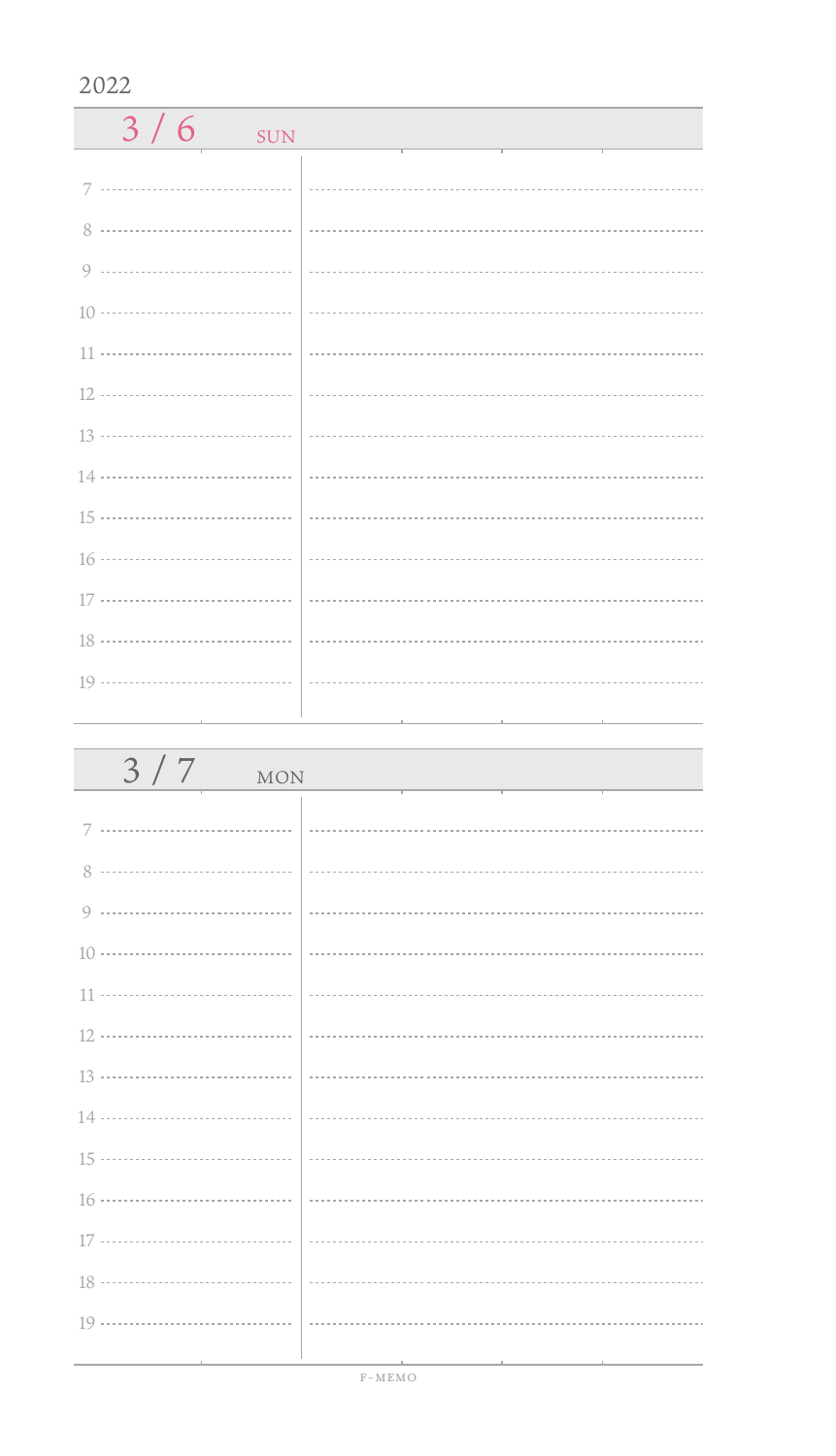| 3/8<br>TUE                          |                             |
|-------------------------------------|-----------------------------|
| 7                                   |                             |
|                                     |                             |
| 8                                   |                             |
|                                     |                             |
|                                     |                             |
|                                     | $\frac{1}{2}$               |
|                                     |                             |
|                                     | $\frac{13 \dots}{13 \dots}$ |
|                                     |                             |
|                                     |                             |
|                                     |                             |
|                                     |                             |
|                                     |                             |
|                                     |                             |
| the contract of the contract of the |                             |

| 3/9<br>WED |  |
|------------|--|
| 7          |  |
|            |  |
|            |  |
|            |  |
|            |  |
|            |  |
|            |  |
|            |  |
|            |  |
|            |  |
|            |  |
|            |  |
|            |  |
|            |  |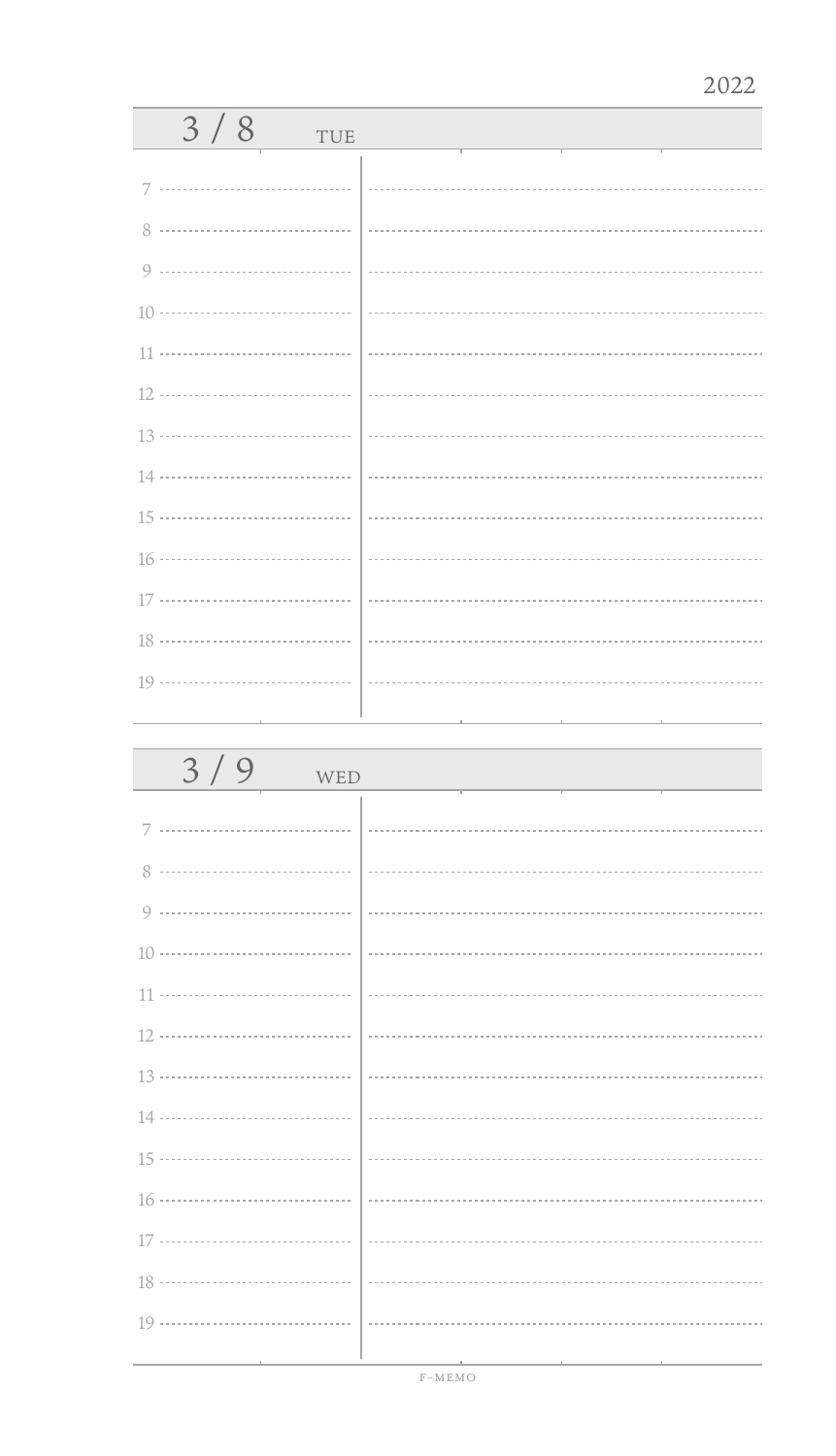| 3/10<br>THU |                                                                                                                                                                                                                                                                               |
|-------------|-------------------------------------------------------------------------------------------------------------------------------------------------------------------------------------------------------------------------------------------------------------------------------|
|             |                                                                                                                                                                                                                                                                               |
| $8^{\circ}$ |                                                                                                                                                                                                                                                                               |
|             |                                                                                                                                                                                                                                                                               |
|             |                                                                                                                                                                                                                                                                               |
|             | $\left  \begin{array}{ccc} \rule{0.2cm}{0.15mm} \rule{0.2cm}{0.15mm} \rule{0.2cm}{0.15mm} \end{array} \right $ . The contract contract contract contract contract contract contract contract contract contract contract contract contract of the contract contract contract c |
|             |                                                                                                                                                                                                                                                                               |
|             |                                                                                                                                                                                                                                                                               |
|             |                                                                                                                                                                                                                                                                               |
|             |                                                                                                                                                                                                                                                                               |
|             |                                                                                                                                                                                                                                                                               |
|             |                                                                                                                                                                                                                                                                               |
|             |                                                                                                                                                                                                                                                                               |
|             |                                                                                                                                                                                                                                                                               |
|             |                                                                                                                                                                                                                                                                               |

| $3/11$ FRI                    |  |
|-------------------------------|--|
|                               |  |
|                               |  |
|                               |  |
|                               |  |
|                               |  |
|                               |  |
|                               |  |
|                               |  |
|                               |  |
|                               |  |
|                               |  |
|                               |  |
|                               |  |
|                               |  |
| the control of the control of |  |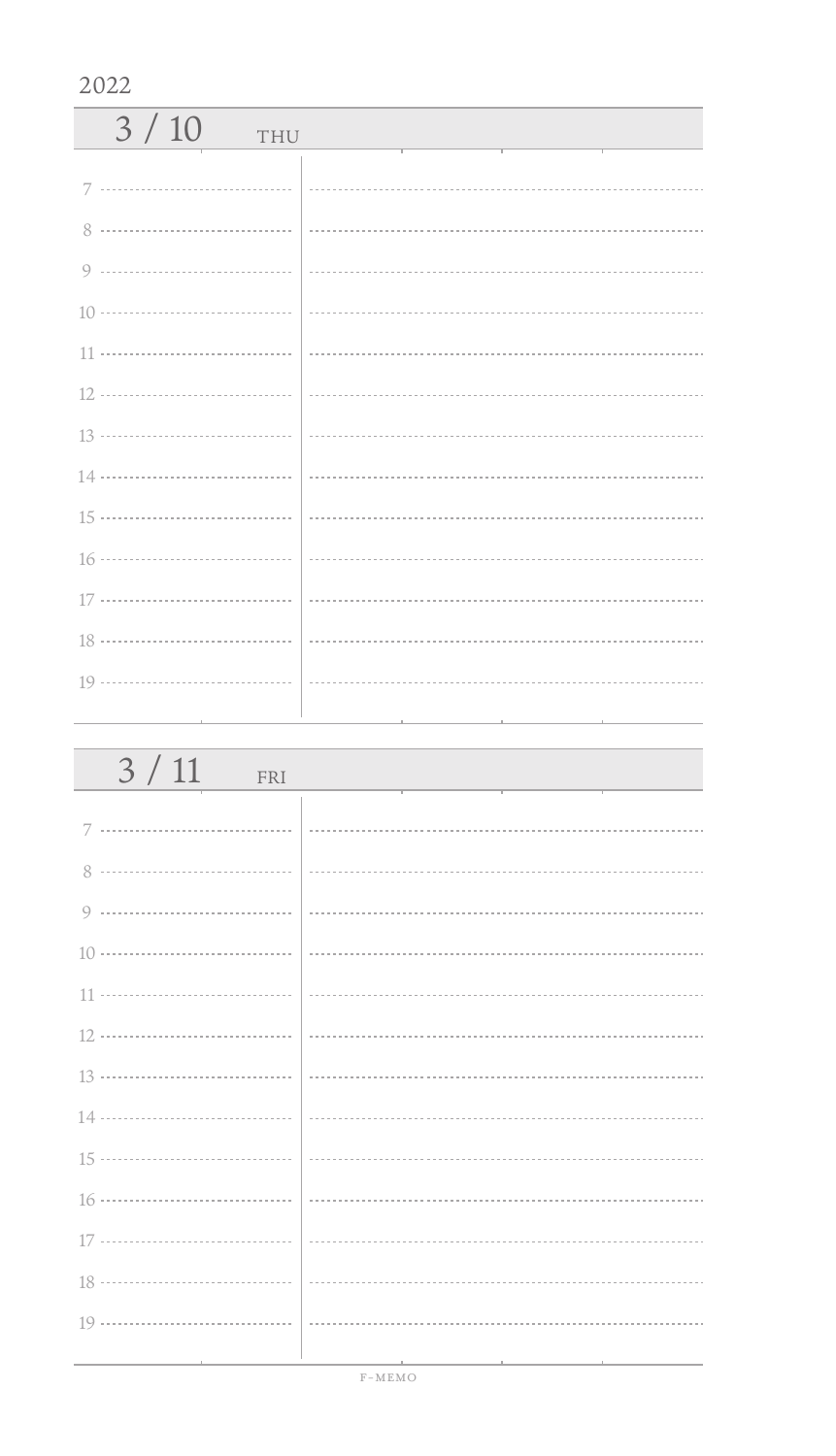| 3/12<br><b>SAT</b>                                                         |  |
|----------------------------------------------------------------------------|--|
|                                                                            |  |
| 7                                                                          |  |
|                                                                            |  |
| 9                                                                          |  |
|                                                                            |  |
| $11 \cdots \cdots \cdots \cdots \cdots \cdots \cdots \cdots \cdots \cdots$ |  |
| 12                                                                         |  |
| 13 ………………………………                                                            |  |
| 14 ………………………………                                                            |  |
| 15 ………………………………                                                            |  |
|                                                                            |  |
|                                                                            |  |
| 18 ………………………………                                                            |  |
|                                                                            |  |
|                                                                            |  |

| 3/13<br><b>SUN</b> |  |
|--------------------|--|
| 7                  |  |
| 8                  |  |
| 9                  |  |
|                    |  |
|                    |  |
|                    |  |
|                    |  |
|                    |  |
|                    |  |
|                    |  |
|                    |  |
|                    |  |
|                    |  |
|                    |  |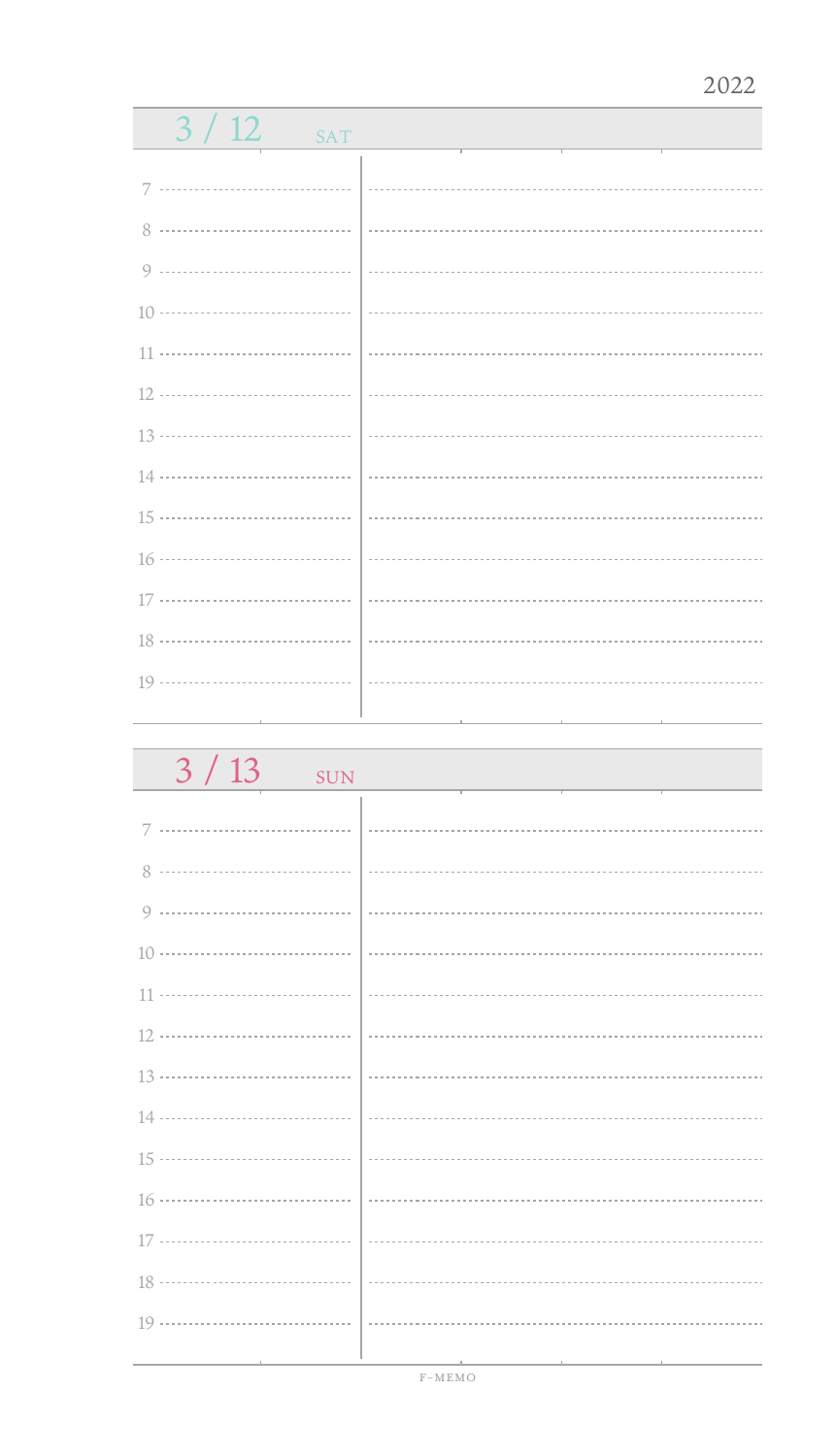| 3/14<br><b>MON</b> |  |
|--------------------|--|
| 7                  |  |
| $8^{\circ}$        |  |
|                    |  |
|                    |  |
|                    |  |
|                    |  |
|                    |  |
|                    |  |
|                    |  |
|                    |  |
|                    |  |
|                    |  |
|                    |  |

| 3/15<br>TUE             |  |
|-------------------------|--|
|                         |  |
|                         |  |
|                         |  |
|                         |  |
|                         |  |
|                         |  |
|                         |  |
|                         |  |
|                         |  |
|                         |  |
|                         |  |
|                         |  |
|                         |  |
| the control of the con- |  |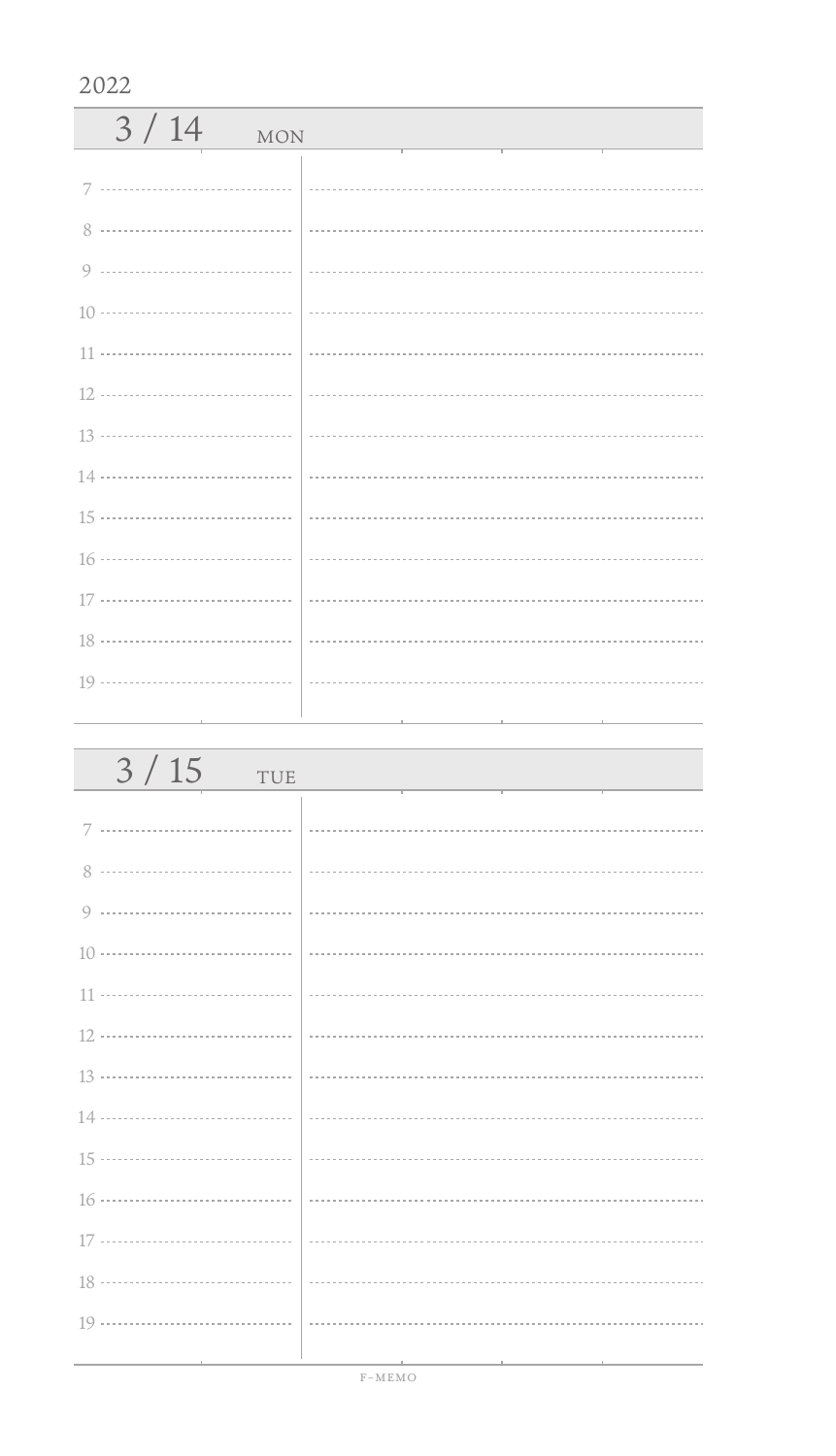| 3/16<br>WED                                                                |  |
|----------------------------------------------------------------------------|--|
| 7                                                                          |  |
| 8                                                                          |  |
| 9                                                                          |  |
| $10 \ldots \ldots \ldots \ldots \ldots \ldots \ldots \ldots \ldots \ldots$ |  |
|                                                                            |  |
|                                                                            |  |
|                                                                            |  |
|                                                                            |  |
|                                                                            |  |
|                                                                            |  |
|                                                                            |  |
|                                                                            |  |
|                                                                            |  |
|                                                                            |  |

| 3/17<br>THU                                                                |          |
|----------------------------------------------------------------------------|----------|
| 7                                                                          |          |
|                                                                            |          |
| 0                                                                          |          |
| $10 \cdots \cdots \cdots \cdots \cdots \cdots \cdots \cdots \cdots \cdots$ |          |
| 11                                                                         | $\cdots$ |
|                                                                            |          |
|                                                                            |          |
|                                                                            |          |
|                                                                            |          |
|                                                                            |          |
| 17                                                                         |          |
|                                                                            |          |
|                                                                            |          |
|                                                                            |          |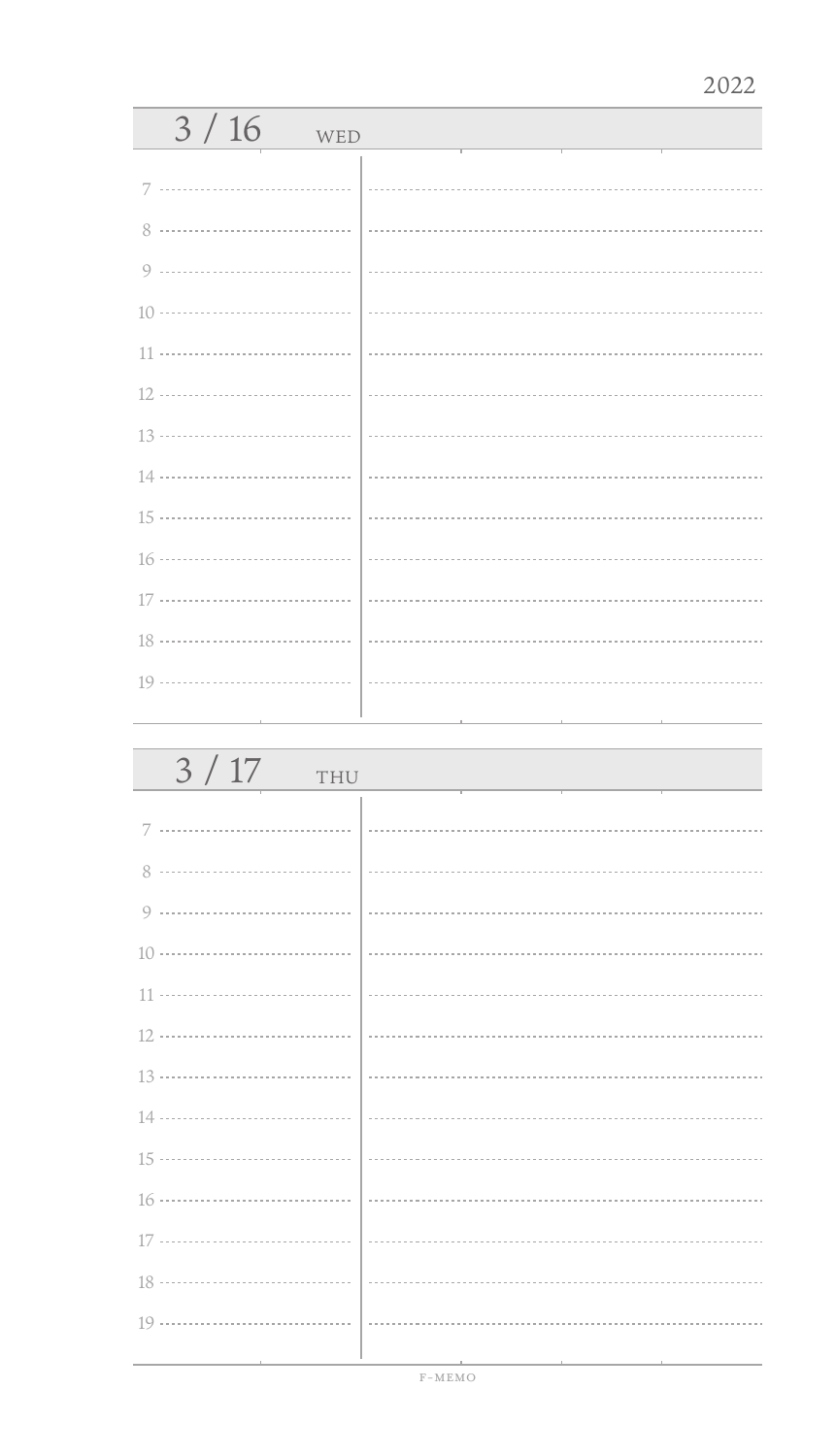| 3/18<br>FRI |  |
|-------------|--|
|             |  |
|             |  |
|             |  |
|             |  |
|             |  |
|             |  |
|             |  |
|             |  |
|             |  |
|             |  |
|             |  |
|             |  |
|             |  |
|             |  |

| 3/19<br><b>SAT</b>                           |                                                                                 |
|----------------------------------------------|---------------------------------------------------------------------------------|
|                                              |                                                                                 |
|                                              |                                                                                 |
|                                              |                                                                                 |
|                                              |                                                                                 |
|                                              |                                                                                 |
|                                              |                                                                                 |
|                                              |                                                                                 |
|                                              |                                                                                 |
|                                              |                                                                                 |
|                                              |                                                                                 |
|                                              |                                                                                 |
|                                              |                                                                                 |
|                                              |                                                                                 |
|                                              |                                                                                 |
| the control of the control of the control of | the contract of the contract of the contract of the contract of the contract of |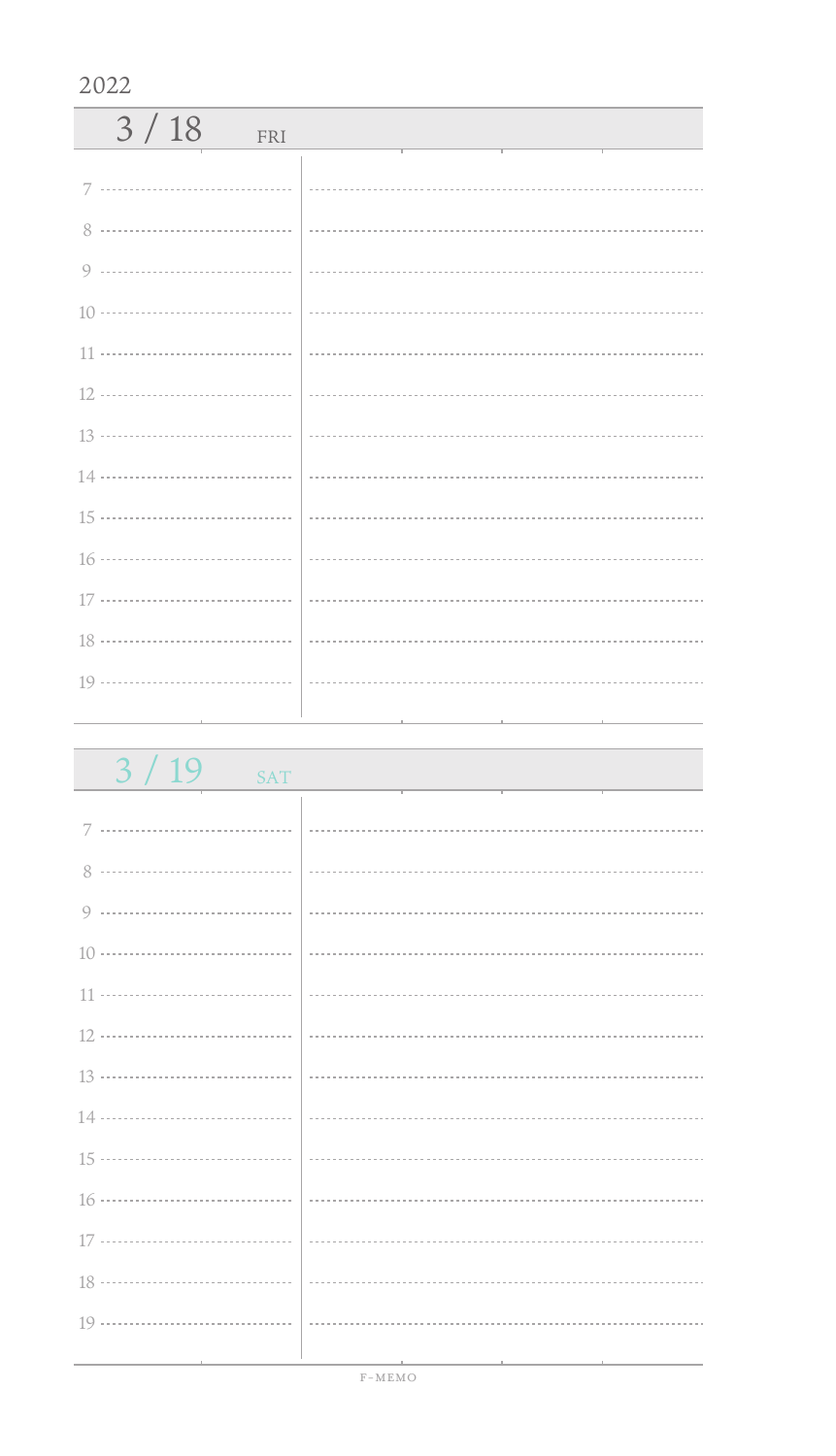| 3/20<br><b>SUN</b>                                                                |  |
|-----------------------------------------------------------------------------------|--|
| 7                                                                                 |  |
|                                                                                   |  |
|                                                                                   |  |
|                                                                                   |  |
| 10 ………………………………                                                                   |  |
|                                                                                   |  |
|                                                                                   |  |
| 13 ………………………………                                                                   |  |
| 14 ………………………………                                                                   |  |
| $15 \cdots \cdots \cdots \cdots \cdots \cdots \cdots \cdots \cdots \cdots$        |  |
| 16 ………………………………                                                                   |  |
| $17 \cdots \cdots \cdots \cdots \cdots \cdots \cdots \cdots \cdots \cdots \cdots$ |  |
| 18 ………………………………                                                                   |  |
|                                                                                   |  |
|                                                                                   |  |

| 春分の日<br>3 / 21<br><b>MON</b> |  |
|------------------------------|--|
|                              |  |
| 7                            |  |
| 8                            |  |
| 9                            |  |
|                              |  |
|                              |  |
|                              |  |
|                              |  |
|                              |  |
|                              |  |
|                              |  |
|                              |  |
|                              |  |
|                              |  |
|                              |  |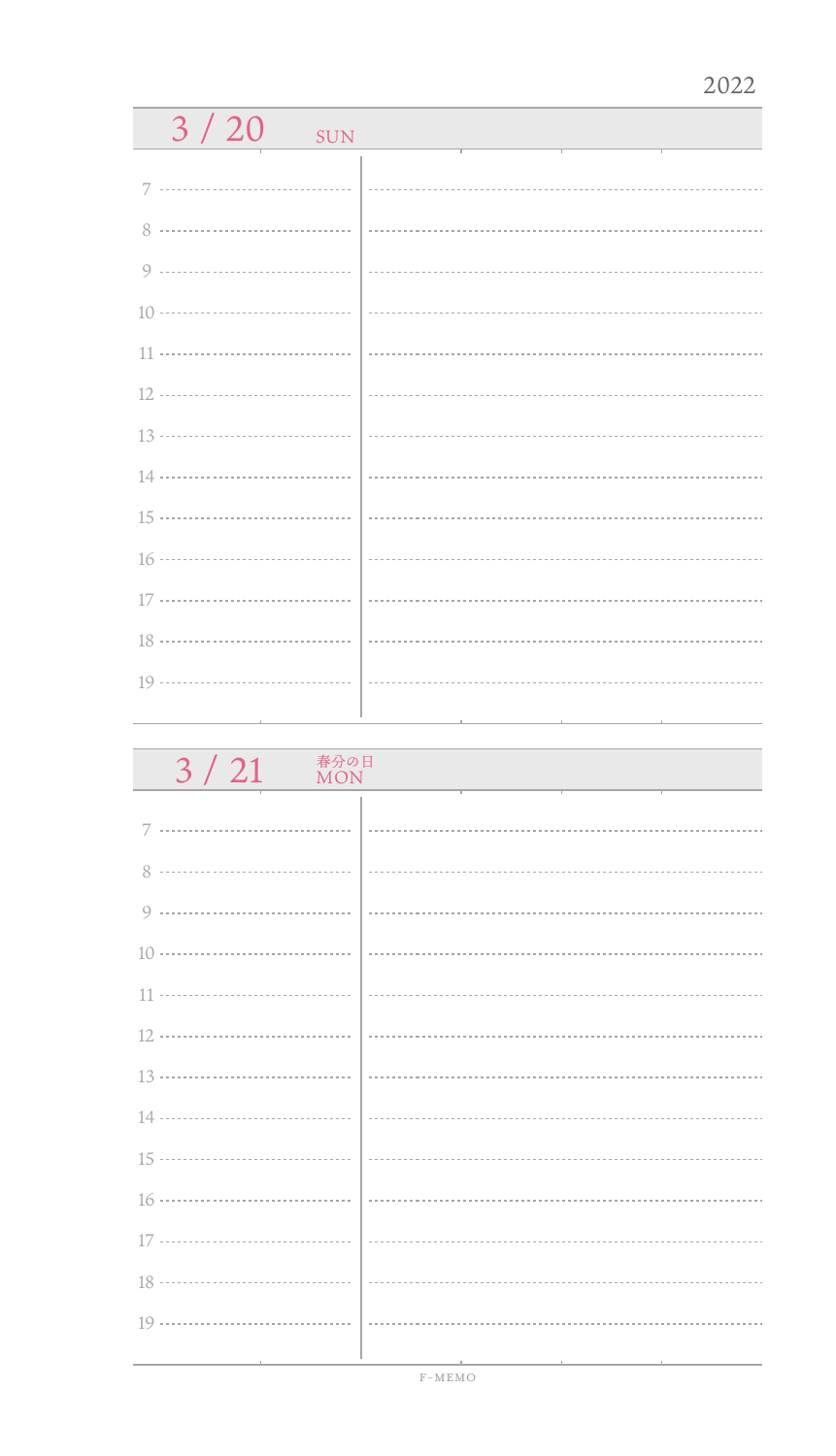| 3/22<br>TUE |  |
|-------------|--|
|             |  |
|             |  |
|             |  |
|             |  |
|             |  |
|             |  |
|             |  |
|             |  |
|             |  |
|             |  |
|             |  |
|             |  |
|             |  |

| $3/23$ WED                             |  |
|----------------------------------------|--|
|                                        |  |
|                                        |  |
|                                        |  |
|                                        |  |
|                                        |  |
|                                        |  |
|                                        |  |
|                                        |  |
|                                        |  |
|                                        |  |
|                                        |  |
|                                        |  |
|                                        |  |
|                                        |  |
| the control of the control of the con- |  |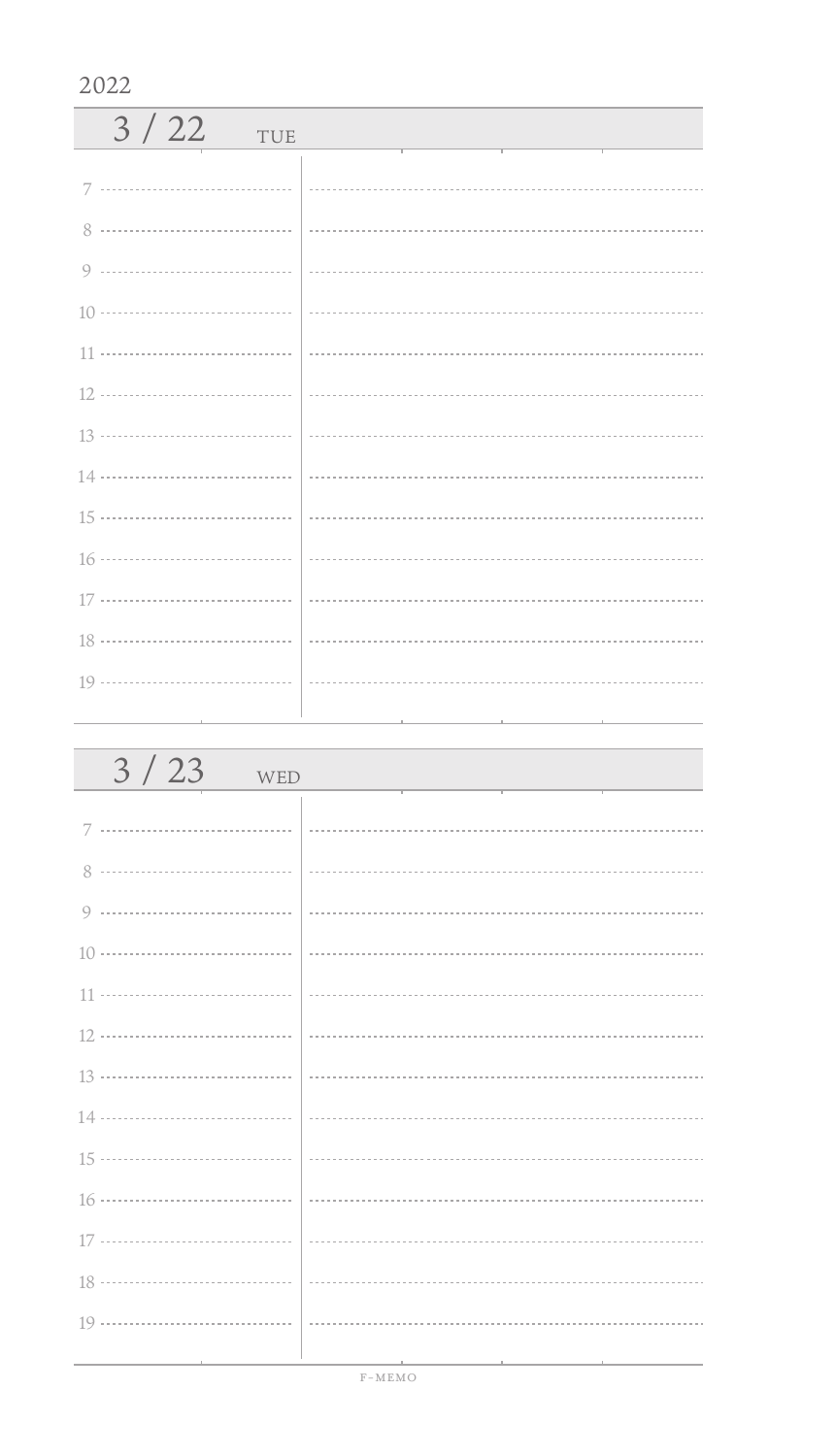| 3/24<br>THU |  |
|-------------|--|
| 7           |  |
| 8           |  |
|             |  |
|             |  |
|             |  |
|             |  |
|             |  |
|             |  |
|             |  |
|             |  |
|             |  |
|             |  |
|             |  |
|             |  |

| 3/25<br>FRI |  |
|-------------|--|
|             |  |
| 8           |  |
| 9           |  |
|             |  |
|             |  |
|             |  |
|             |  |
|             |  |
|             |  |
|             |  |
|             |  |
|             |  |
|             |  |
|             |  |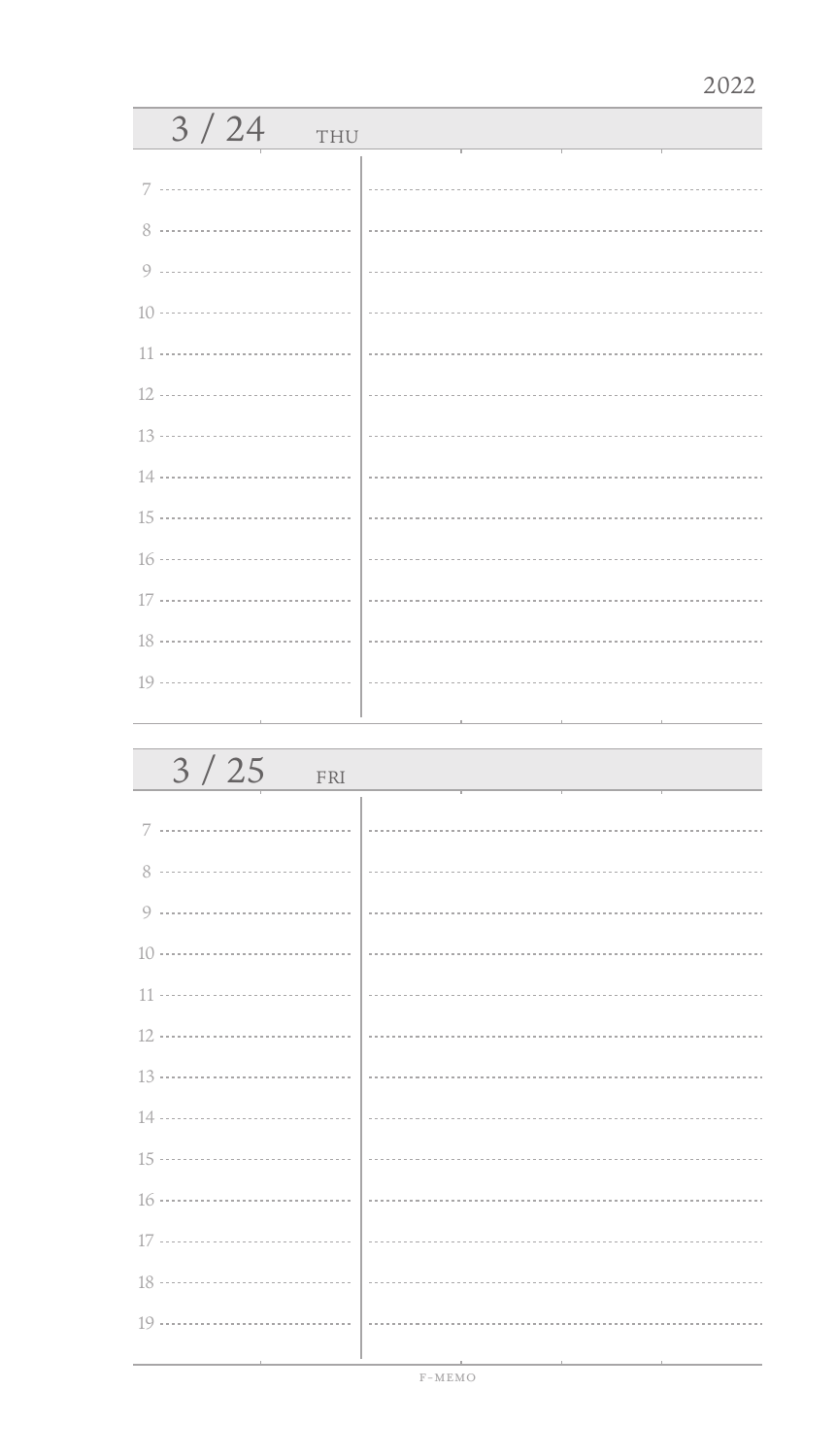| 3/26<br>SAT                                                                |  |
|----------------------------------------------------------------------------|--|
|                                                                            |  |
|                                                                            |  |
|                                                                            |  |
|                                                                            |  |
|                                                                            |  |
|                                                                            |  |
|                                                                            |  |
|                                                                            |  |
|                                                                            |  |
|                                                                            |  |
|                                                                            |  |
|                                                                            |  |
| $19 \ldots \ldots \ldots \ldots \ldots \ldots \ldots \ldots \ldots \ldots$ |  |
|                                                                            |  |

| $3/27$ sun | <u> 1989 - Johann Barn, mars eta inperiodoren erroman erroman erroman erroman erroman erroman erroman erroman er</u> |
|------------|----------------------------------------------------------------------------------------------------------------------|
|            |                                                                                                                      |
|            |                                                                                                                      |
|            |                                                                                                                      |
|            |                                                                                                                      |
|            |                                                                                                                      |
|            |                                                                                                                      |
|            |                                                                                                                      |
|            |                                                                                                                      |
|            |                                                                                                                      |
|            |                                                                                                                      |
|            |                                                                                                                      |
|            |                                                                                                                      |
|            |                                                                                                                      |
|            |                                                                                                                      |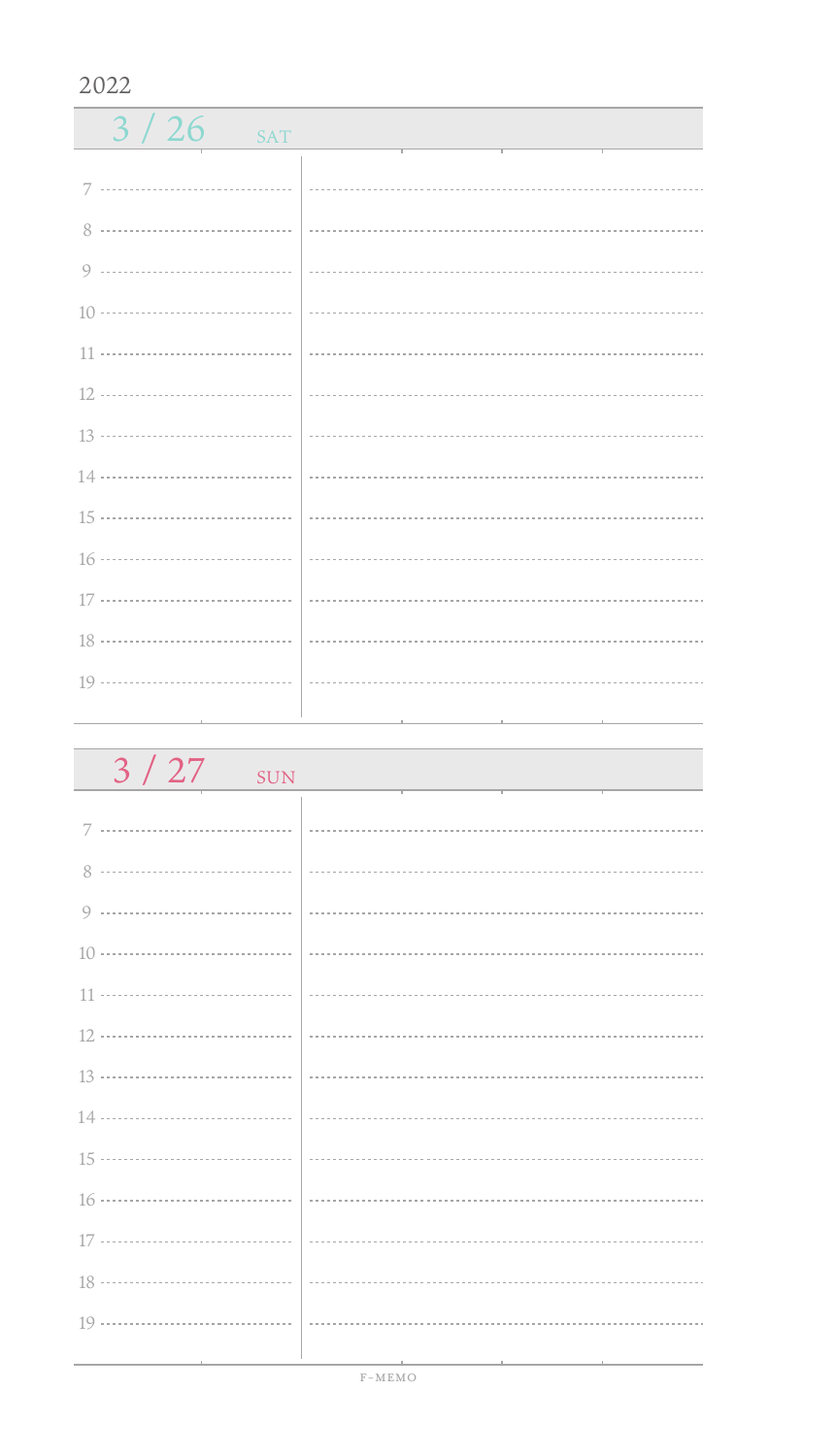| 3/28<br><b>MON</b> |  |
|--------------------|--|
| 7                  |  |
| 8                  |  |
| 9                  |  |
|                    |  |
| 11                 |  |
|                    |  |
|                    |  |
|                    |  |
|                    |  |
|                    |  |
|                    |  |
|                    |  |
|                    |  |
|                    |  |

| 3/29<br>TUE |  |
|-------------|--|
| 7           |  |
|             |  |
| 9           |  |
|             |  |
|             |  |
|             |  |
|             |  |
|             |  |
|             |  |
|             |  |
|             |  |
|             |  |
|             |  |
|             |  |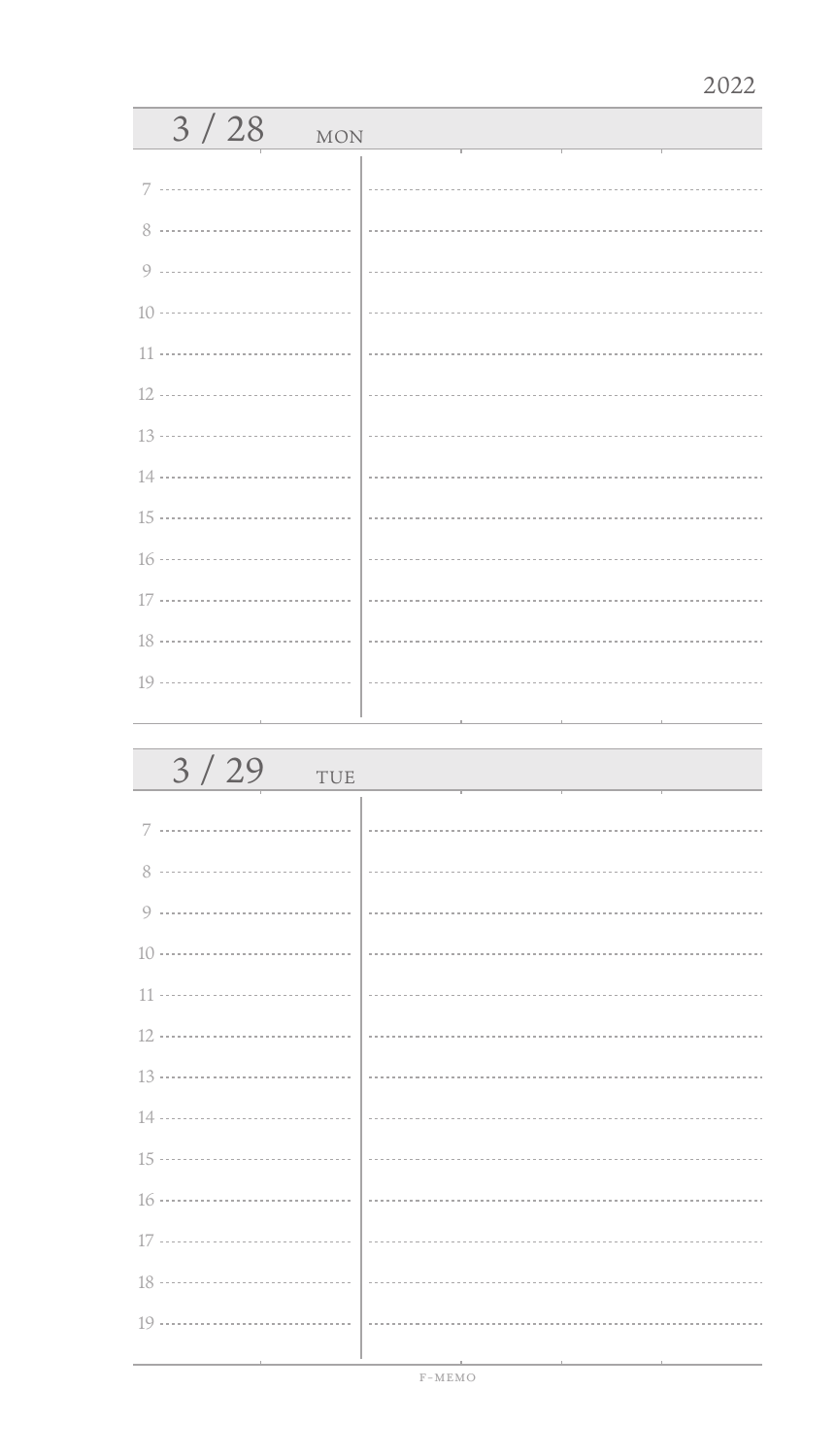| 3/30<br>WED   |  |
|---------------|--|
|               |  |
| $\mathcal{R}$ |  |
|               |  |
|               |  |
|               |  |
|               |  |
|               |  |
|               |  |
|               |  |
|               |  |
|               |  |
|               |  |
|               |  |
|               |  |

| 3/31<br>THU                            |                                          |
|----------------------------------------|------------------------------------------|
|                                        |                                          |
|                                        |                                          |
|                                        |                                          |
|                                        |                                          |
|                                        |                                          |
|                                        |                                          |
|                                        |                                          |
|                                        |                                          |
|                                        |                                          |
|                                        |                                          |
|                                        |                                          |
|                                        |                                          |
|                                        |                                          |
| the control of the control of the con- | the contract of the contract of the con- |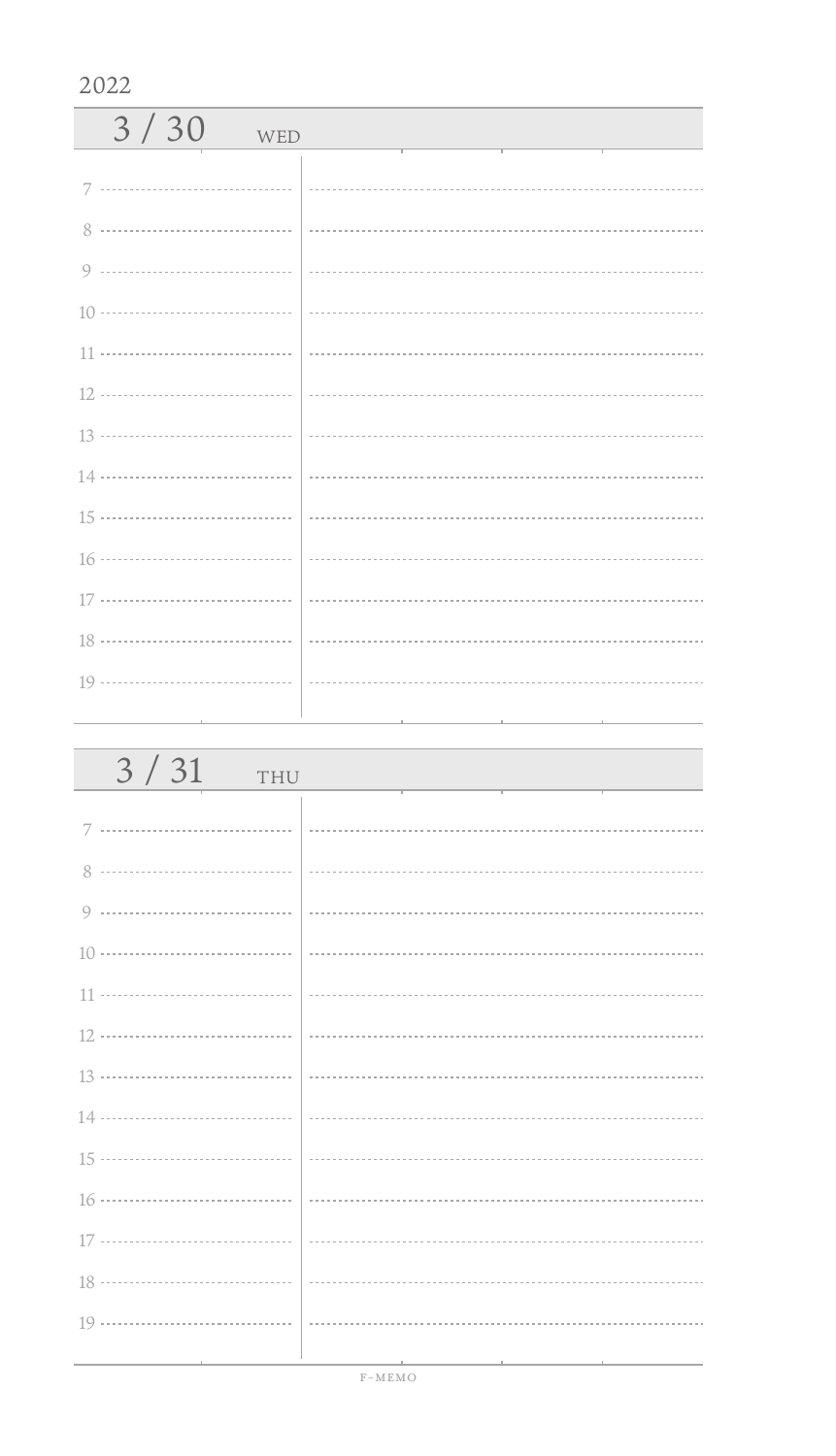| 4/1<br>FRI                    |  |
|-------------------------------|--|
|                               |  |
| 7                             |  |
|                               |  |
|                               |  |
|                               |  |
|                               |  |
|                               |  |
|                               |  |
|                               |  |
|                               |  |
|                               |  |
|                               |  |
|                               |  |
|                               |  |
| the control of the control of |  |

 $4 / 2$  SAT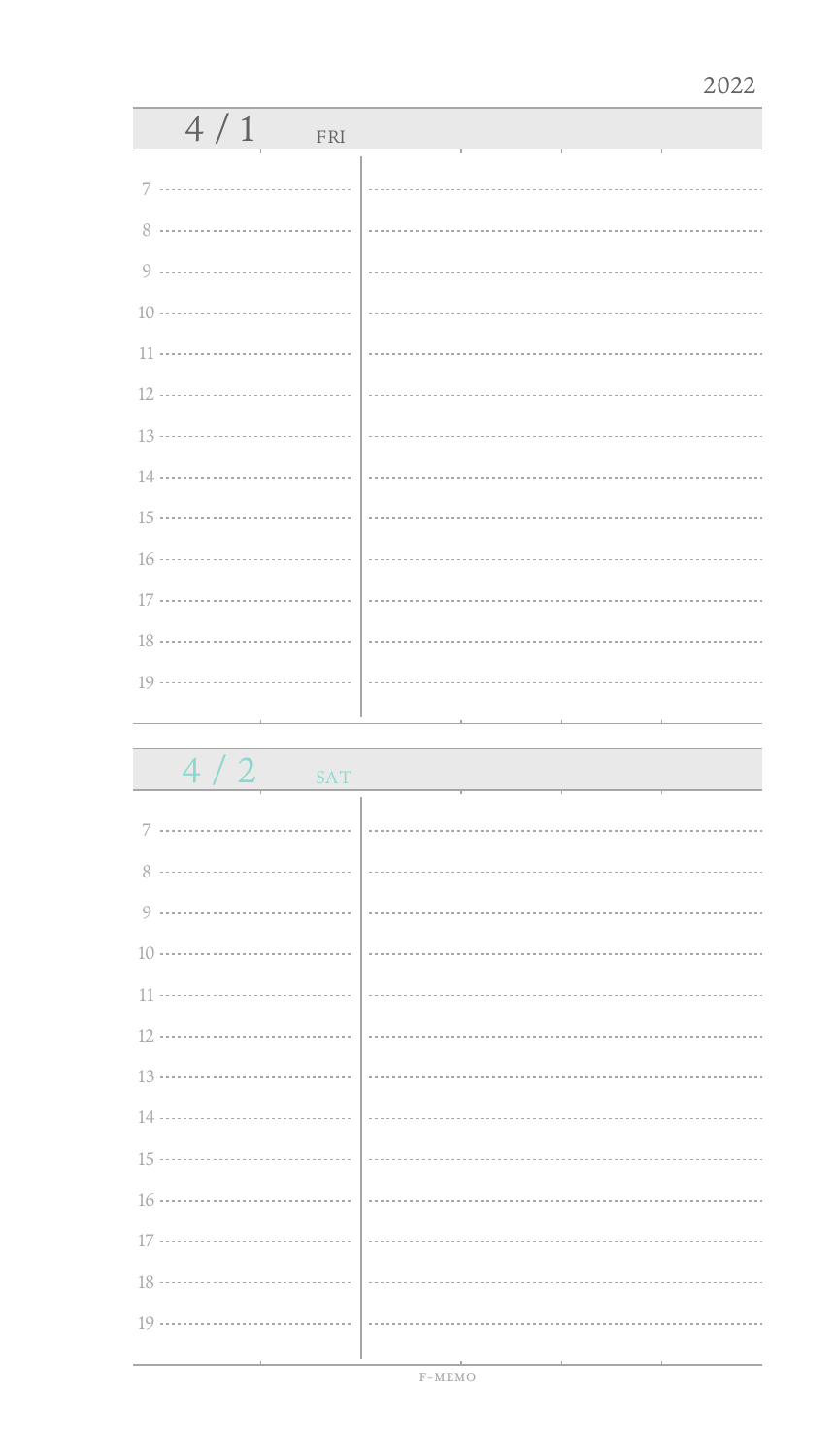| 4/3<br><b>SUN</b> |  |
|-------------------|--|
| 7                 |  |
|                   |  |
|                   |  |
|                   |  |
|                   |  |
|                   |  |
|                   |  |
|                   |  |
|                   |  |
|                   |  |
|                   |  |
|                   |  |
|                   |  |

| 4/4<br>MON                                      |                                                                                                                 |
|-------------------------------------------------|-----------------------------------------------------------------------------------------------------------------|
|                                                 |                                                                                                                 |
|                                                 |                                                                                                                 |
|                                                 |                                                                                                                 |
|                                                 |                                                                                                                 |
|                                                 |                                                                                                                 |
|                                                 |                                                                                                                 |
|                                                 |                                                                                                                 |
|                                                 |                                                                                                                 |
|                                                 |                                                                                                                 |
|                                                 |                                                                                                                 |
|                                                 |                                                                                                                 |
|                                                 |                                                                                                                 |
|                                                 |                                                                                                                 |
| the contract of the contract of the contract of | 그 사람들은 그 사람들은 아이들이 아니라 아이들은 아이들이 아니라 아이들이 아니라 아이들이 아니라 아이들이 아니라 아이들이 아니라 아이들이 아니라 아이들이 아니라 아이들이 아니라 아이들이 아니라 아이 |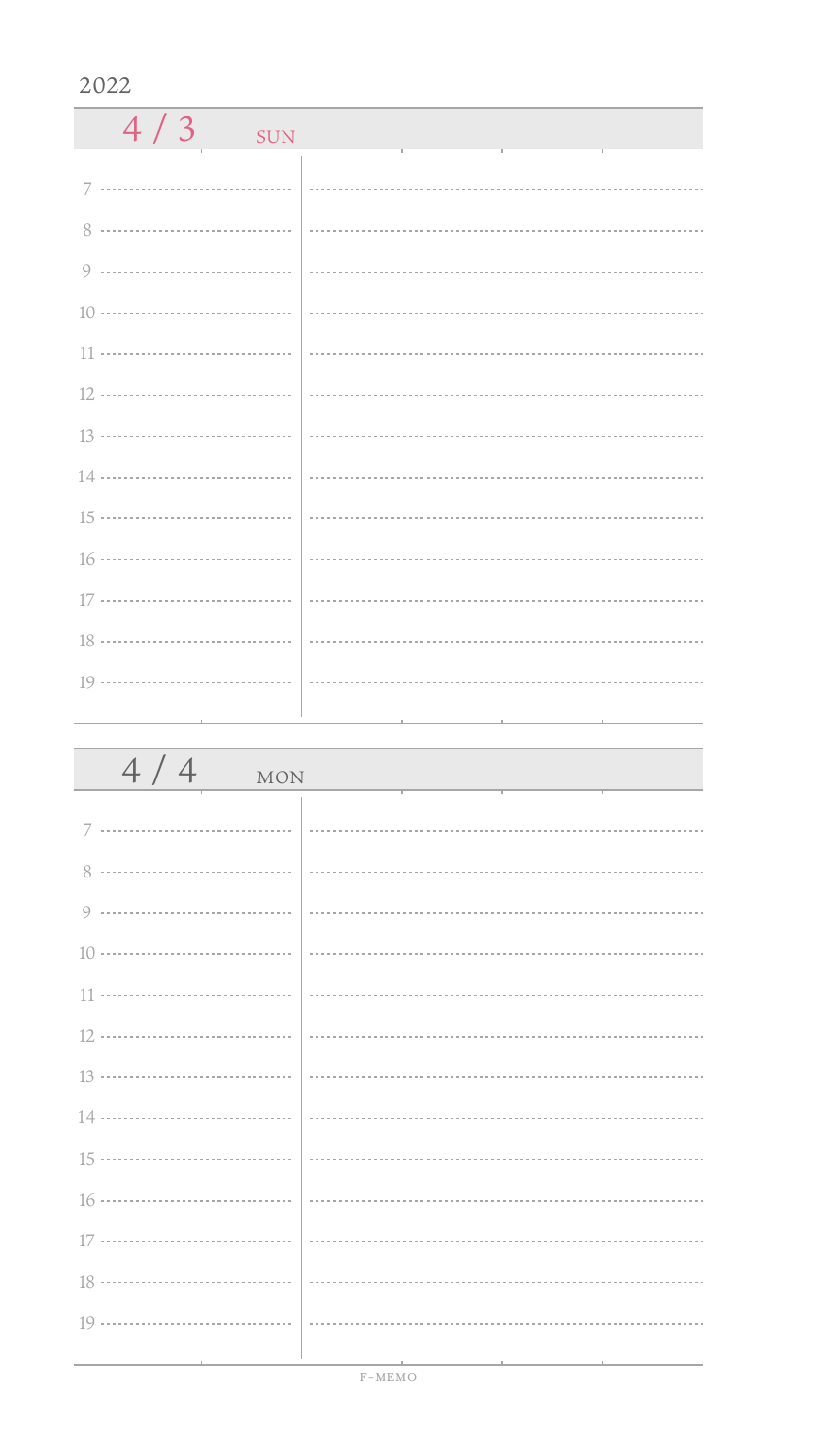| 4/5<br>TUE |  |
|------------|--|
| 7          |  |
| 8          |  |
|            |  |
|            |  |
|            |  |
|            |  |
|            |  |
|            |  |
|            |  |
|            |  |
|            |  |
|            |  |
|            |  |
|            |  |

| 4/6<br>WED |  |
|------------|--|
| 7          |  |
| 8          |  |
|            |  |
|            |  |
|            |  |
|            |  |
|            |  |
|            |  |
|            |  |
|            |  |
|            |  |
|            |  |
|            |  |
|            |  |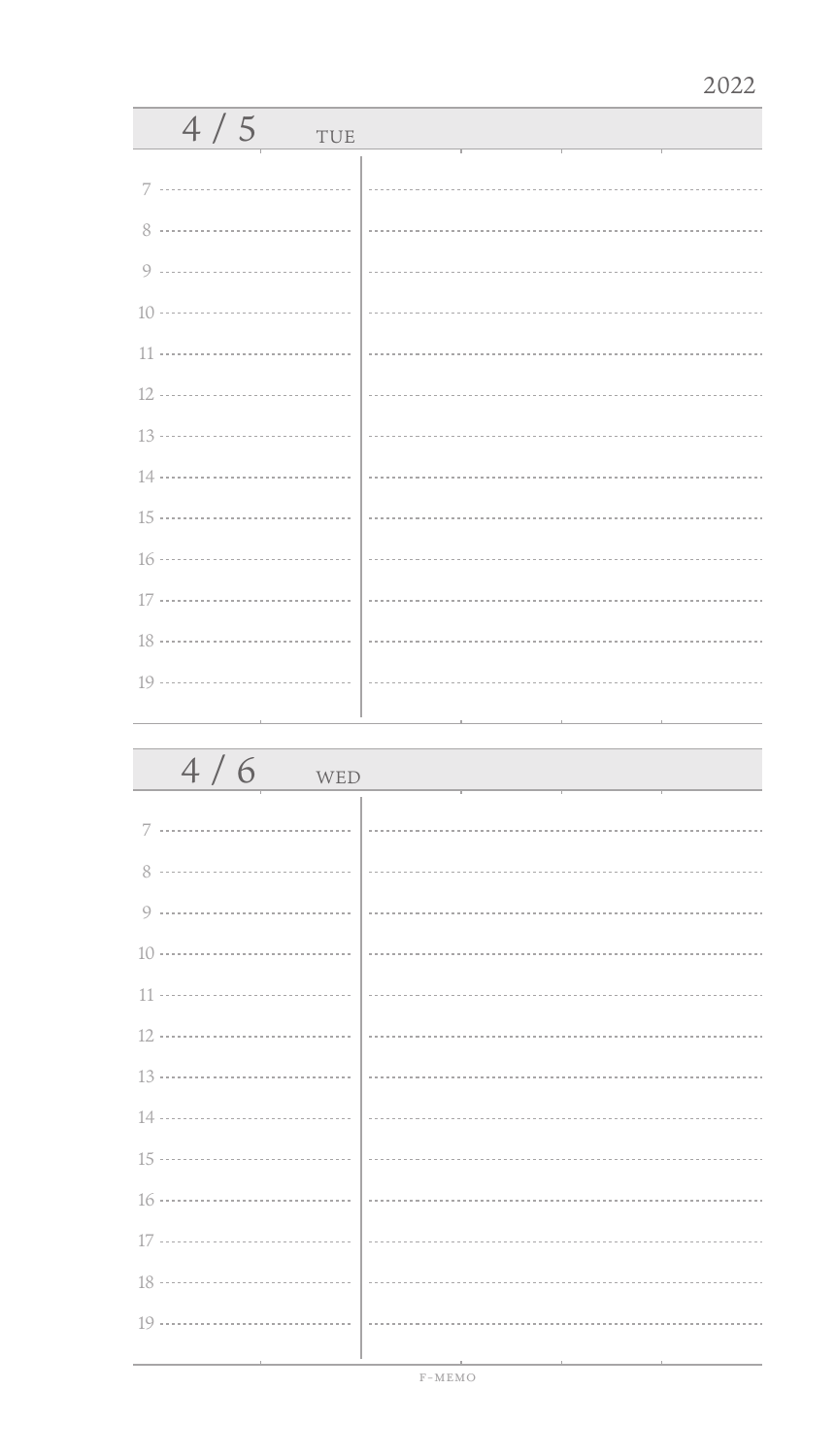| 4/7<br>THU |  |
|------------|--|
|            |  |
|            |  |
|            |  |
|            |  |
|            |  |
|            |  |
|            |  |
|            |  |
|            |  |
|            |  |
|            |  |
|            |  |
|            |  |
|            |  |

| 4/8<br>FRI                                                                                                      |                                                                                                 |
|-----------------------------------------------------------------------------------------------------------------|-------------------------------------------------------------------------------------------------|
|                                                                                                                 |                                                                                                 |
|                                                                                                                 |                                                                                                 |
|                                                                                                                 |                                                                                                 |
|                                                                                                                 |                                                                                                 |
|                                                                                                                 |                                                                                                 |
|                                                                                                                 |                                                                                                 |
|                                                                                                                 |                                                                                                 |
|                                                                                                                 |                                                                                                 |
|                                                                                                                 |                                                                                                 |
|                                                                                                                 |                                                                                                 |
|                                                                                                                 |                                                                                                 |
|                                                                                                                 |                                                                                                 |
|                                                                                                                 |                                                                                                 |
| the contract of the contract of the contract of the contract of the contract of the contract of the contract of | the contract of the contract of the contract of the contract of the contract of the contract of |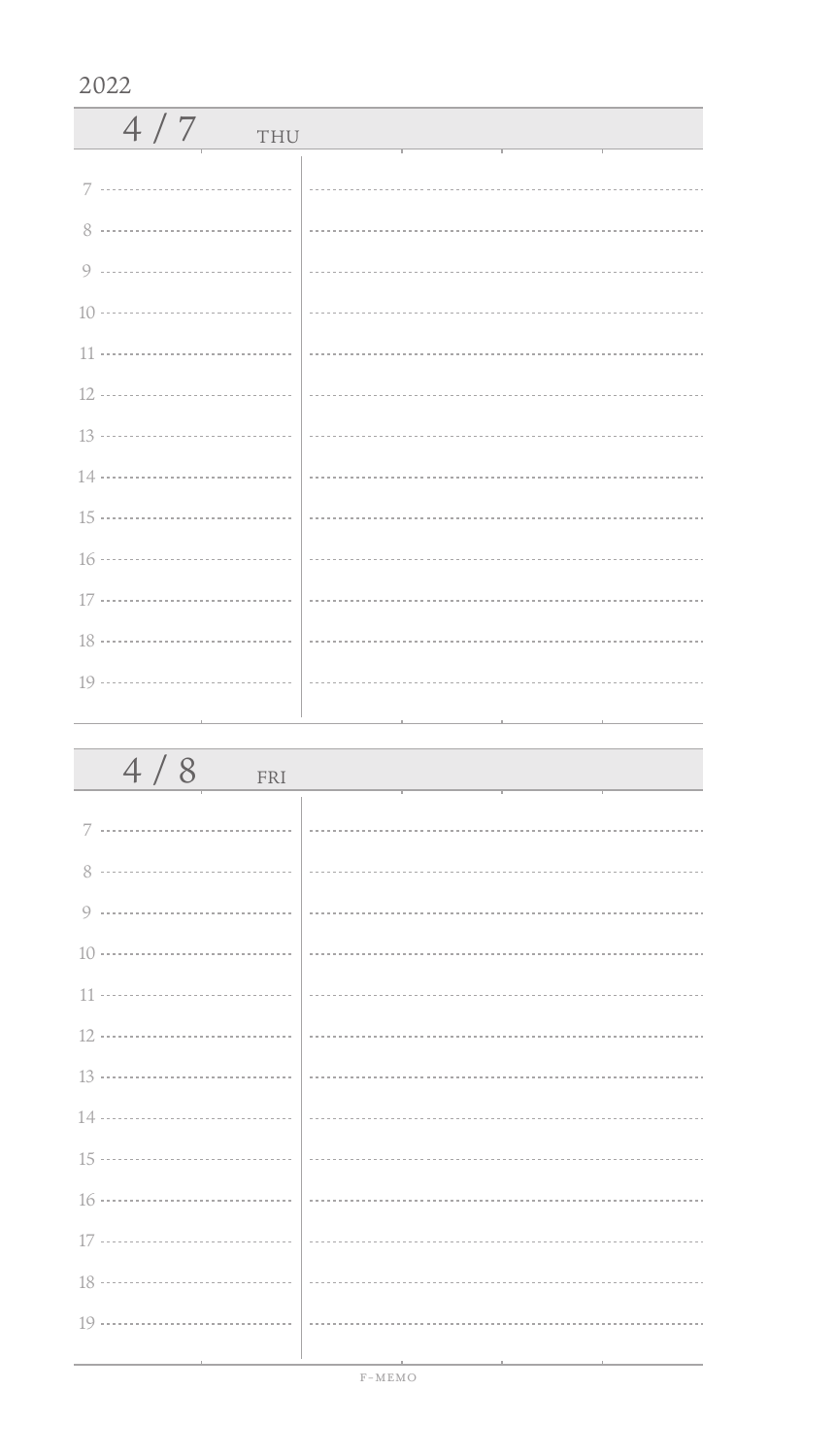| 4 / 9<br><b>SAT</b> |  |
|---------------------|--|
|                     |  |
|                     |  |
|                     |  |
|                     |  |
|                     |  |
|                     |  |
|                     |  |
|                     |  |
|                     |  |
|                     |  |
|                     |  |
|                     |  |
|                     |  |
|                     |  |
|                     |  |
|                     |  |

 $4 / 10$  SUN 7 8 .................................. 0 .................................. 10 11 ÷. 12 13 ................................... 14 ................................... 15 ................................... . . . . . . . . . 16 17 .................................. 18 ă. 19 ...................................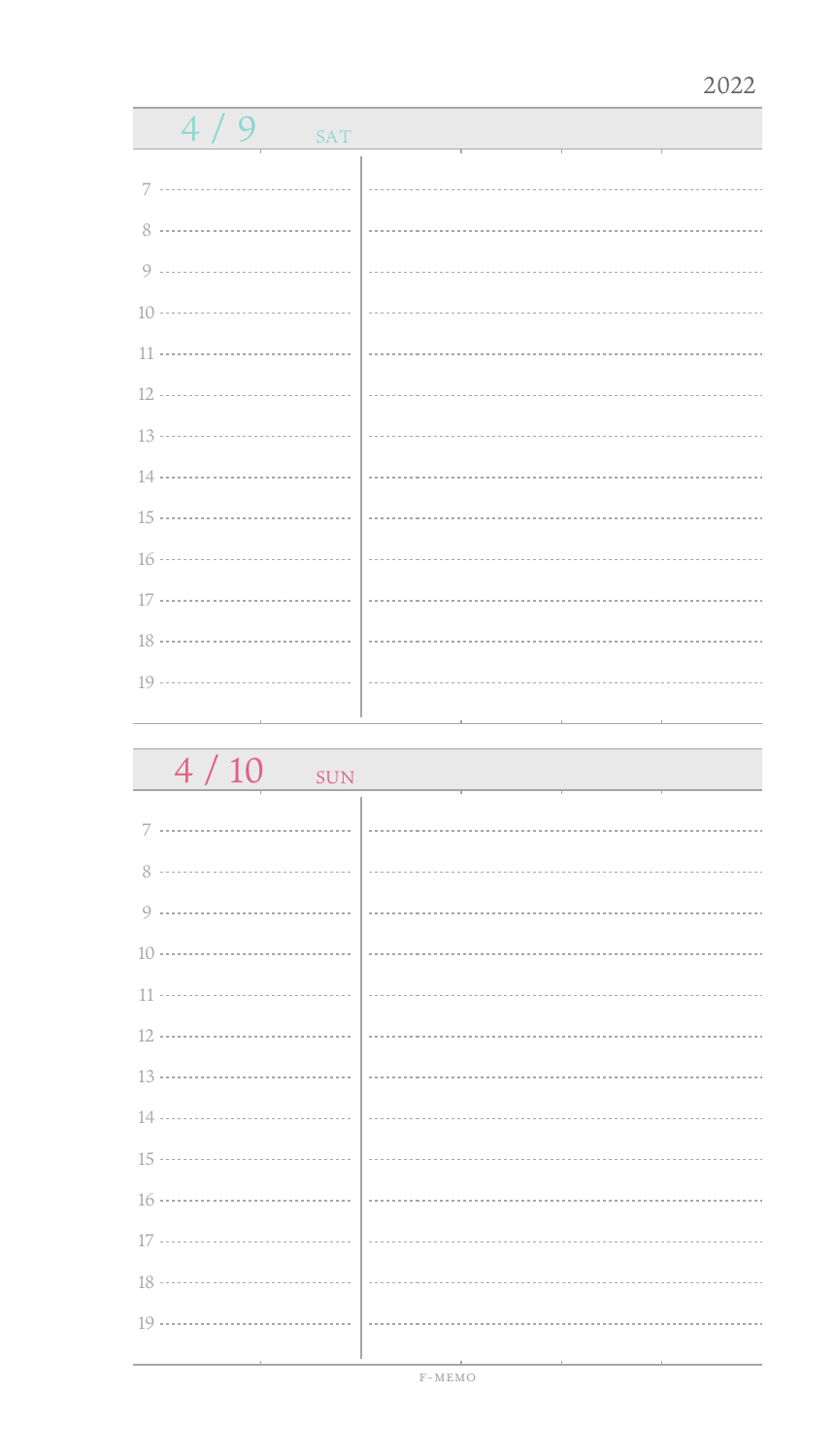| 4/11<br><b>MON</b> |  |
|--------------------|--|
|                    |  |
|                    |  |
|                    |  |
|                    |  |
|                    |  |
|                    |  |
|                    |  |
|                    |  |
|                    |  |
|                    |  |
|                    |  |
|                    |  |
|                    |  |

| 4/12<br>TUE | <u> 1989 - Johann Barbara, martin da kasar A</u>                                                                |
|-------------|-----------------------------------------------------------------------------------------------------------------|
|             |                                                                                                                 |
|             |                                                                                                                 |
|             |                                                                                                                 |
|             |                                                                                                                 |
|             |                                                                                                                 |
|             |                                                                                                                 |
|             |                                                                                                                 |
|             |                                                                                                                 |
|             |                                                                                                                 |
|             |                                                                                                                 |
|             |                                                                                                                 |
|             |                                                                                                                 |
|             |                                                                                                                 |
|             | the contract of the contract of the contract of the contract of the contract of the contract of the contract of |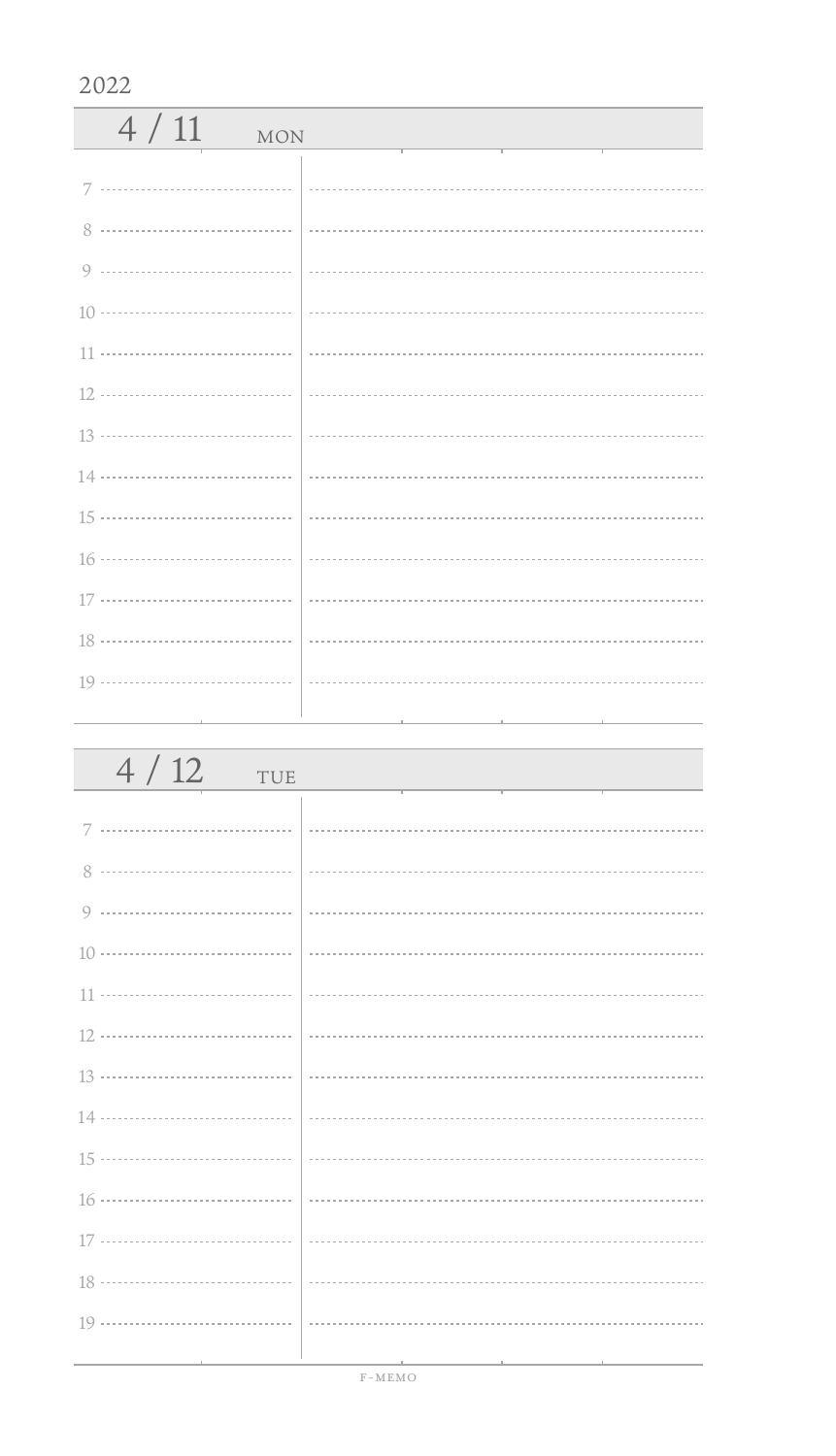| 4/13<br>WED |  |
|-------------|--|
| 7           |  |
|             |  |
|             |  |
|             |  |
|             |  |
|             |  |
|             |  |
|             |  |
|             |  |
|             |  |
|             |  |
|             |  |
|             |  |
|             |  |

| 4/14<br>THU                                                                     |                                                                                                            |
|---------------------------------------------------------------------------------|------------------------------------------------------------------------------------------------------------|
|                                                                                 |                                                                                                            |
|                                                                                 |                                                                                                            |
|                                                                                 |                                                                                                            |
|                                                                                 |                                                                                                            |
|                                                                                 |                                                                                                            |
|                                                                                 |                                                                                                            |
|                                                                                 |                                                                                                            |
|                                                                                 |                                                                                                            |
|                                                                                 |                                                                                                            |
|                                                                                 |                                                                                                            |
|                                                                                 |                                                                                                            |
|                                                                                 |                                                                                                            |
|                                                                                 |                                                                                                            |
| the contract of the contract of the contract of the contract of the contract of | the control of the con-<br>the contract of the contract of the contract of the contract of the contract of |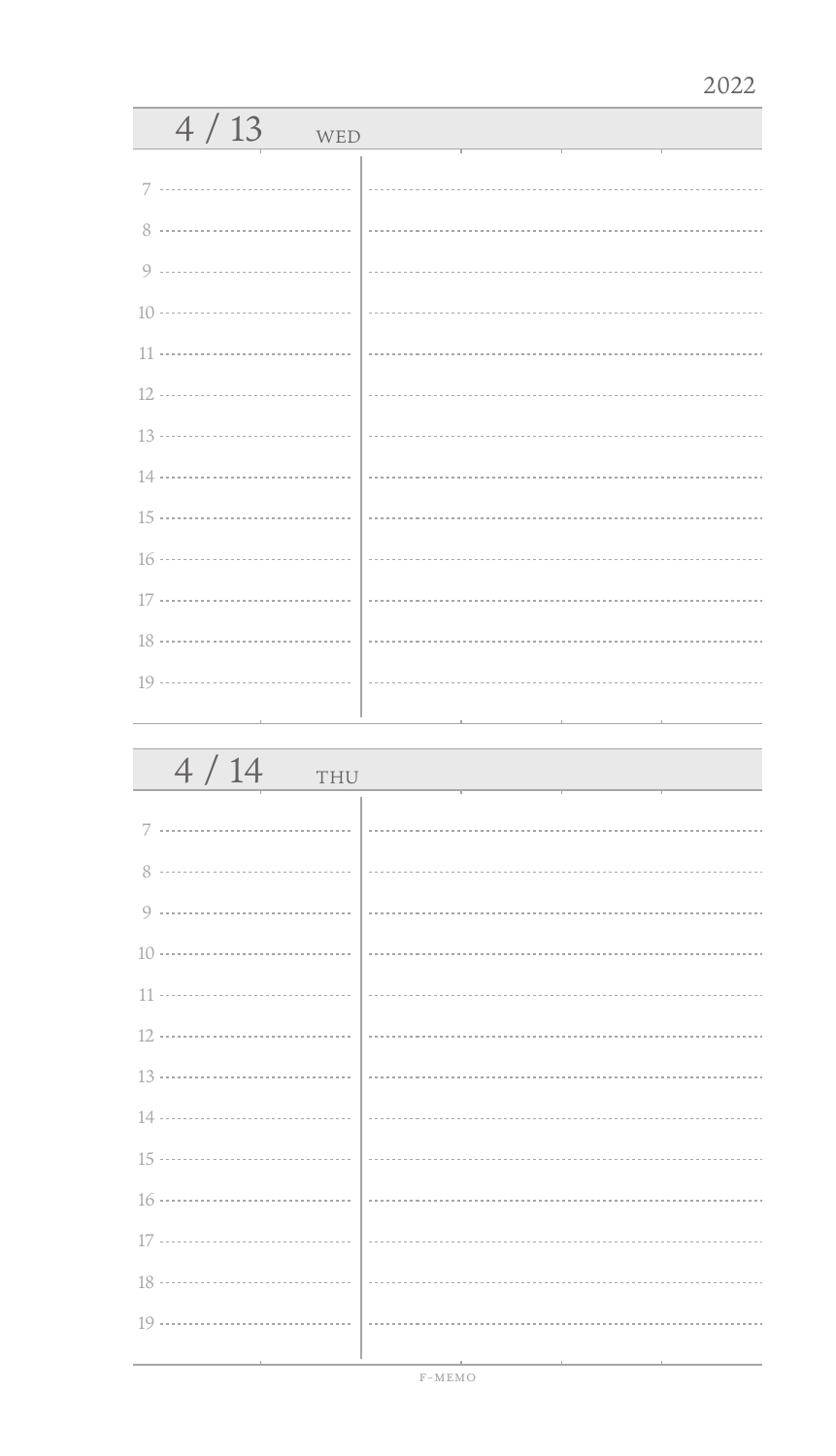| 4/15<br>FRI |  |
|-------------|--|
|             |  |
|             |  |
|             |  |
|             |  |
|             |  |
|             |  |
|             |  |
|             |  |
|             |  |
|             |  |
|             |  |
|             |  |
|             |  |
|             |  |

| 4/16<br><b>SAT</b> |  |
|--------------------|--|
|                    |  |
| 7                  |  |
| 8                  |  |
|                    |  |
|                    |  |
|                    |  |
|                    |  |
|                    |  |
|                    |  |
|                    |  |
|                    |  |
|                    |  |
|                    |  |
|                    |  |
|                    |  |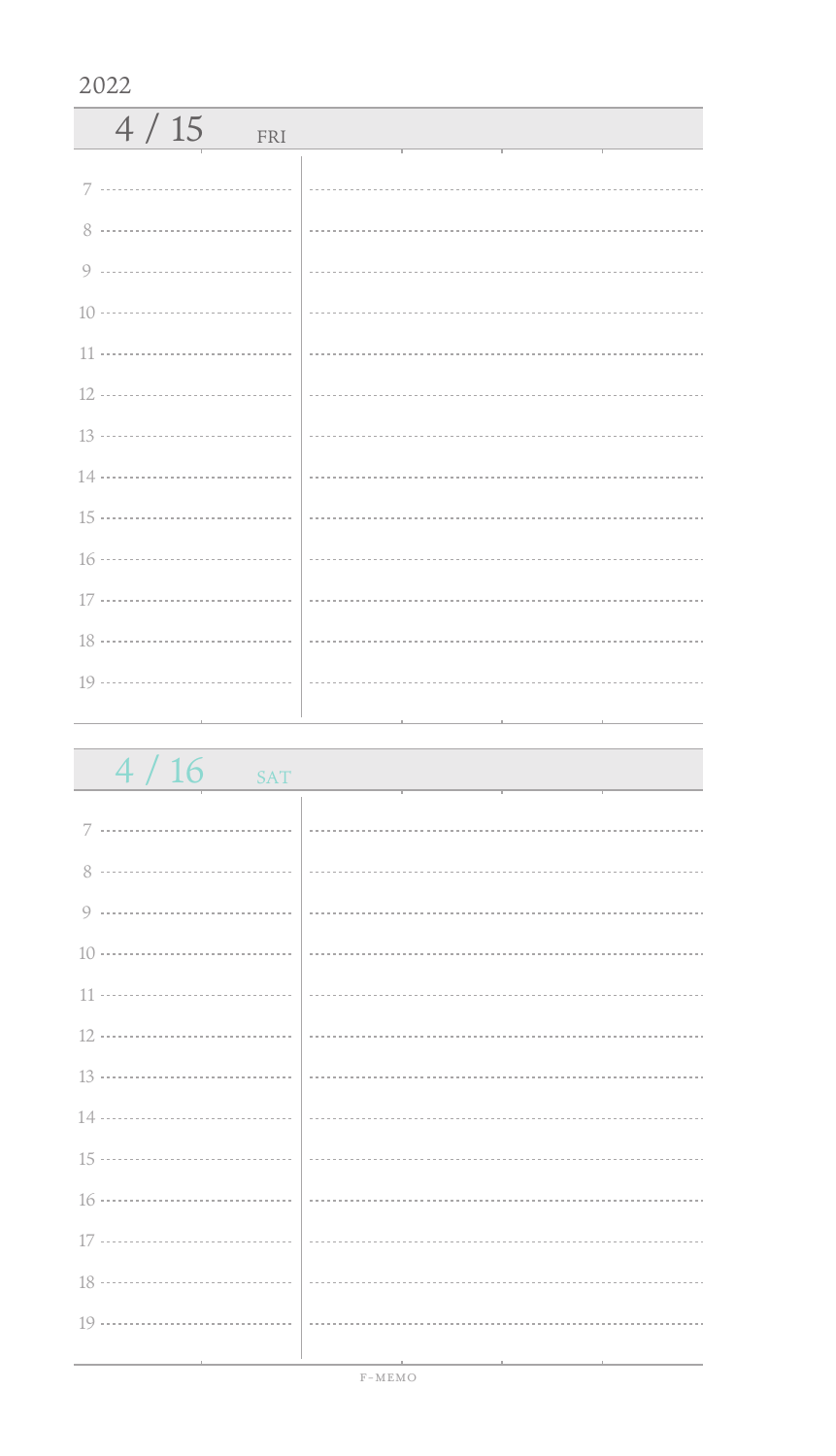| 4/17<br><b>SUN</b> |   |
|--------------------|---|
|                    |   |
| 7                  |   |
| <br>8              |   |
| 9                  |   |
|                    | . |
| 11                 |   |
| 12                 |   |
|                    |   |
| 14                 |   |
| 15 ………………………………    |   |
| 16 ………………………………    |   |
| 17                 |   |
|                    | . |
|                    |   |
|                    |   |
|                    |   |
| 4/18<br><b>MON</b> |   |

| $\frac{1}{1101}$<br><u> 1989 - Johann Barn, amerikan personal (</u>              |
|----------------------------------------------------------------------------------|
|                                                                                  |
|                                                                                  |
|                                                                                  |
|                                                                                  |
|                                                                                  |
|                                                                                  |
|                                                                                  |
|                                                                                  |
|                                                                                  |
|                                                                                  |
|                                                                                  |
|                                                                                  |
|                                                                                  |
|                                                                                  |
| ,我们也不能在这里,我们也不能在这里,我们也不能会在这里,我们也不能会在这里,我们也不能会在这里。我们的人,我们也不能会在这里,我们也不能会在这里,我们也不能会 |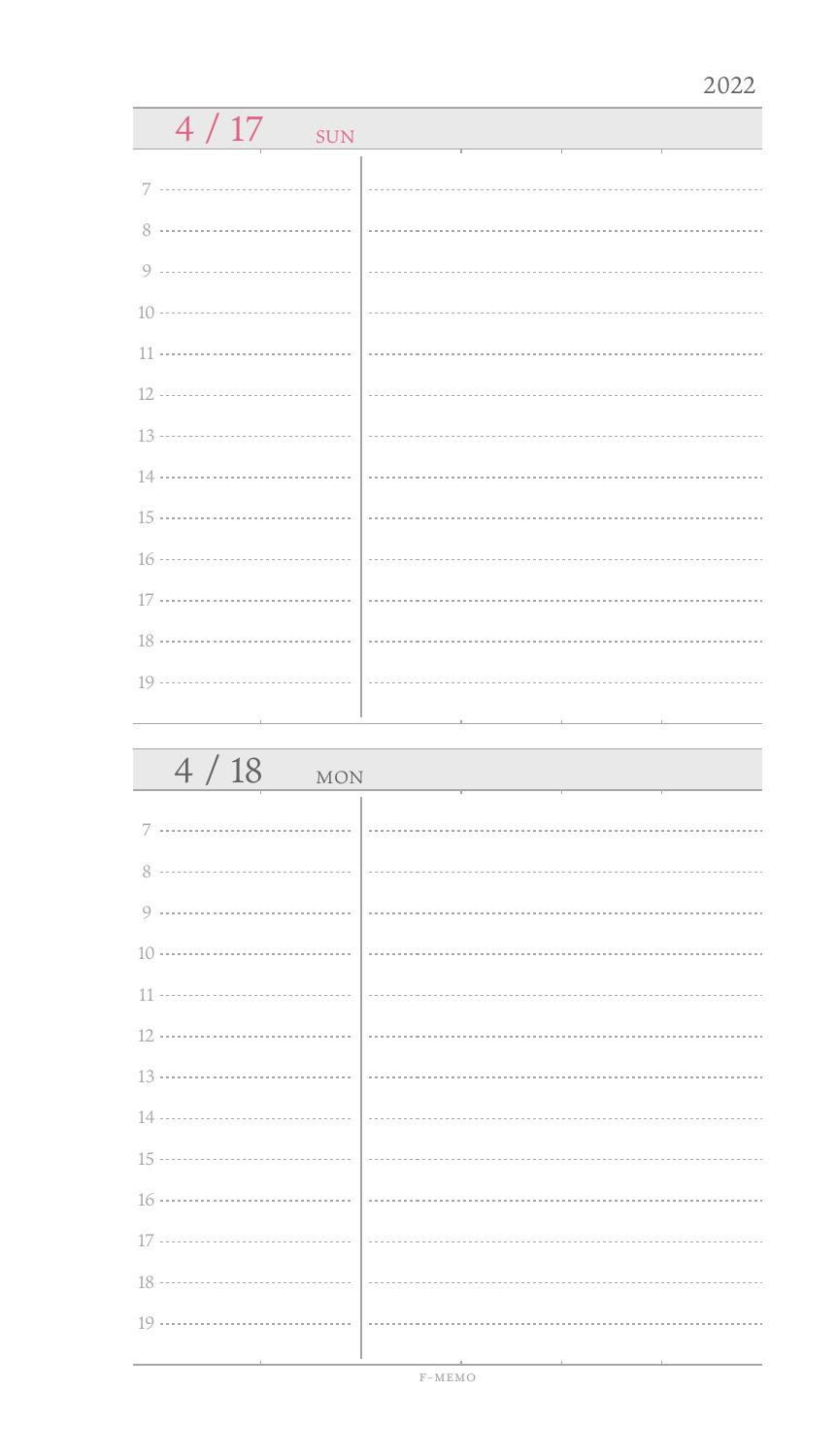| 4/19<br>TUE |  |
|-------------|--|
|             |  |
|             |  |
|             |  |
|             |  |
|             |  |
|             |  |
|             |  |
|             |  |
|             |  |
|             |  |
|             |  |
|             |  |
|             |  |
|             |  |

| 4/20<br>WED                       |  |
|-----------------------------------|--|
|                                   |  |
|                                   |  |
|                                   |  |
|                                   |  |
|                                   |  |
|                                   |  |
|                                   |  |
|                                   |  |
|                                   |  |
|                                   |  |
|                                   |  |
|                                   |  |
|                                   |  |
|                                   |  |
| the control of the control of the |  |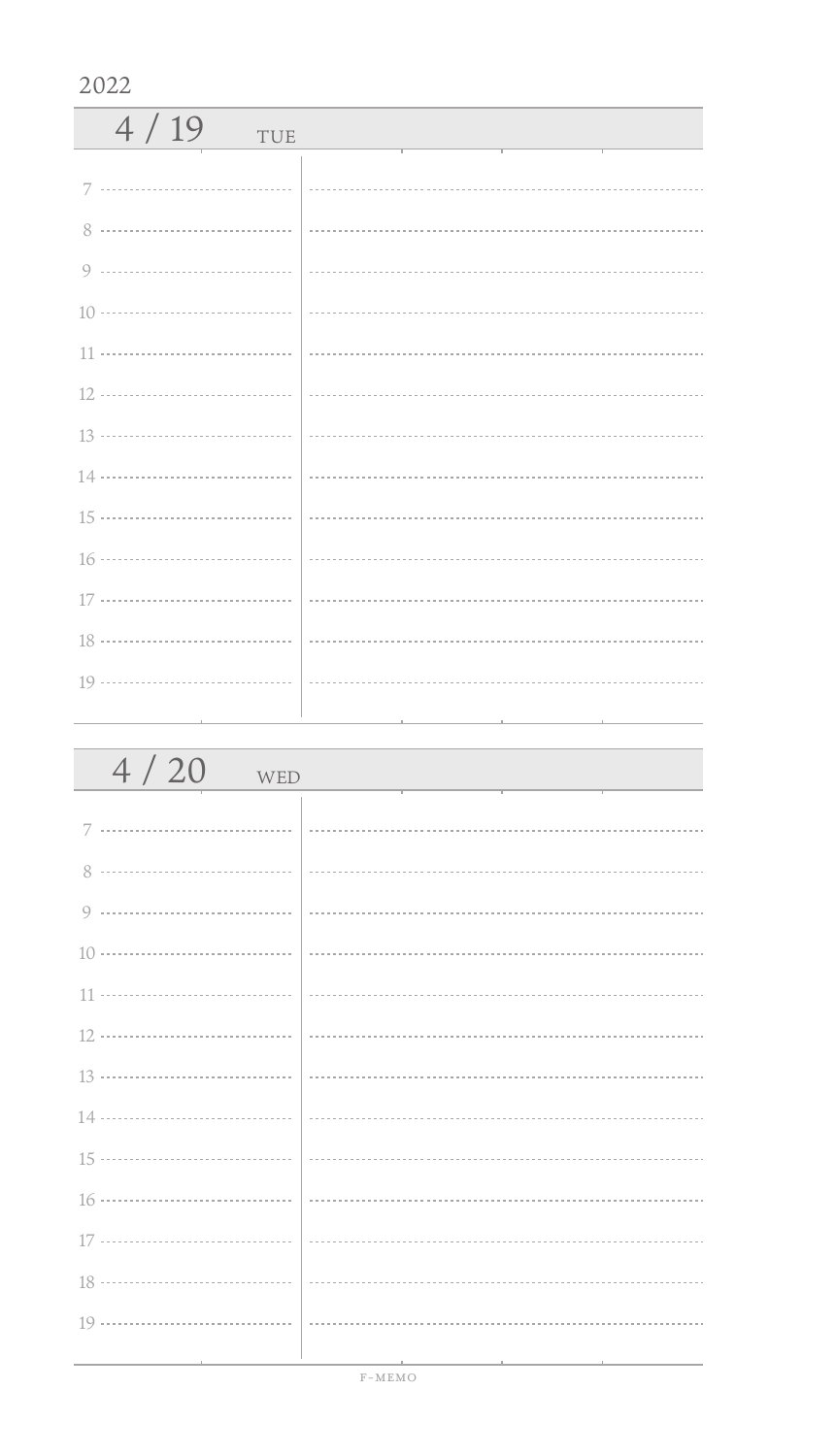| 4/21<br>THU |  |
|-------------|--|
|             |  |
|             |  |
| 8           |  |
| $\circ$     |  |
|             |  |
| 11          |  |
|             |  |
|             |  |
|             |  |
|             |  |
|             |  |
| 17          |  |
|             |  |
|             |  |
|             |  |

| 4/22<br>FRI |  |
|-------------|--|
| 7           |  |
|             |  |
|             |  |
|             |  |
|             |  |
|             |  |
|             |  |
|             |  |
|             |  |
|             |  |
|             |  |
|             |  |
|             |  |
|             |  |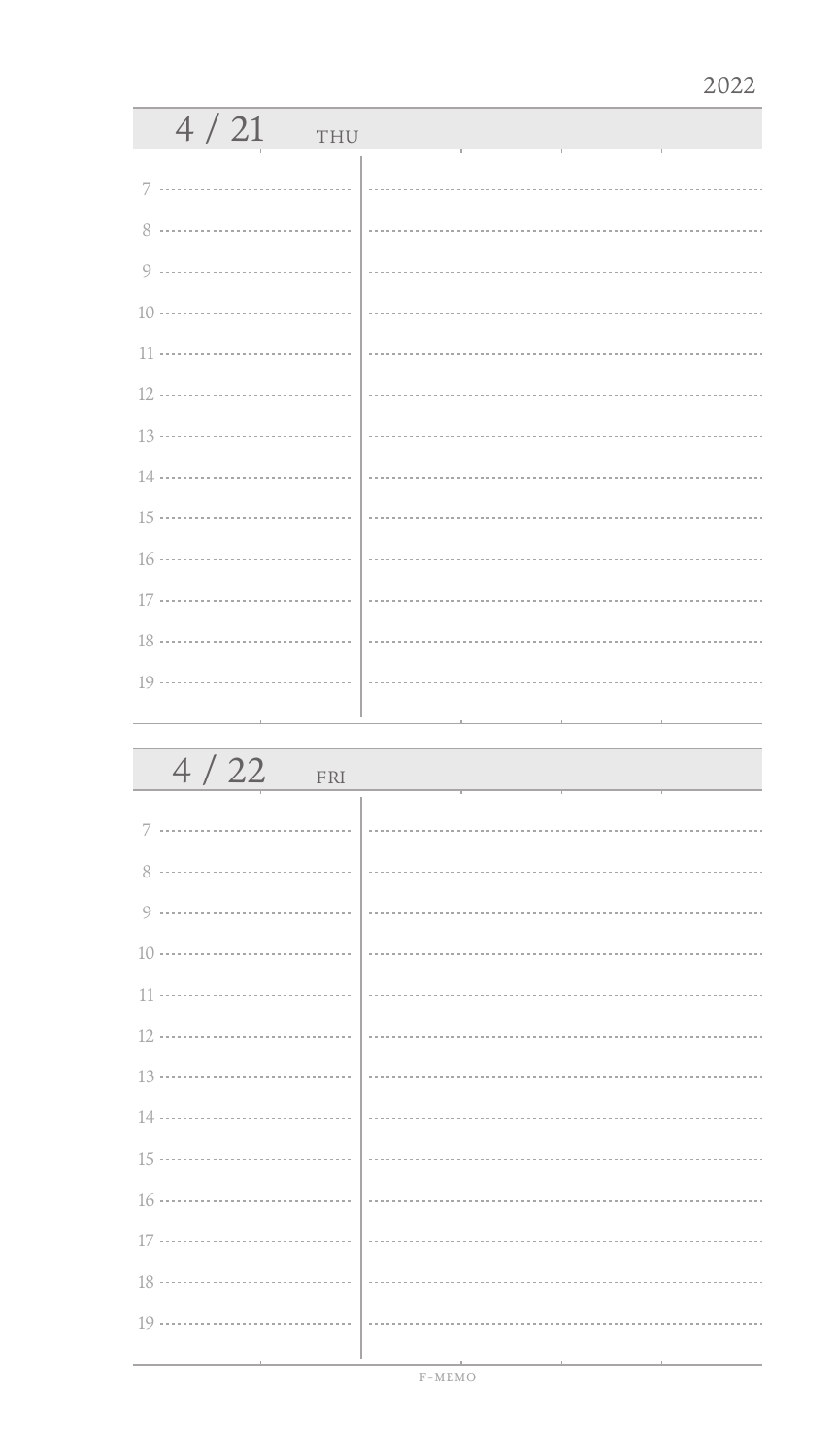| $4/23$ SAT |  |
|------------|--|
|            |  |
|            |  |
|            |  |
|            |  |
|            |  |
|            |  |
|            |  |
|            |  |
|            |  |
|            |  |
|            |  |
|            |  |
|            |  |
|            |  |
|            |  |

| 4/24<br>SUN |  |
|-------------|--|
|             |  |
|             |  |
|             |  |
|             |  |
|             |  |
|             |  |
|             |  |
|             |  |
|             |  |
|             |  |
|             |  |
|             |  |
|             |  |
|             |  |
|             |  |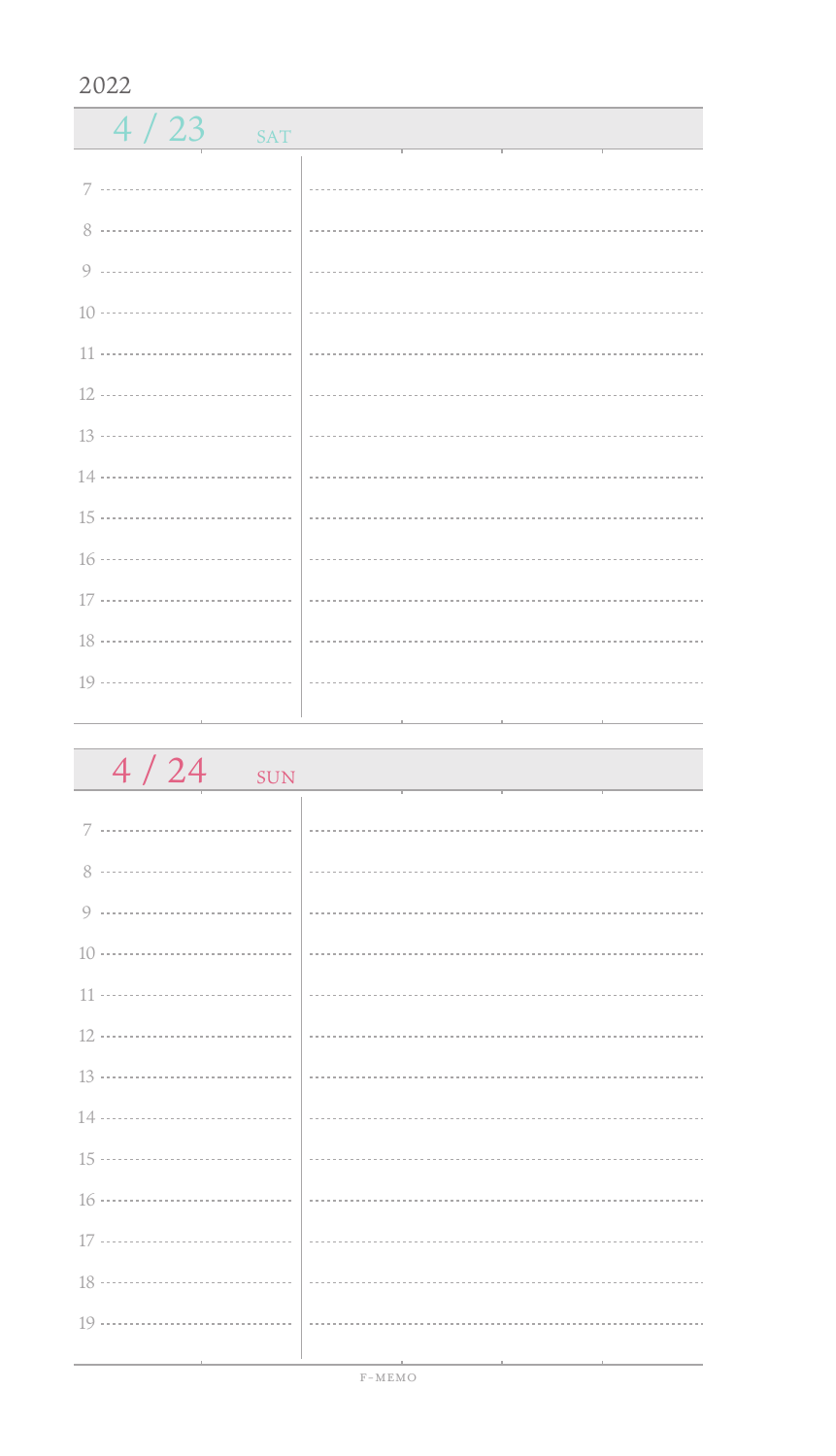| 4/25<br><b>MON</b>              |  |
|---------------------------------|--|
| 7                               |  |
| 8                               |  |
| 9                               |  |
|                                 |  |
|                                 |  |
|                                 |  |
|                                 |  |
|                                 |  |
|                                 |  |
|                                 |  |
|                                 |  |
|                                 |  |
|                                 |  |
| the contract of the contract of |  |

| 4/26<br>TUE |  |
|-------------|--|
| 7           |  |
| 8           |  |
| 9           |  |
|             |  |
|             |  |
|             |  |
|             |  |
|             |  |
|             |  |
|             |  |
|             |  |
|             |  |
|             |  |
|             |  |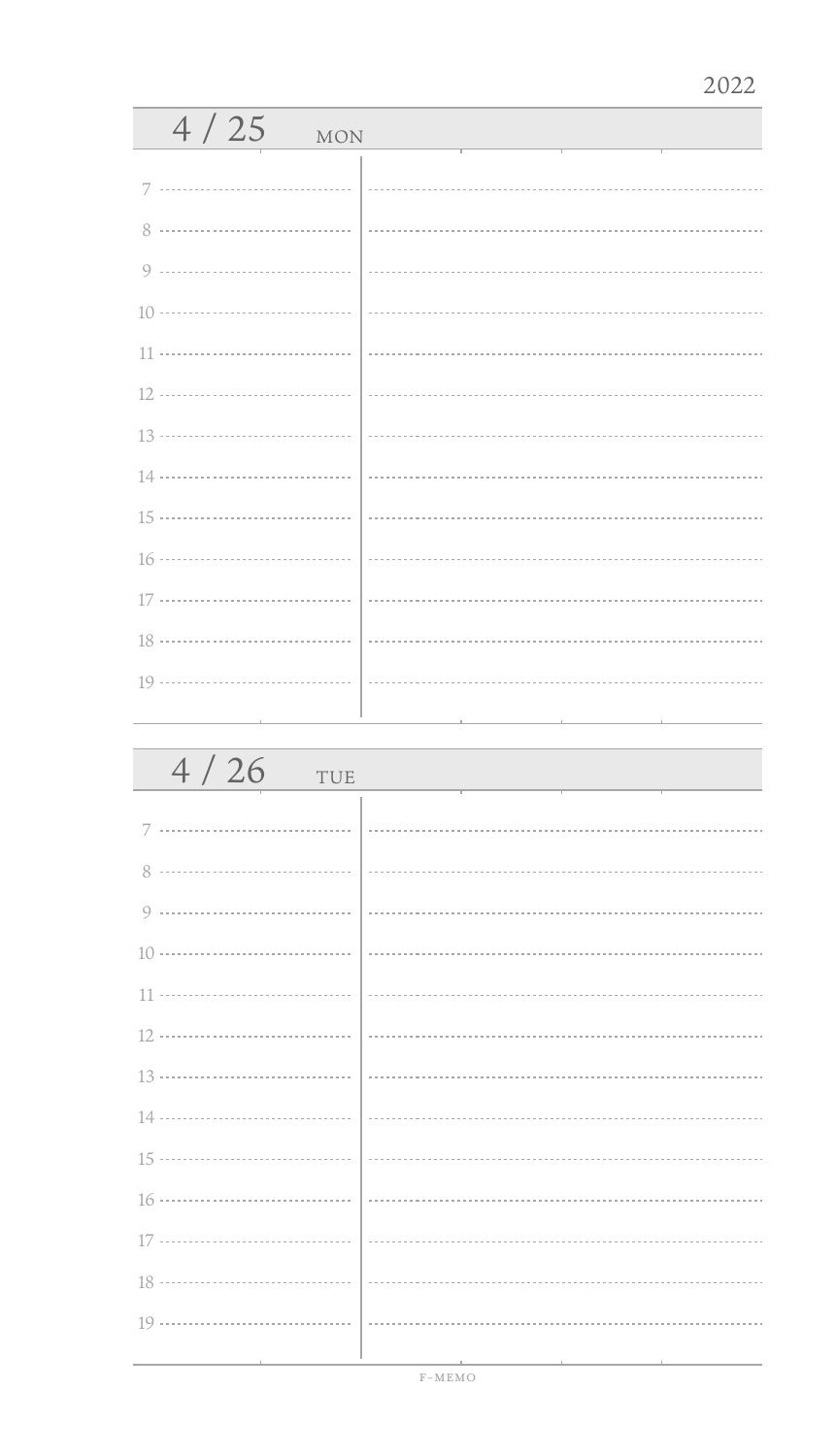| 4/27<br>WED   |  |
|---------------|--|
|               |  |
|               |  |
| $\mathcal{R}$ |  |
|               |  |
|               |  |
|               |  |
|               |  |
|               |  |
|               |  |
|               |  |
|               |  |
|               |  |
|               |  |
|               |  |
|               |  |

| 4/28<br>THU                     |  |
|---------------------------------|--|
|                                 |  |
|                                 |  |
|                                 |  |
|                                 |  |
|                                 |  |
|                                 |  |
|                                 |  |
|                                 |  |
|                                 |  |
|                                 |  |
|                                 |  |
|                                 |  |
|                                 |  |
|                                 |  |
| the contract of the contract of |  |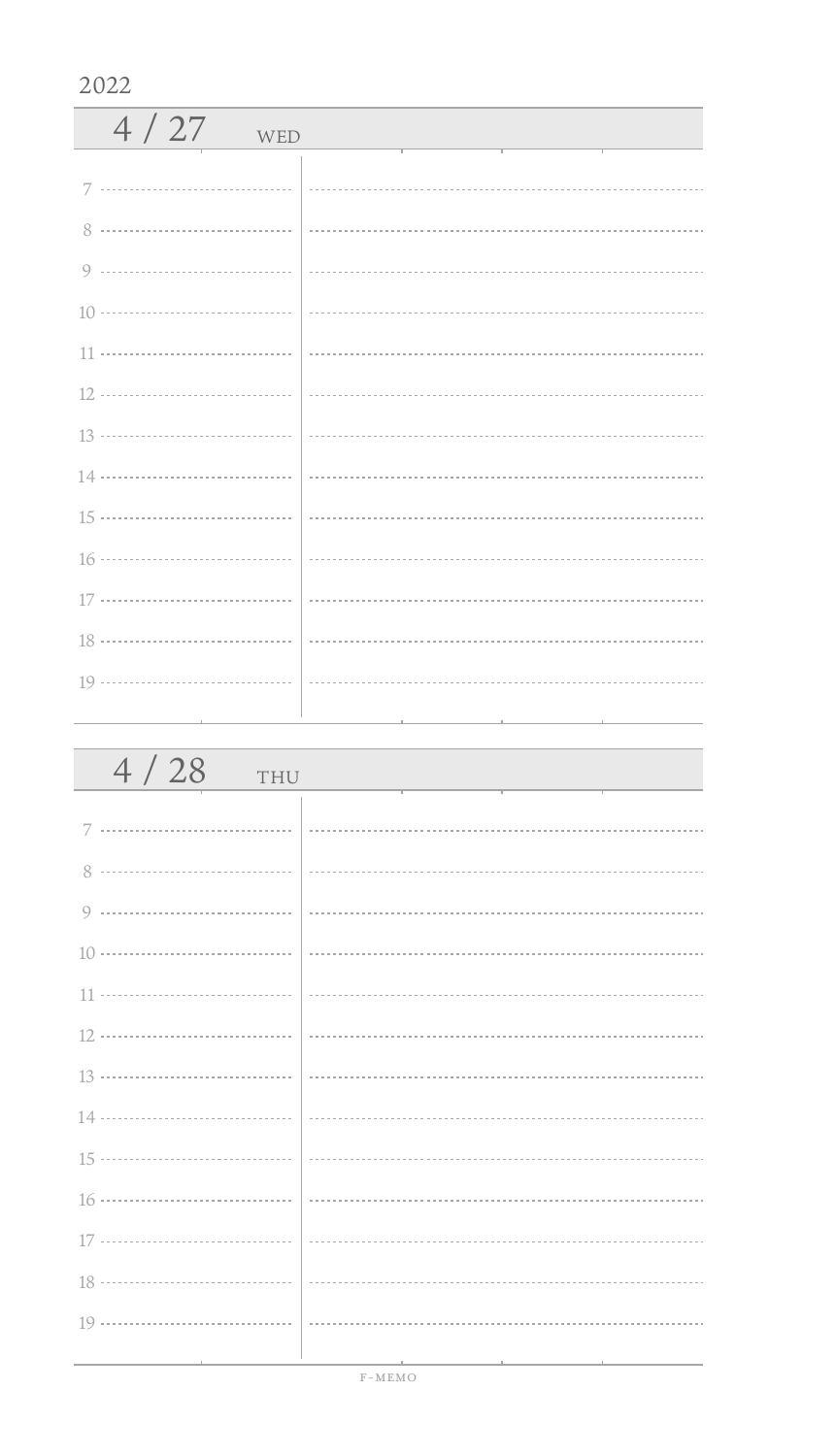## $4 / 29$  FRI

 $4 / 30$  SAT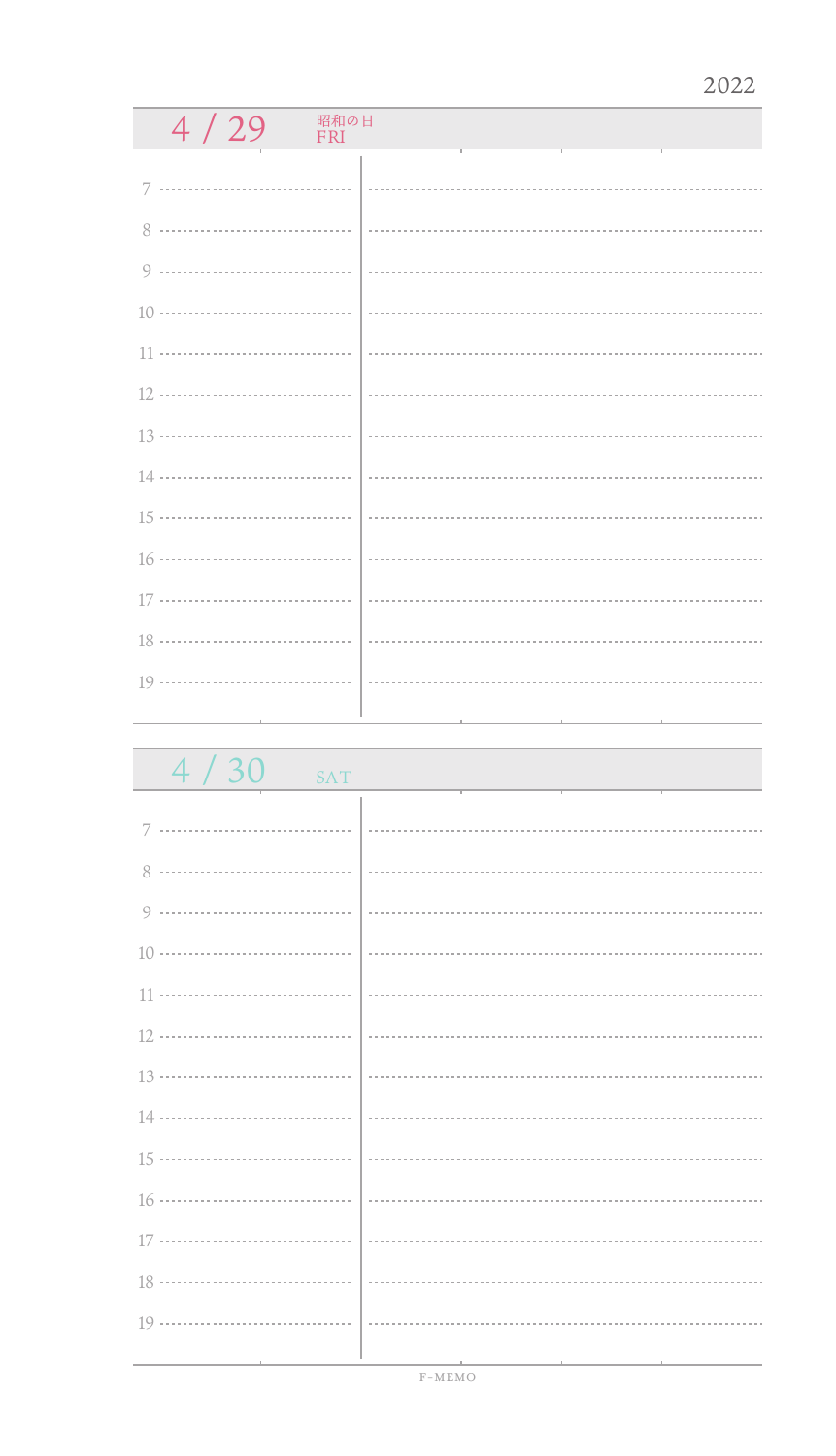| 5/1<br><b>SUN</b> |  |
|-------------------|--|
| 7                 |  |
| 8                 |  |
|                   |  |
|                   |  |
|                   |  |
|                   |  |
|                   |  |
|                   |  |
|                   |  |
|                   |  |
|                   |  |
|                   |  |
|                   |  |
|                   |  |

| $5/2$ MON                                       |                                                                                                                                                                                                                                                                                                                                                                                                                                                                                                                                               |
|-------------------------------------------------|-----------------------------------------------------------------------------------------------------------------------------------------------------------------------------------------------------------------------------------------------------------------------------------------------------------------------------------------------------------------------------------------------------------------------------------------------------------------------------------------------------------------------------------------------|
|                                                 |                                                                                                                                                                                                                                                                                                                                                                                                                                                                                                                                               |
|                                                 |                                                                                                                                                                                                                                                                                                                                                                                                                                                                                                                                               |
|                                                 |                                                                                                                                                                                                                                                                                                                                                                                                                                                                                                                                               |
|                                                 |                                                                                                                                                                                                                                                                                                                                                                                                                                                                                                                                               |
|                                                 | $\begin{array}{ l } \hline \begin{array}{c} \hline \begin{array}{c} \hline \begin{array}{c} \hline \begin{array}{c} \hline \begin{array}{c} \hline \begin{array}{c} \hline \begin{array}{c} \hline \end{array} \\ \hline \end{array} \\ \hline \end{array} \\ \hline \end{array} \end{array} \end{array} \end{array} \end{array} \end{array} \end{array} \begin{array}{ l } \hline \begin{array}{c} \hline \begin{array}{c} \hline \begin{array}{c} \hline \begin{array}{c} \hline \begin{array}{c} \hline \end{array} \\ \hline \end{array}$ |
|                                                 |                                                                                                                                                                                                                                                                                                                                                                                                                                                                                                                                               |
|                                                 |                                                                                                                                                                                                                                                                                                                                                                                                                                                                                                                                               |
|                                                 |                                                                                                                                                                                                                                                                                                                                                                                                                                                                                                                                               |
|                                                 |                                                                                                                                                                                                                                                                                                                                                                                                                                                                                                                                               |
|                                                 |                                                                                                                                                                                                                                                                                                                                                                                                                                                                                                                                               |
|                                                 |                                                                                                                                                                                                                                                                                                                                                                                                                                                                                                                                               |
|                                                 |                                                                                                                                                                                                                                                                                                                                                                                                                                                                                                                                               |
|                                                 |                                                                                                                                                                                                                                                                                                                                                                                                                                                                                                                                               |
| the contract of the contract of the contract of | 그 사람들은 그 사람들은 아이들이 아니라 아이들은 아이들이 아니라 아이들이 아니라 아이들이 아니라 아이들이 아니라 아이들이 아니라 아이들이 아니라 아이들이 아니라 아이들이 아니라 아이들이 아니라 아이                                                                                                                                                                                                                                                                                                                                                                                                                               |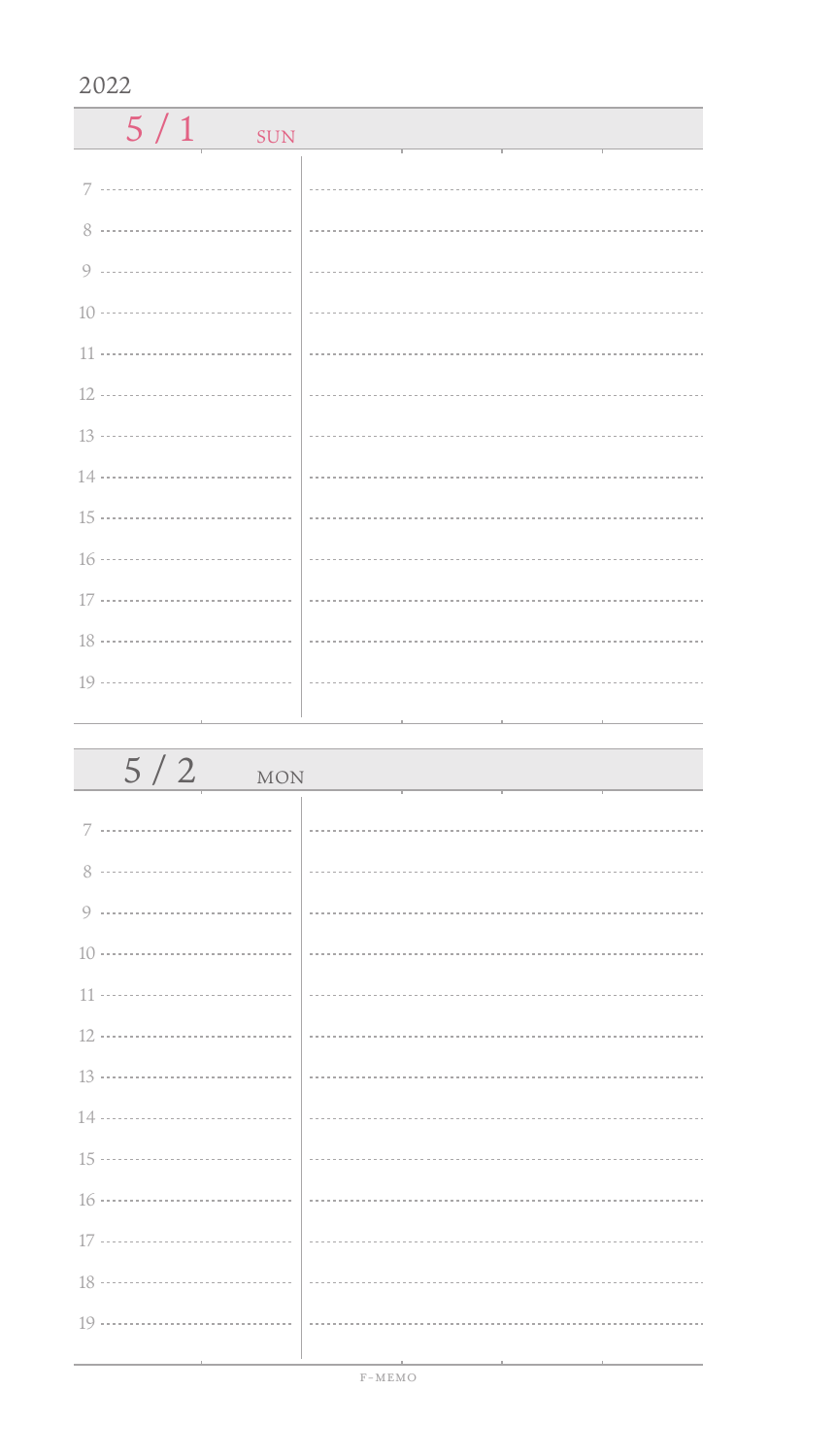## $5/3$  TUE

| みどりの日<br>5/4<br><b>WED</b> |                             |
|----------------------------|-----------------------------|
|                            |                             |
|                            |                             |
|                            |                             |
|                            |                             |
|                            |                             |
|                            |                             |
|                            | $\frac{13 \dots}{13 \dots}$ |
|                            |                             |
|                            |                             |
|                            |                             |
|                            |                             |
|                            |                             |
|                            |                             |
|                            |                             |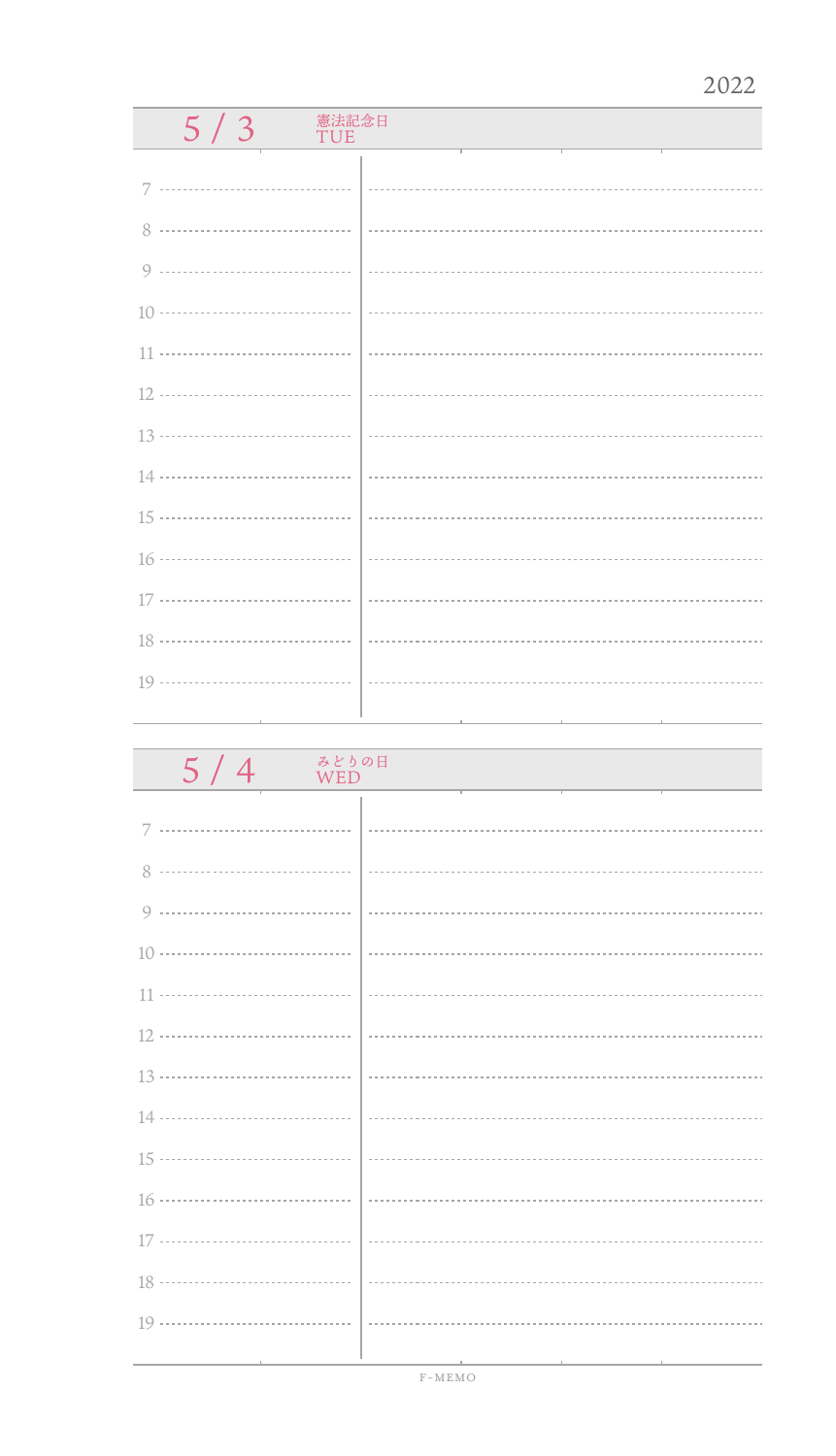| こどもの日<br>5/5<br><b>THU</b> |  |
|----------------------------|--|
|                            |  |
|                            |  |
|                            |  |
|                            |  |
|                            |  |
|                            |  |
|                            |  |
|                            |  |
|                            |  |
|                            |  |
|                            |  |
|                            |  |
|                            |  |
|                            |  |
| the control of the con-    |  |

| $5/6$ FRI                                       |                                                                                                                  |
|-------------------------------------------------|------------------------------------------------------------------------------------------------------------------|
|                                                 |                                                                                                                  |
|                                                 |                                                                                                                  |
|                                                 |                                                                                                                  |
|                                                 |                                                                                                                  |
|                                                 |                                                                                                                  |
|                                                 |                                                                                                                  |
|                                                 |                                                                                                                  |
|                                                 |                                                                                                                  |
|                                                 |                                                                                                                  |
|                                                 |                                                                                                                  |
|                                                 |                                                                                                                  |
|                                                 |                                                                                                                  |
| the contract of the contract of the contract of | 그 아이들은 그 사람들은 아이들이 아니라 아이들이 아니라 아이들이 아니라 아이들이 아니라 아이들이 아니라 아이들이 아니라 아이들이 아니라 아이들이 아니라 아이들이 아니라 아이들이 아니라 아이들이 아니라 |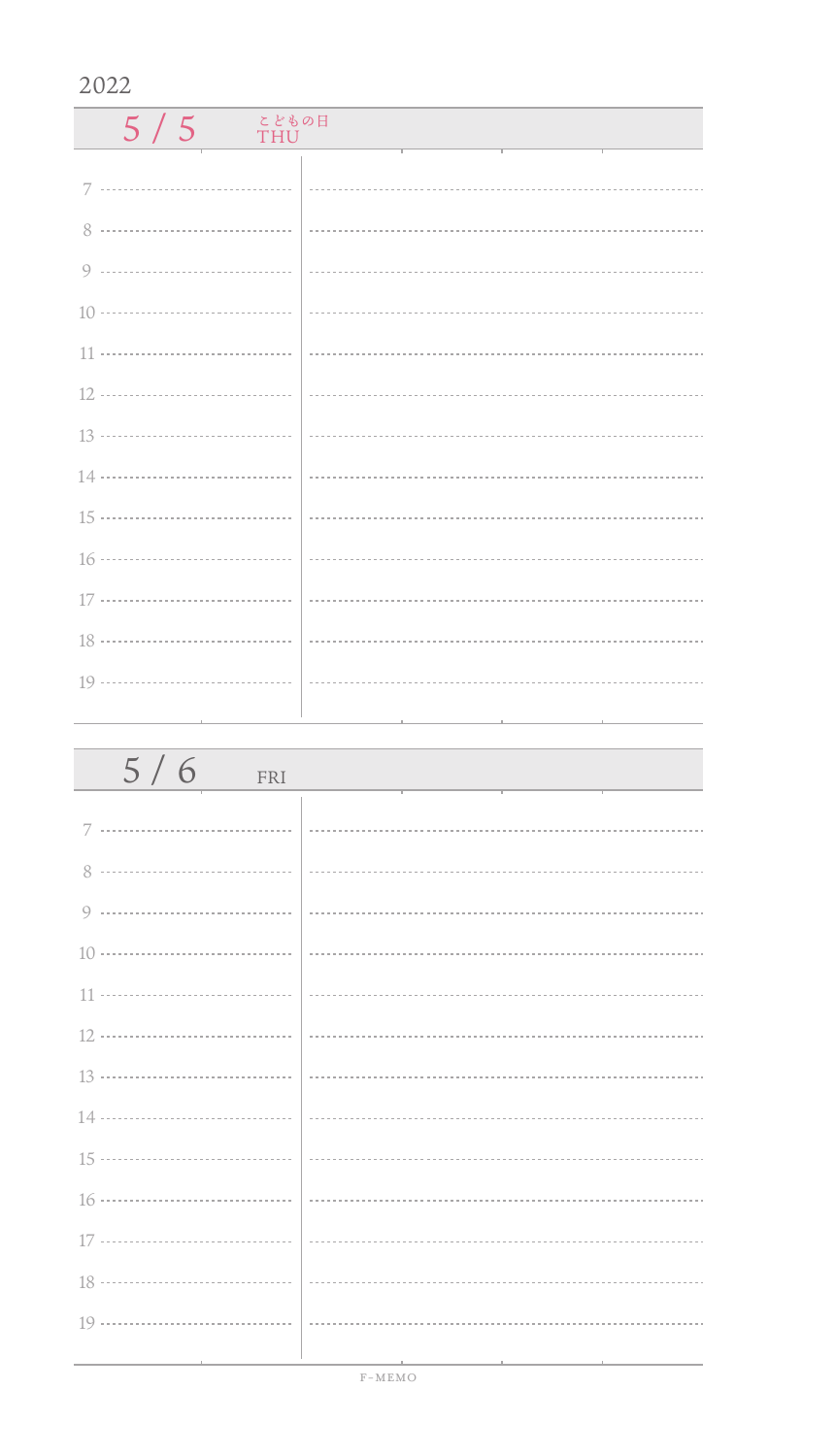| 5/7<br><b>SAT</b> |  |
|-------------------|--|
|                   |  |
| 7                 |  |
|                   |  |
|                   |  |
|                   |  |
|                   |  |
|                   |  |
|                   |  |
|                   |  |
|                   |  |
|                   |  |
|                   |  |
|                   |  |
|                   |  |
|                   |  |
|                   |  |

| 5/8<br><b>SUN</b> |  |
|-------------------|--|
| 7                 |  |
| 8                 |  |
| 9                 |  |
|                   |  |
|                   |  |
|                   |  |
|                   |  |
|                   |  |
|                   |  |
|                   |  |
|                   |  |
|                   |  |
|                   |  |
|                   |  |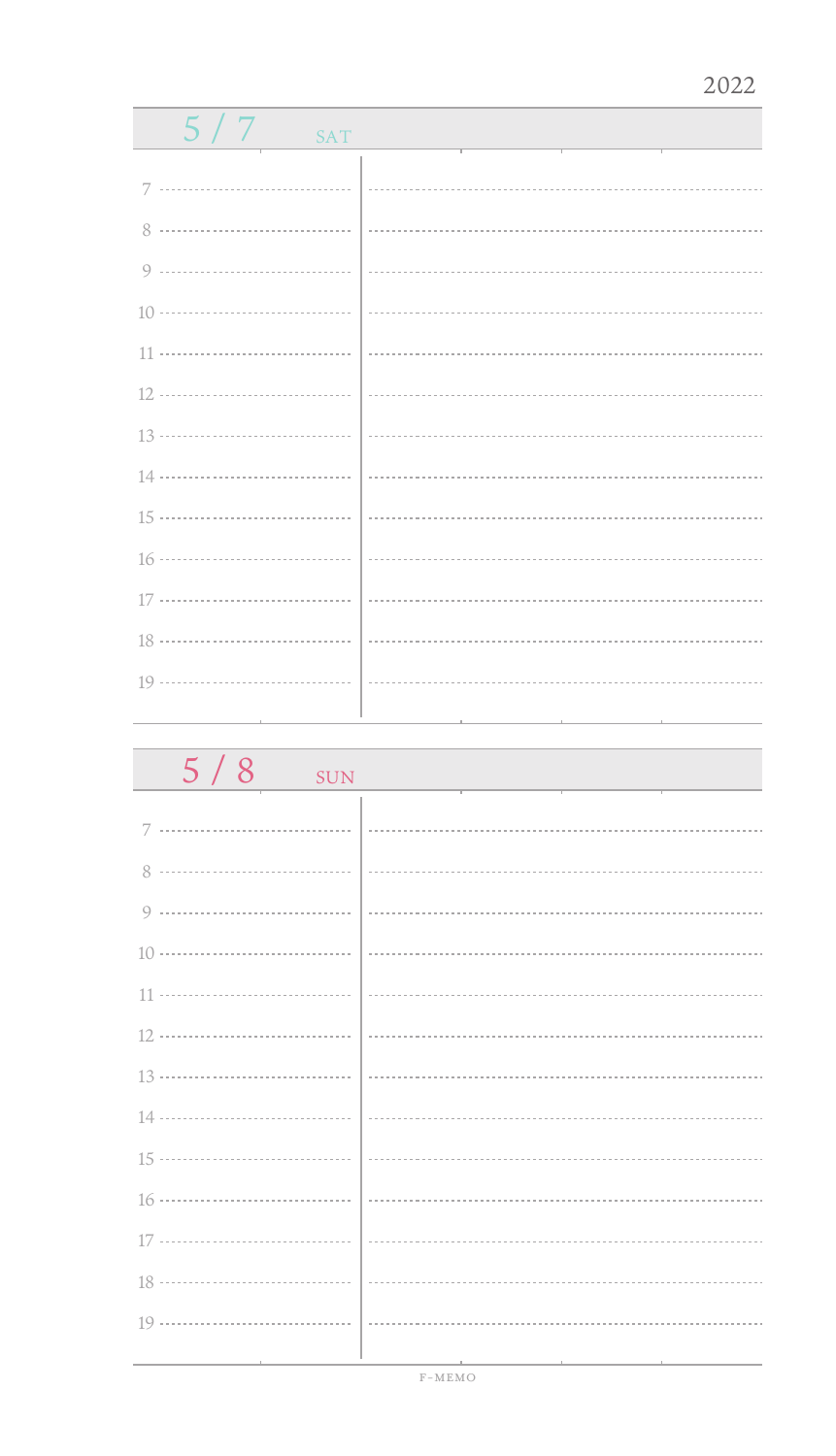| 5/9<br><b>MON</b> |  |
|-------------------|--|
|                   |  |
|                   |  |
|                   |  |
|                   |  |
|                   |  |
|                   |  |
|                   |  |
|                   |  |
|                   |  |
|                   |  |
|                   |  |
|                   |  |
|                   |  |

| 5/10<br>TUE                                                                                                     |                                                                                                 |
|-----------------------------------------------------------------------------------------------------------------|-------------------------------------------------------------------------------------------------|
|                                                                                                                 |                                                                                                 |
|                                                                                                                 |                                                                                                 |
|                                                                                                                 |                                                                                                 |
|                                                                                                                 |                                                                                                 |
|                                                                                                                 |                                                                                                 |
|                                                                                                                 |                                                                                                 |
|                                                                                                                 |                                                                                                 |
|                                                                                                                 |                                                                                                 |
|                                                                                                                 |                                                                                                 |
|                                                                                                                 |                                                                                                 |
|                                                                                                                 |                                                                                                 |
|                                                                                                                 |                                                                                                 |
|                                                                                                                 |                                                                                                 |
| the contract of the contract of the contract of the contract of the contract of the contract of the contract of | the contract of the contract of the contract of the contract of the contract of the contract of |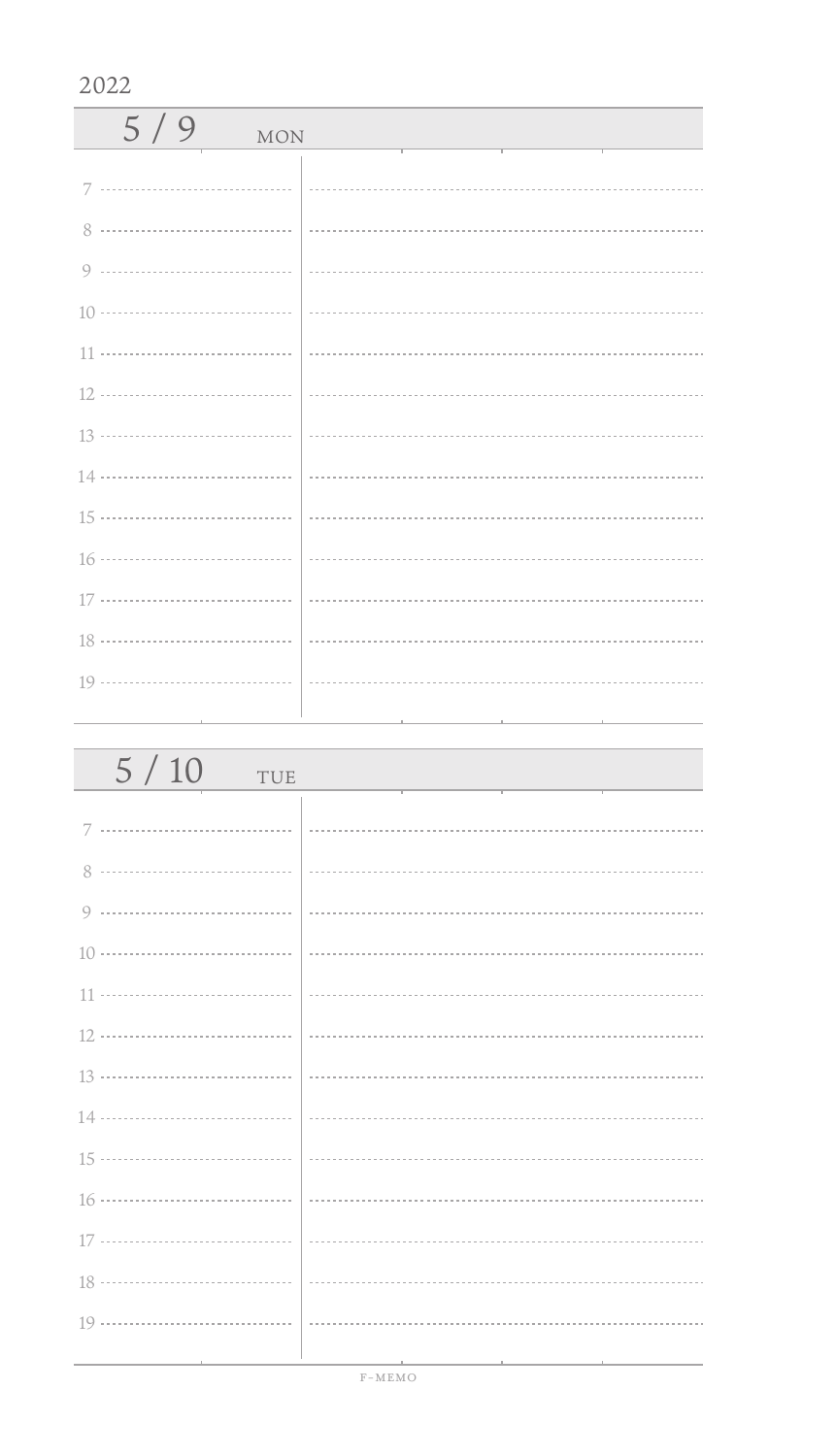| 5/11<br>WED                         |                                                                                                                 |
|-------------------------------------|-----------------------------------------------------------------------------------------------------------------|
| 7                                   |                                                                                                                 |
|                                     |                                                                                                                 |
| 8                                   |                                                                                                                 |
| 9                                   |                                                                                                                 |
|                                     |                                                                                                                 |
|                                     |                                                                                                                 |
|                                     |                                                                                                                 |
|                                     |                                                                                                                 |
|                                     |                                                                                                                 |
|                                     |                                                                                                                 |
|                                     |                                                                                                                 |
|                                     |                                                                                                                 |
|                                     |                                                                                                                 |
|                                     |                                                                                                                 |
| the contract of the contract of the | the contract of the contract of the contract of the contract of the contract of the contract of the contract of |

| 5/12<br>THU |  |
|-------------|--|
|             |  |
| 8           |  |
|             |  |
|             |  |
|             |  |
|             |  |
|             |  |
|             |  |
|             |  |
|             |  |
|             |  |
|             |  |
|             |  |
|             |  |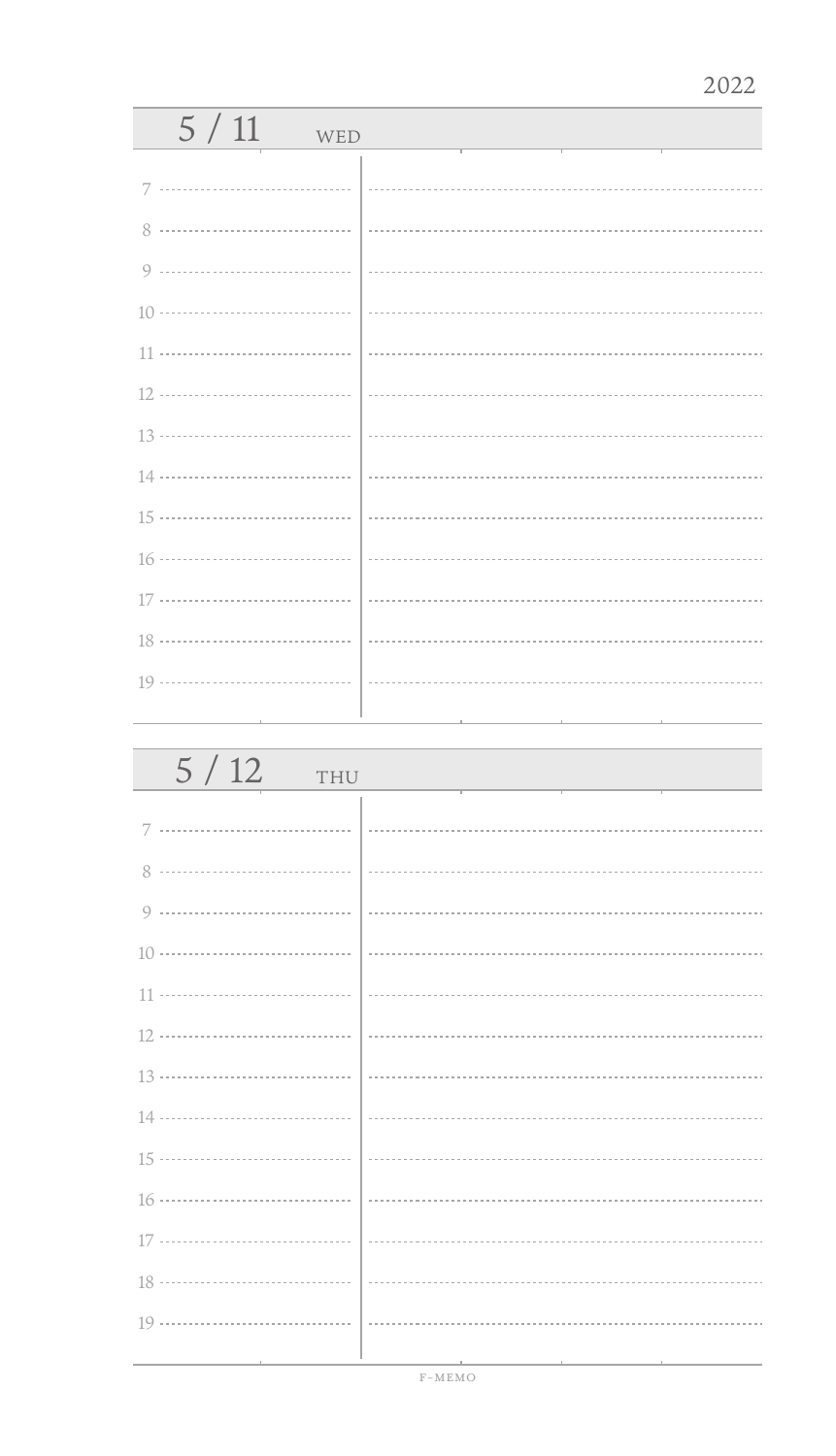| 5/13<br>FRI |  |
|-------------|--|
|             |  |
|             |  |
|             |  |
|             |  |
|             |  |
|             |  |
|             |  |
|             |  |
|             |  |
|             |  |
|             |  |
|             |  |
|             |  |
|             |  |

| 5 / 14<br><b>SAT</b>              |                                                                                 |
|-----------------------------------|---------------------------------------------------------------------------------|
|                                   |                                                                                 |
|                                   |                                                                                 |
|                                   |                                                                                 |
|                                   |                                                                                 |
|                                   |                                                                                 |
|                                   |                                                                                 |
|                                   |                                                                                 |
|                                   |                                                                                 |
|                                   |                                                                                 |
|                                   |                                                                                 |
|                                   |                                                                                 |
|                                   |                                                                                 |
|                                   |                                                                                 |
|                                   |                                                                                 |
| the control of the control of the | the contract of the contract of the contract of the contract of the contract of |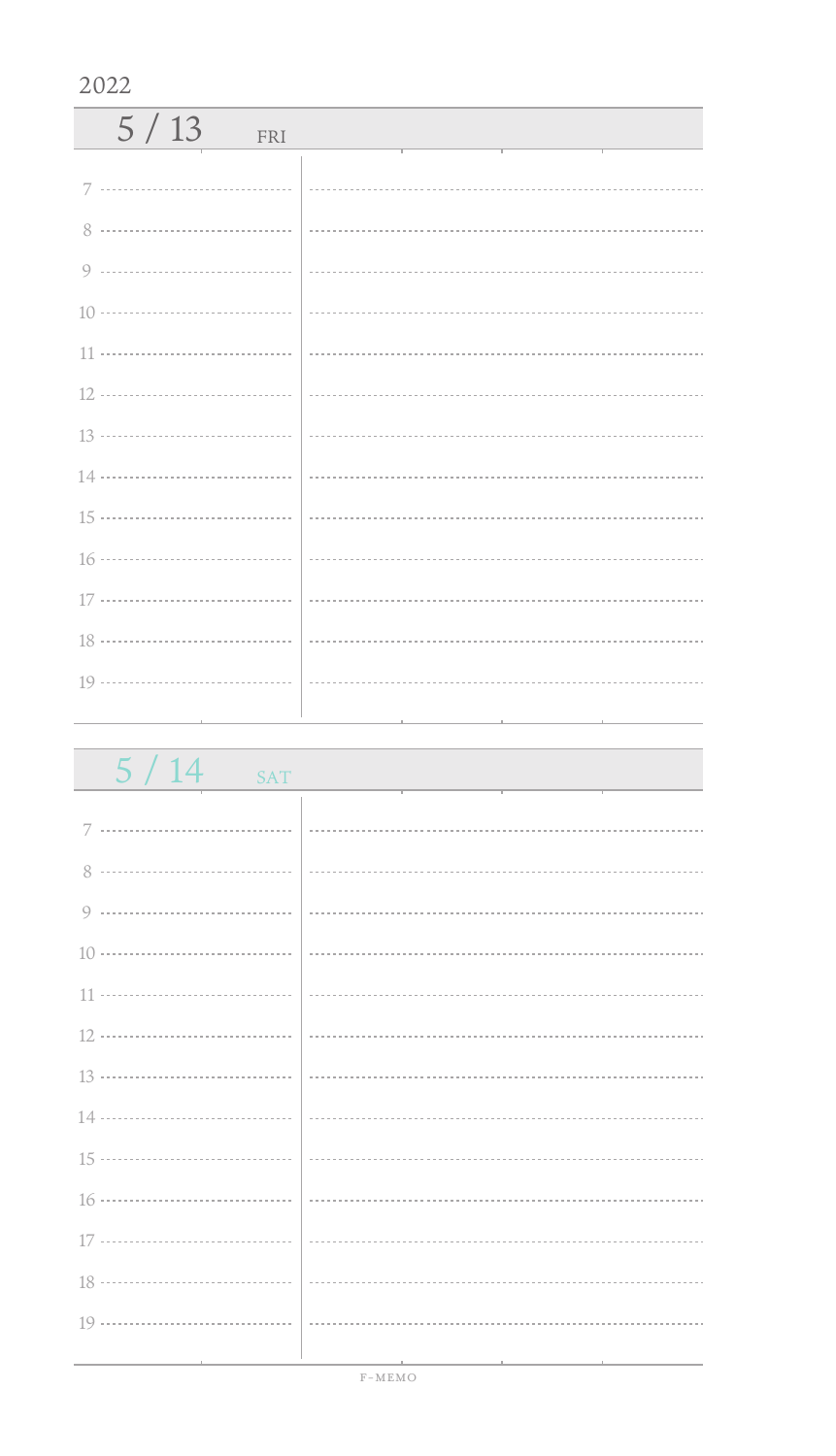| 5/15<br><b>SUN</b> |  |  |
|--------------------|--|--|
|                    |  |  |
| 7                  |  |  |
| 8                  |  |  |
| 9                  |  |  |
|                    |  |  |
| 11                 |  |  |
| 12 ………………………………    |  |  |
| 13 ………………………………    |  |  |
| 14 ………………………………    |  |  |
| 15 ………………………………    |  |  |
|                    |  |  |
| 17                 |  |  |
| 18 ………………………………    |  |  |
|                    |  |  |
|                    |  |  |
|                    |  |  |
| 5/16<br><b>MON</b> |  |  |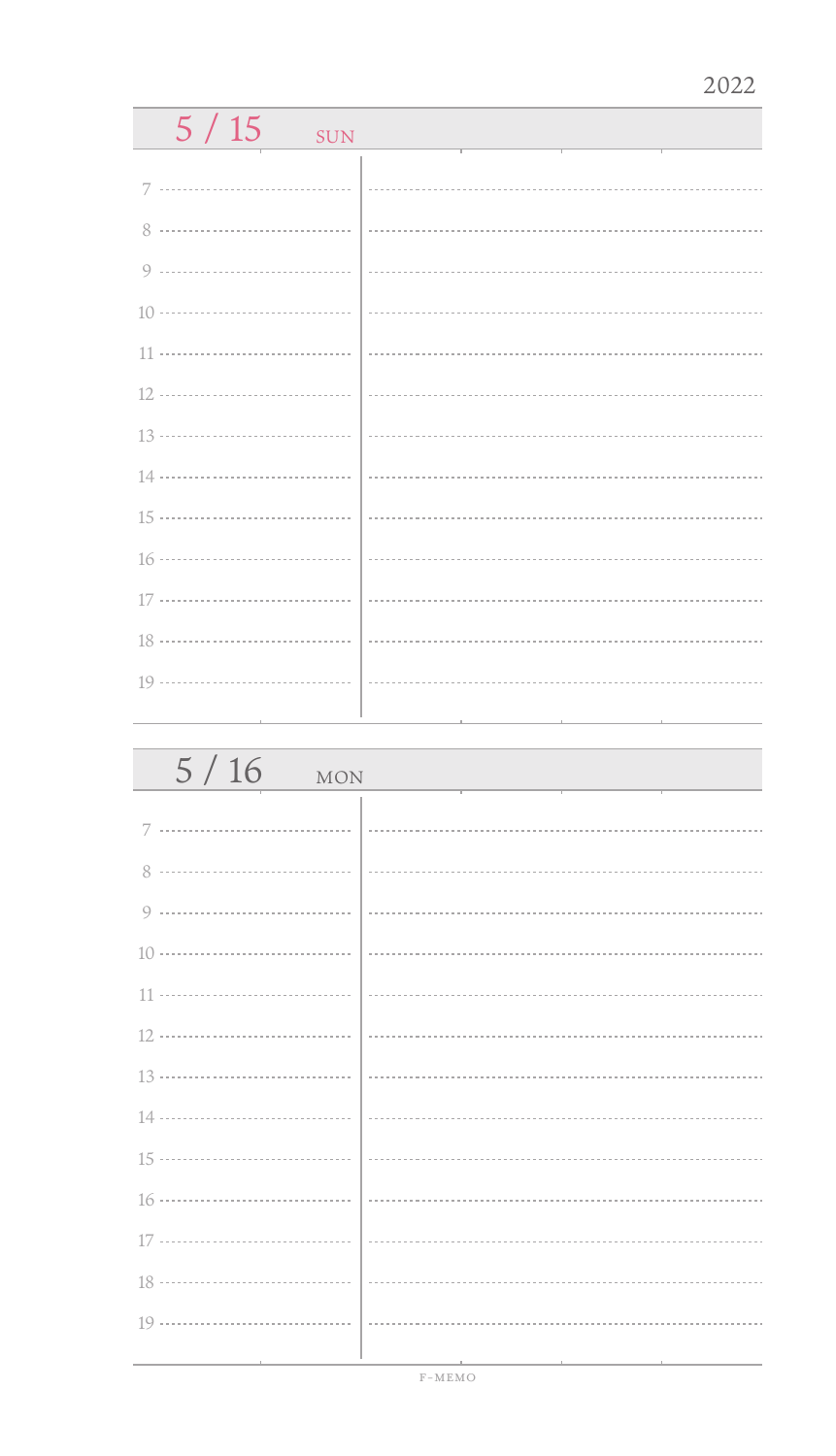| 5/17<br>TUE |  |
|-------------|--|
|             |  |
|             |  |
|             |  |
|             |  |
|             |  |
|             |  |
|             |  |
|             |  |
|             |  |
|             |  |
|             |  |
|             |  |
|             |  |
|             |  |

| 5/18<br>WED                     |  |
|---------------------------------|--|
|                                 |  |
|                                 |  |
|                                 |  |
|                                 |  |
|                                 |  |
|                                 |  |
|                                 |  |
|                                 |  |
|                                 |  |
|                                 |  |
|                                 |  |
|                                 |  |
|                                 |  |
| the contract of the contract of |  |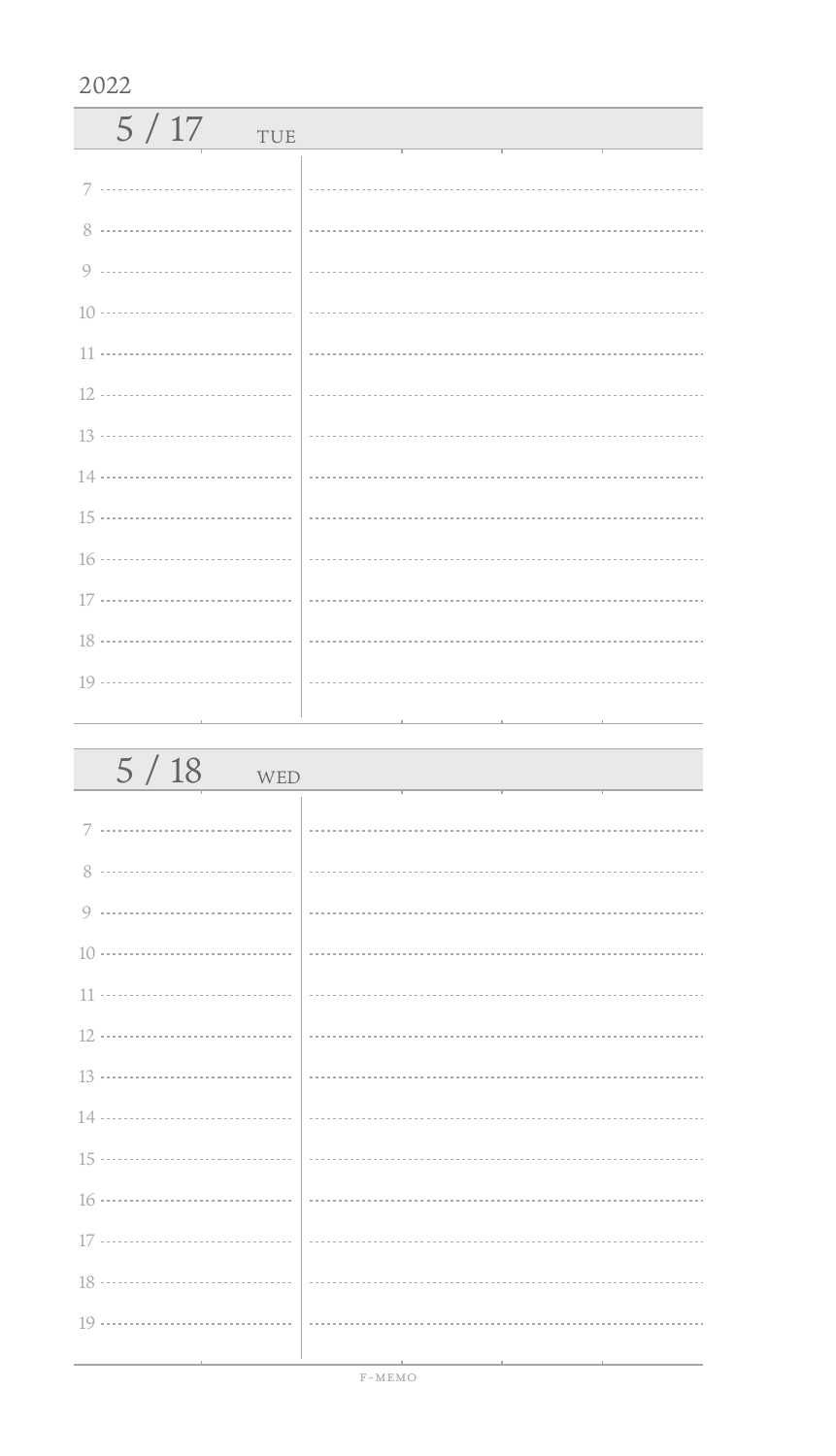| 5/19<br>THU |  |
|-------------|--|
| 7           |  |
|             |  |
|             |  |
|             |  |
|             |  |
|             |  |
|             |  |
|             |  |
|             |  |
|             |  |
|             |  |
|             |  |
|             |  |
|             |  |

| 5/20<br>FRI |  |
|-------------|--|
| 7           |  |
|             |  |
|             |  |
|             |  |
|             |  |
|             |  |
|             |  |
|             |  |
|             |  |
|             |  |
|             |  |
|             |  |
|             |  |
|             |  |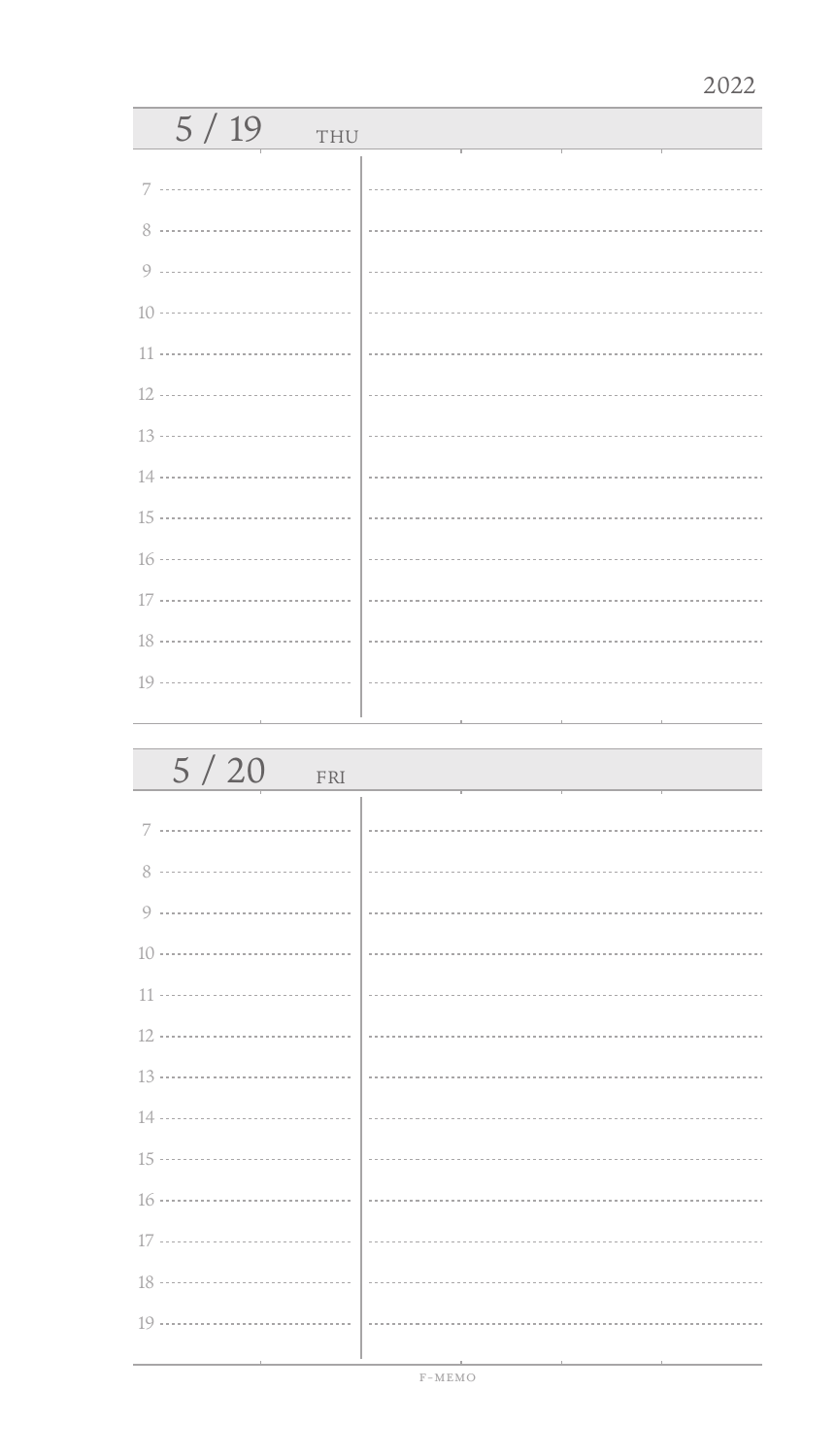| $5/21$ SAT |  |
|------------|--|
|            |  |
|            |  |
|            |  |
|            |  |
|            |  |
|            |  |
|            |  |
|            |  |
|            |  |
|            |  |
|            |  |
|            |  |
|            |  |
|            |  |
|            |  |

| $5/22$ sun |                                                                                                                 |
|------------|-----------------------------------------------------------------------------------------------------------------|
|            |                                                                                                                 |
|            |                                                                                                                 |
|            |                                                                                                                 |
|            |                                                                                                                 |
|            |                                                                                                                 |
|            |                                                                                                                 |
|            |                                                                                                                 |
|            |                                                                                                                 |
|            |                                                                                                                 |
|            |                                                                                                                 |
|            |                                                                                                                 |
|            |                                                                                                                 |
|            |                                                                                                                 |
|            | the contract of the contract of the contract of the contract of the contract of the contract of the contract of |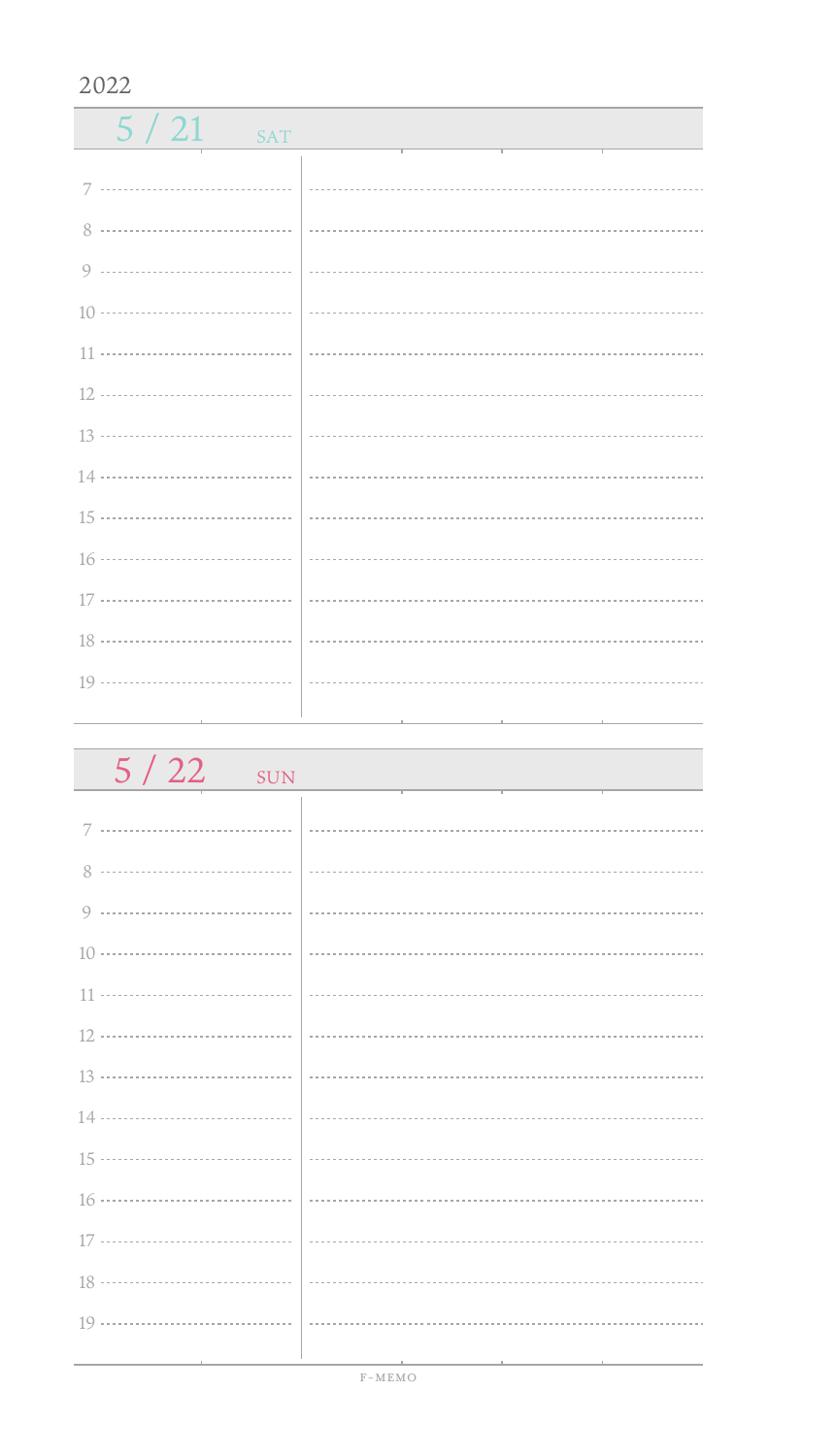| 5/23<br><b>MON</b> |  |
|--------------------|--|
|                    |  |
| 8                  |  |
| Q                  |  |
|                    |  |
| 11                 |  |
| 12                 |  |
| 13                 |  |
|                    |  |
|                    |  |
|                    |  |
| 17                 |  |
|                    |  |
|                    |  |
|                    |  |

| 5/24<br>TUE |  |
|-------------|--|
|             |  |
| 8           |  |
| 9           |  |
|             |  |
|             |  |
|             |  |
|             |  |
|             |  |
|             |  |
|             |  |
|             |  |
|             |  |
|             |  |
|             |  |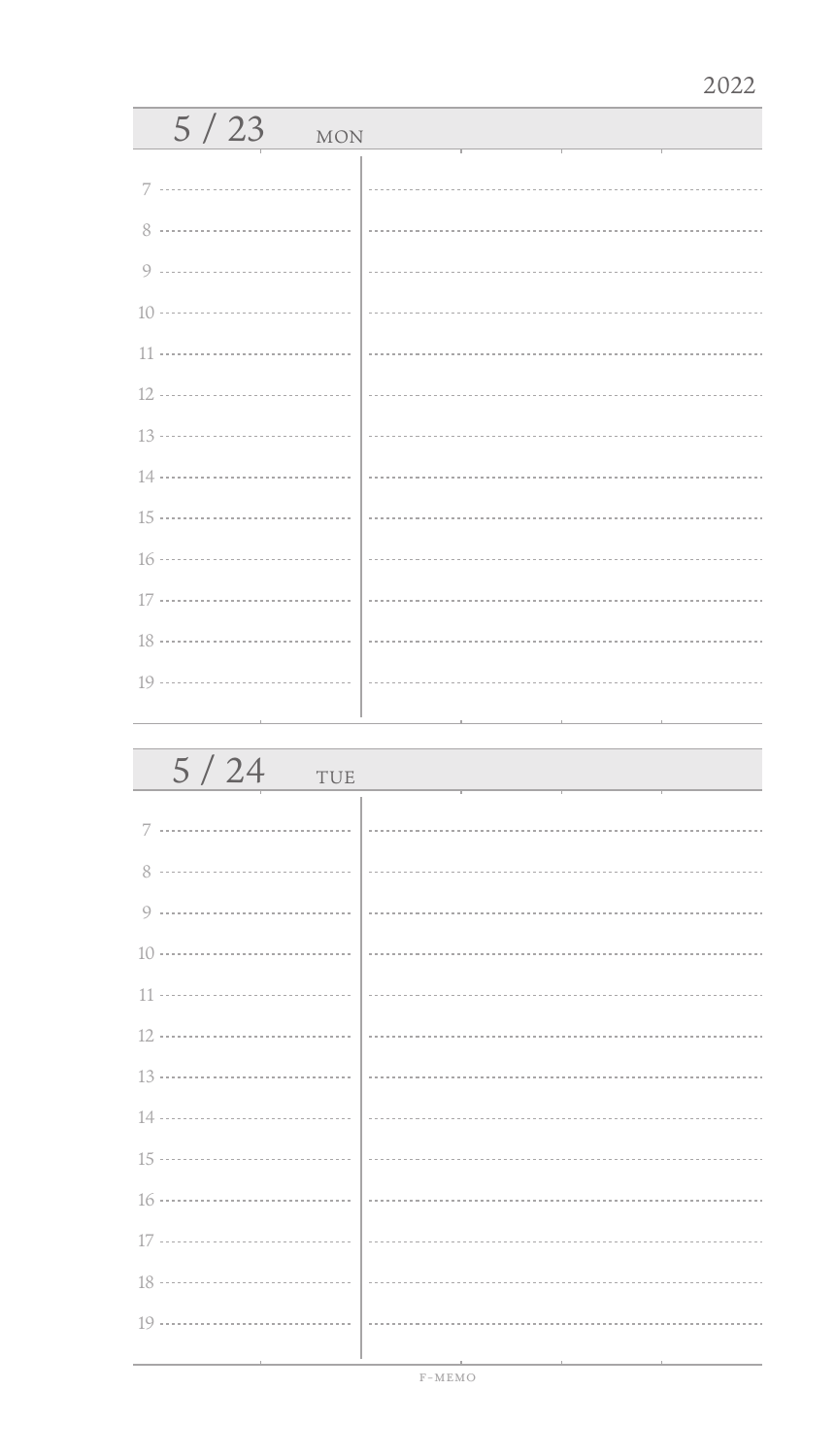| 5/25<br>WED |  |
|-------------|--|
|             |  |
| 8           |  |
|             |  |
|             |  |
|             |  |
|             |  |
|             |  |
|             |  |
|             |  |
|             |  |
|             |  |
|             |  |
|             |  |
|             |  |

| 5/26<br>THU                   |  |
|-------------------------------|--|
|                               |  |
|                               |  |
|                               |  |
|                               |  |
|                               |  |
|                               |  |
|                               |  |
|                               |  |
|                               |  |
|                               |  |
|                               |  |
|                               |  |
|                               |  |
| the control of the control of |  |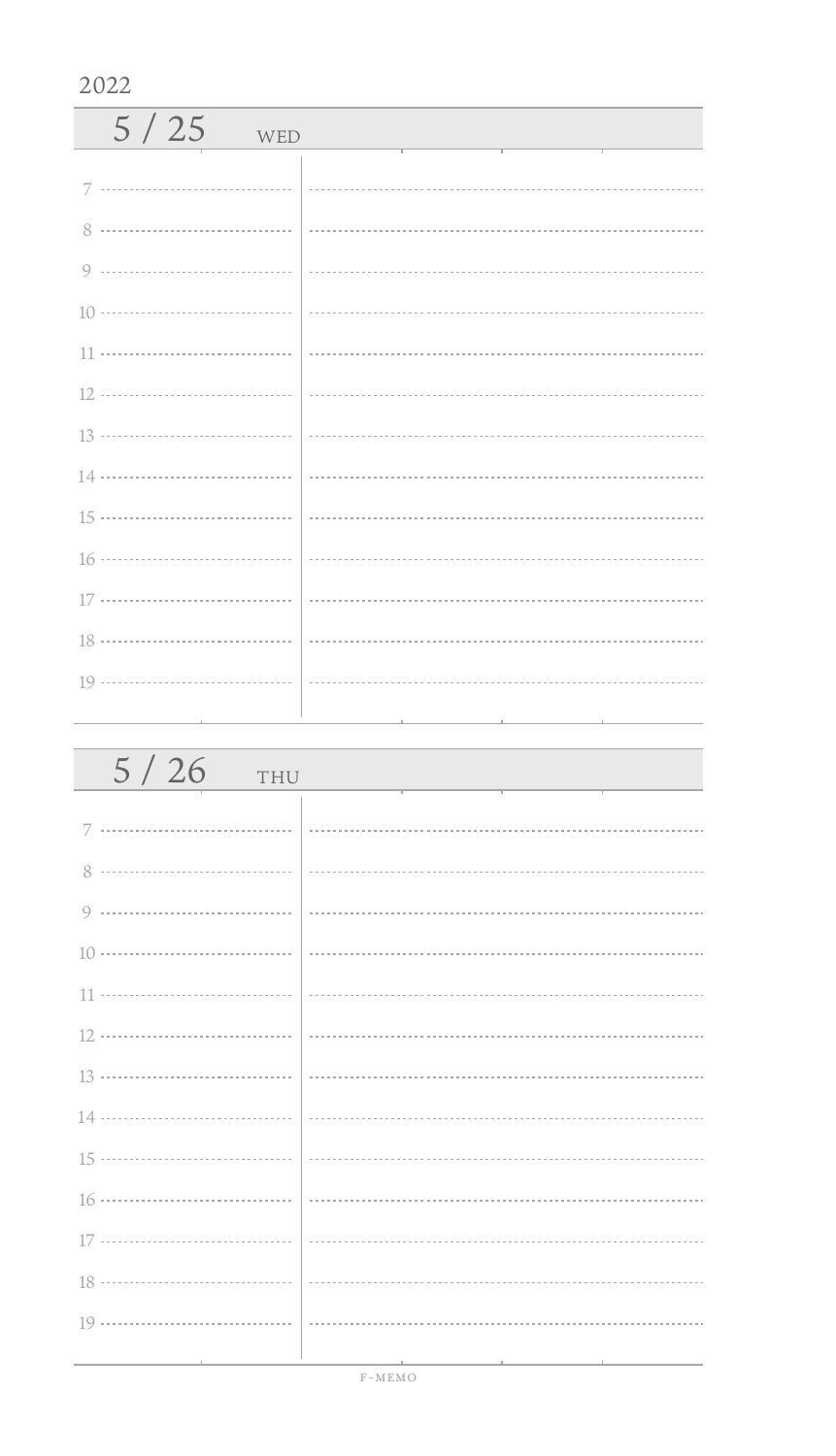| 5/27<br>FRI                     |                                                                                                                 |
|---------------------------------|-----------------------------------------------------------------------------------------------------------------|
| 7                               |                                                                                                                 |
| 8                               |                                                                                                                 |
|                                 |                                                                                                                 |
|                                 |                                                                                                                 |
|                                 |                                                                                                                 |
|                                 |                                                                                                                 |
|                                 |                                                                                                                 |
|                                 |                                                                                                                 |
|                                 |                                                                                                                 |
|                                 |                                                                                                                 |
|                                 |                                                                                                                 |
|                                 |                                                                                                                 |
|                                 |                                                                                                                 |
| the contract of the contract of | the contract of the contract of the contract of the contract of the contract of the contract of the contract of |

 $5 / 28$  SAT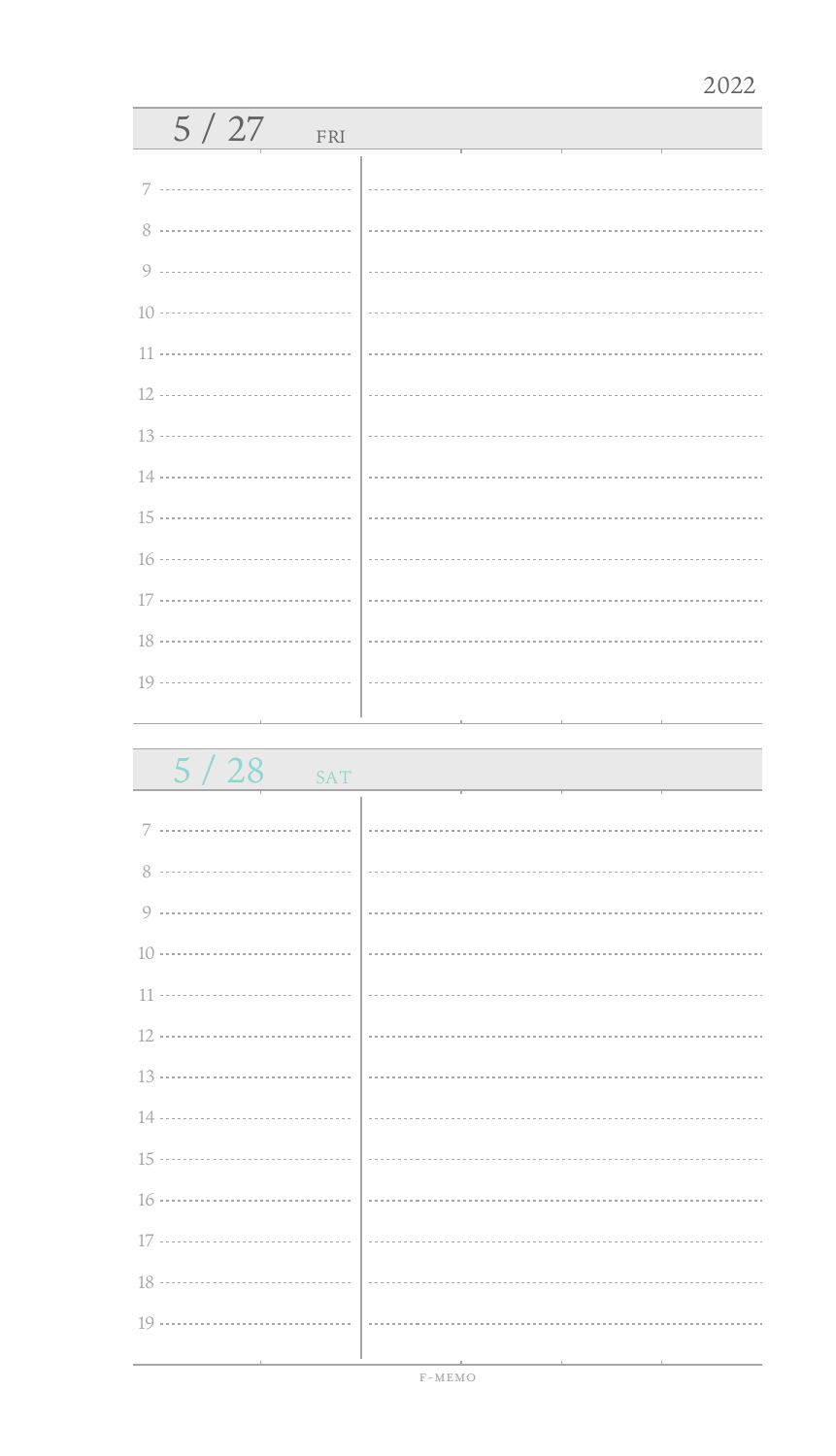$5 / 29$  SUN 7 ................................. 0 ------------------------------------ 11 .................................. 16 .................................. 17 ................................ 18 ............................... 19 .................................. 

| 5/30<br><b>MON</b>                              |  |
|-------------------------------------------------|--|
|                                                 |  |
|                                                 |  |
|                                                 |  |
|                                                 |  |
|                                                 |  |
|                                                 |  |
|                                                 |  |
|                                                 |  |
|                                                 |  |
|                                                 |  |
|                                                 |  |
|                                                 |  |
|                                                 |  |
| the contract of the contract of the contract of |  |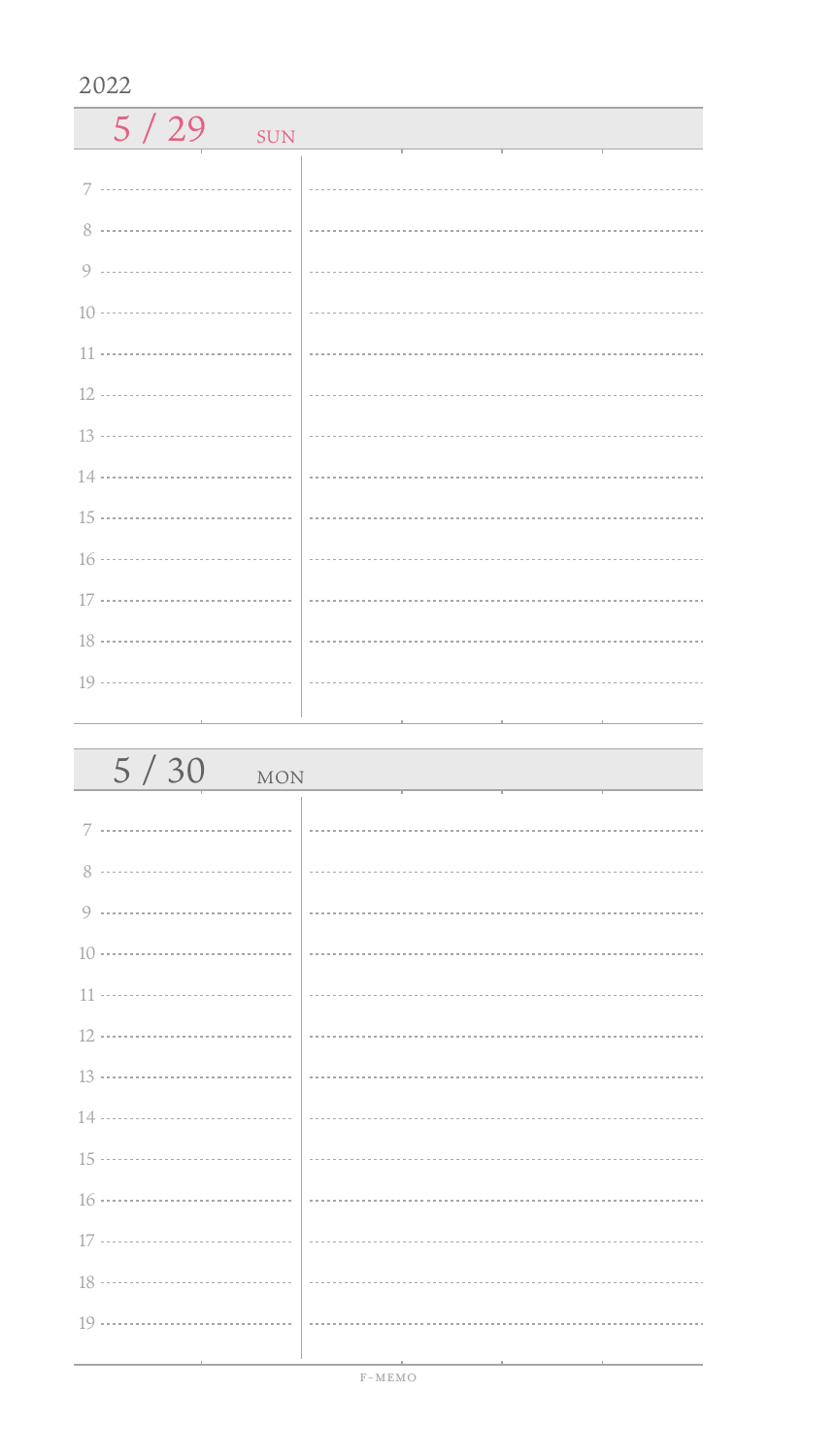| 5/31<br>TUE |  |
|-------------|--|
| 7           |  |
| 8           |  |
|             |  |
|             |  |
|             |  |
|             |  |
|             |  |
|             |  |
|             |  |
|             |  |
|             |  |
|             |  |
|             |  |
|             |  |
|             |  |

| 6/1<br>WED |  |
|------------|--|
| 7          |  |
|            |  |
| 8          |  |
|            |  |
|            |  |
|            |  |
|            |  |
|            |  |
|            |  |
|            |  |
|            |  |
|            |  |
|            |  |
|            |  |
|            |  |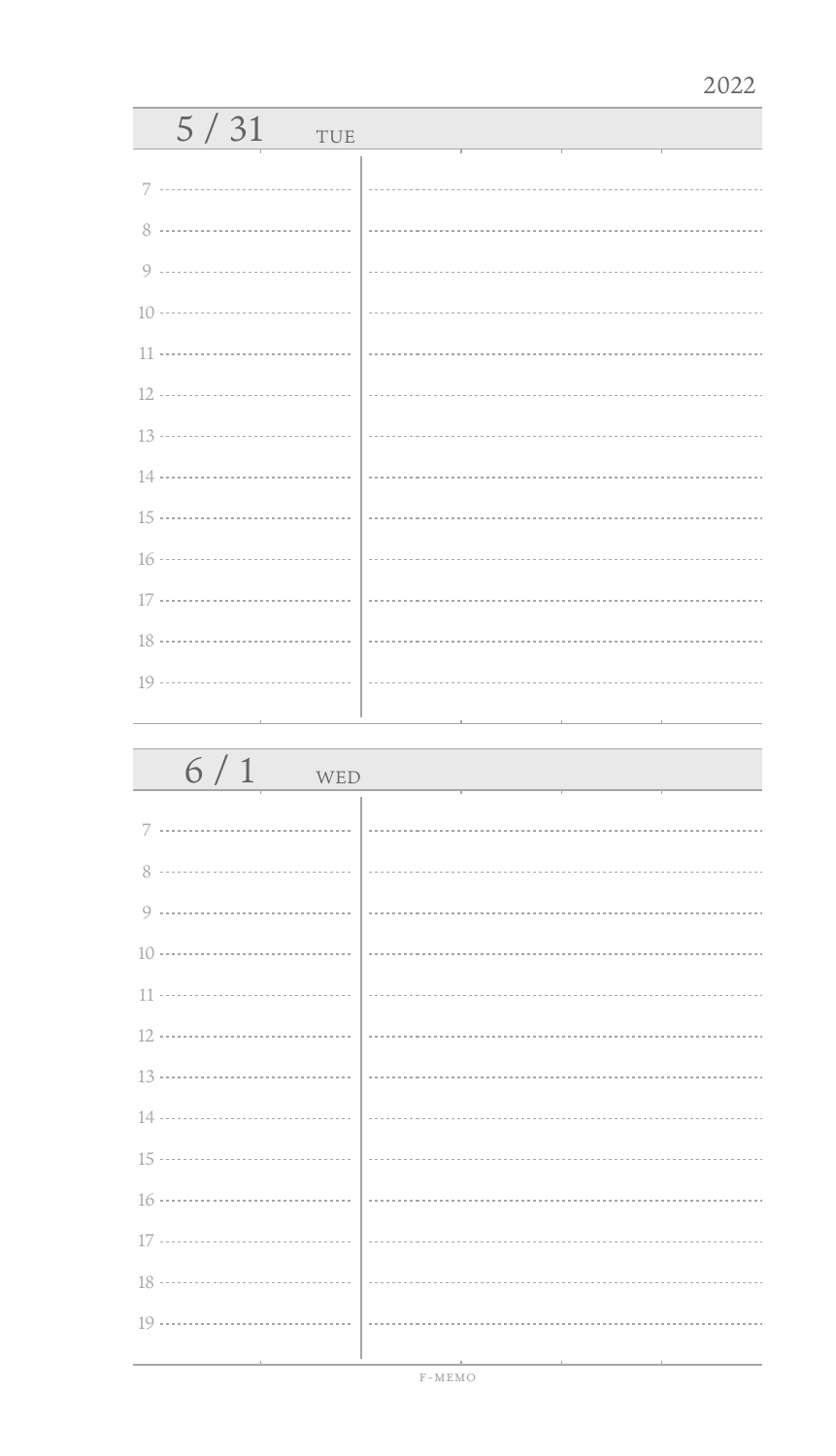| 6/2<br><b>THU</b> |  |
|-------------------|--|
|                   |  |
| $8^{\circ}$       |  |
|                   |  |
|                   |  |
|                   |  |
|                   |  |
|                   |  |
|                   |  |
|                   |  |
|                   |  |
|                   |  |
|                   |  |
|                   |  |

| 6/3<br>FRI |  |
|------------|--|
|            |  |
|            |  |
|            |  |
|            |  |
|            |  |
|            |  |
|            |  |
|            |  |
|            |  |
|            |  |
|            |  |
|            |  |
|            |  |
|            |  |
|            |  |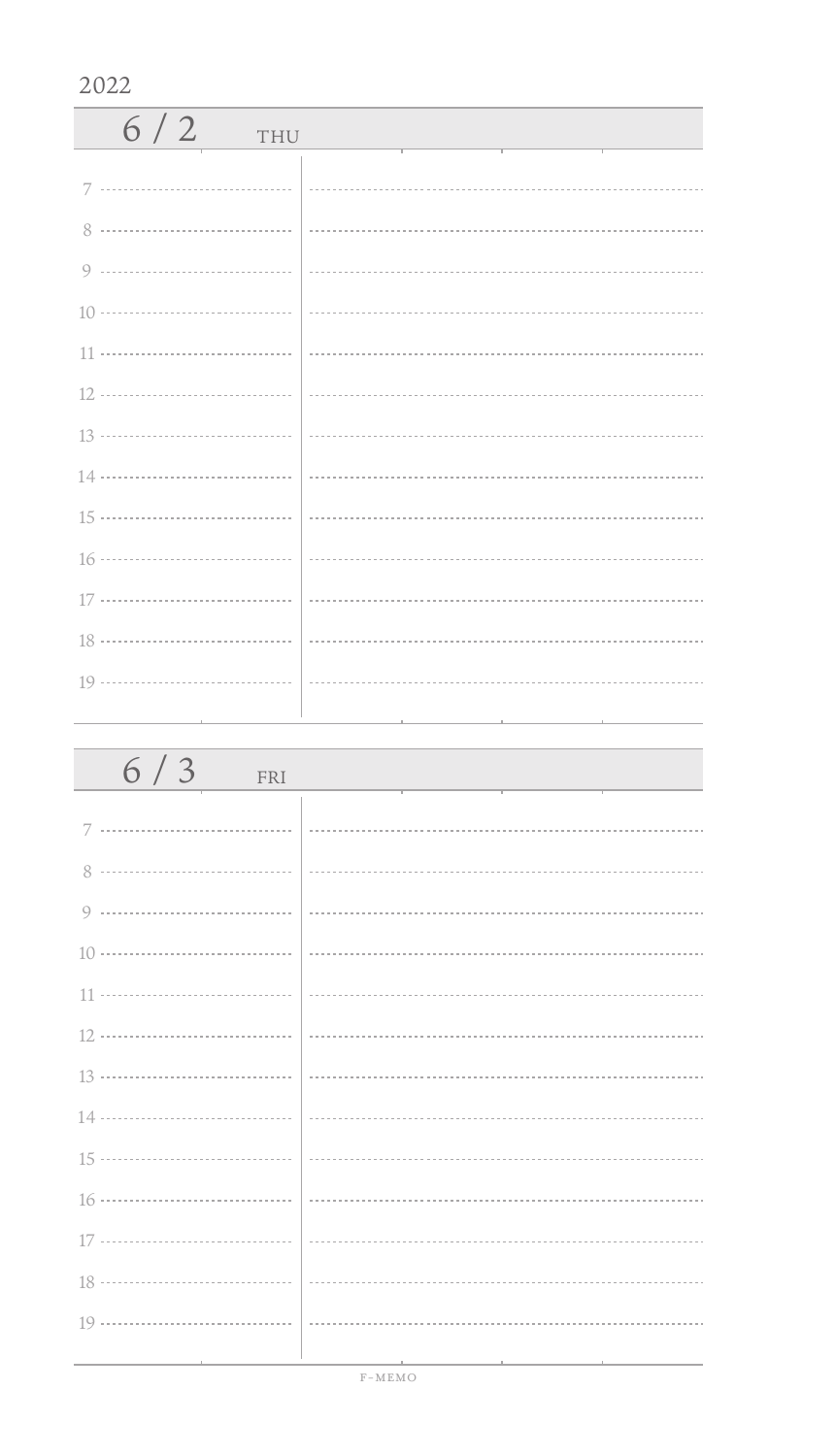| $6/4$<br><b>SAT</b> |  |
|---------------------|--|
|                     |  |
| 7                   |  |
| 8                   |  |
|                     |  |
|                     |  |
|                     |  |
|                     |  |
|                     |  |
|                     |  |
|                     |  |
|                     |  |
|                     |  |
|                     |  |
|                     |  |
|                     |  |
|                     |  |

| $6/5$ SUN |  |
|-----------|--|
| 7         |  |
| 8         |  |
| 9         |  |
|           |  |
|           |  |
|           |  |
|           |  |
|           |  |
|           |  |
|           |  |
|           |  |
|           |  |
|           |  |
|           |  |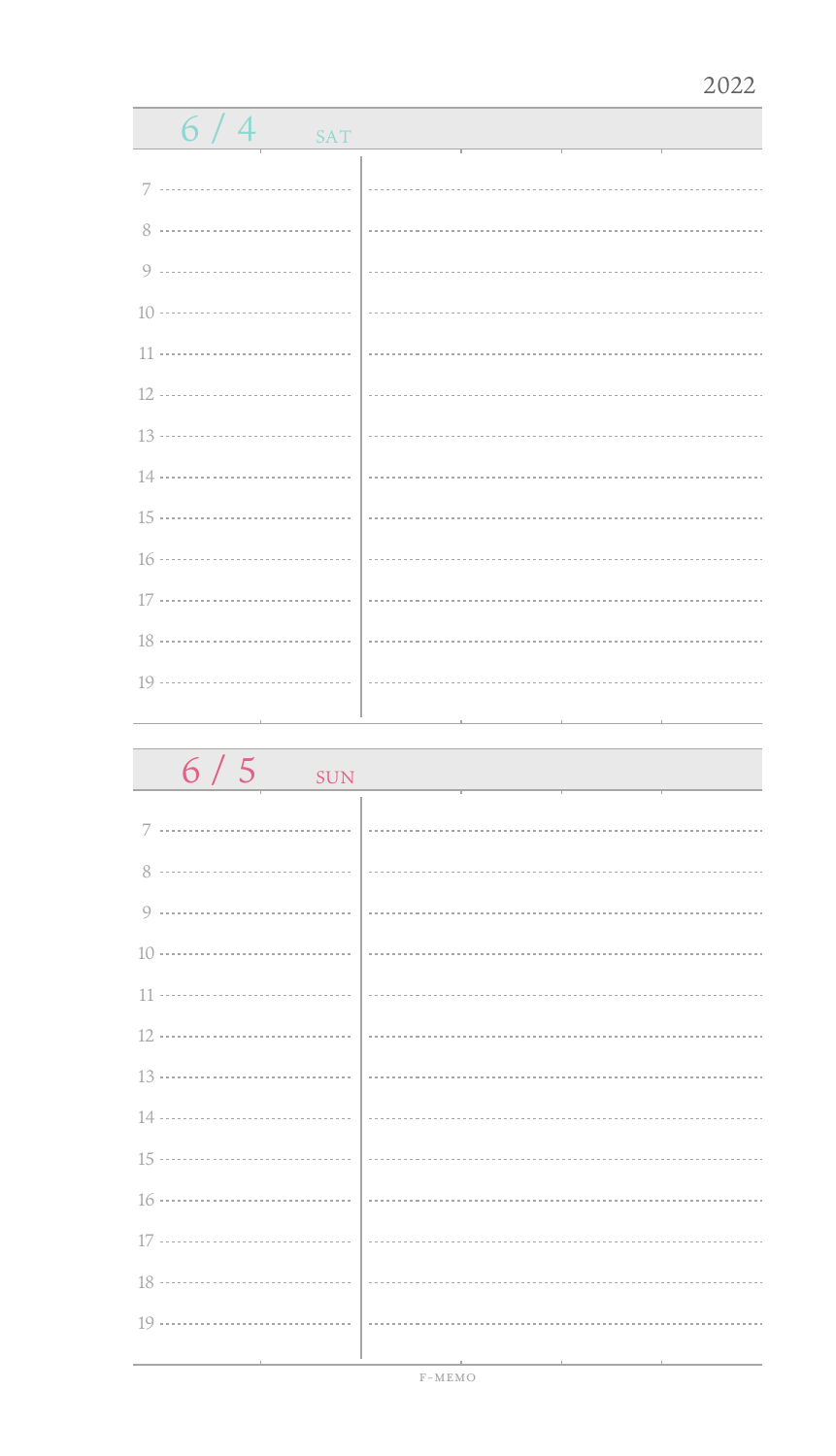| $6/6$ MON |  |
|-----------|--|
| 7         |  |
|           |  |
|           |  |
|           |  |
|           |  |
|           |  |
|           |  |
|           |  |
|           |  |
|           |  |
|           |  |
|           |  |
|           |  |

| 6/7<br>TUE |  |
|------------|--|
| 7          |  |
|            |  |
|            |  |
|            |  |
|            |  |
|            |  |
|            |  |
|            |  |
|            |  |
|            |  |
|            |  |
|            |  |
|            |  |
|            |  |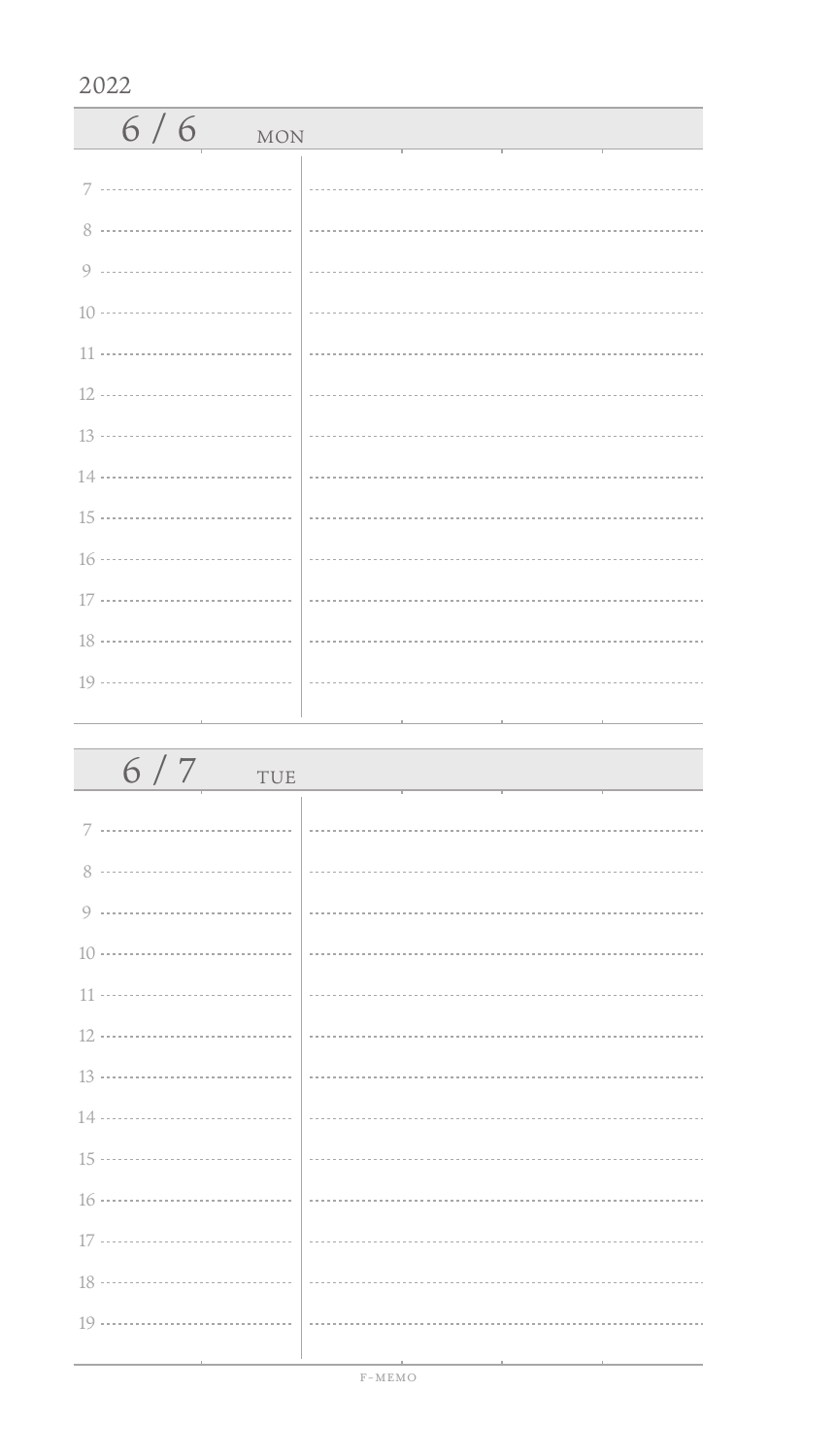| 6/8<br>WED |  |
|------------|--|
| 7          |  |
| 8          |  |
|            |  |
|            |  |
|            |  |
|            |  |
|            |  |
|            |  |
|            |  |
|            |  |
|            |  |
|            |  |
|            |  |
|            |  |

| 6/9<br>THU |  |
|------------|--|
| 7          |  |
| 8          |  |
|            |  |
|            |  |
|            |  |
|            |  |
|            |  |
|            |  |
|            |  |
|            |  |
|            |  |
|            |  |
|            |  |
|            |  |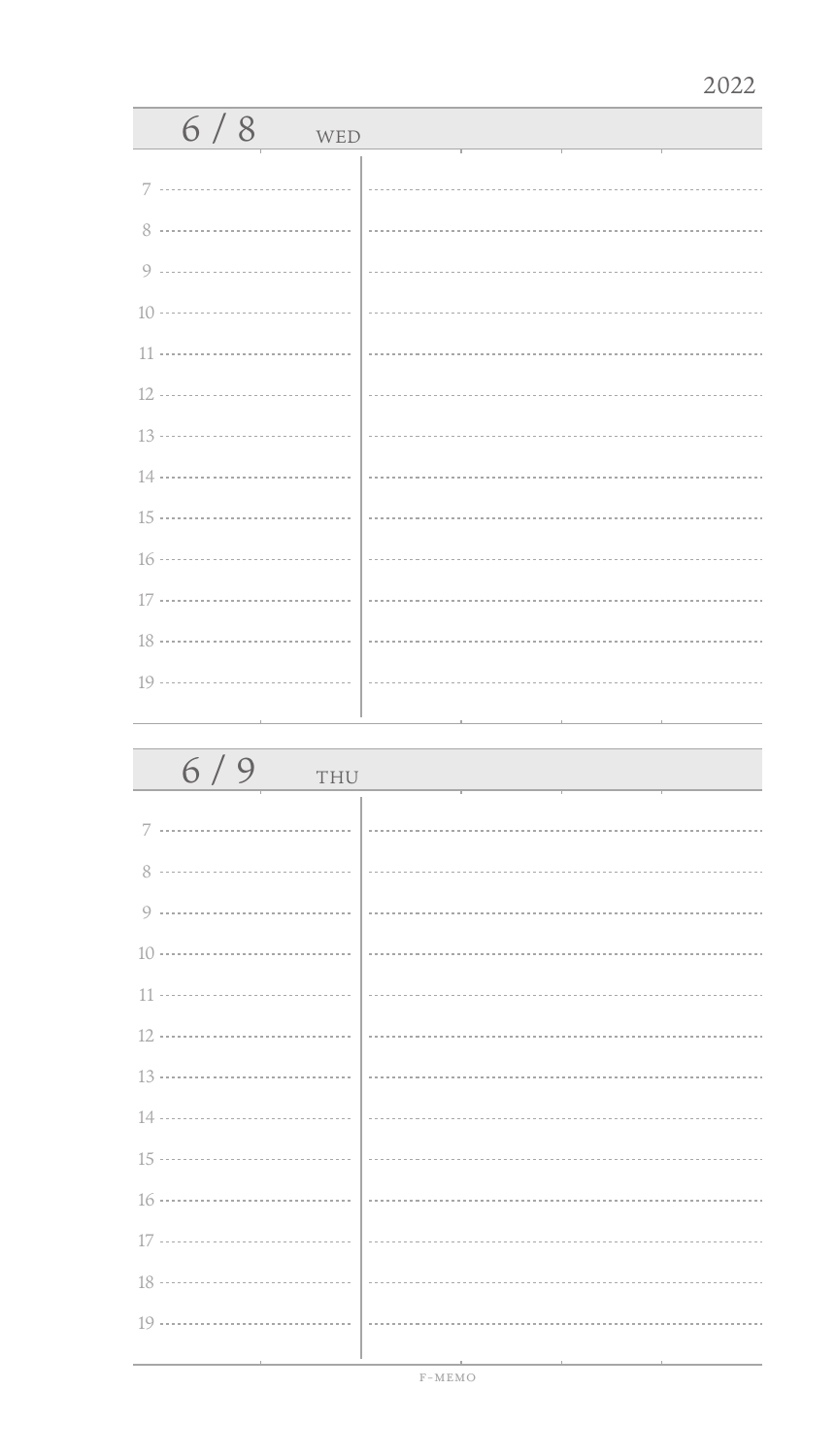| 6/10<br>FRI |  |
|-------------|--|
|             |  |
|             |  |
|             |  |
|             |  |
|             |  |
|             |  |
|             |  |
|             |  |
|             |  |
|             |  |
|             |  |
|             |  |
|             |  |

| 6/11<br>SAT                                  |                                                                                 |
|----------------------------------------------|---------------------------------------------------------------------------------|
|                                              |                                                                                 |
|                                              |                                                                                 |
|                                              |                                                                                 |
|                                              |                                                                                 |
|                                              |                                                                                 |
|                                              |                                                                                 |
|                                              |                                                                                 |
|                                              |                                                                                 |
|                                              |                                                                                 |
|                                              |                                                                                 |
|                                              |                                                                                 |
|                                              |                                                                                 |
|                                              |                                                                                 |
|                                              |                                                                                 |
| the control of the control of the control of | the contract of the contract of the contract of the contract of the contract of |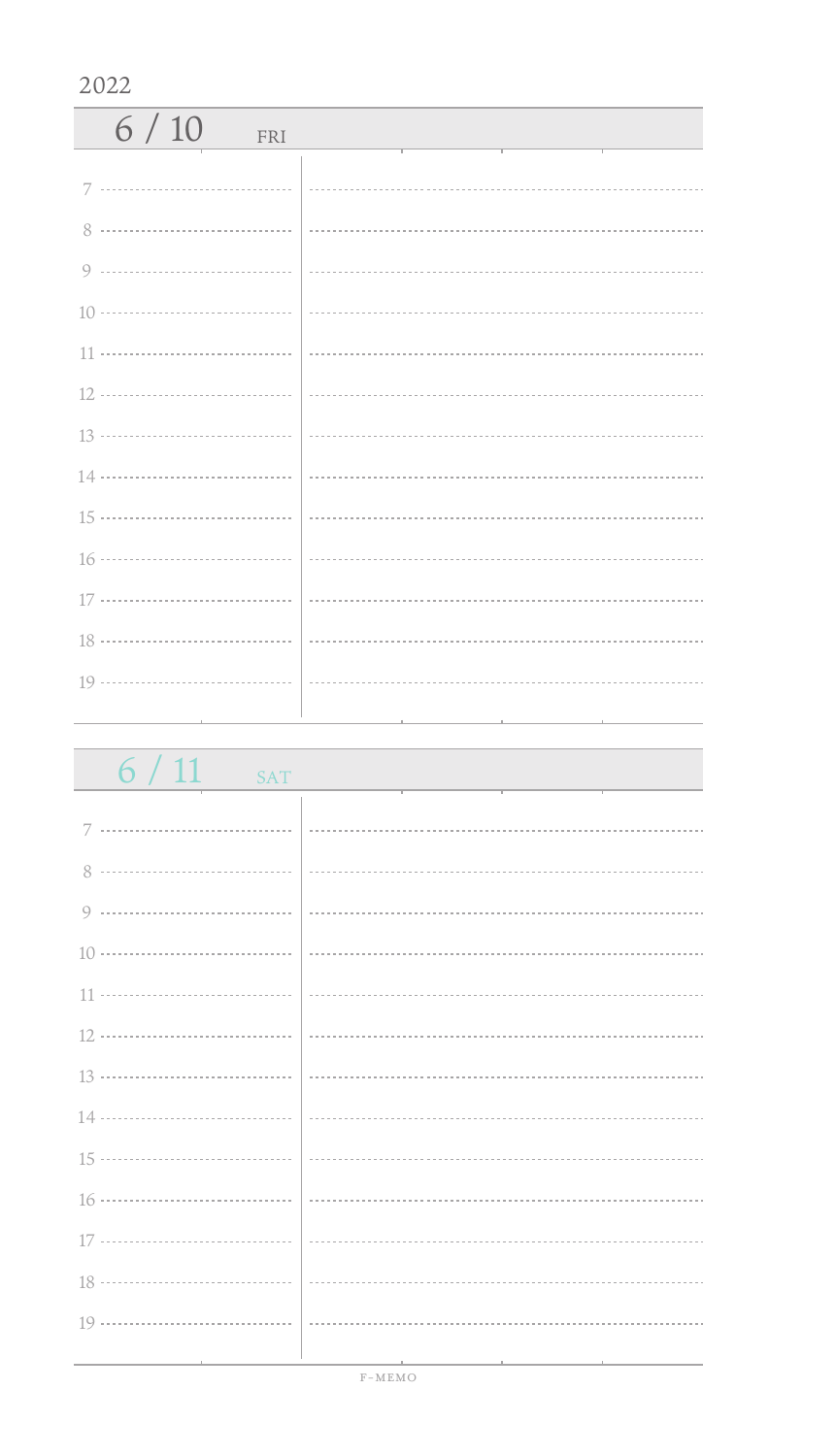| $6/12$<br><b>SUN</b> |  |
|----------------------|--|
|                      |  |
| 7                    |  |
| 8                    |  |
| 9                    |  |
| 10 ………………………………      |  |
| 11                   |  |
| 12 ………………………………      |  |
|                      |  |
| 14 ………………………………      |  |
| 15 ………………………………      |  |
| 16 ………………………………      |  |
| 17 ………………………………      |  |
| <br>18               |  |
|                      |  |
|                      |  |
|                      |  |
| 6/13<br>MON          |  |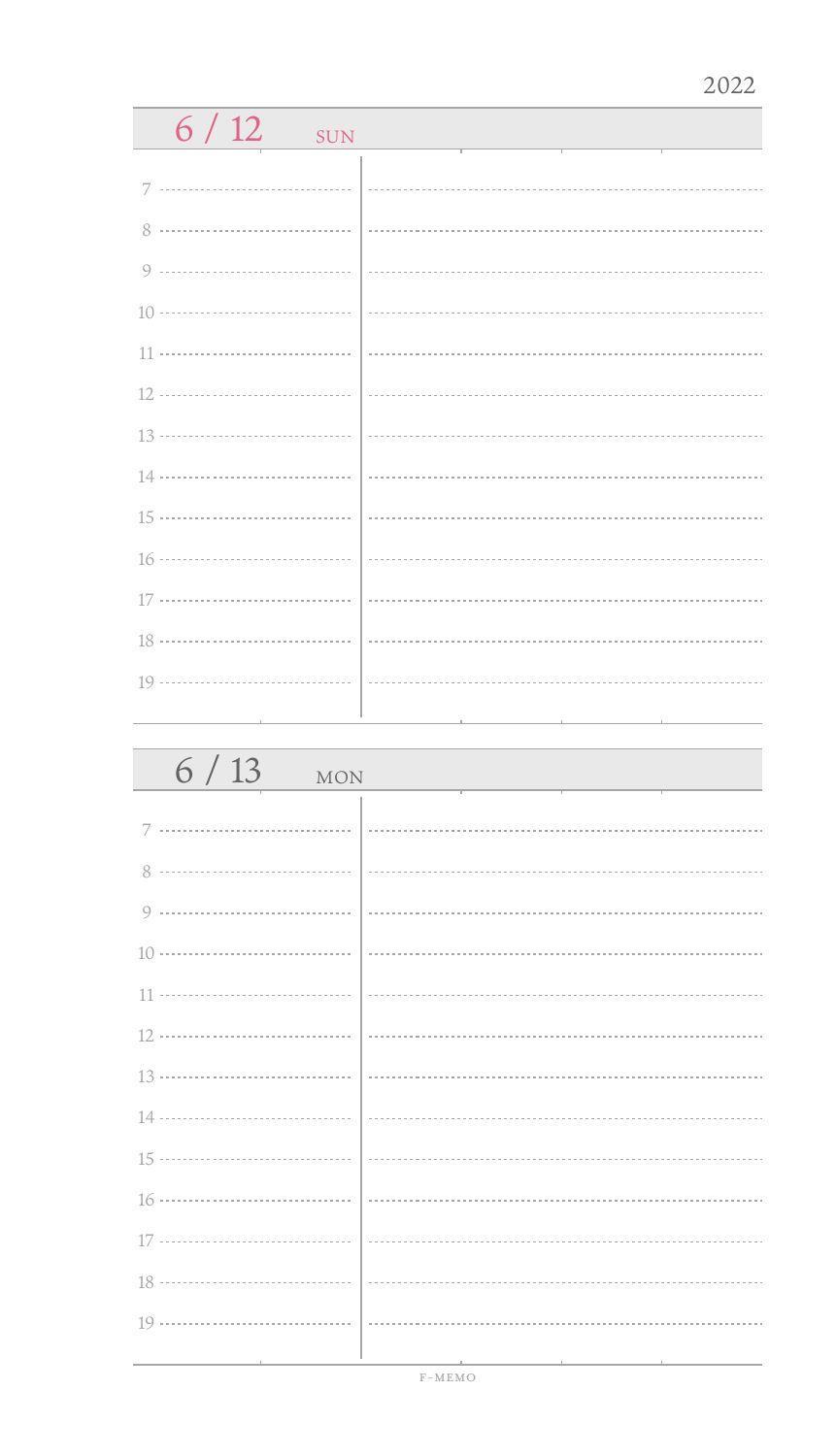| 6/14<br>TUE   |  |
|---------------|--|
| 7             |  |
| $\mathcal{R}$ |  |
|               |  |
|               |  |
|               |  |
|               |  |
|               |  |
|               |  |
|               |  |
|               |  |
|               |  |
|               |  |
|               |  |
|               |  |

| $6/15$<br>WED                 |  |
|-------------------------------|--|
|                               |  |
|                               |  |
|                               |  |
|                               |  |
|                               |  |
|                               |  |
|                               |  |
|                               |  |
|                               |  |
|                               |  |
| 17 ………………………………   …………        |  |
|                               |  |
|                               |  |
| the control of the control of |  |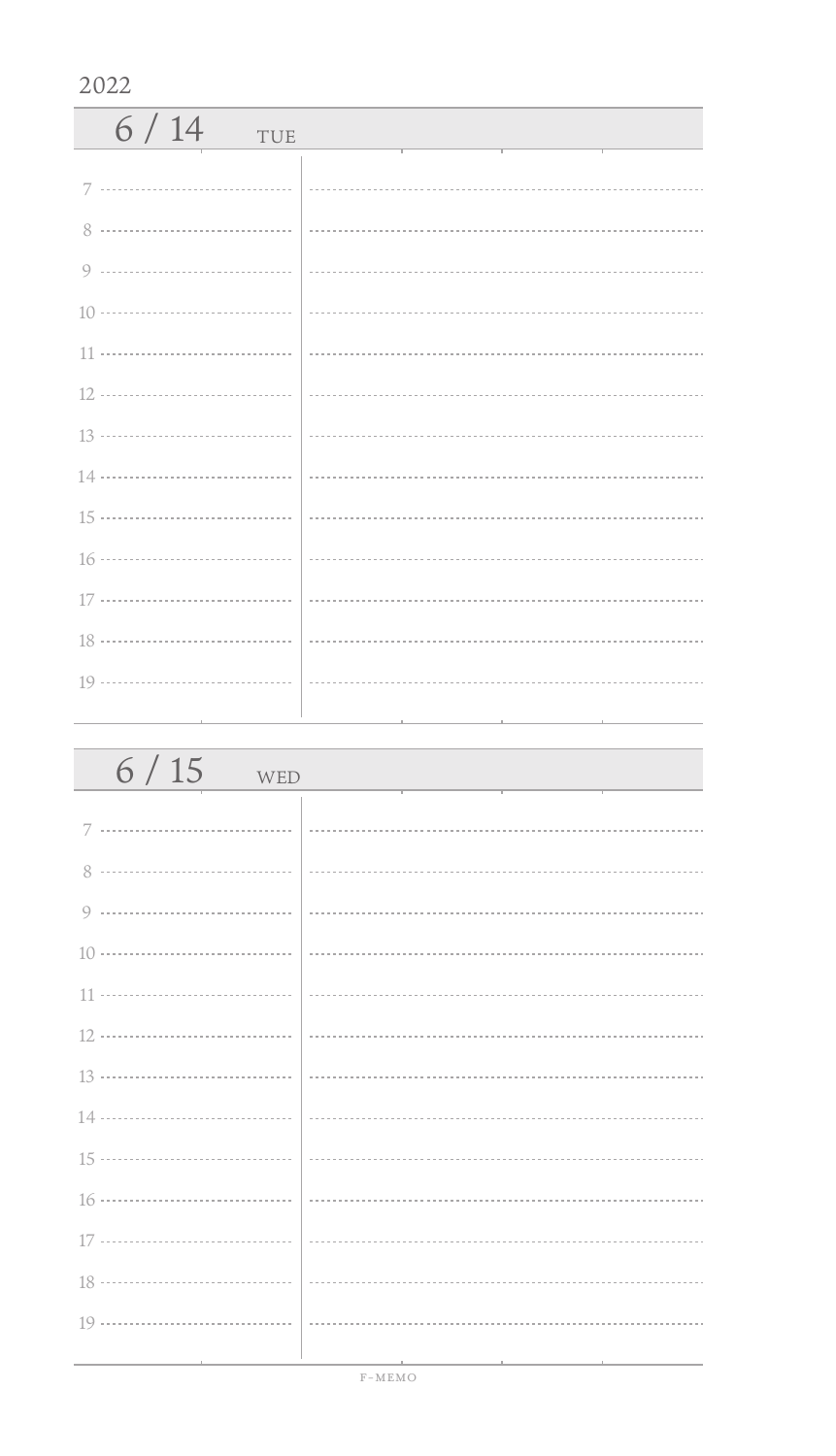| 6/16<br>THU |  |
|-------------|--|
| 7           |  |
|             |  |
|             |  |
| $\circ$     |  |
|             |  |
| 11          |  |
|             |  |
|             |  |
|             |  |
|             |  |
|             |  |
|             |  |
|             |  |
|             |  |
|             |  |

| 6/17<br>FRI |  |
|-------------|--|
| 7           |  |
| 8           |  |
| 9           |  |
|             |  |
|             |  |
|             |  |
|             |  |
|             |  |
|             |  |
|             |  |
|             |  |
|             |  |
|             |  |
|             |  |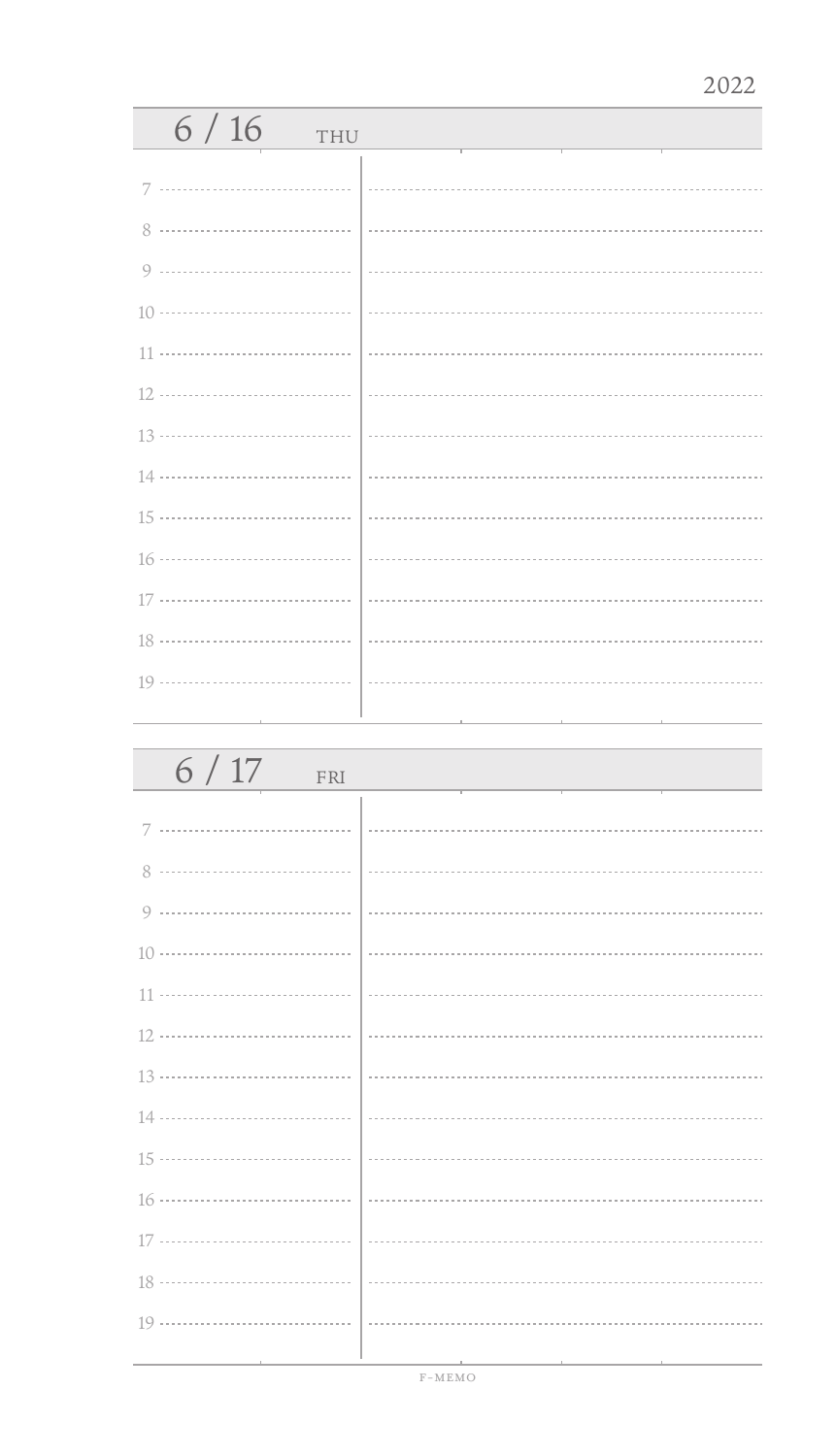$6/18$  SAT 7 ................................. 0 ------------------------------------ 11 ................................. 16 ................................... 17 ................................ 18 ................................... J. 19 .................................. 

| $6/19$<br><b>SUN</b> |  |
|----------------------|--|
|                      |  |
|                      |  |
|                      |  |
|                      |  |
|                      |  |
|                      |  |
|                      |  |
|                      |  |
|                      |  |
|                      |  |
|                      |  |
|                      |  |
|                      |  |
|                      |  |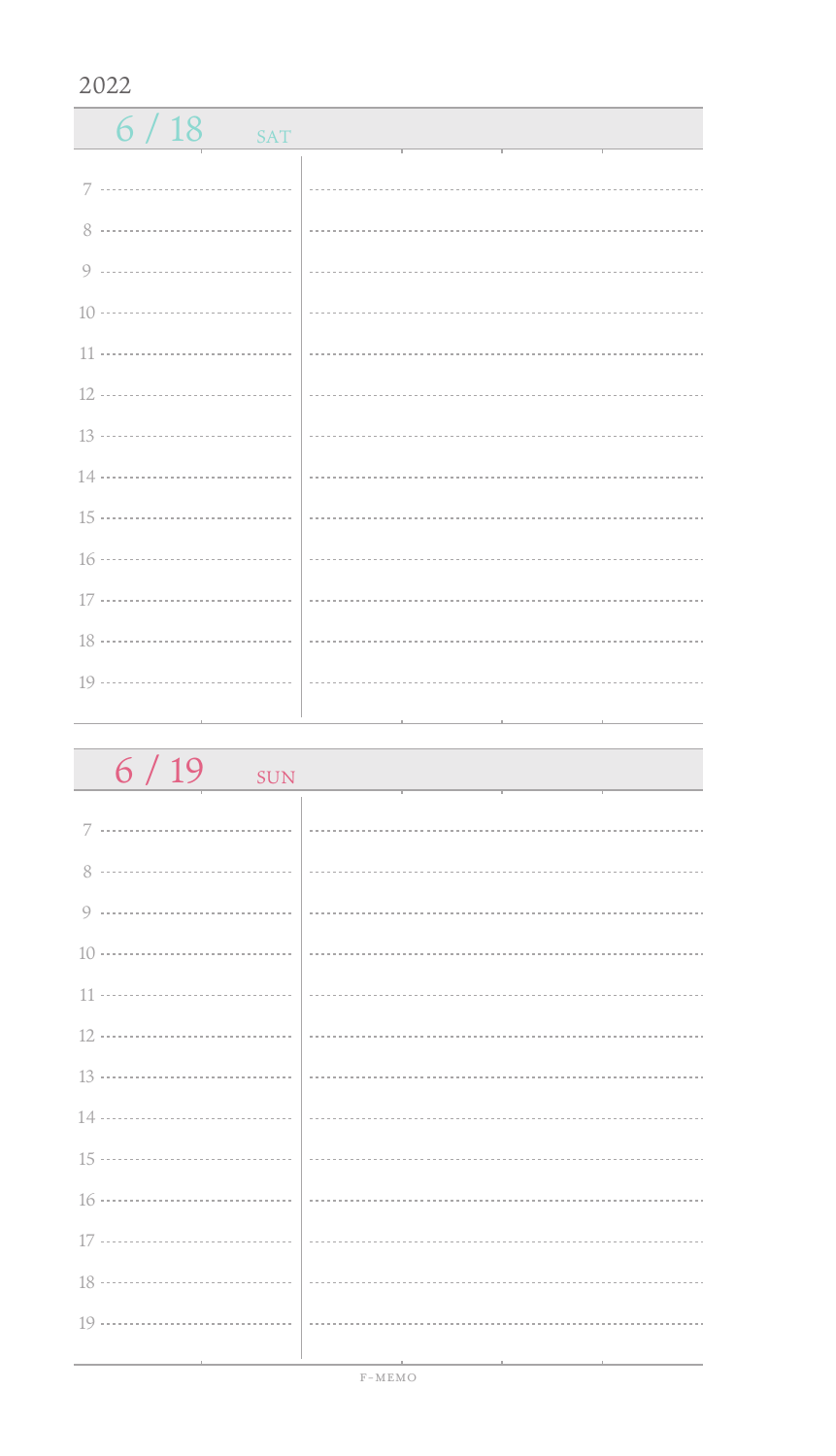| 6/20<br><b>MON</b> |  |
|--------------------|--|
|                    |  |
| 8                  |  |
| 9                  |  |
|                    |  |
| 11                 |  |
|                    |  |
|                    |  |
|                    |  |
|                    |  |
|                    |  |
|                    |  |
|                    |  |
|                    |  |
|                    |  |

| 6/21<br>TUE |  |
|-------------|--|
|             |  |
| 8           |  |
| 9           |  |
|             |  |
|             |  |
|             |  |
|             |  |
|             |  |
|             |  |
|             |  |
|             |  |
|             |  |
|             |  |
|             |  |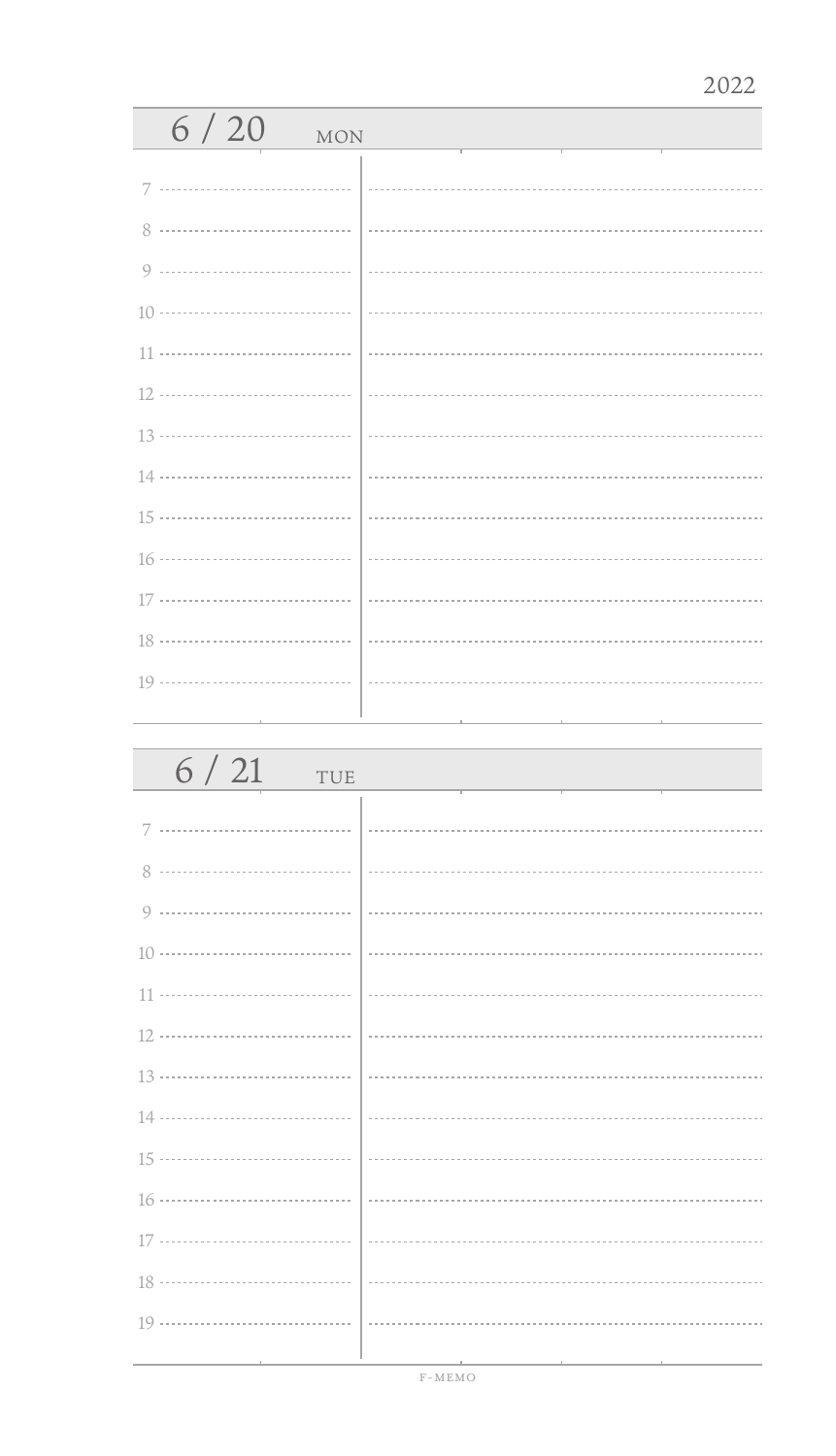| $6/22$ WED |  |
|------------|--|
| 7          |  |
| 8          |  |
|            |  |
|            |  |
|            |  |
|            |  |
|            |  |
|            |  |
|            |  |
|            |  |
|            |  |
|            |  |
|            |  |
|            |  |

| $6/23$ THU |                                                                                                                 |
|------------|-----------------------------------------------------------------------------------------------------------------|
|            |                                                                                                                 |
|            |                                                                                                                 |
|            |                                                                                                                 |
|            |                                                                                                                 |
|            |                                                                                                                 |
|            |                                                                                                                 |
|            |                                                                                                                 |
|            |                                                                                                                 |
|            |                                                                                                                 |
|            |                                                                                                                 |
|            |                                                                                                                 |
|            |                                                                                                                 |
|            |                                                                                                                 |
|            | the contract of the contract of the contract of the contract of the contract of the contract of the contract of |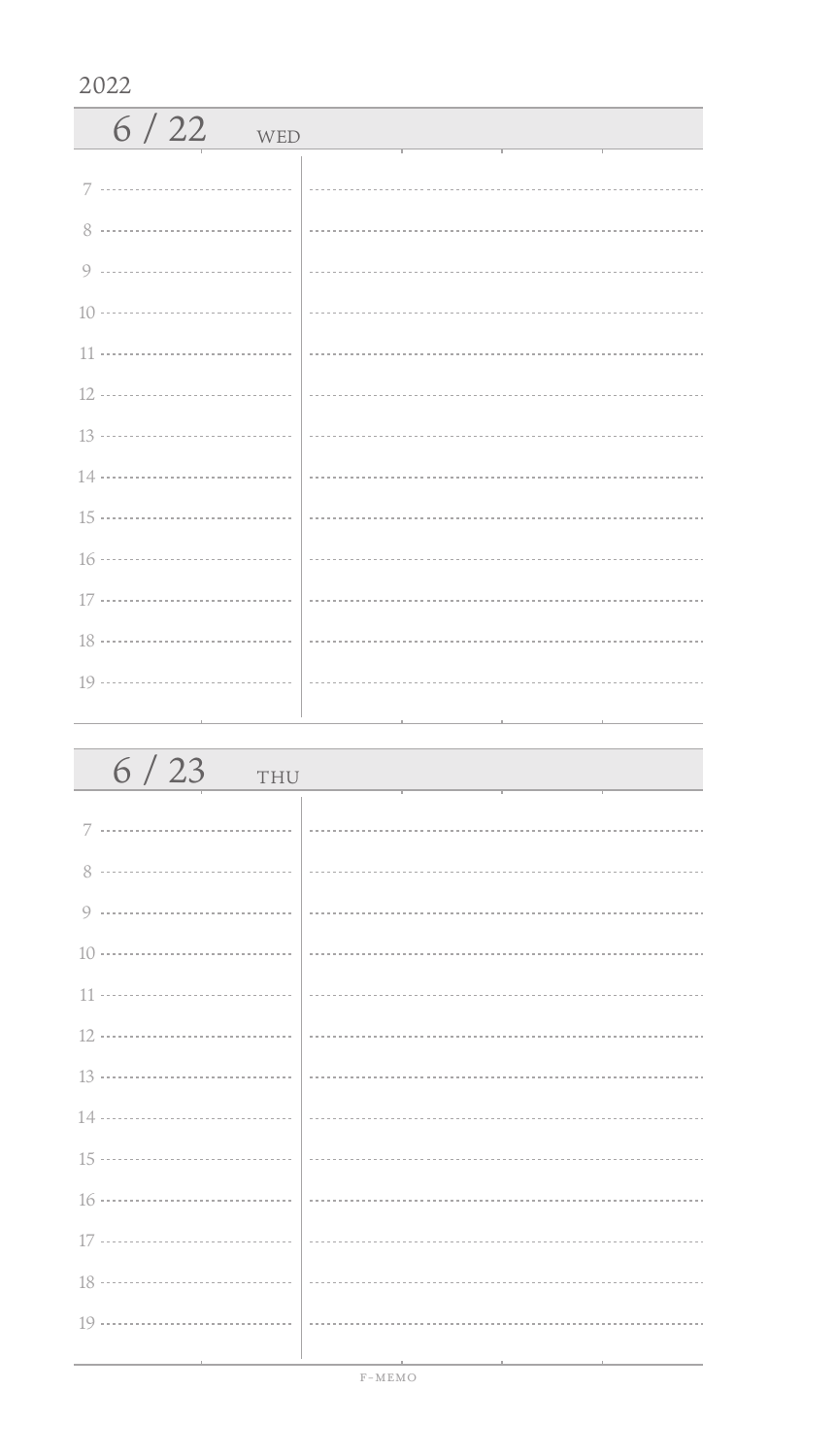| 6/24<br>FRI |  |
|-------------|--|
| 7           |  |
|             |  |
|             |  |
|             |  |
|             |  |
|             |  |
|             |  |
|             |  |
|             |  |
|             |  |
|             |  |
|             |  |
|             |  |
|             |  |
|             |  |

 $6 / 25$  SAT

| 8 |  |
|---|--|
|   |  |
|   |  |
|   |  |
|   |  |
|   |  |
|   |  |
|   |  |
|   |  |
|   |  |
|   |  |
|   |  |
|   |  |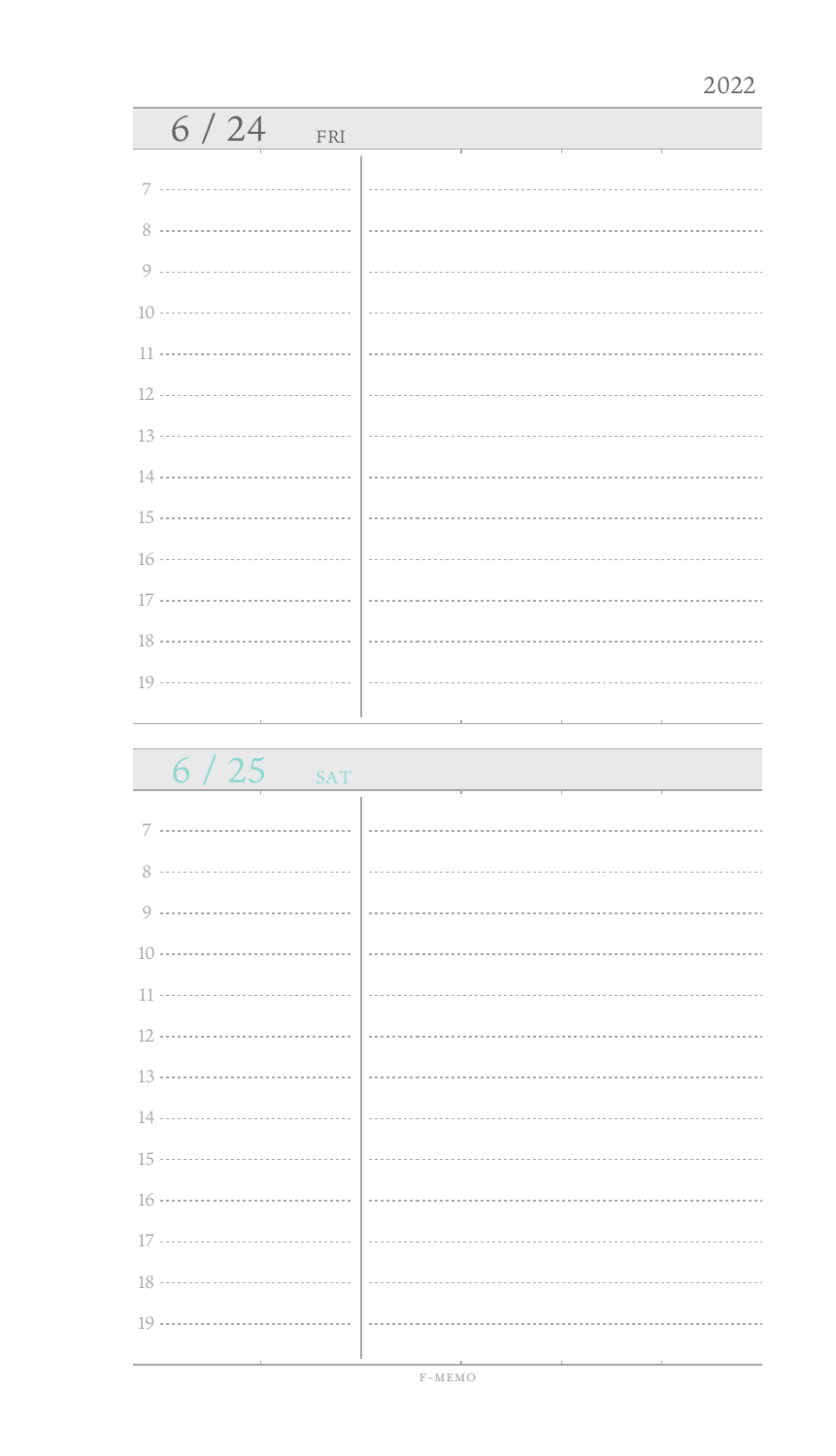| 6/26<br>SUN |  |
|-------------|--|
|             |  |
| 8           |  |
|             |  |
|             |  |
|             |  |
|             |  |
|             |  |
|             |  |
|             |  |
|             |  |
|             |  |
|             |  |
|             |  |
|             |  |

| $6/27$ MON |  |
|------------|--|
|            |  |
|            |  |
|            |  |
|            |  |
|            |  |
|            |  |
|            |  |
|            |  |
|            |  |
|            |  |
|            |  |
|            |  |
|            |  |
|            |  |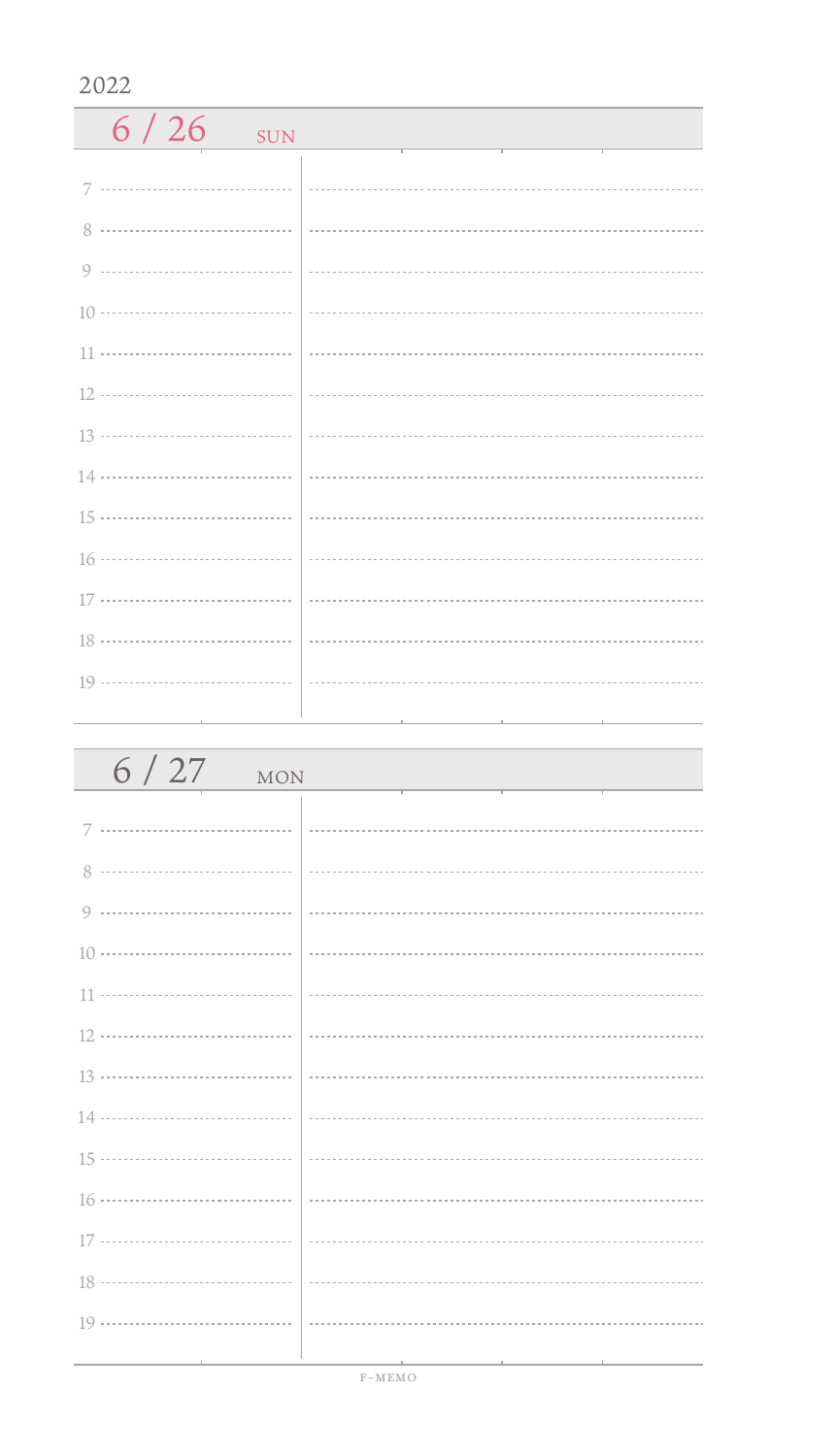| 6/28<br>TUE |  |
|-------------|--|
| 7           |  |
| 8           |  |
| $\circ$     |  |
|             |  |
| 11          |  |
|             |  |
| 13          |  |
|             |  |
|             |  |
|             |  |
| 17          |  |
|             |  |
|             |  |
|             |  |

| 6/29<br>WED |  |
|-------------|--|
| 7           |  |
| 8           |  |
| 9           |  |
|             |  |
|             |  |
|             |  |
|             |  |
|             |  |
|             |  |
|             |  |
|             |  |
|             |  |
|             |  |
|             |  |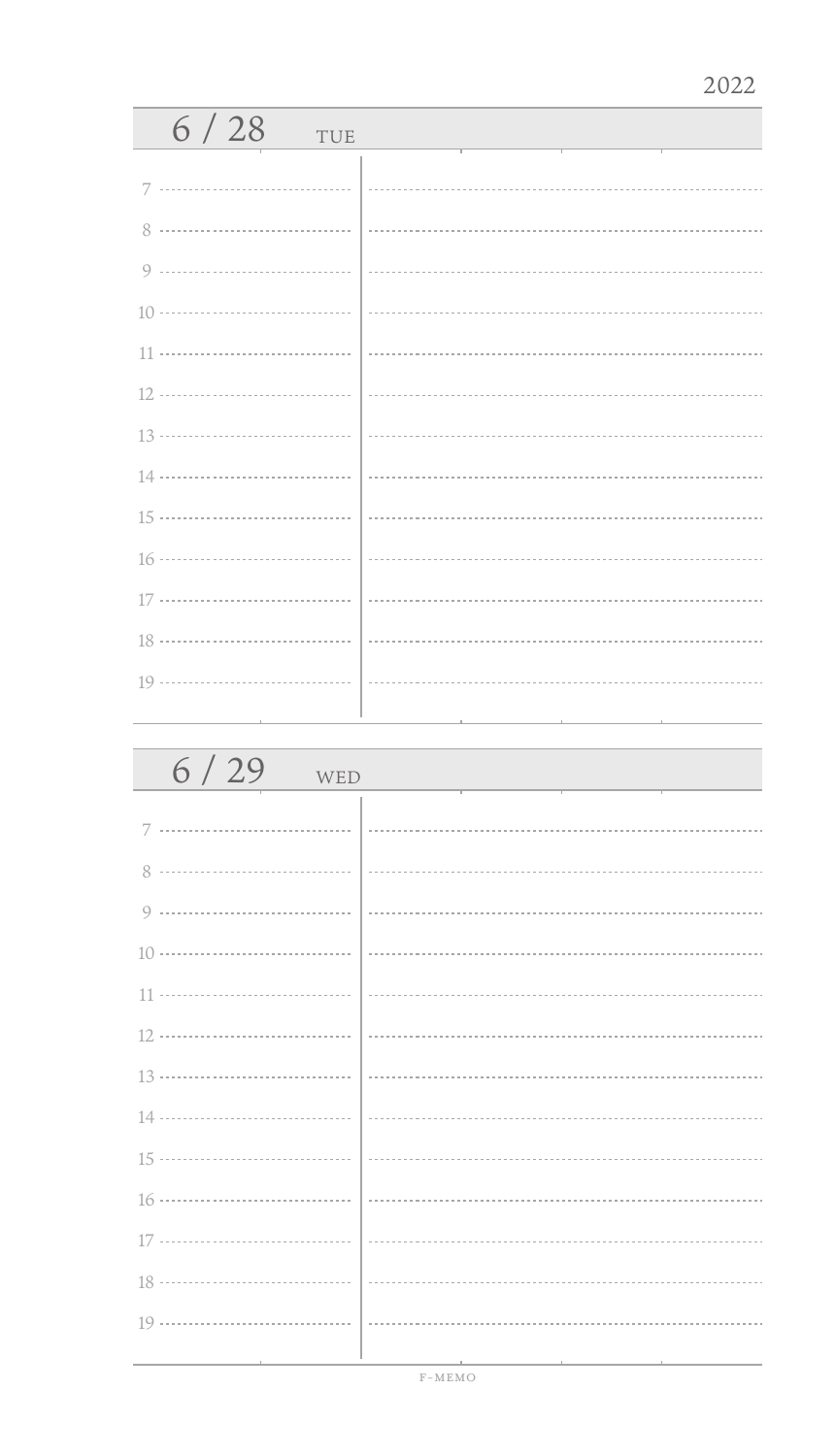| 6/30<br>THU |  |
|-------------|--|
|             |  |
| 8           |  |
|             |  |
|             |  |
|             |  |
|             |  |
|             |  |
|             |  |
|             |  |
|             |  |
|             |  |
|             |  |
|             |  |

| 7/1<br>FRI |  |
|------------|--|
|            |  |
|            |  |
|            |  |
|            |  |
|            |  |
|            |  |
|            |  |
|            |  |
|            |  |
|            |  |
|            |  |
|            |  |
|            |  |
|            |  |
|            |  |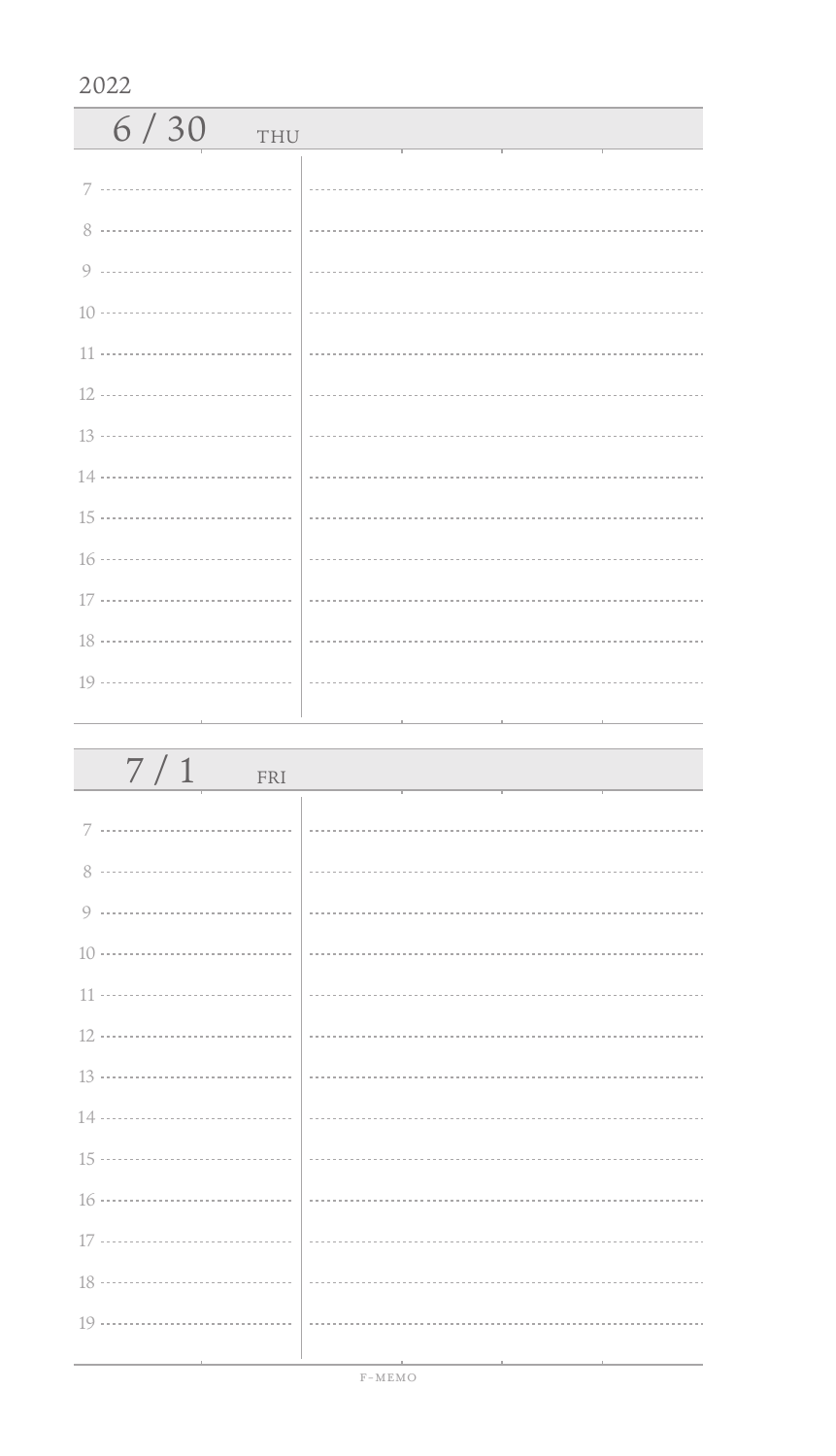| 7/2<br>SAT                                                                        |  |  |
|-----------------------------------------------------------------------------------|--|--|
|                                                                                   |  |  |
| 7                                                                                 |  |  |
| 8                                                                                 |  |  |
|                                                                                   |  |  |
| $10 \cdots \cdots \cdots \cdots \cdots \cdots \cdots \cdots \cdots \cdots$        |  |  |
|                                                                                   |  |  |
| 12 ………………………………                                                                   |  |  |
| $13 \cdots \cdots \cdots \cdots \cdots \cdots \cdots \cdots \cdots \cdots \cdots$ |  |  |
| 14 ………………………………                                                                   |  |  |
| 15 ………………………………                                                                   |  |  |
|                                                                                   |  |  |
| 17 ………………………………                                                                   |  |  |
| 18 ………………………………                                                                   |  |  |
|                                                                                   |  |  |
|                                                                                   |  |  |
| 7/2                                                                               |  |  |

| $7/3$ sun |                                                                                  |
|-----------|----------------------------------------------------------------------------------|
|           |                                                                                  |
|           |                                                                                  |
|           |                                                                                  |
|           |                                                                                  |
|           |                                                                                  |
|           |                                                                                  |
|           |                                                                                  |
|           |                                                                                  |
|           |                                                                                  |
|           |                                                                                  |
|           |                                                                                  |
|           |                                                                                  |
|           |                                                                                  |
|           | ,我们也不能在这里,我们也不能会在这里,我们也不能会在这里,我们也不能会在这里,我们也不能会在这里。我们的一个人,我们也不能会在这里,我们也不能会在这里,我们也 |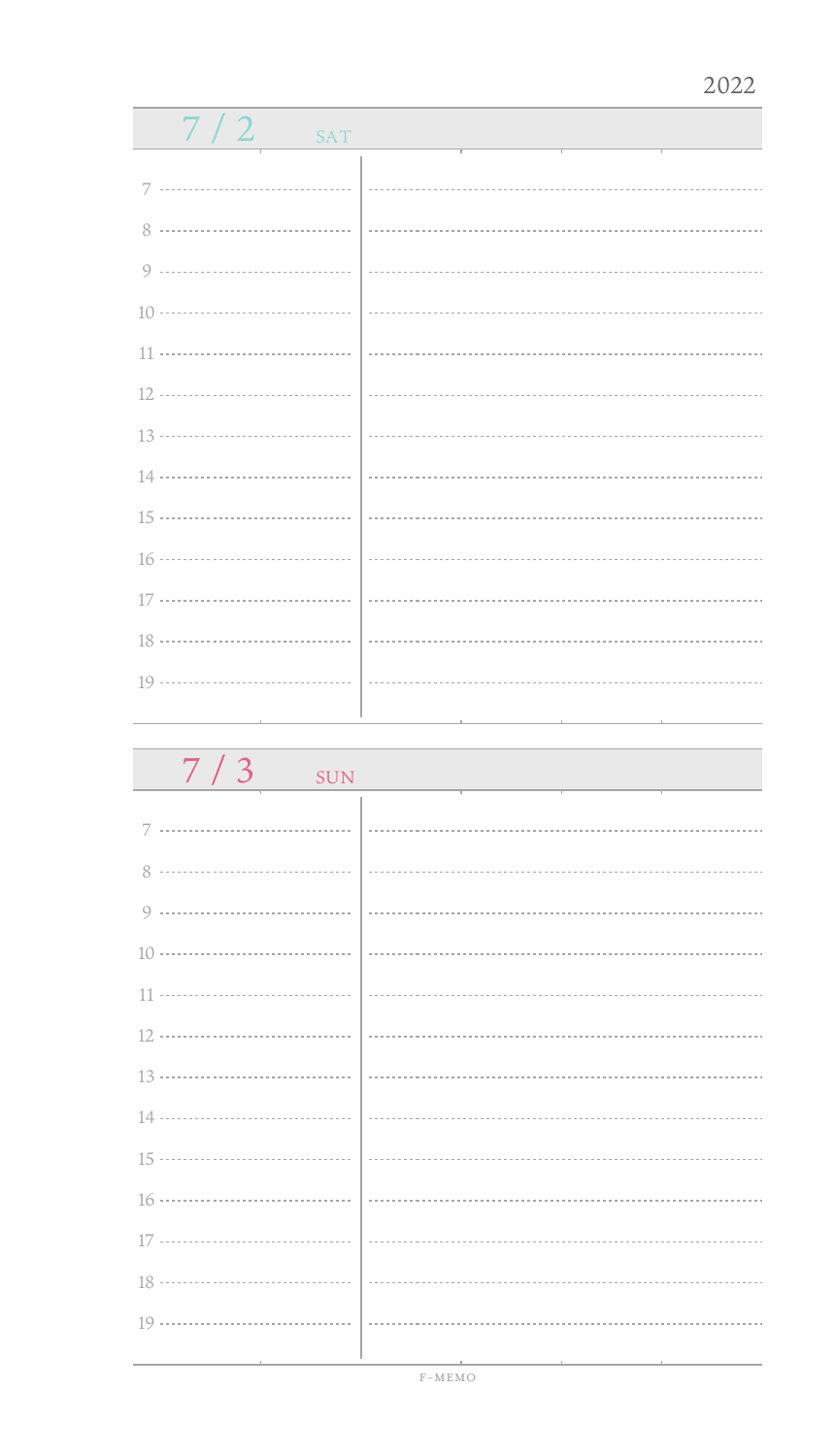| 7/4<br><b>MON</b> |  |
|-------------------|--|
|                   |  |
|                   |  |
|                   |  |
|                   |  |
|                   |  |
|                   |  |
|                   |  |
|                   |  |
|                   |  |
|                   |  |
|                   |  |
|                   |  |
|                   |  |
|                   |  |

| 7/5<br>TUE |  |
|------------|--|
|            |  |
|            |  |
|            |  |
|            |  |
|            |  |
|            |  |
|            |  |
|            |  |
|            |  |
|            |  |
|            |  |
|            |  |
|            |  |
|            |  |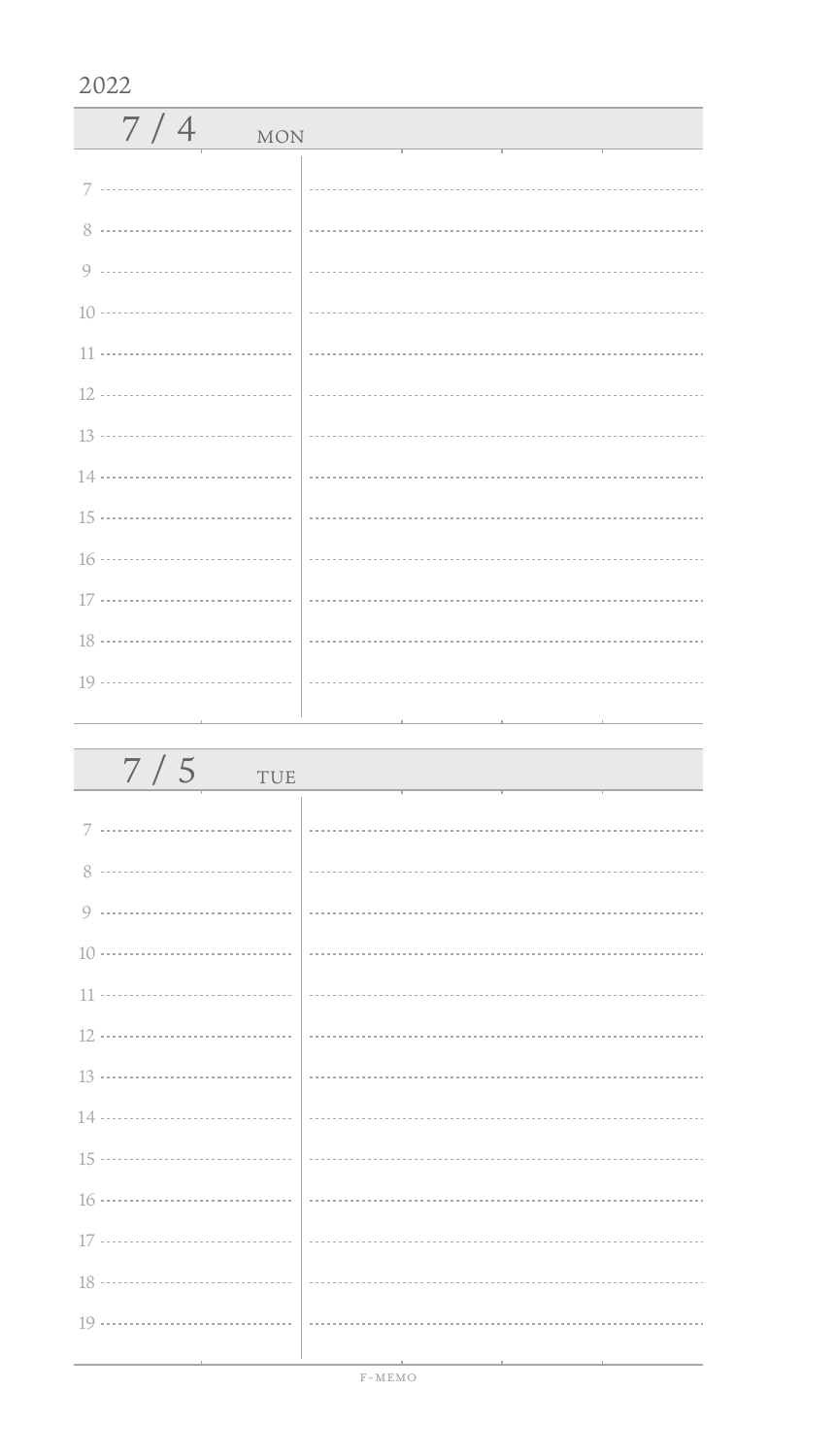| 7/6<br>WED              |                             |
|-------------------------|-----------------------------|
|                         |                             |
|                         |                             |
|                         |                             |
|                         |                             |
|                         |                             |
|                         |                             |
|                         |                             |
|                         | $\frac{13 \dots}{13 \dots}$ |
|                         |                             |
|                         |                             |
|                         |                             |
|                         |                             |
|                         |                             |
|                         |                             |
| the control of the con- |                             |

| 7/7<br>THU |                             |
|------------|-----------------------------|
| 7          |                             |
|            |                             |
|            |                             |
|            |                             |
|            |                             |
|            |                             |
|            | $\frac{13 \dots}{13 \dots}$ |
|            |                             |
|            |                             |
|            |                             |
|            |                             |
|            |                             |
|            |                             |
|            |                             |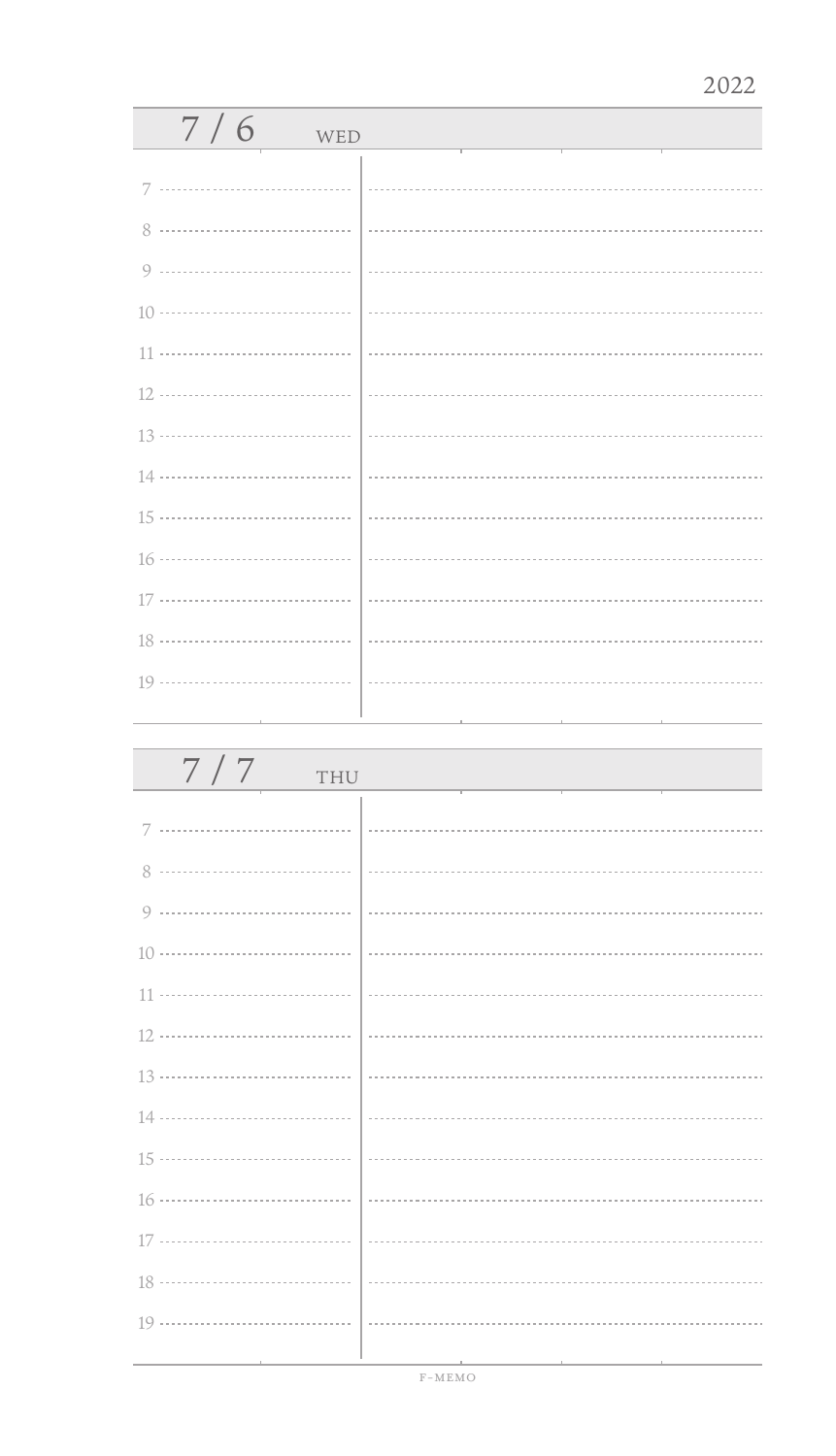| 7/9<br><b>SAT</b> |                                                                                                                 |
|-------------------|-----------------------------------------------------------------------------------------------------------------|
|                   |                                                                                                                 |
|                   |                                                                                                                 |
|                   |                                                                                                                 |
|                   |                                                                                                                 |
|                   |                                                                                                                 |
|                   |                                                                                                                 |
|                   |                                                                                                                 |
|                   |                                                                                                                 |
|                   |                                                                                                                 |
|                   |                                                                                                                 |
|                   |                                                                                                                 |
|                   |                                                                                                                 |
|                   |                                                                                                                 |
|                   |                                                                                                                 |
|                   | the contract of the contract of the contract of the contract of the contract of the contract of the contract of |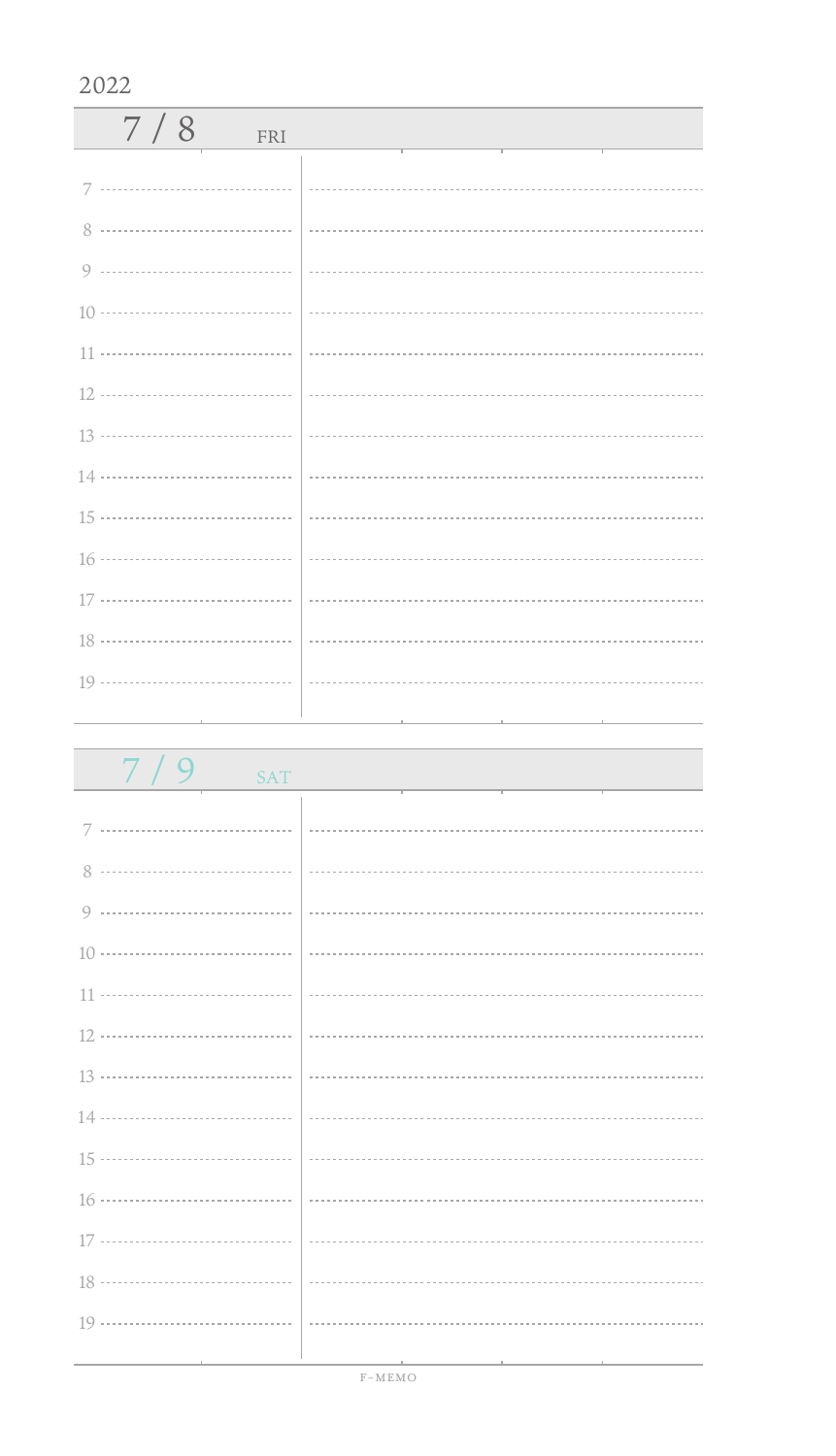| 7/10<br><b>SUN</b> |          |  |
|--------------------|----------|--|
|                    |          |  |
| 7                  |          |  |
| 8<br>              |          |  |
| <br>9              |          |  |
| 10 ………………………………    |          |  |
| 11                 |          |  |
| 12 ………………………………    |          |  |
|                    |          |  |
| 14 ………………………………    |          |  |
| 15 ………………………………    |          |  |
| 16 ………………………………    |          |  |
| 17 ………………………………    |          |  |
|                    |          |  |
|                    | $\cdots$ |  |
|                    |          |  |
| 7/11               |          |  |
| MON                |          |  |

| the contract of the contract of the contract of the contract of |  |  | 그 사람들은 그 사람들은 아이들이 아이들이 아니라 아이들이 아니라 아이들이 아니라 아이들이 아니라 아이들이 아니라 아이들이 아니라 아이들이 아니라 아이들이 아니라 아이들이 아니라 아이들이 아니라 아 |
|-----------------------------------------------------------------|--|--|----------------------------------------------------------------------------------------------------------------|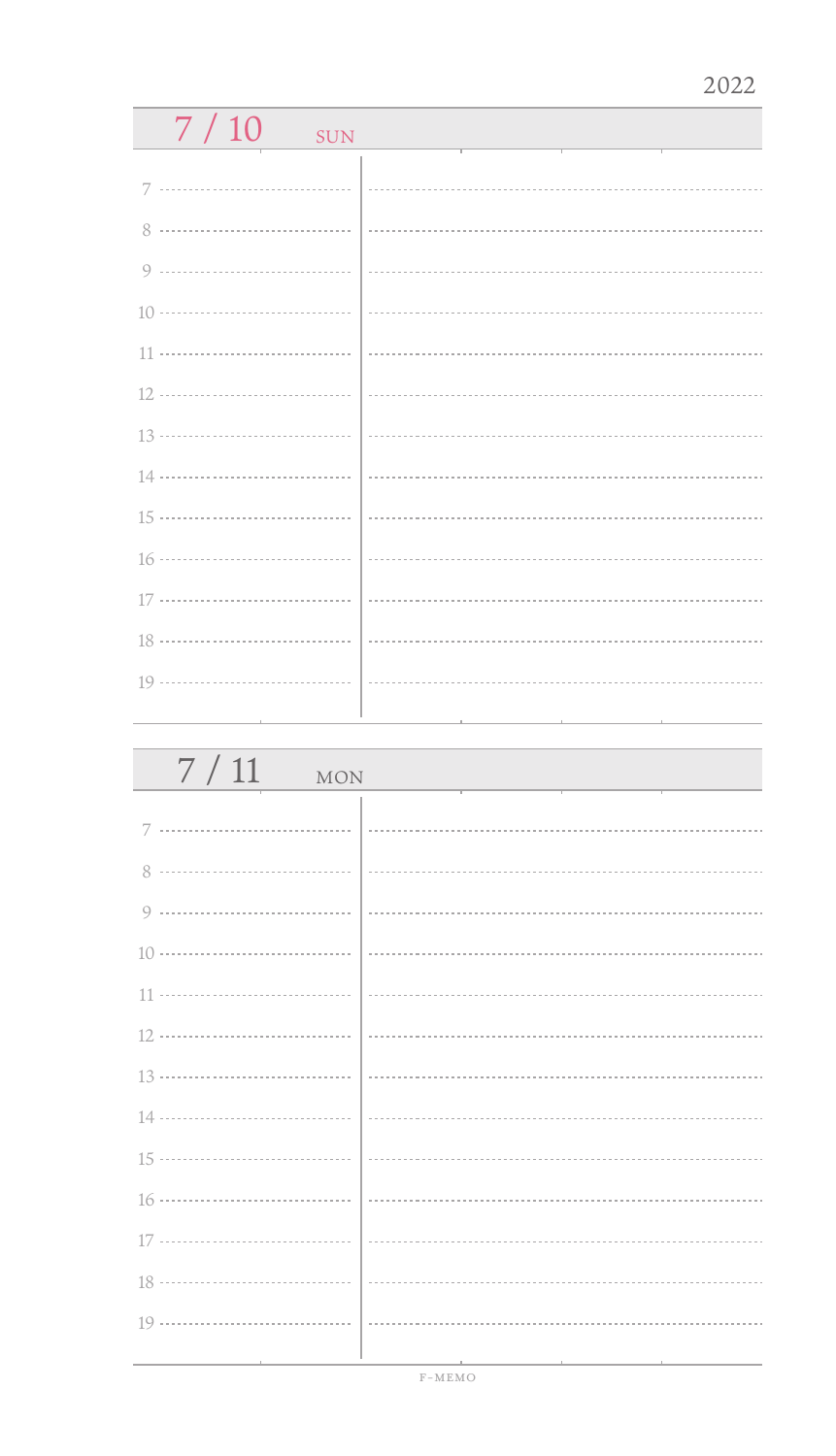| 7/12<br>TUE   |  |
|---------------|--|
| 7             |  |
| $\mathcal{R}$ |  |
|               |  |
|               |  |
|               |  |
|               |  |
|               |  |
|               |  |
|               |  |
|               |  |
|               |  |
|               |  |
|               |  |
|               |  |

| $7/13$ WED                             |                                                 |
|----------------------------------------|-------------------------------------------------|
|                                        |                                                 |
|                                        |                                                 |
|                                        |                                                 |
|                                        |                                                 |
|                                        |                                                 |
|                                        |                                                 |
|                                        |                                                 |
|                                        |                                                 |
|                                        |                                                 |
|                                        |                                                 |
|                                        |                                                 |
|                                        |                                                 |
|                                        |                                                 |
|                                        |                                                 |
| the control of the control of the con- | the contract of the contract of the contract of |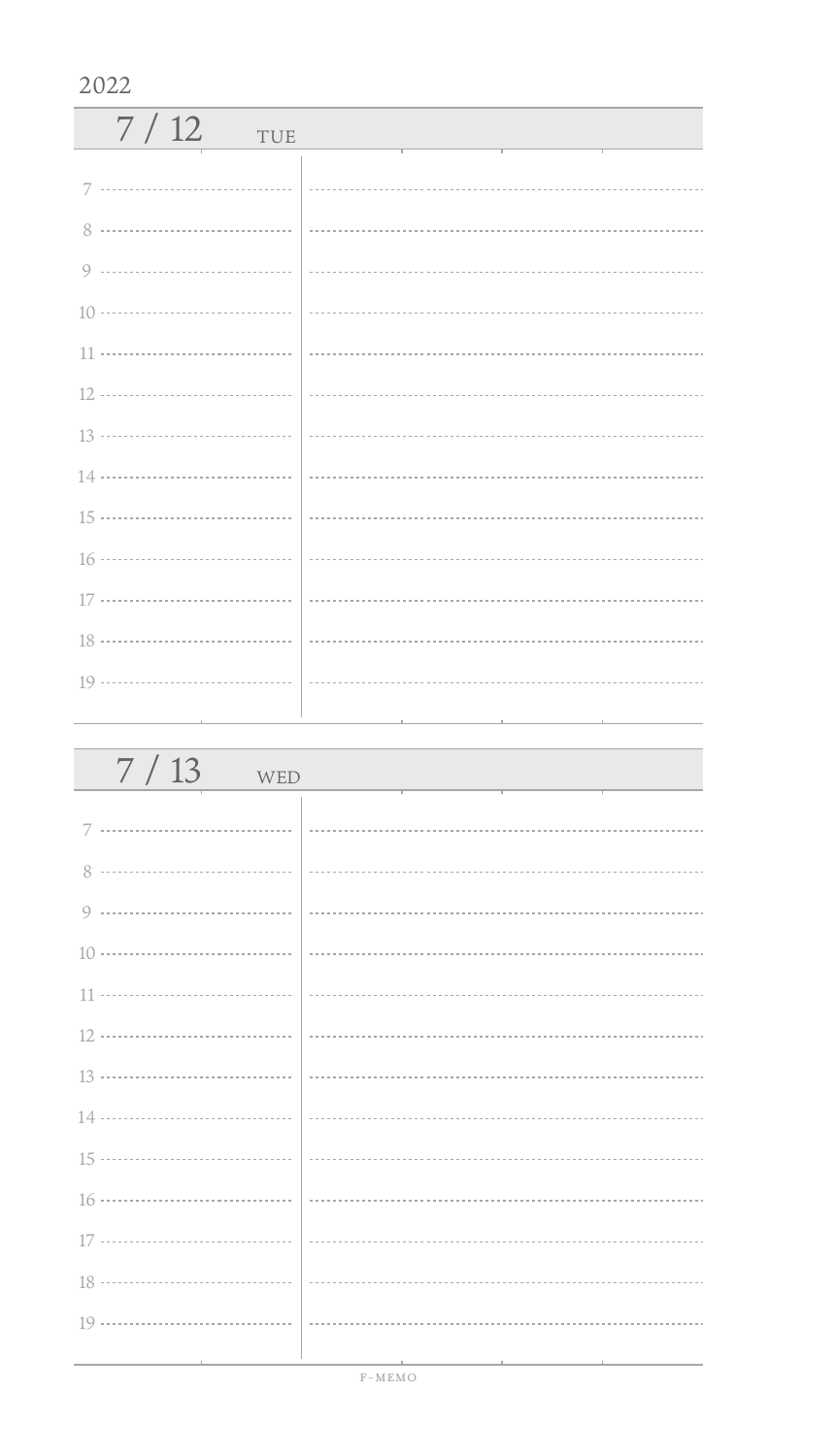| 7/14<br>THU |  |
|-------------|--|
| 7           |  |
| 8           |  |
| 9           |  |
|             |  |
| 11          |  |
|             |  |
|             |  |
|             |  |
|             |  |
|             |  |
| 17          |  |
|             |  |
|             |  |
|             |  |

| 7/15<br>FRI |  |
|-------------|--|
| 7           |  |
|             |  |
|             |  |
|             |  |
|             |  |
|             |  |
|             |  |
|             |  |
|             |  |
|             |  |
|             |  |
|             |  |
|             |  |
|             |  |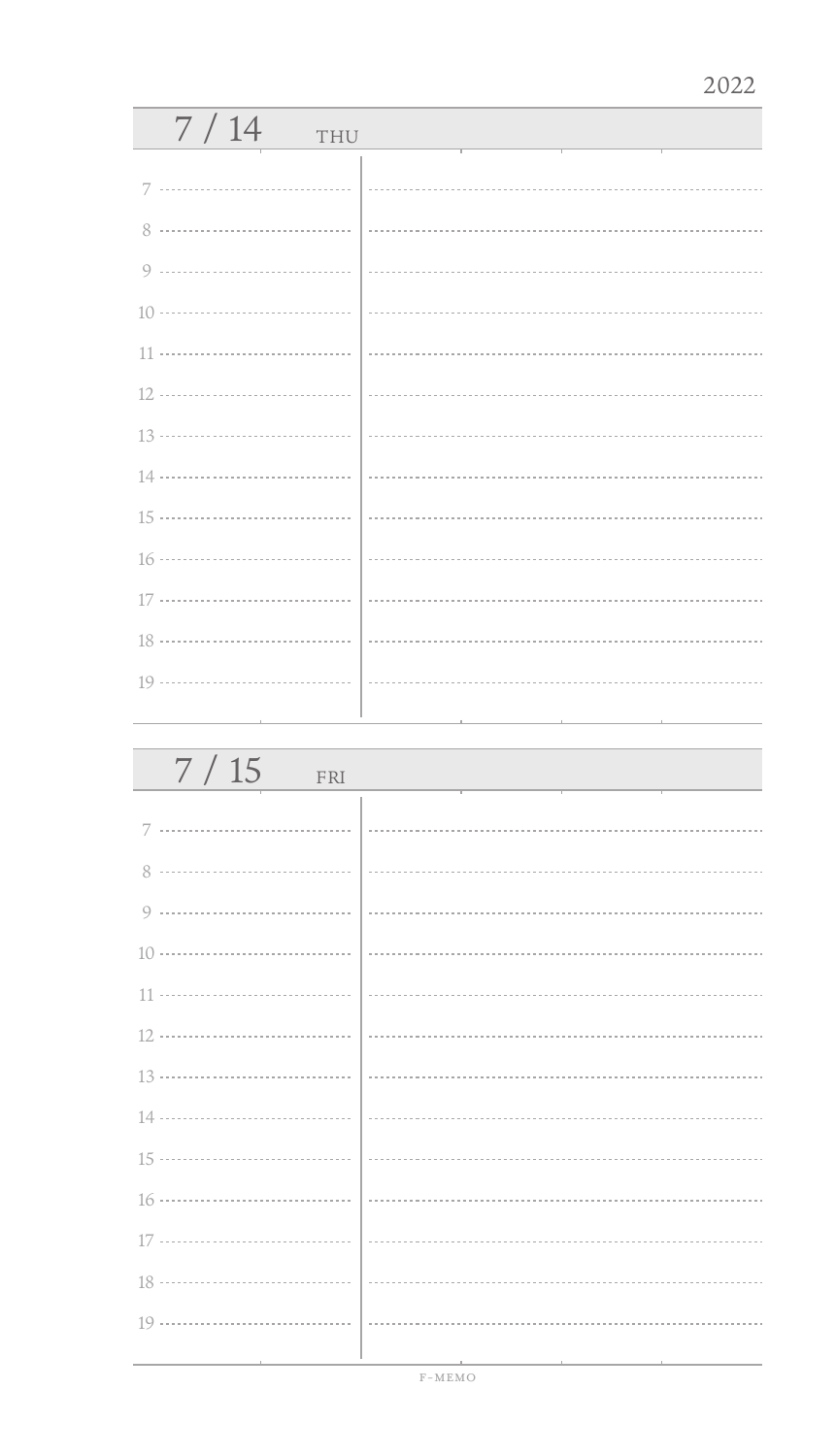| $7/16$ SAT                                                          |  |
|---------------------------------------------------------------------|--|
|                                                                     |  |
|                                                                     |  |
|                                                                     |  |
|                                                                     |  |
|                                                                     |  |
|                                                                     |  |
|                                                                     |  |
|                                                                     |  |
|                                                                     |  |
|                                                                     |  |
|                                                                     |  |
|                                                                     |  |
|                                                                     |  |
| $19 \ldots \ldots \ldots \ldots \ldots \ldots \ldots \ldots \ldots$ |  |
|                                                                     |  |

| 7/17<br>SUN |  |
|-------------|--|
|             |  |
|             |  |
|             |  |
|             |  |
|             |  |
|             |  |
|             |  |
|             |  |
|             |  |
|             |  |
|             |  |
|             |  |
|             |  |
|             |  |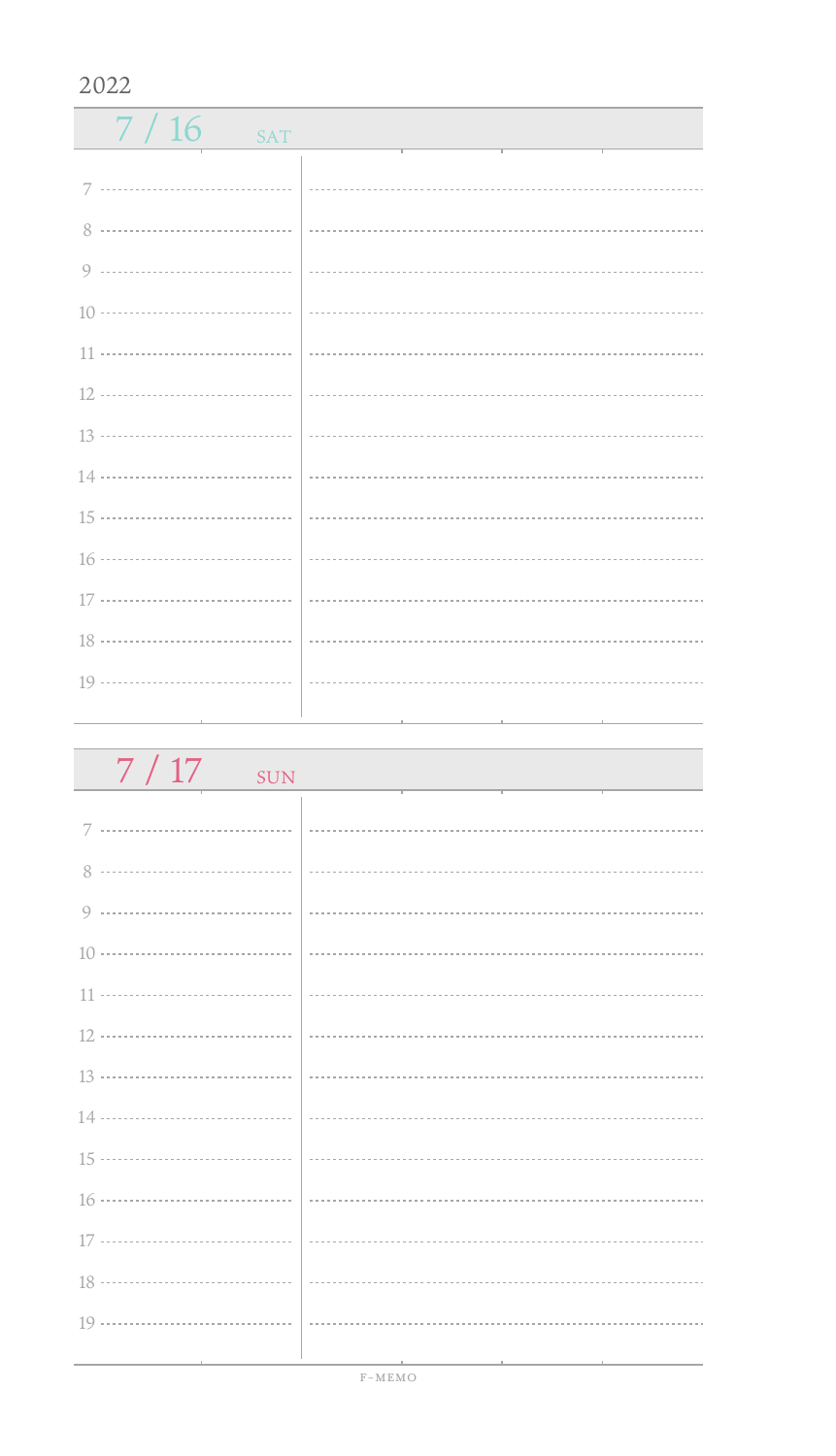## $7 / 18$  MON

| 7/19<br>TUE |  |
|-------------|--|
| 7           |  |
| 8           |  |
| 9           |  |
|             |  |
|             |  |
|             |  |
|             |  |
|             |  |
|             |  |
|             |  |
|             |  |
|             |  |
|             |  |
|             |  |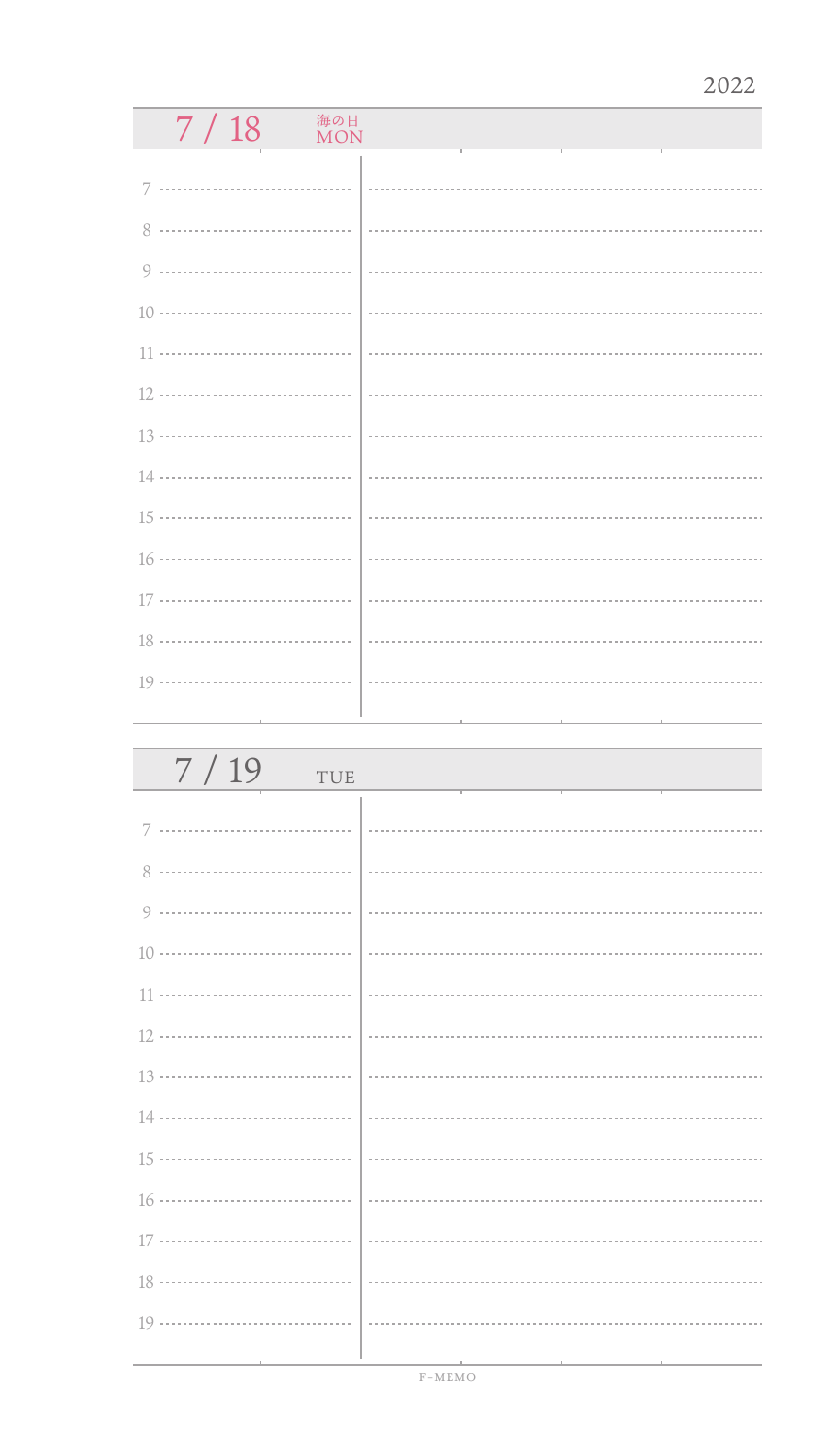| 7/20<br>WED   |  |
|---------------|--|
| 7             |  |
| $\mathcal{R}$ |  |
|               |  |
|               |  |
|               |  |
|               |  |
|               |  |
|               |  |
|               |  |
|               |  |
|               |  |
|               |  |
|               |  |
|               |  |

| 7/21<br>THU |                                                                                                                 |
|-------------|-----------------------------------------------------------------------------------------------------------------|
|             |                                                                                                                 |
|             |                                                                                                                 |
|             |                                                                                                                 |
|             |                                                                                                                 |
|             |                                                                                                                 |
|             |                                                                                                                 |
|             |                                                                                                                 |
|             |                                                                                                                 |
|             |                                                                                                                 |
|             |                                                                                                                 |
|             |                                                                                                                 |
|             |                                                                                                                 |
|             |                                                                                                                 |
|             | the contract of the contract of the contract of the contract of the contract of the contract of the contract of |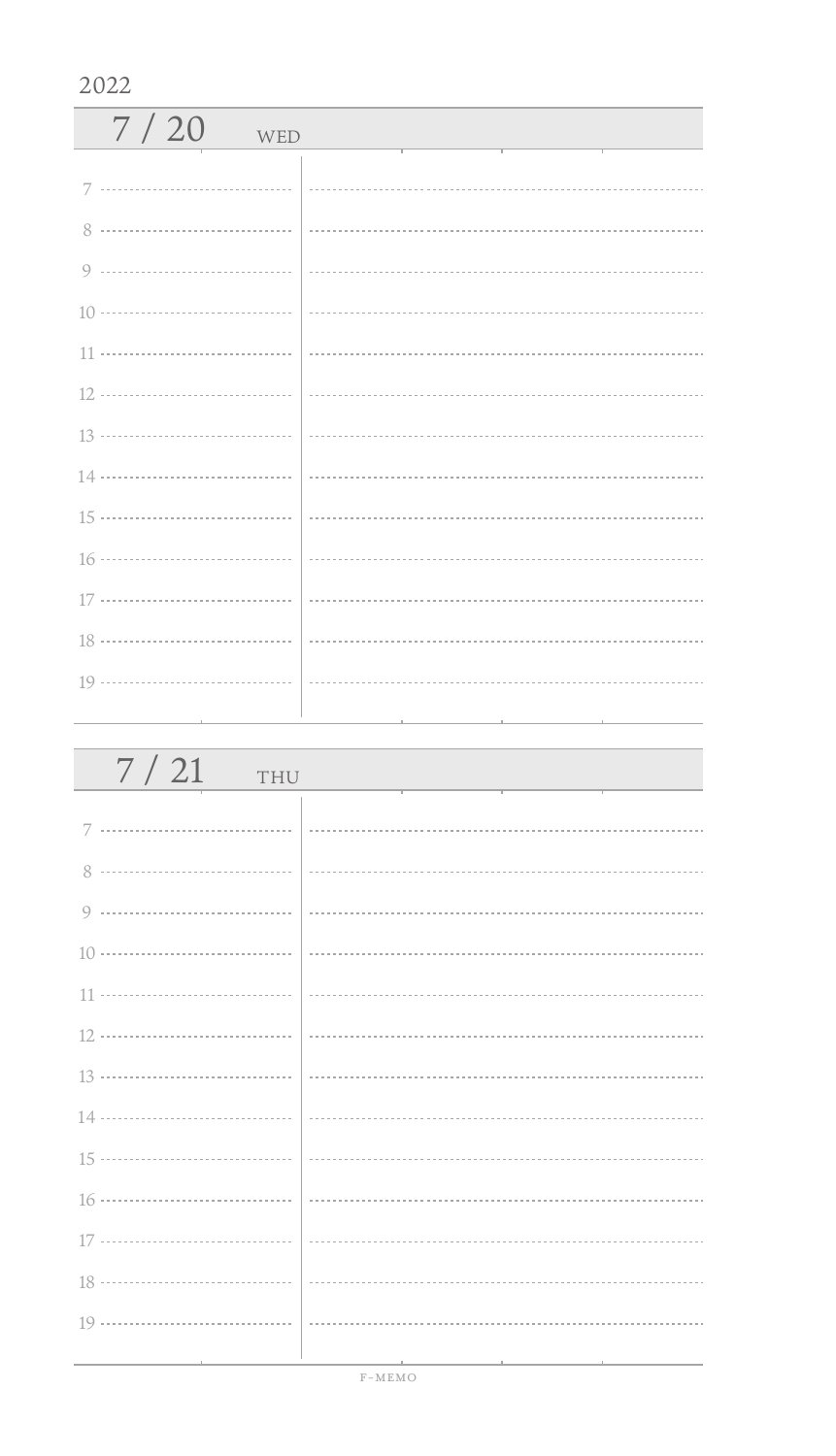| 7/22<br>FRI |  |
|-------------|--|
|             |  |
|             |  |
|             |  |
|             |  |
|             |  |
|             |  |
|             |  |
|             |  |
|             |  |
|             |  |
|             |  |
|             |  |
|             |  |
|             |  |
|             |  |

 $7 / 23$  SAT 7 ................................. 8 .................................. 0 .................................. 10 11 ÷. 12 13 14 ................................... 15 ................................... . . . . . . . . . . 16 17 .................................. 18 ă. 19 ..................................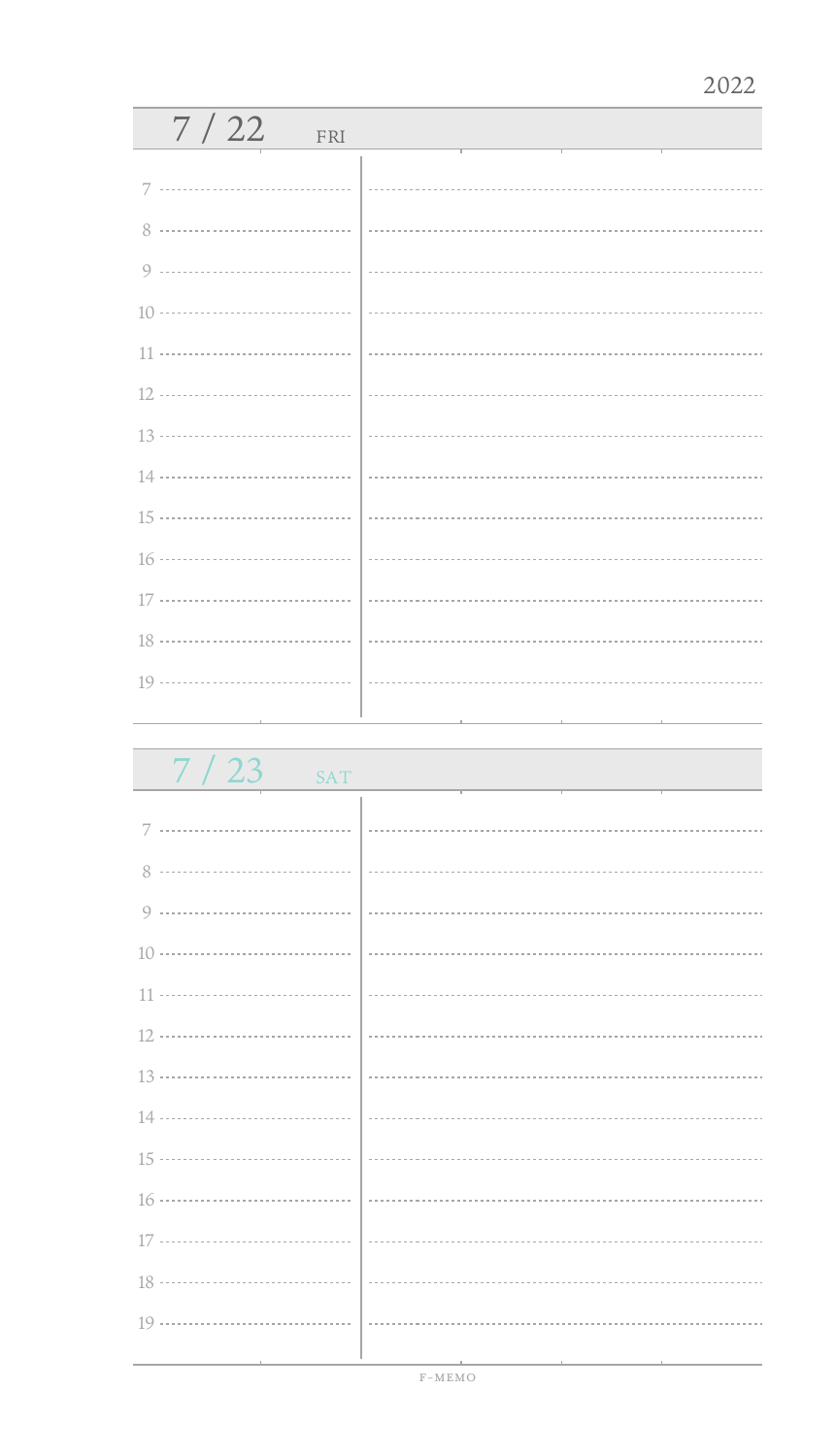| 7/24<br><b>SUN</b> | the control of the control of the control of |
|--------------------|----------------------------------------------|
|                    |                                              |
|                    |                                              |
|                    |                                              |
|                    |                                              |
|                    |                                              |
|                    |                                              |
|                    |                                              |
|                    |                                              |
|                    |                                              |
|                    |                                              |
|                    |                                              |
|                    |                                              |
|                    |                                              |
|                    |                                              |

| 7/25<br><b>MON</b> |                                                                  |
|--------------------|------------------------------------------------------------------|
|                    |                                                                  |
|                    |                                                                  |
|                    |                                                                  |
|                    |                                                                  |
|                    |                                                                  |
|                    |                                                                  |
|                    |                                                                  |
|                    |                                                                  |
|                    |                                                                  |
|                    |                                                                  |
|                    |                                                                  |
|                    |                                                                  |
|                    |                                                                  |
|                    | 그 사람들은 그 사람들은 그 사람들을 만들고 있다. 그 사람들은 그 사람들은 그 사람들은 그 사람들을 만들고 있다. |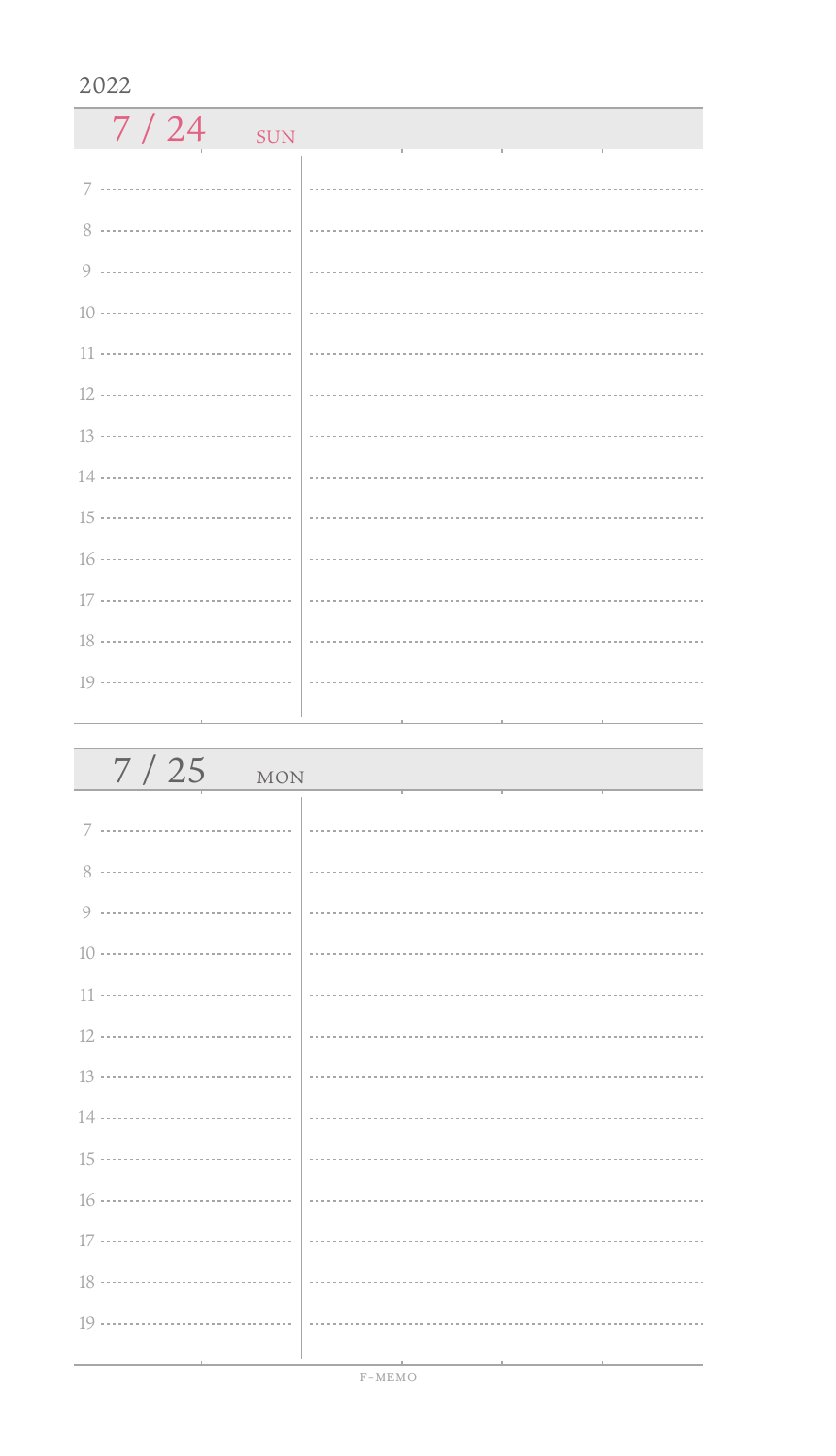| 7/26<br>TUE |  |
|-------------|--|
| 7           |  |
| 8           |  |
| 9           |  |
|             |  |
| 11          |  |
|             |  |
|             |  |
|             |  |
|             |  |
|             |  |
|             |  |
|             |  |
|             |  |
|             |  |

| 7/27<br>WED |  |
|-------------|--|
| 7           |  |
| 8           |  |
|             |  |
|             |  |
|             |  |
|             |  |
|             |  |
|             |  |
|             |  |
|             |  |
|             |  |
|             |  |
|             |  |
|             |  |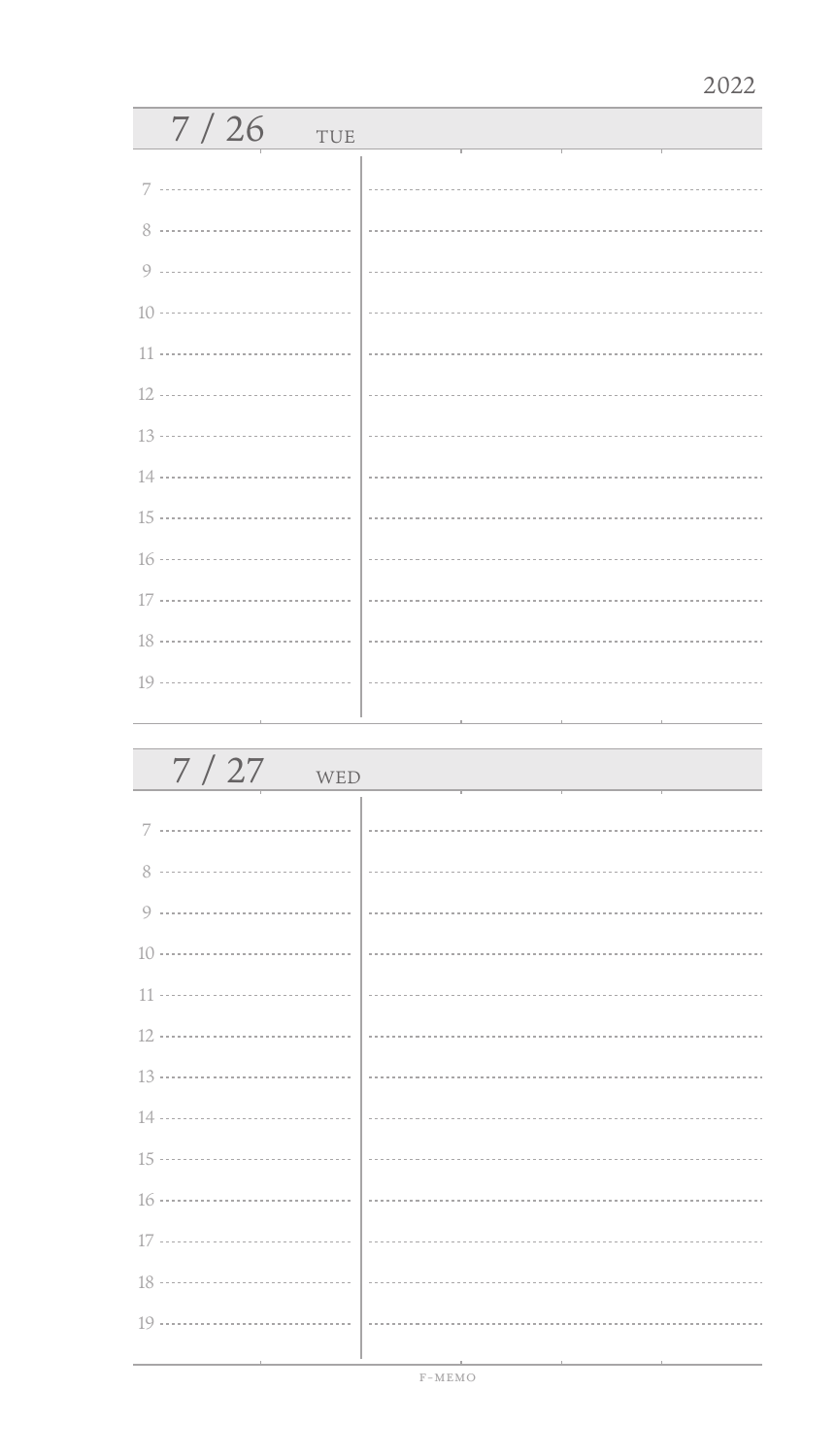| 7/28<br>THU |  |
|-------------|--|
|             |  |
|             |  |
|             |  |
|             |  |
|             |  |
|             |  |
|             |  |
|             |  |
|             |  |
|             |  |
|             |  |
|             |  |
|             |  |
|             |  |

| 7/29<br>FRI                   |  |
|-------------------------------|--|
|                               |  |
|                               |  |
|                               |  |
|                               |  |
|                               |  |
|                               |  |
|                               |  |
|                               |  |
|                               |  |
|                               |  |
|                               |  |
|                               |  |
|                               |  |
| the control of the control of |  |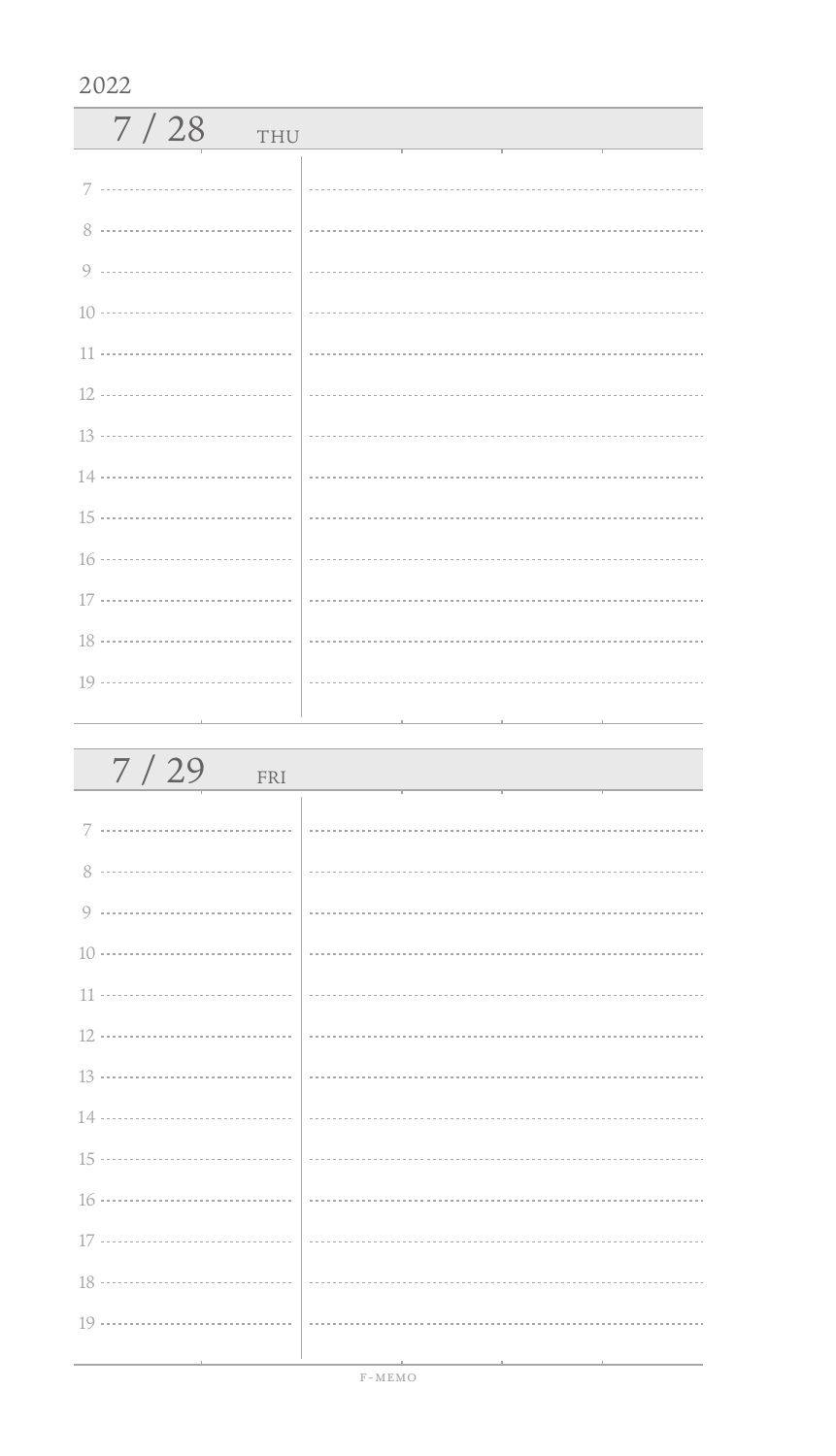| 7/30<br><b>SAT</b>            |  |
|-------------------------------|--|
|                               |  |
| 7                             |  |
|                               |  |
|                               |  |
|                               |  |
|                               |  |
|                               |  |
|                               |  |
|                               |  |
|                               |  |
|                               |  |
|                               |  |
|                               |  |
| the control of the control of |  |

| 7/31<br><b>SUN</b> |  |
|--------------------|--|
| 7                  |  |
| 8                  |  |
| $\circ$            |  |
|                    |  |
| 11                 |  |
|                    |  |
|                    |  |
|                    |  |
|                    |  |
|                    |  |
|                    |  |
|                    |  |
|                    |  |
|                    |  |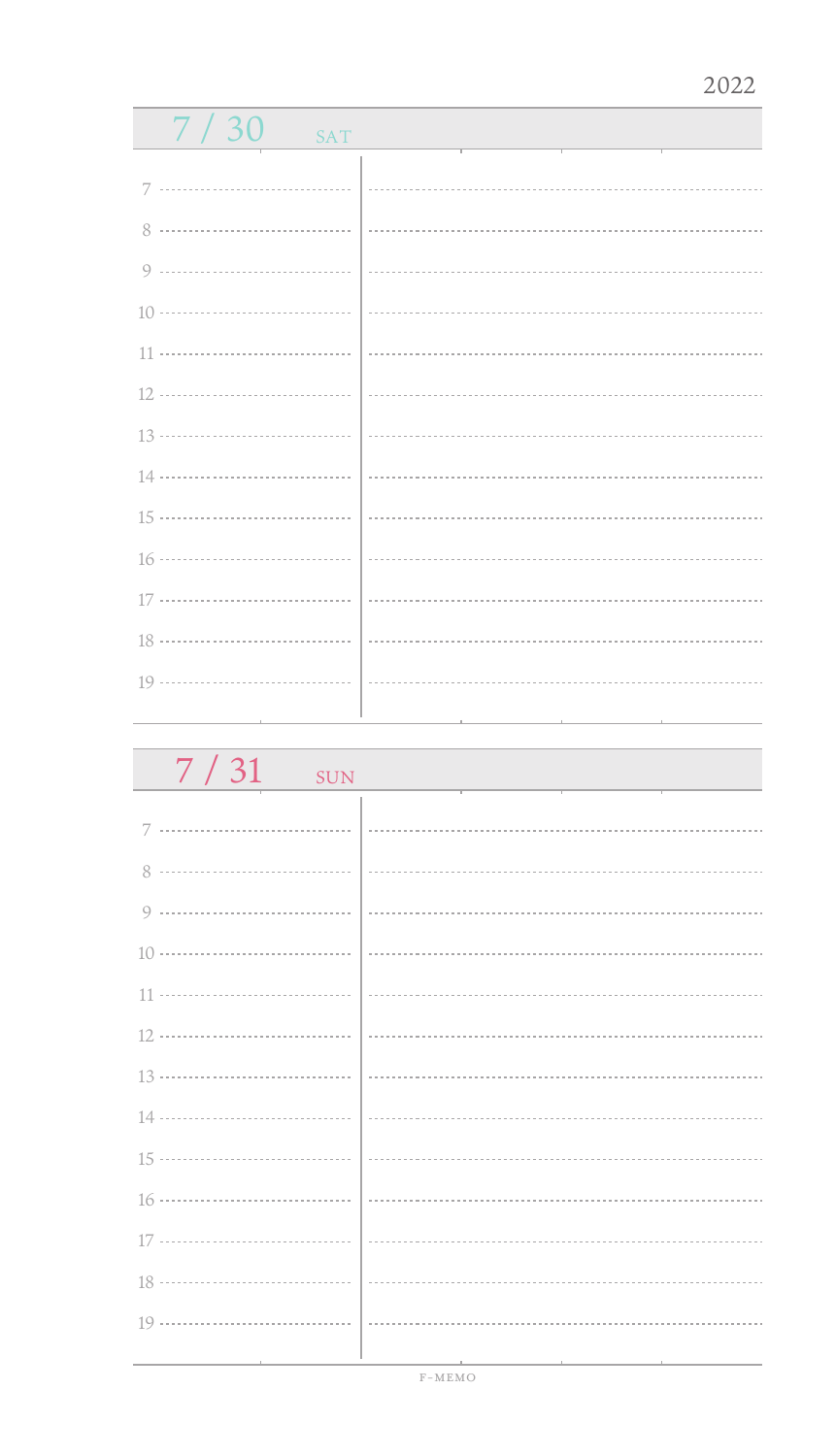| 8/1<br><b>MON</b> |  |
|-------------------|--|
|                   |  |
|                   |  |
|                   |  |
|                   |  |
|                   |  |
|                   |  |
|                   |  |
|                   |  |
|                   |  |
|                   |  |
|                   |  |
|                   |  |
|                   |  |
|                   |  |

| $8/2$ TUE |  |
|-----------|--|
|           |  |
|           |  |
|           |  |
|           |  |
|           |  |
|           |  |
|           |  |
|           |  |
|           |  |
|           |  |
|           |  |
|           |  |
|           |  |
|           |  |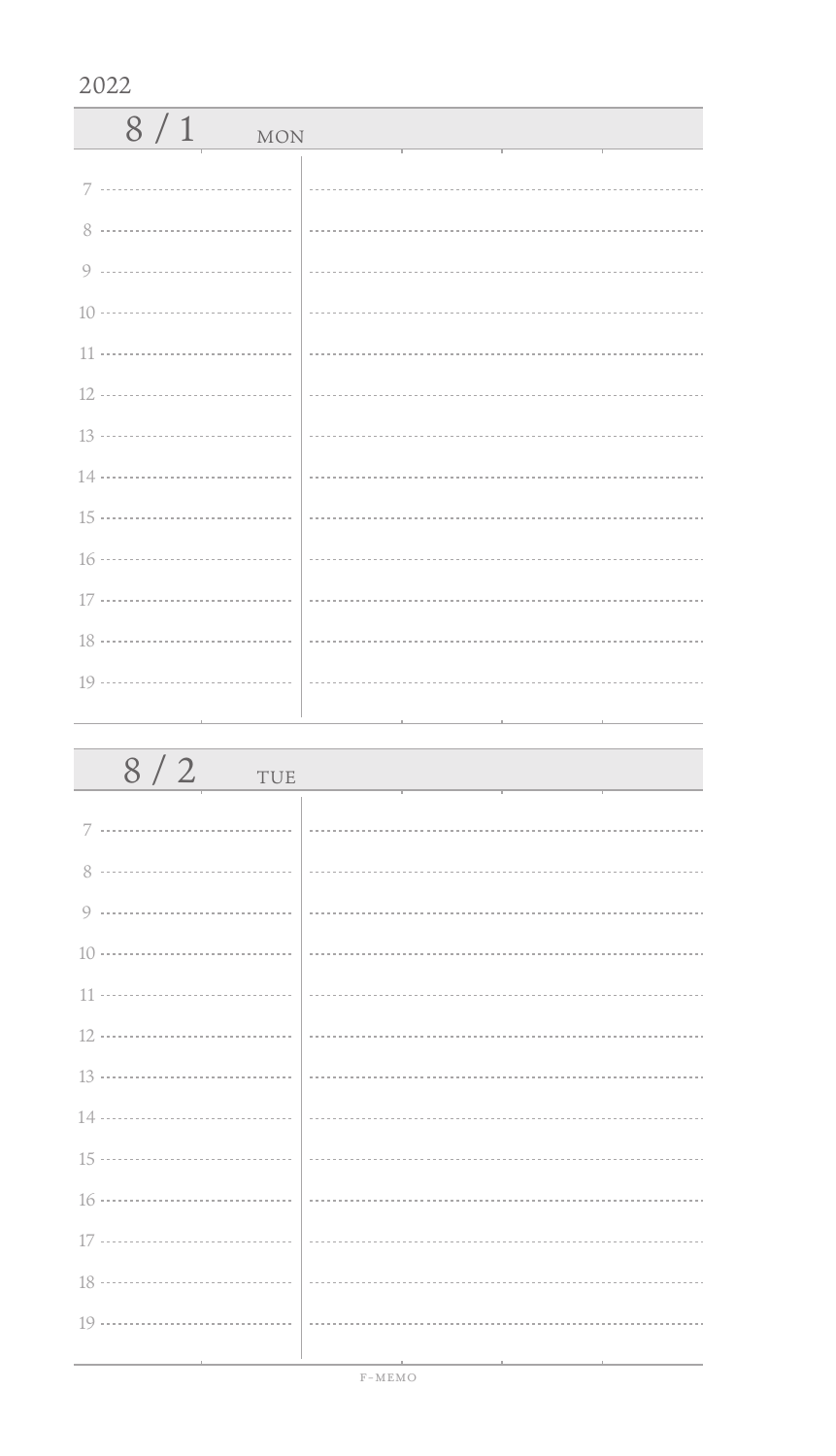| 7<br>8                                                             | $8/3$ WED |  |
|--------------------------------------------------------------------|-----------|--|
|                                                                    |           |  |
|                                                                    |           |  |
|                                                                    |           |  |
|                                                                    |           |  |
|                                                                    |           |  |
|                                                                    |           |  |
|                                                                    |           |  |
|                                                                    |           |  |
|                                                                    |           |  |
|                                                                    |           |  |
|                                                                    |           |  |
|                                                                    |           |  |
| the control of the control of the control of<br>and the control of |           |  |

| 8/4<br>THU |  |
|------------|--|
|            |  |
|            |  |
|            |  |
|            |  |
|            |  |
|            |  |
|            |  |
|            |  |
|            |  |
|            |  |
|            |  |
|            |  |
|            |  |
|            |  |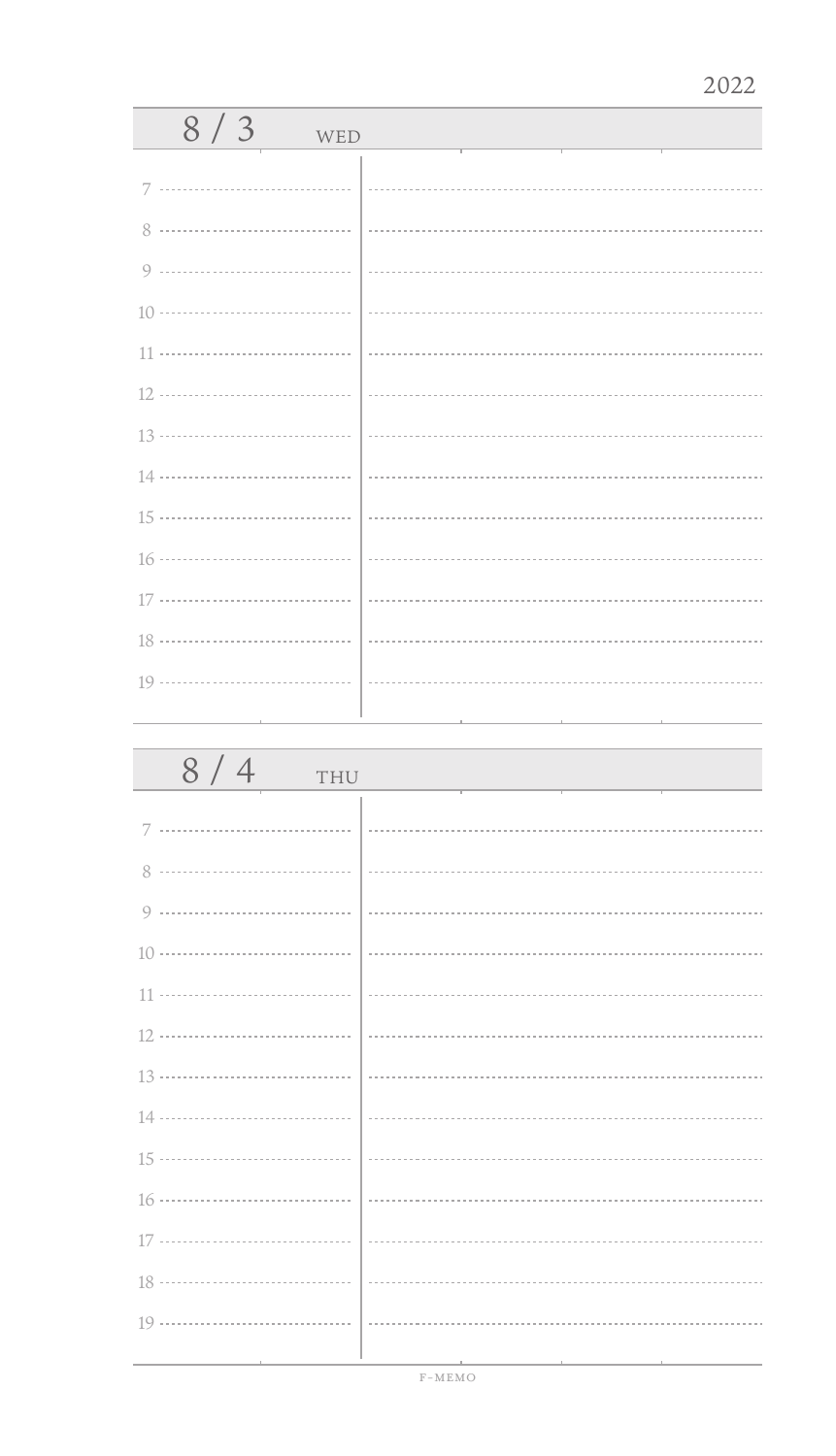| 8/5<br>FRI |  |
|------------|--|
|            |  |
|            |  |
|            |  |
|            |  |
|            |  |
|            |  |
|            |  |
|            |  |
|            |  |
|            |  |
|            |  |
|            |  |
|            |  |
|            |  |

| 8/6<br>SAT |                                                                                                                 |
|------------|-----------------------------------------------------------------------------------------------------------------|
|            |                                                                                                                 |
|            |                                                                                                                 |
|            |                                                                                                                 |
|            |                                                                                                                 |
|            |                                                                                                                 |
|            |                                                                                                                 |
|            |                                                                                                                 |
|            |                                                                                                                 |
|            |                                                                                                                 |
|            |                                                                                                                 |
|            |                                                                                                                 |
|            |                                                                                                                 |
|            |                                                                                                                 |
|            |                                                                                                                 |
|            | the contract of the contract of the contract of the contract of the contract of the contract of the contract of |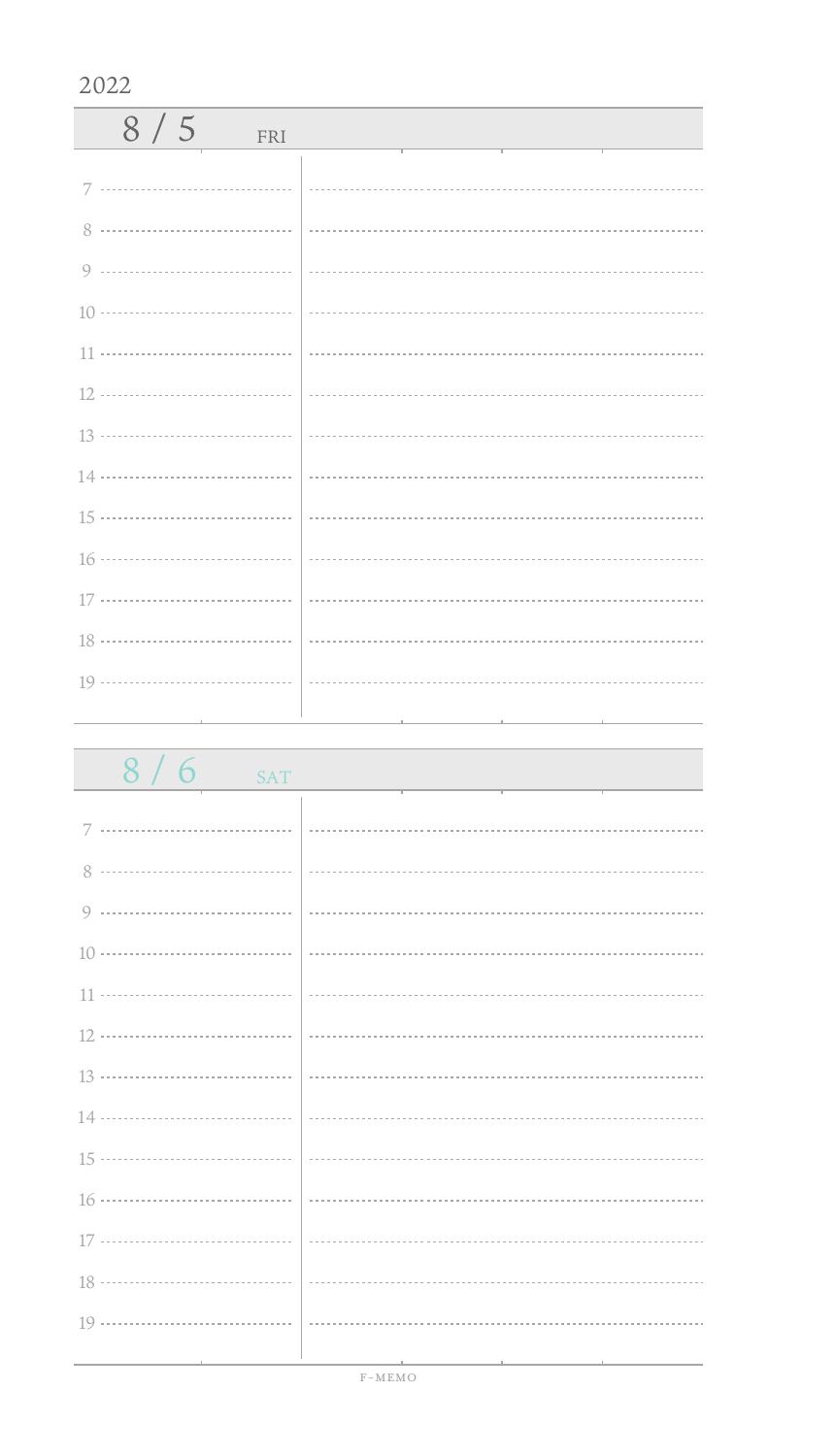| 8/7<br><b>SUN</b>                                                          |  |
|----------------------------------------------------------------------------|--|
|                                                                            |  |
| 7                                                                          |  |
| 8                                                                          |  |
| 9                                                                          |  |
| $10 \cdots \cdots \cdots \cdots \cdots \cdots \cdots \cdots \cdots \cdots$ |  |
| <br>11                                                                     |  |
| 12 ………………………………                                                            |  |
| 13 ………………………………                                                            |  |
| $14 \cdots$<br>.                                                           |  |
| 15 ………………………………                                                            |  |
| 16 ………………………………                                                            |  |
| 17 ………………………………                                                            |  |
| 18 ………………………………                                                            |  |
|                                                                            |  |
|                                                                            |  |
|                                                                            |  |
| 8/8<br><b>MON</b>                                                          |  |
|                                                                            |  |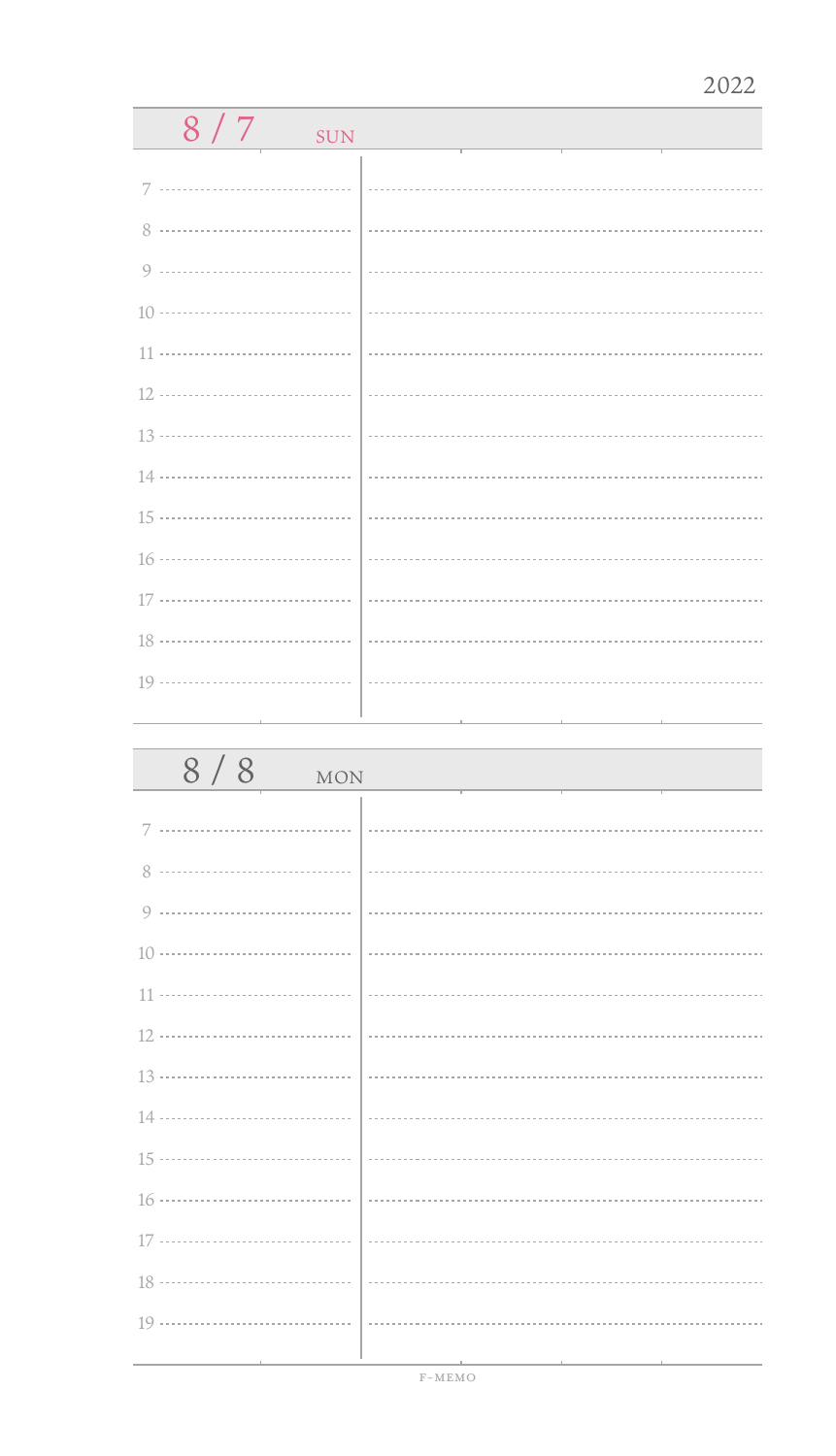| 8/9<br>TUE |  |
|------------|--|
|            |  |
|            |  |
|            |  |
|            |  |
|            |  |
|            |  |
|            |  |
|            |  |
|            |  |
|            |  |
|            |  |
|            |  |
|            |  |
|            |  |

| 8/10<br>WED                   |                             |
|-------------------------------|-----------------------------|
|                               |                             |
|                               |                             |
|                               |                             |
|                               |                             |
|                               |                             |
|                               |                             |
|                               | $\frac{13 \dots}{13 \dots}$ |
|                               |                             |
|                               |                             |
|                               |                             |
|                               |                             |
|                               |                             |
|                               |                             |
| the control of the control of |                             |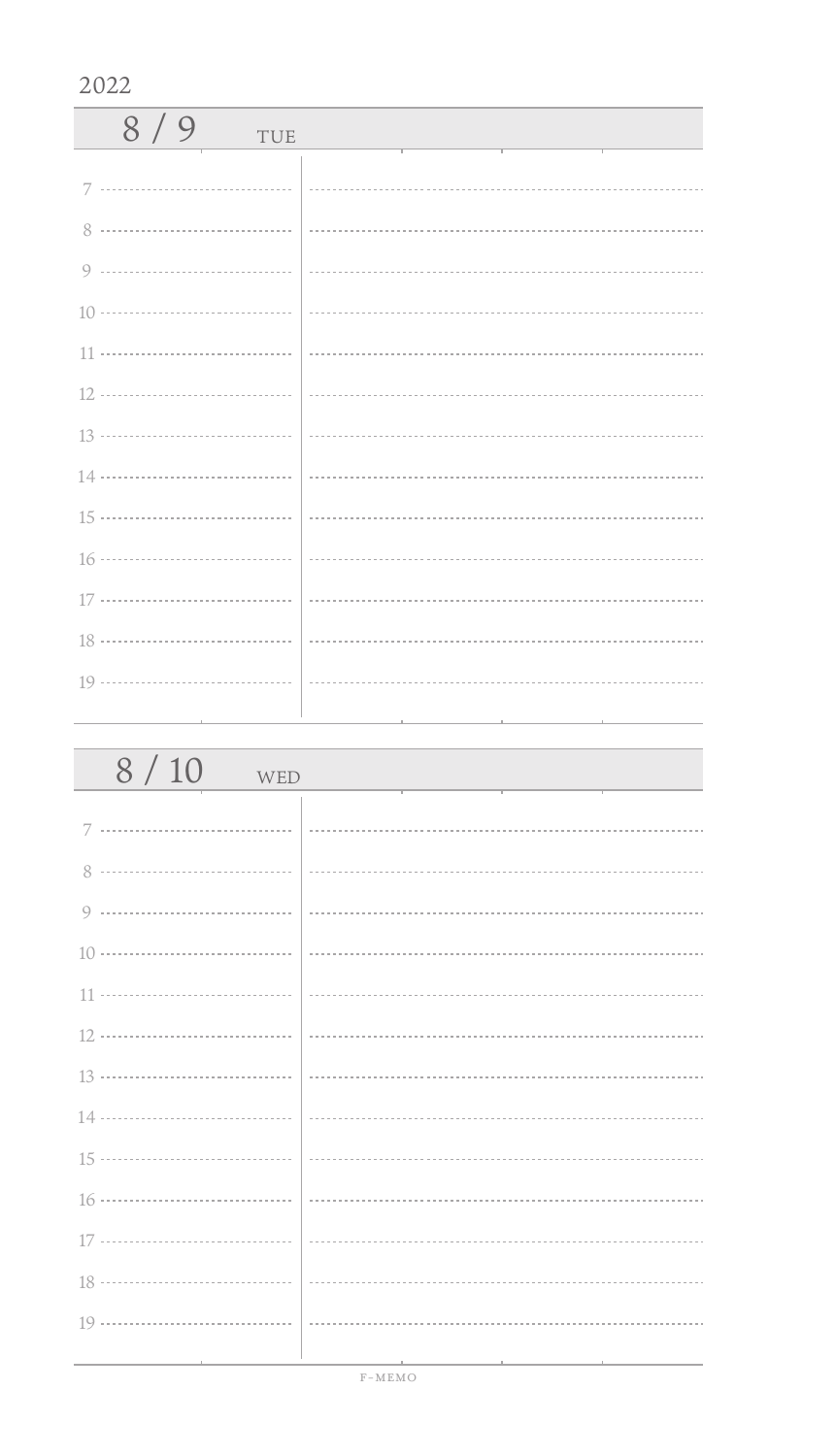## $8 / 11$  Thu

| 8/12<br>FRI                       |                                                                                      |
|-----------------------------------|--------------------------------------------------------------------------------------|
|                                   |                                                                                      |
|                                   |                                                                                      |
|                                   |                                                                                      |
|                                   |                                                                                      |
|                                   |                                                                                      |
|                                   |                                                                                      |
|                                   |                                                                                      |
|                                   |                                                                                      |
|                                   |                                                                                      |
|                                   |                                                                                      |
|                                   |                                                                                      |
|                                   |                                                                                      |
|                                   |                                                                                      |
| the control of the control of the | the contract of the contract of the con-<br>the contract of the contract of the con- |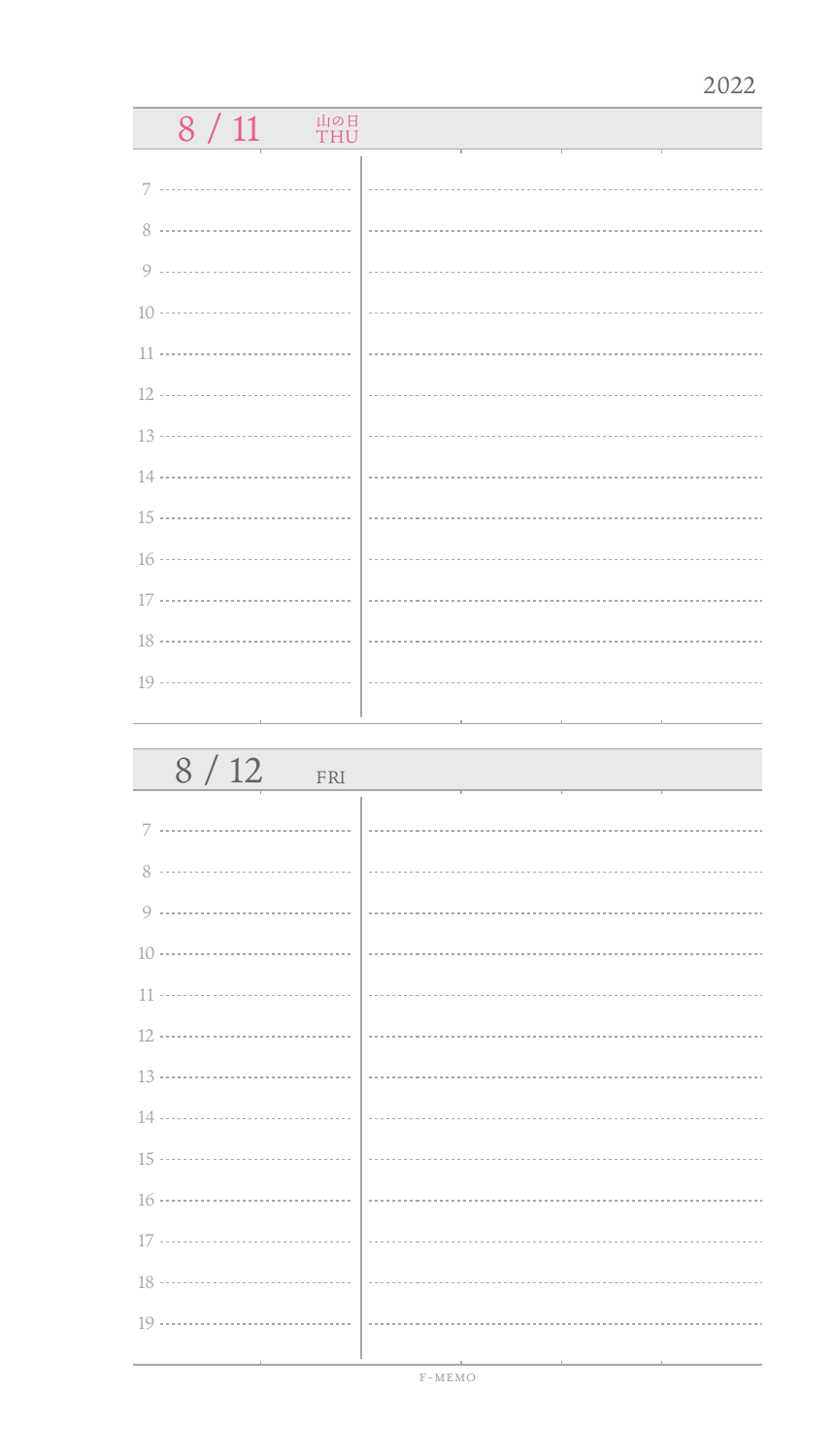$8/13$  SAT 7 ................................. 0 ------------------------------------ 11 .................................. 16 ................................... 17 ................................. 18 ................................... 19 ................................. 

| 8/14<br><b>SUN</b>                  |  |
|-------------------------------------|--|
|                                     |  |
|                                     |  |
|                                     |  |
|                                     |  |
|                                     |  |
|                                     |  |
|                                     |  |
|                                     |  |
|                                     |  |
|                                     |  |
|                                     |  |
|                                     |  |
|                                     |  |
|                                     |  |
| the contract of the contract of the |  |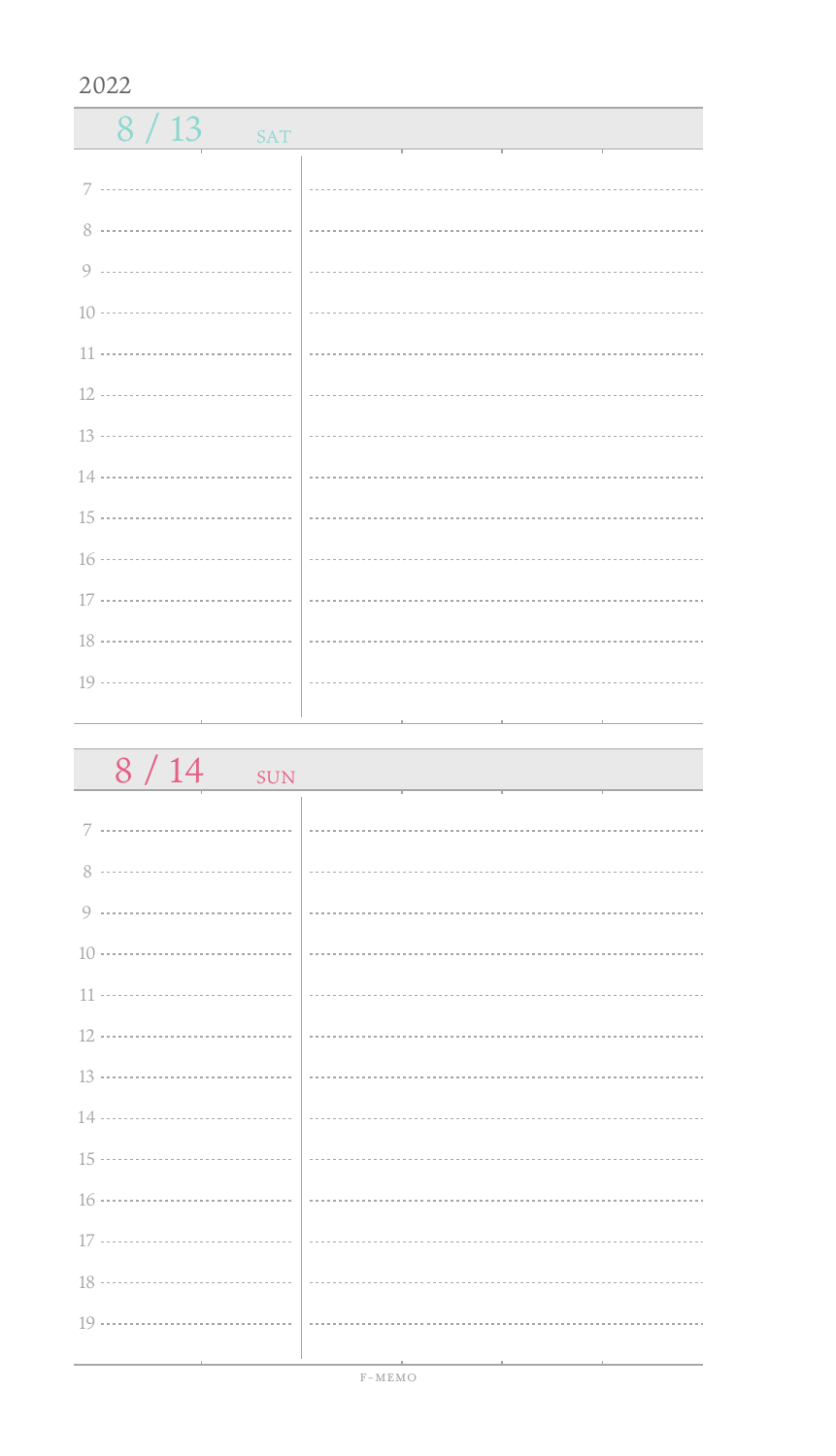| 8/15<br><b>MON</b> |  |
|--------------------|--|
| 7                  |  |
| 8                  |  |
|                    |  |
|                    |  |
| 11                 |  |
|                    |  |
|                    |  |
|                    |  |
|                    |  |
|                    |  |
|                    |  |
|                    |  |
|                    |  |
|                    |  |

| 8/16<br>TUE |  |
|-------------|--|
| 7           |  |
|             |  |
| Q           |  |
|             |  |
|             |  |
|             |  |
|             |  |
|             |  |
|             |  |
|             |  |
|             |  |
|             |  |
|             |  |
|             |  |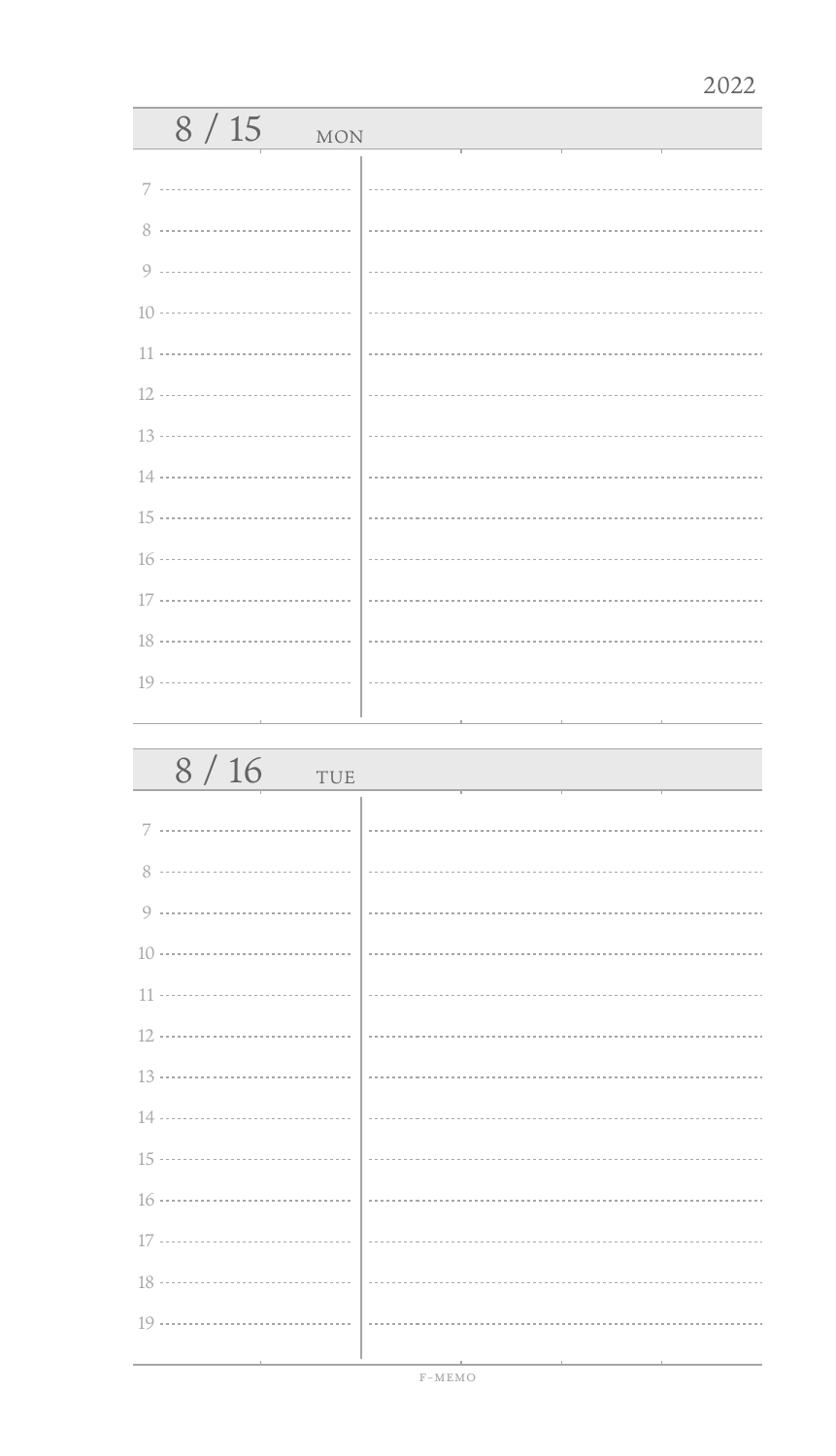| 8/17<br>WED   |  |
|---------------|--|
|               |  |
| $\mathcal{R}$ |  |
|               |  |
|               |  |
|               |  |
|               |  |
|               |  |
|               |  |
|               |  |
|               |  |
|               |  |
|               |  |
|               |  |
|               |  |

| 8/18<br>THU                       |                                                 |
|-----------------------------------|-------------------------------------------------|
|                                   |                                                 |
|                                   |                                                 |
|                                   |                                                 |
|                                   |                                                 |
|                                   |                                                 |
|                                   |                                                 |
|                                   |                                                 |
|                                   |                                                 |
|                                   |                                                 |
|                                   |                                                 |
|                                   |                                                 |
|                                   |                                                 |
|                                   |                                                 |
| the control of the control of the | the contract of the contract of the contract of |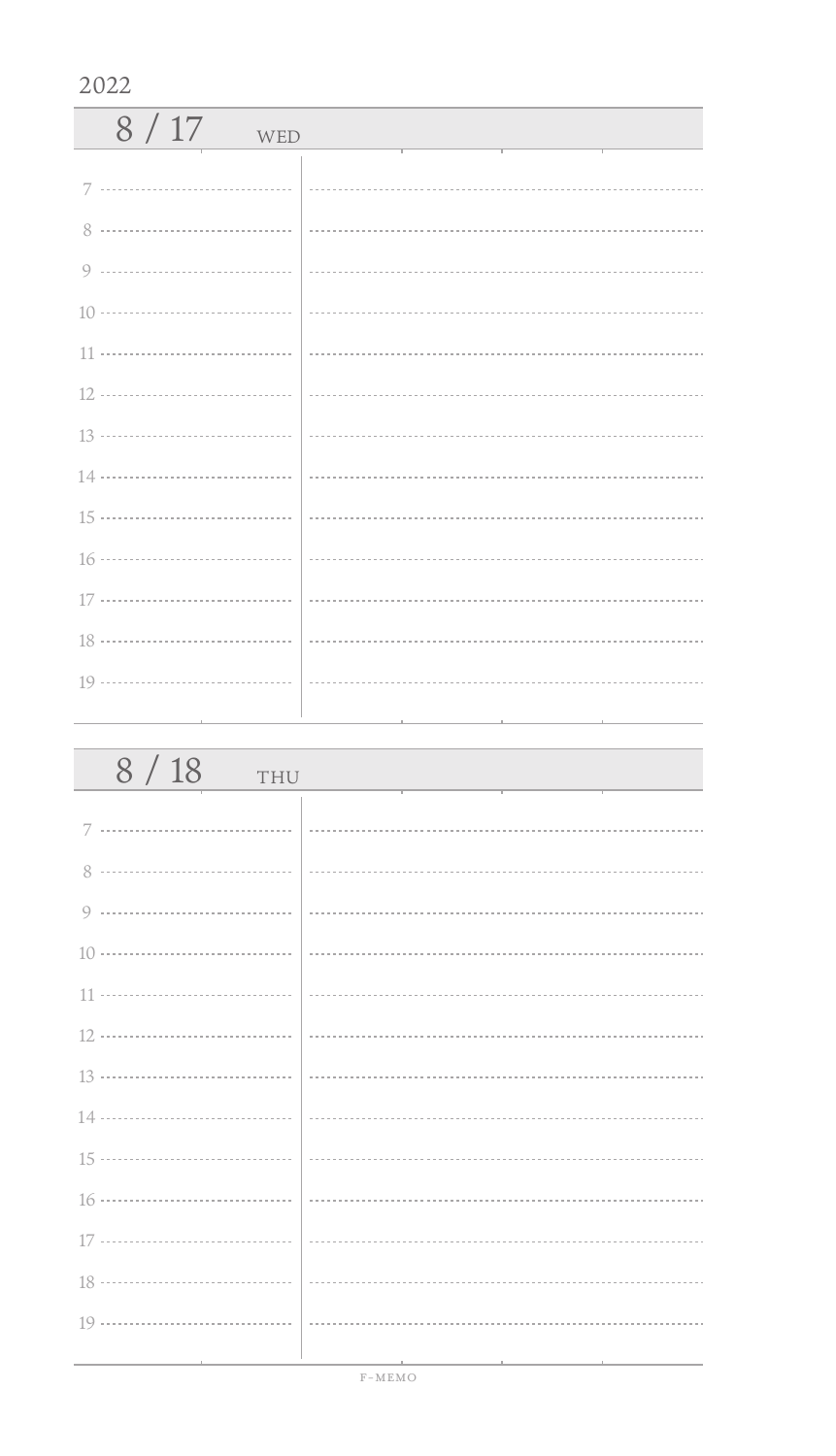| 8/19<br>FRI |  |
|-------------|--|
| 7           |  |
|             |  |
|             |  |
|             |  |
|             |  |
|             |  |
|             |  |
|             |  |
|             |  |
|             |  |
|             |  |
|             |  |
|             |  |
|             |  |

8 / 20 SAT

| $\sim$ , $\sim$ $\sim$<br>$_{\rm OVI}$ |  |
|----------------------------------------|--|
|                                        |  |
|                                        |  |
|                                        |  |
|                                        |  |
|                                        |  |
|                                        |  |
|                                        |  |
|                                        |  |
|                                        |  |
|                                        |  |
|                                        |  |
|                                        |  |
|                                        |  |
|                                        |  |
|                                        |  |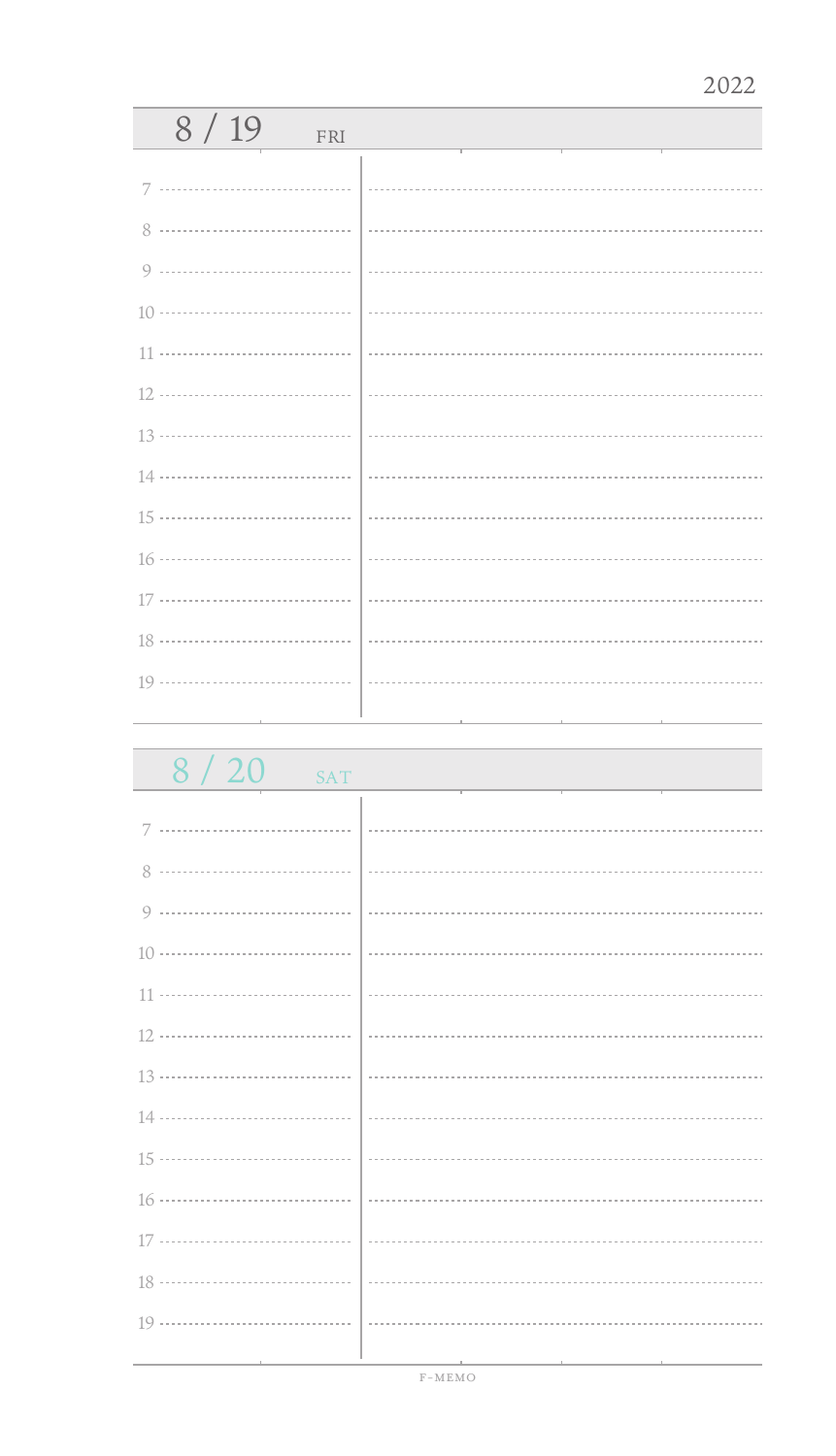| $8/21$ SUN | the control of the control of the control of the control of |
|------------|-------------------------------------------------------------|
|            |                                                             |
|            |                                                             |
|            |                                                             |
|            |                                                             |
|            |                                                             |
|            |                                                             |
|            |                                                             |
|            |                                                             |
|            |                                                             |
|            |                                                             |
|            |                                                             |
|            |                                                             |
|            |                                                             |
|            |                                                             |

| 8/22<br>MON |  |
|-------------|--|
|             |  |
|             |  |
|             |  |
|             |  |
|             |  |
|             |  |
|             |  |
|             |  |
|             |  |
|             |  |
|             |  |
|             |  |
|             |  |
|             |  |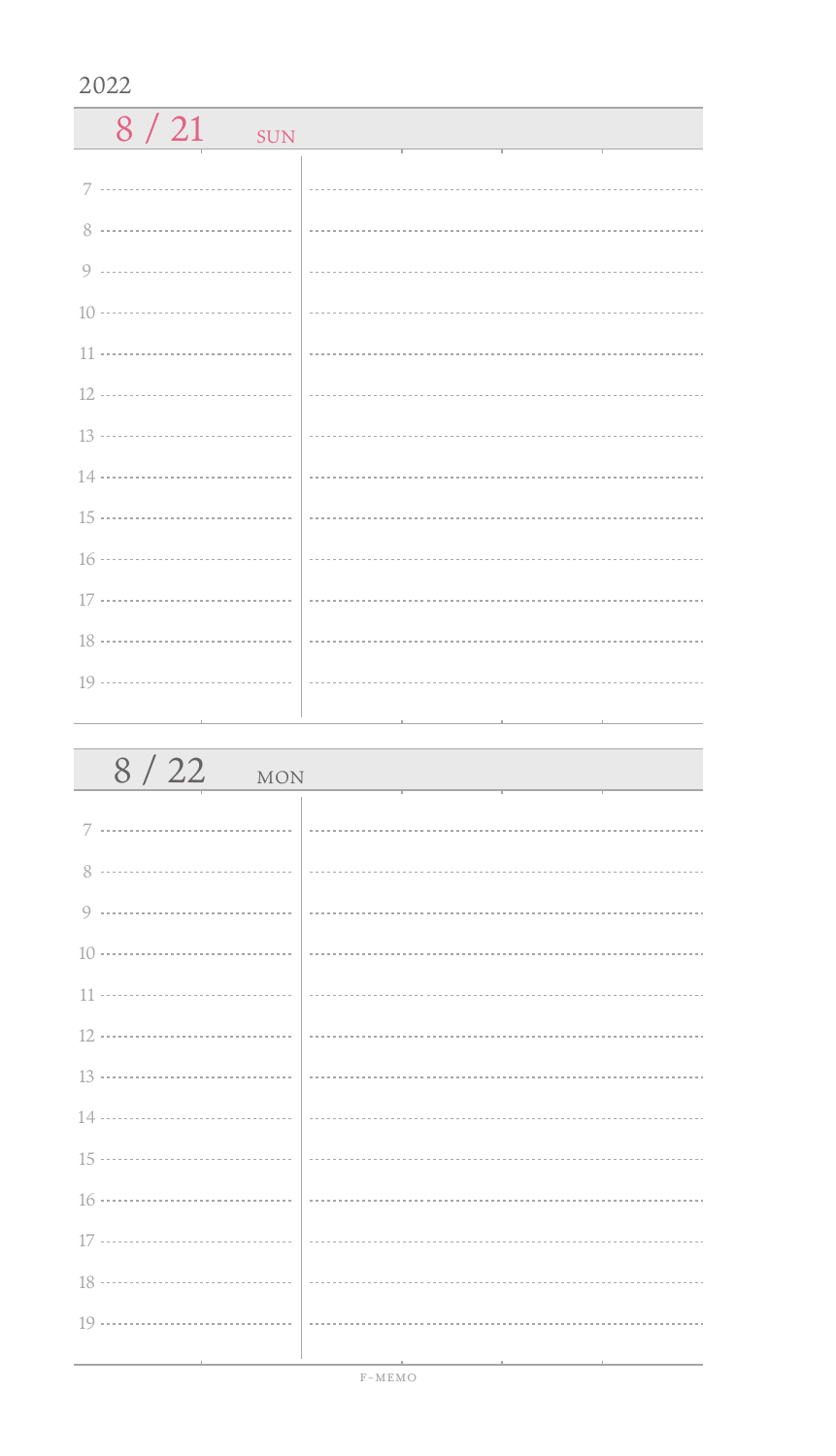| 8/23<br>TUE |  |
|-------------|--|
|             |  |
| 8           |  |
| $\circ$     |  |
|             |  |
| 11          |  |
|             |  |
|             |  |
|             |  |
|             |  |
|             |  |
| 17          |  |
|             |  |
|             |  |
|             |  |

| 8/24<br>WED |  |
|-------------|--|
|             |  |
| 8           |  |
| 9           |  |
|             |  |
|             |  |
|             |  |
|             |  |
|             |  |
|             |  |
|             |  |
|             |  |
|             |  |
|             |  |
|             |  |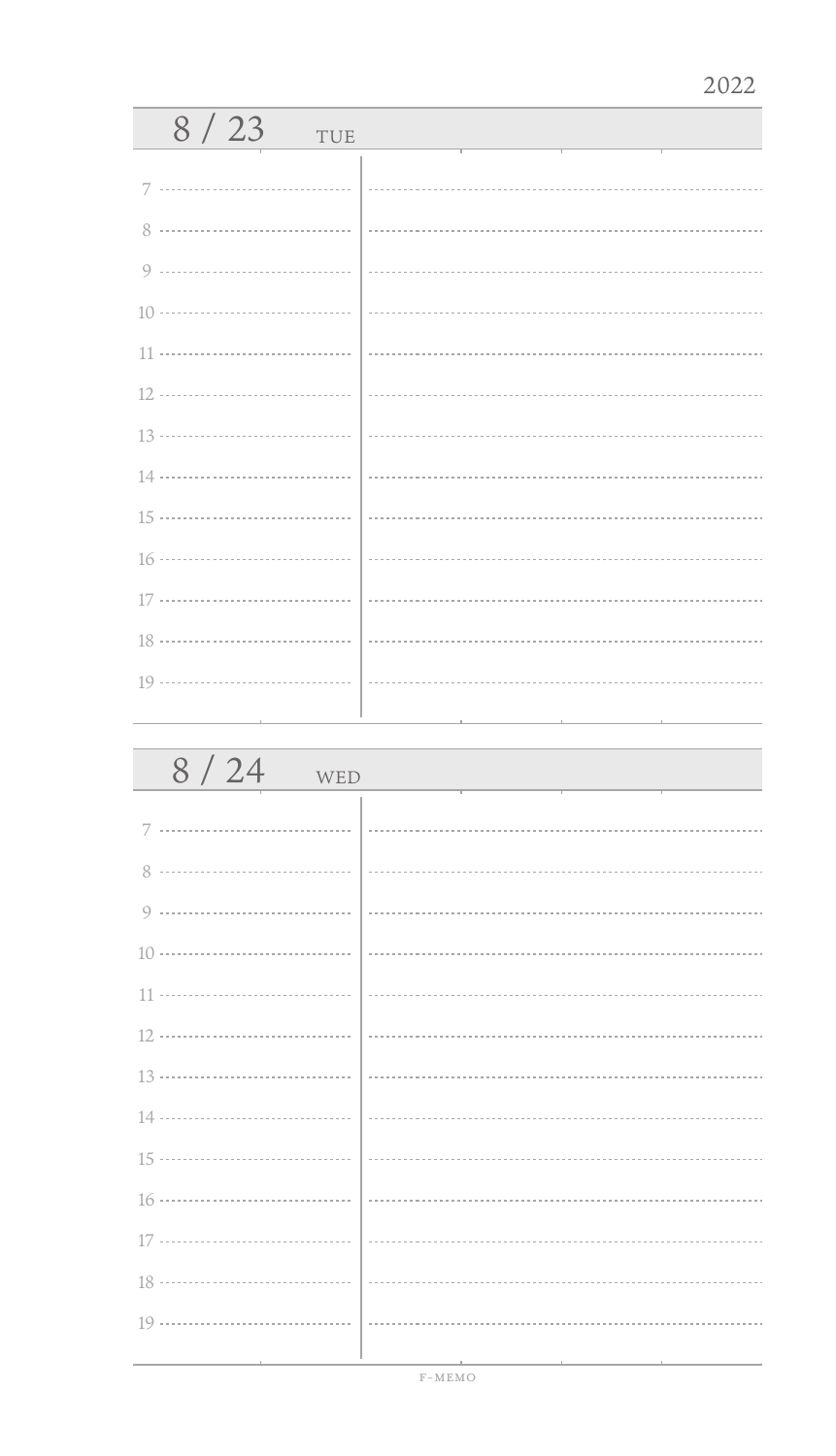| 8/25<br>THU |  |
|-------------|--|
|             |  |
|             |  |
|             |  |
|             |  |
|             |  |
|             |  |
|             |  |
|             |  |
|             |  |
|             |  |
|             |  |
|             |  |
|             |  |
|             |  |

| 8/26<br>FRI |  |
|-------------|--|
|             |  |
|             |  |
|             |  |
|             |  |
|             |  |
|             |  |
|             |  |
|             |  |
|             |  |
|             |  |
|             |  |
|             |  |
|             |  |
|             |  |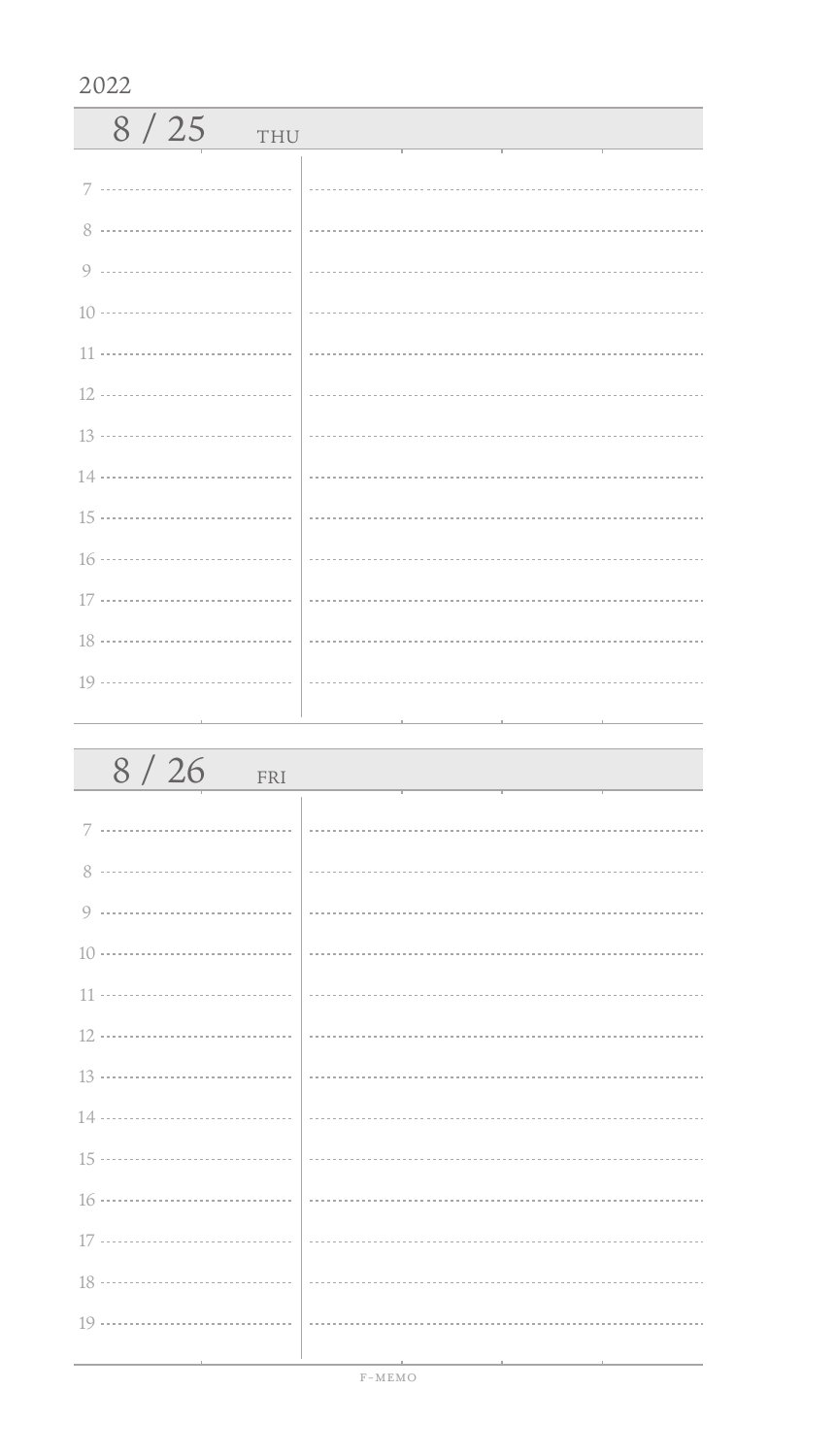| 8/27<br><b>SAT</b>                        |  |
|-------------------------------------------|--|
|                                           |  |
|                                           |  |
| 8 …………………………………                           |  |
|                                           |  |
|                                           |  |
|                                           |  |
|                                           |  |
|                                           |  |
|                                           |  |
|                                           |  |
|                                           |  |
|                                           |  |
|                                           |  |
|                                           |  |
| the control of the control of the control |  |

| 8/28<br><b>SUN</b>     |  |
|------------------------|--|
| 7                      |  |
| 8                      |  |
| 9                      |  |
| $10 \cdots 10$         |  |
| 11                     |  |
|                        |  |
|                        |  |
|                        |  |
|                        |  |
|                        |  |
| 17 ………………………………   ………… |  |
|                        |  |
|                        |  |
|                        |  |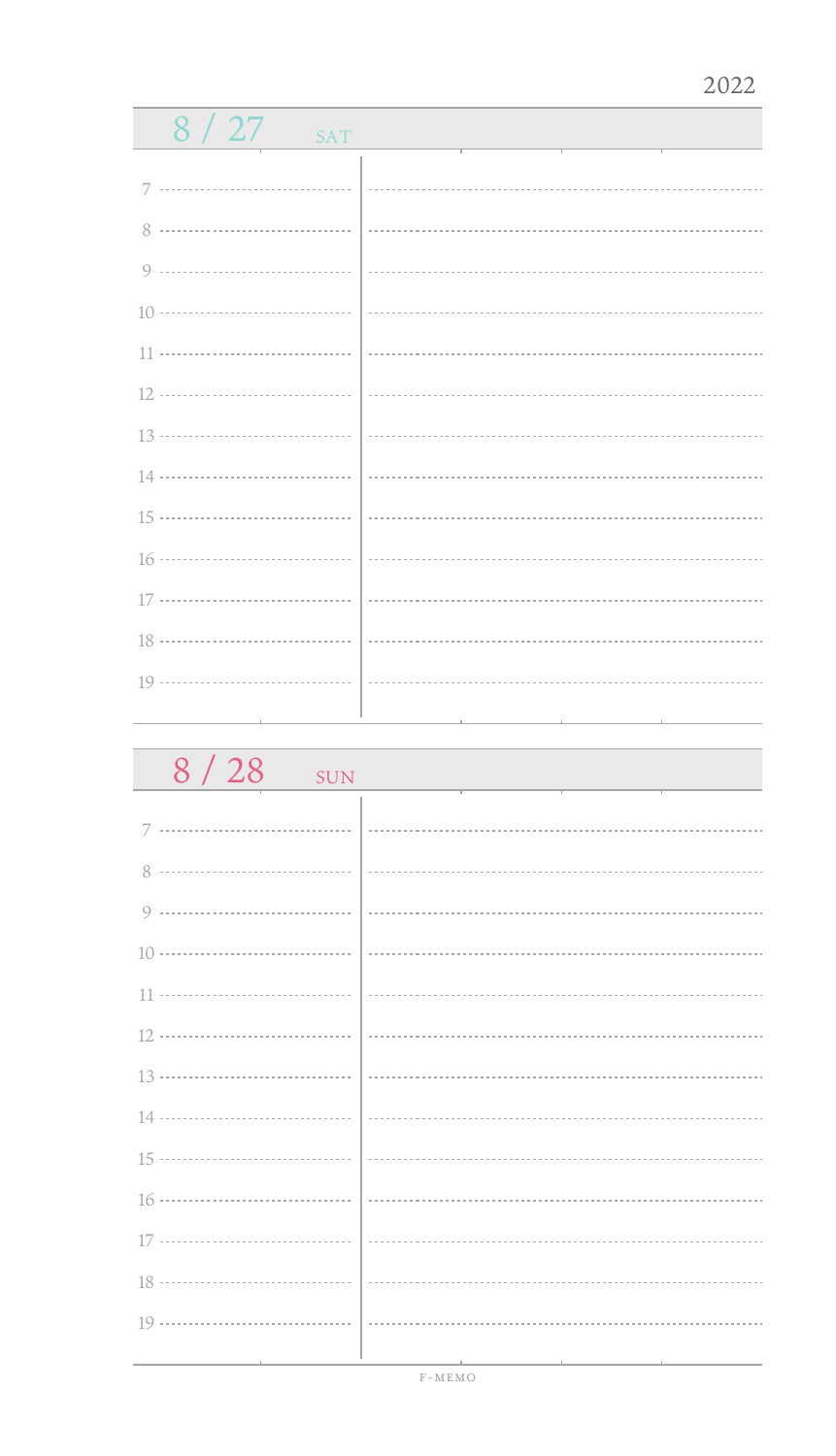| 8/29<br><b>MON</b> |  |
|--------------------|--|
|                    |  |
|                    |  |
|                    |  |
|                    |  |
|                    |  |
|                    |  |
|                    |  |
|                    |  |
|                    |  |
|                    |  |
|                    |  |
|                    |  |
|                    |  |
|                    |  |

| 8/30<br>TUE                   |                                        |
|-------------------------------|----------------------------------------|
|                               |                                        |
|                               |                                        |
|                               |                                        |
|                               |                                        |
|                               |                                        |
|                               |                                        |
|                               |                                        |
|                               |                                        |
|                               |                                        |
|                               |                                        |
|                               |                                        |
|                               |                                        |
|                               |                                        |
| the control of the control of | the control of the control of the con- |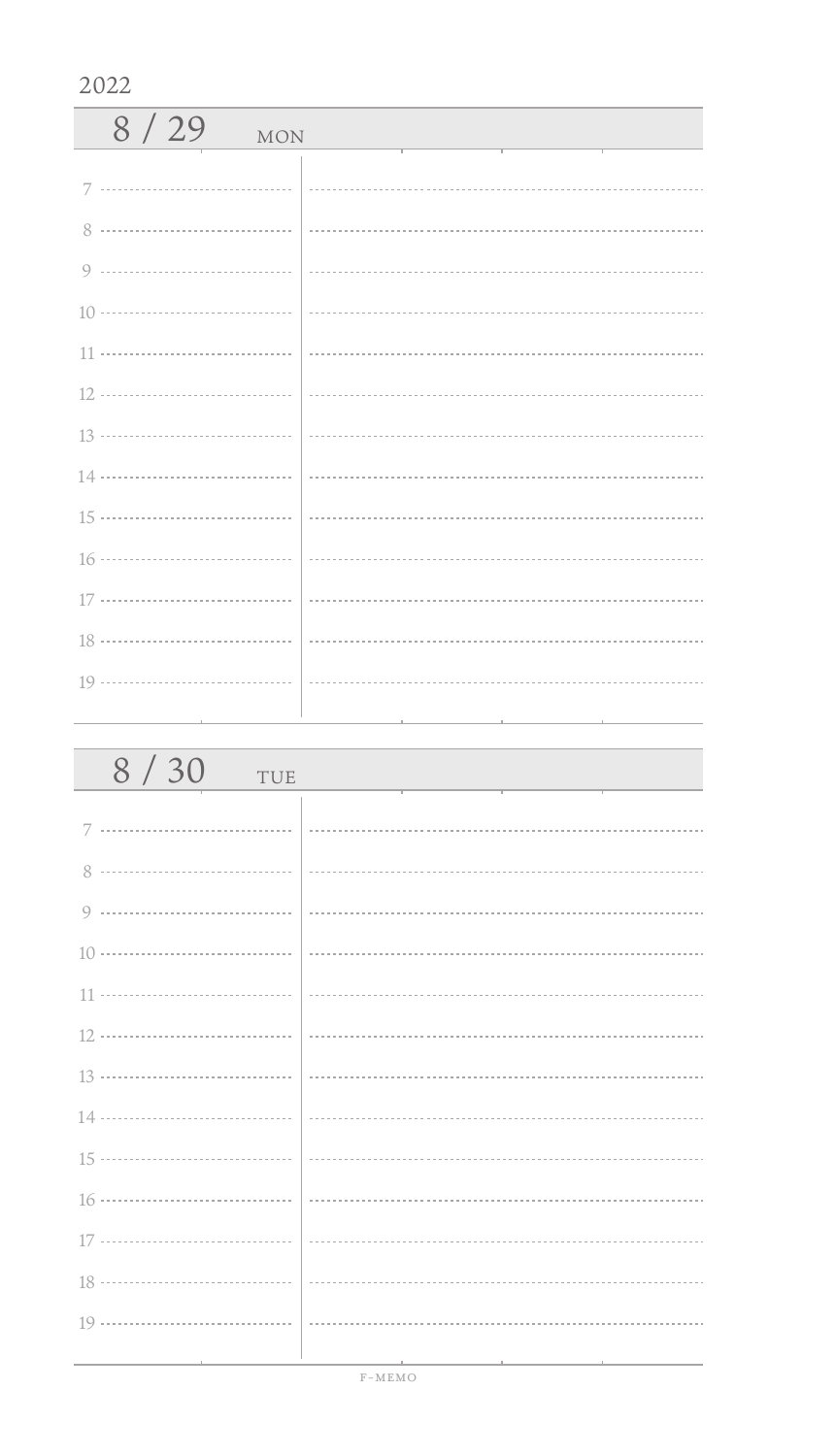| 8/31<br>WED |  |
|-------------|--|
| 7           |  |
|             |  |
|             |  |
|             |  |
|             |  |
|             |  |
|             |  |
|             |  |
|             |  |
|             |  |
|             |  |
|             |  |
|             |  |
|             |  |

| 9/1<br>THU |  |
|------------|--|
|            |  |
|            |  |
|            |  |
|            |  |
|            |  |
|            |  |
|            |  |
|            |  |
|            |  |
|            |  |
|            |  |
|            |  |
|            |  |
|            |  |
|            |  |
|            |  |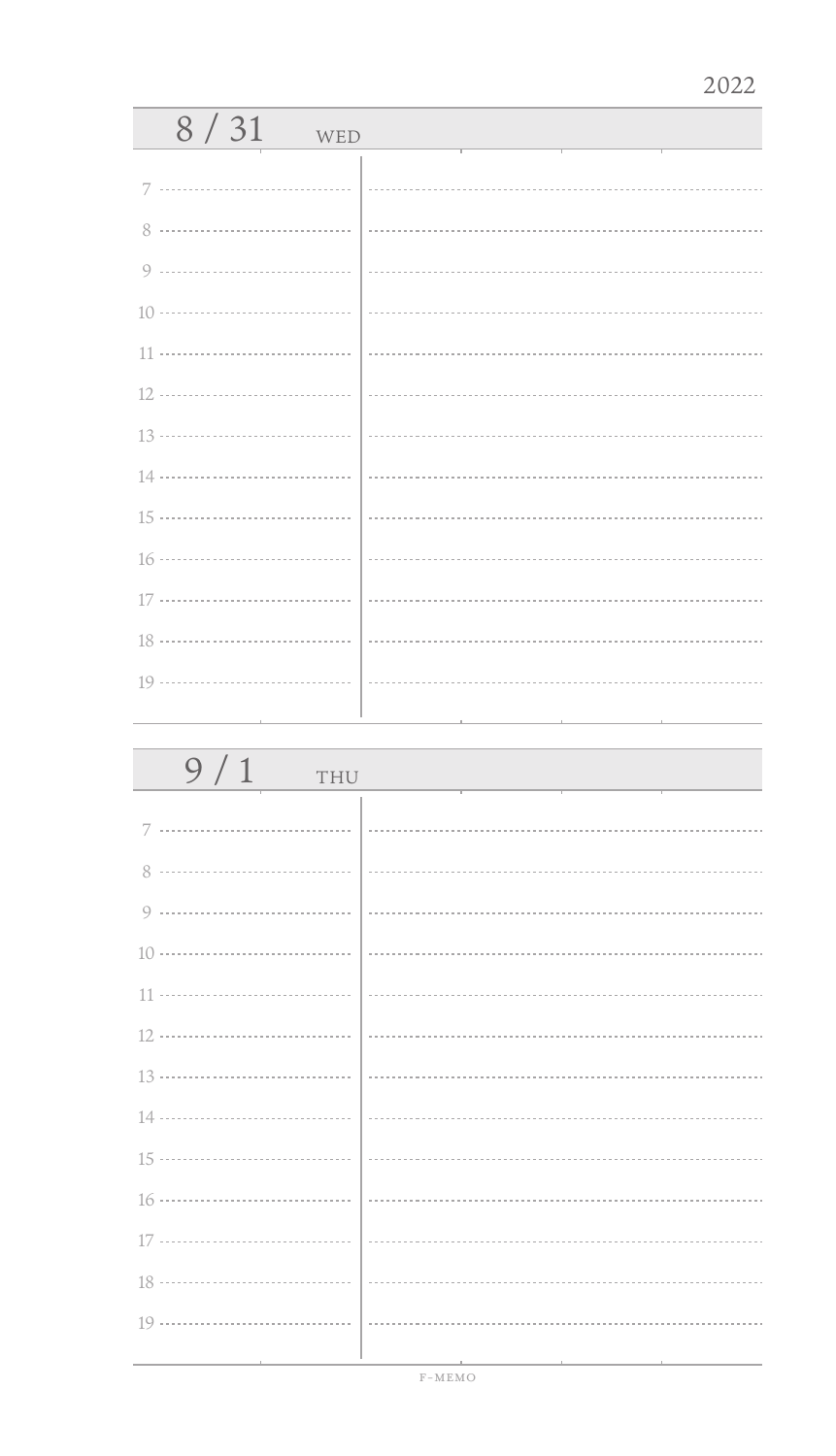| 9/2<br>FRI |  |
|------------|--|
|            |  |
|            |  |
|            |  |
|            |  |
|            |  |
|            |  |
|            |  |
|            |  |
|            |  |
|            |  |
|            |  |
|            |  |
|            |  |

| 9 / 3<br><b>SAT</b> |                                                                                                                 |
|---------------------|-----------------------------------------------------------------------------------------------------------------|
|                     |                                                                                                                 |
|                     |                                                                                                                 |
|                     |                                                                                                                 |
|                     |                                                                                                                 |
|                     |                                                                                                                 |
|                     |                                                                                                                 |
|                     |                                                                                                                 |
|                     |                                                                                                                 |
|                     |                                                                                                                 |
|                     |                                                                                                                 |
|                     |                                                                                                                 |
|                     |                                                                                                                 |
|                     |                                                                                                                 |
|                     |                                                                                                                 |
|                     | the contract of the contract of the contract of the contract of the contract of the contract of the contract of |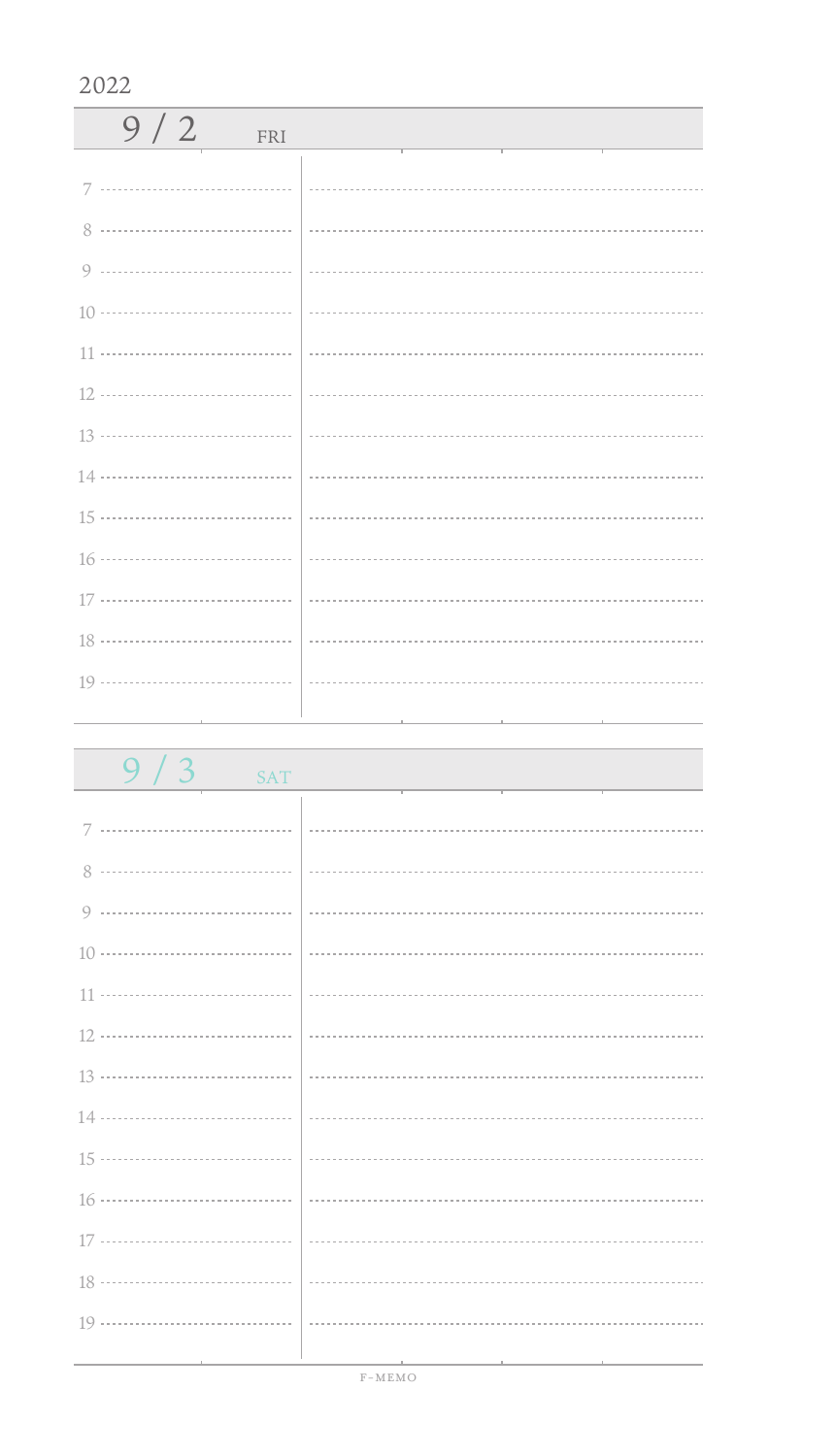| 9/4<br><b>SUN</b> |  |  |
|-------------------|--|--|
|                   |  |  |
| 7<br>             |  |  |
| 8                 |  |  |
| 9                 |  |  |
|                   |  |  |
| 11                |  |  |
| 12 ………………………………   |  |  |
| 13 ………………………………   |  |  |
| 14 ………………………………   |  |  |
| 15 ………………………………   |  |  |
| 16 ………………………………   |  |  |
| 17 ………………………………   |  |  |
| 18 ………………………………   |  |  |
|                   |  |  |
|                   |  |  |
|                   |  |  |
| 9/5<br>MON        |  |  |
|                   |  |  |
|                   |  |  |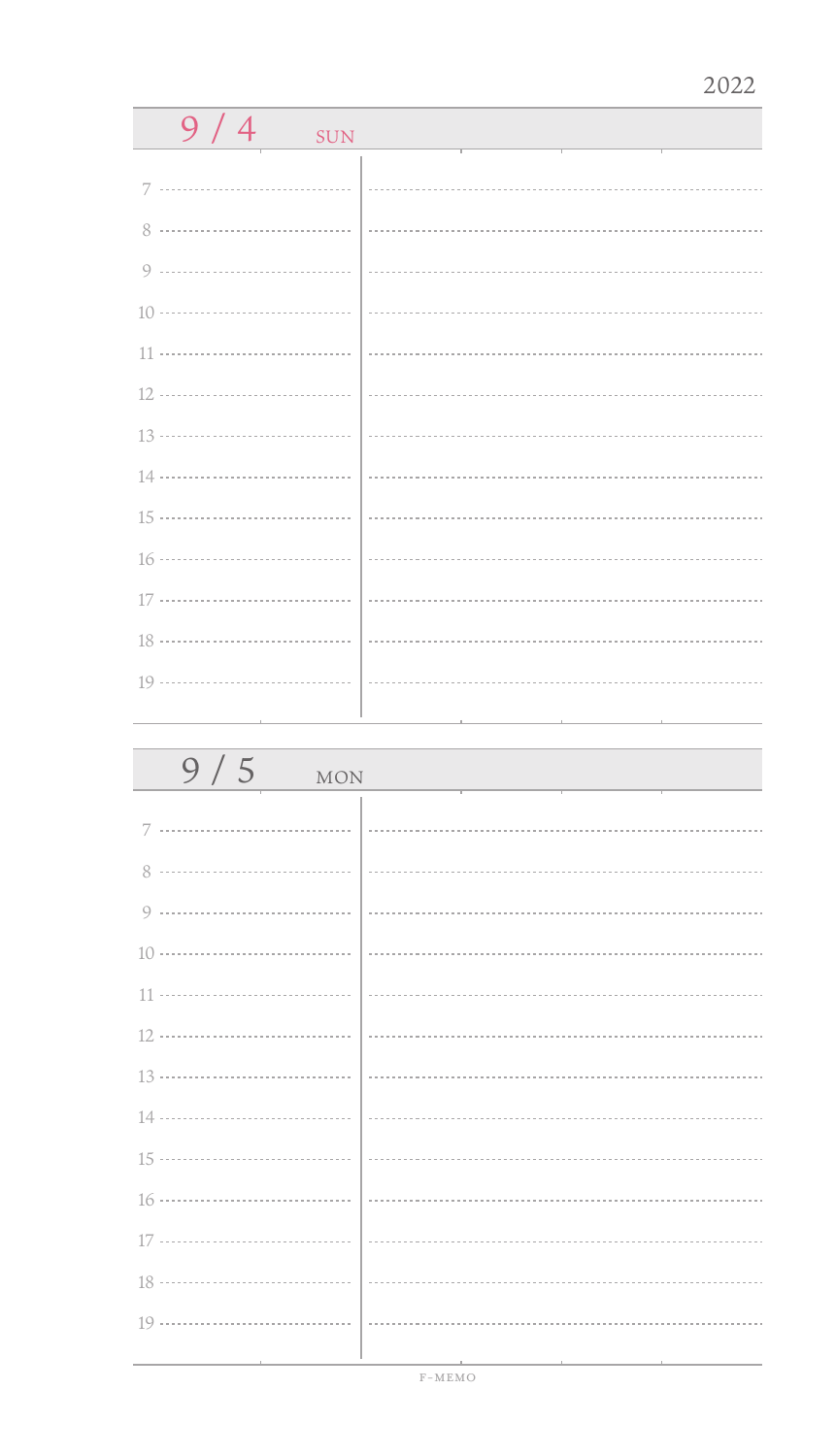| 9/6<br>TUE |  |
|------------|--|
|            |  |
|            |  |
|            |  |
|            |  |
|            |  |
|            |  |
|            |  |
|            |  |
|            |  |
|            |  |
|            |  |
|            |  |
|            |  |
|            |  |

| 9/7<br>WED |  |
|------------|--|
|            |  |
|            |  |
|            |  |
|            |  |
|            |  |
|            |  |
|            |  |
|            |  |
|            |  |
|            |  |
|            |  |
|            |  |
|            |  |
|            |  |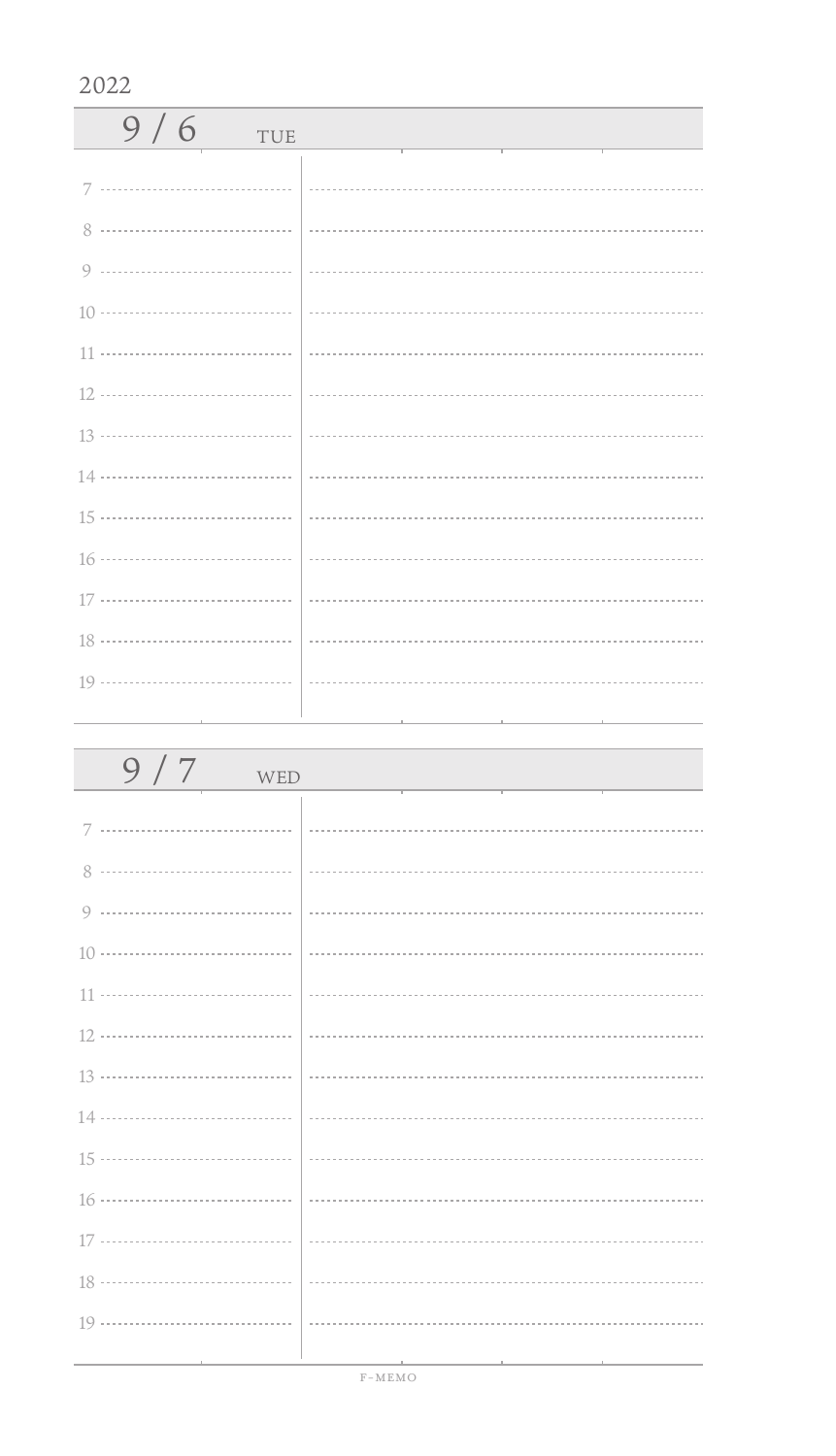| 9/8<br>THU                          |                                                                                                                 |
|-------------------------------------|-----------------------------------------------------------------------------------------------------------------|
| 7                                   |                                                                                                                 |
| 8                                   |                                                                                                                 |
|                                     |                                                                                                                 |
|                                     |                                                                                                                 |
|                                     |                                                                                                                 |
|                                     |                                                                                                                 |
|                                     |                                                                                                                 |
|                                     |                                                                                                                 |
|                                     |                                                                                                                 |
|                                     |                                                                                                                 |
|                                     |                                                                                                                 |
|                                     |                                                                                                                 |
|                                     |                                                                                                                 |
| the contract of the contract of the | the contract of the contract of the contract of the contract of the contract of the contract of the contract of |

| 9/9<br>FRI |  |
|------------|--|
| 7          |  |
|            |  |
|            |  |
|            |  |
|            |  |
|            |  |
|            |  |
|            |  |
|            |  |
|            |  |
|            |  |
|            |  |
|            |  |
|            |  |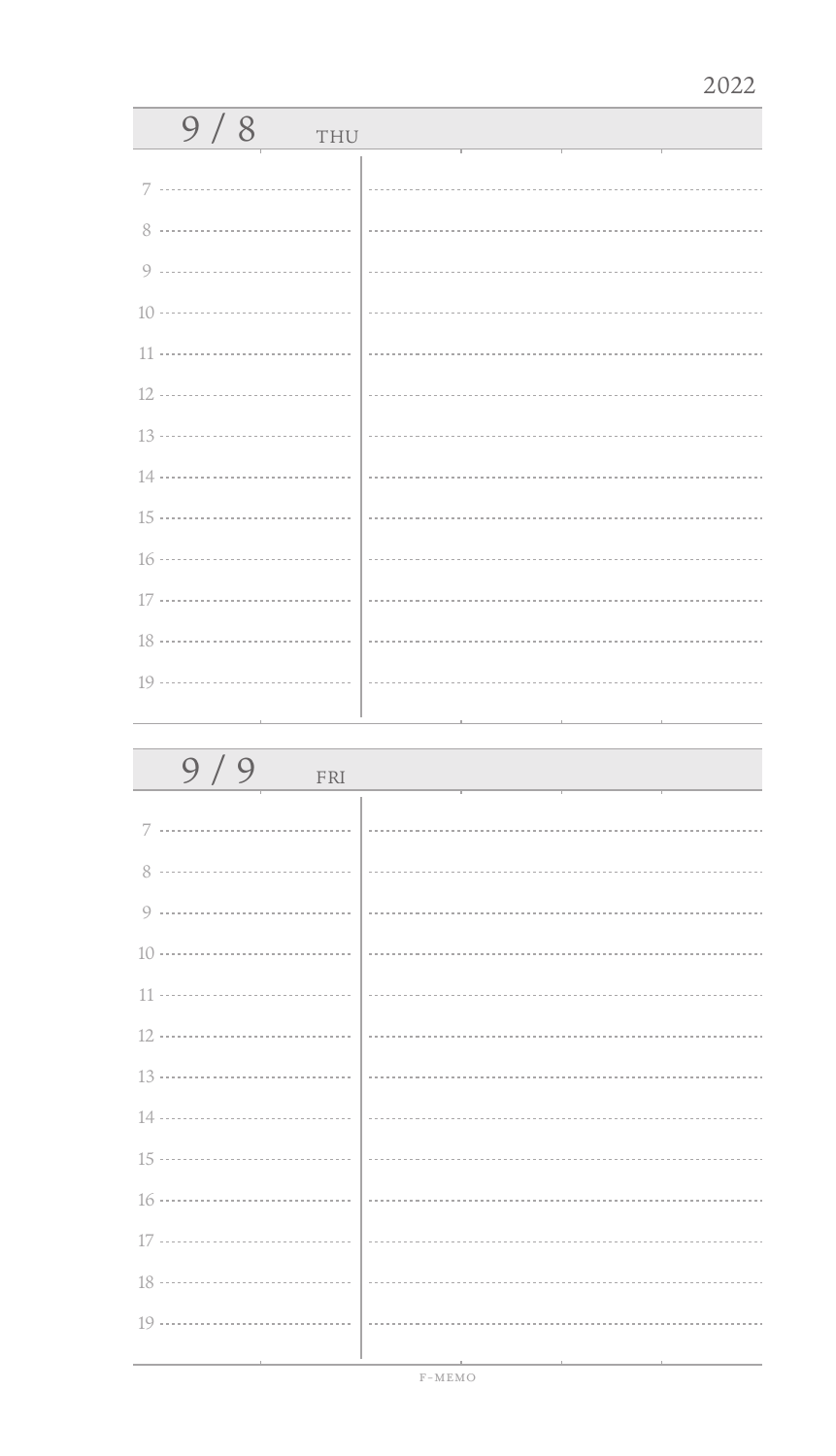$9/10$  SAT 7 ................................. 8 0 ------------------------------------10 11 .................................. 12 13 ................................... 14 15 ................................... 16 ................................... 17 ................................. 18 ................................... 19 .................................. 

| $9/11$ SUN                                      |                                                                                                                 |
|-------------------------------------------------|-----------------------------------------------------------------------------------------------------------------|
|                                                 |                                                                                                                 |
|                                                 |                                                                                                                 |
|                                                 |                                                                                                                 |
|                                                 |                                                                                                                 |
|                                                 |                                                                                                                 |
|                                                 |                                                                                                                 |
|                                                 |                                                                                                                 |
|                                                 |                                                                                                                 |
|                                                 |                                                                                                                 |
|                                                 |                                                                                                                 |
|                                                 |                                                                                                                 |
|                                                 |                                                                                                                 |
|                                                 |                                                                                                                 |
| the contract of the contract of the contract of | the contract of the contract of the contract of the contract of the contract of the contract of the contract of |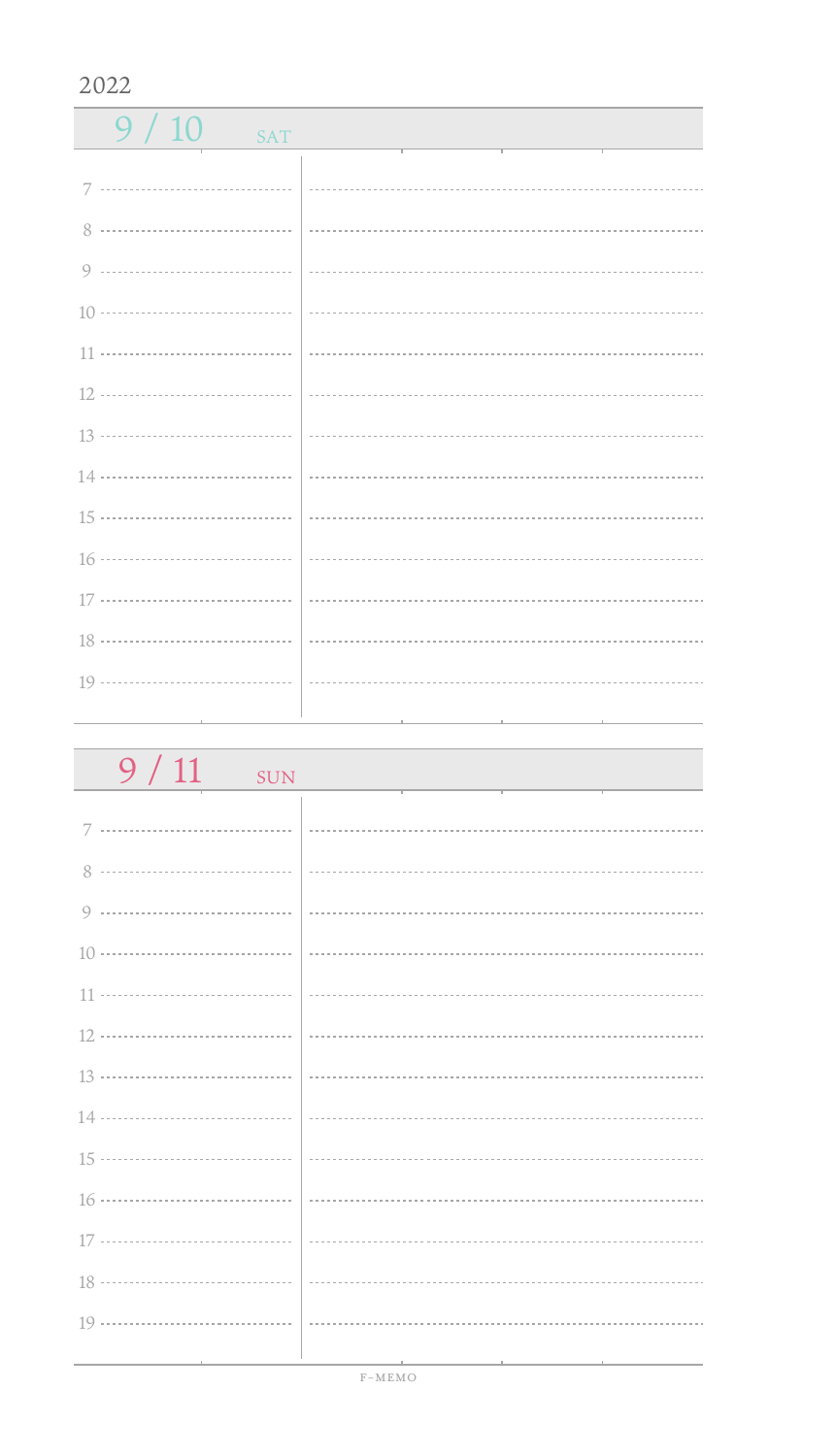| 9/12<br><b>MON</b> |                             |
|--------------------|-----------------------------|
| 7                  |                             |
| 8                  |                             |
| $\circ$            |                             |
|                    |                             |
| 11                 |                             |
|                    |                             |
|                    | $\frac{13 \dots}{13 \dots}$ |
|                    |                             |
|                    |                             |
|                    |                             |
|                    |                             |
|                    |                             |
|                    |                             |
|                    |                             |

| 9/13<br>TUE |  |
|-------------|--|
| 7           |  |
| 8           |  |
| 9           |  |
|             |  |
|             |  |
|             |  |
|             |  |
|             |  |
|             |  |
|             |  |
|             |  |
|             |  |
|             |  |
|             |  |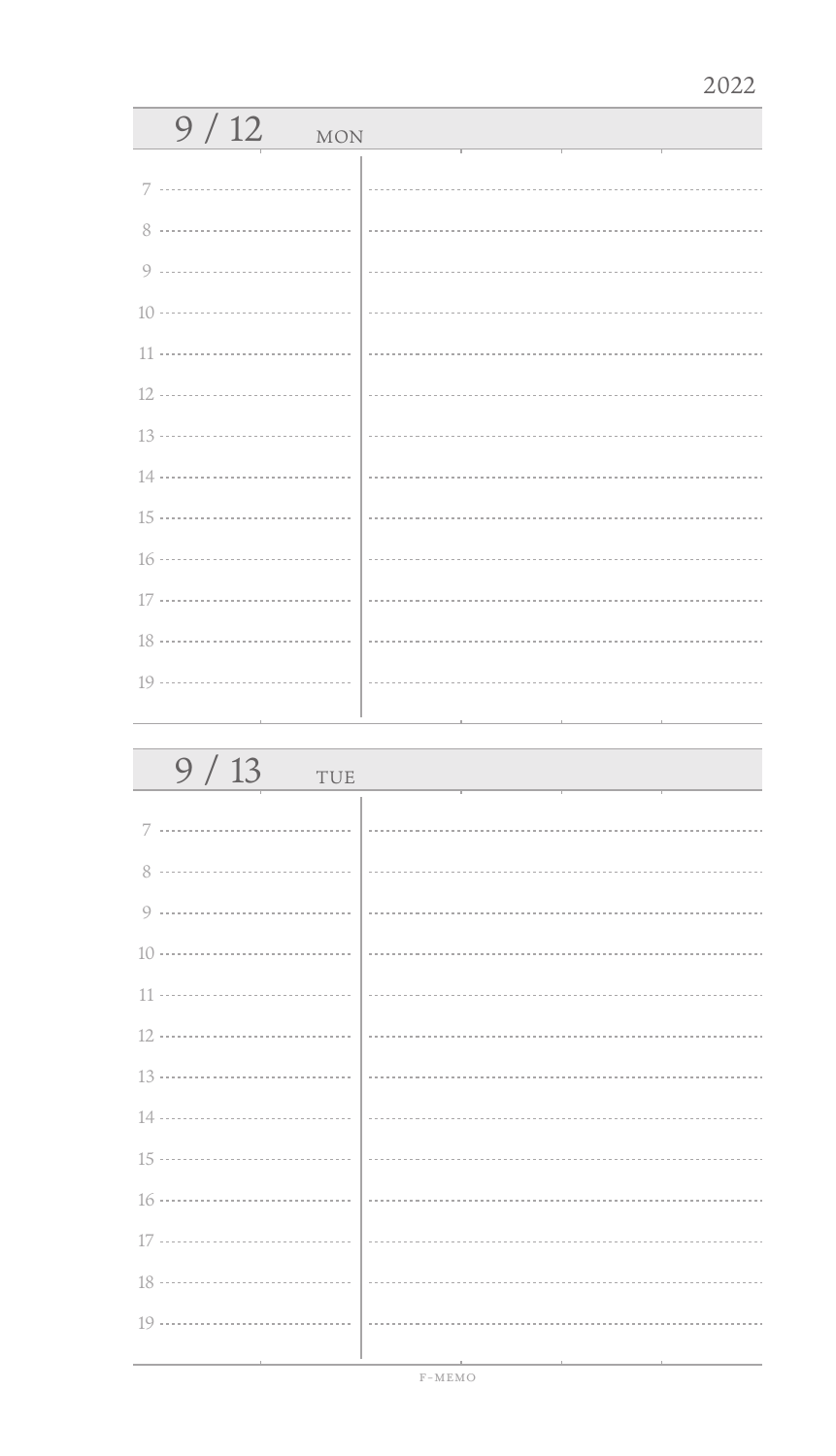| 9/14<br>WED |  |
|-------------|--|
| 7           |  |
| 8           |  |
|             |  |
|             |  |
|             |  |
|             |  |
|             |  |
|             |  |
|             |  |
|             |  |
|             |  |
|             |  |
|             |  |
|             |  |

| 9/15<br>THU                   |                                              |
|-------------------------------|----------------------------------------------|
|                               |                                              |
|                               |                                              |
|                               |                                              |
|                               |                                              |
|                               |                                              |
|                               |                                              |
|                               |                                              |
|                               |                                              |
|                               |                                              |
|                               |                                              |
|                               |                                              |
|                               |                                              |
|                               |                                              |
| the control of the control of | the control of the control of the control of |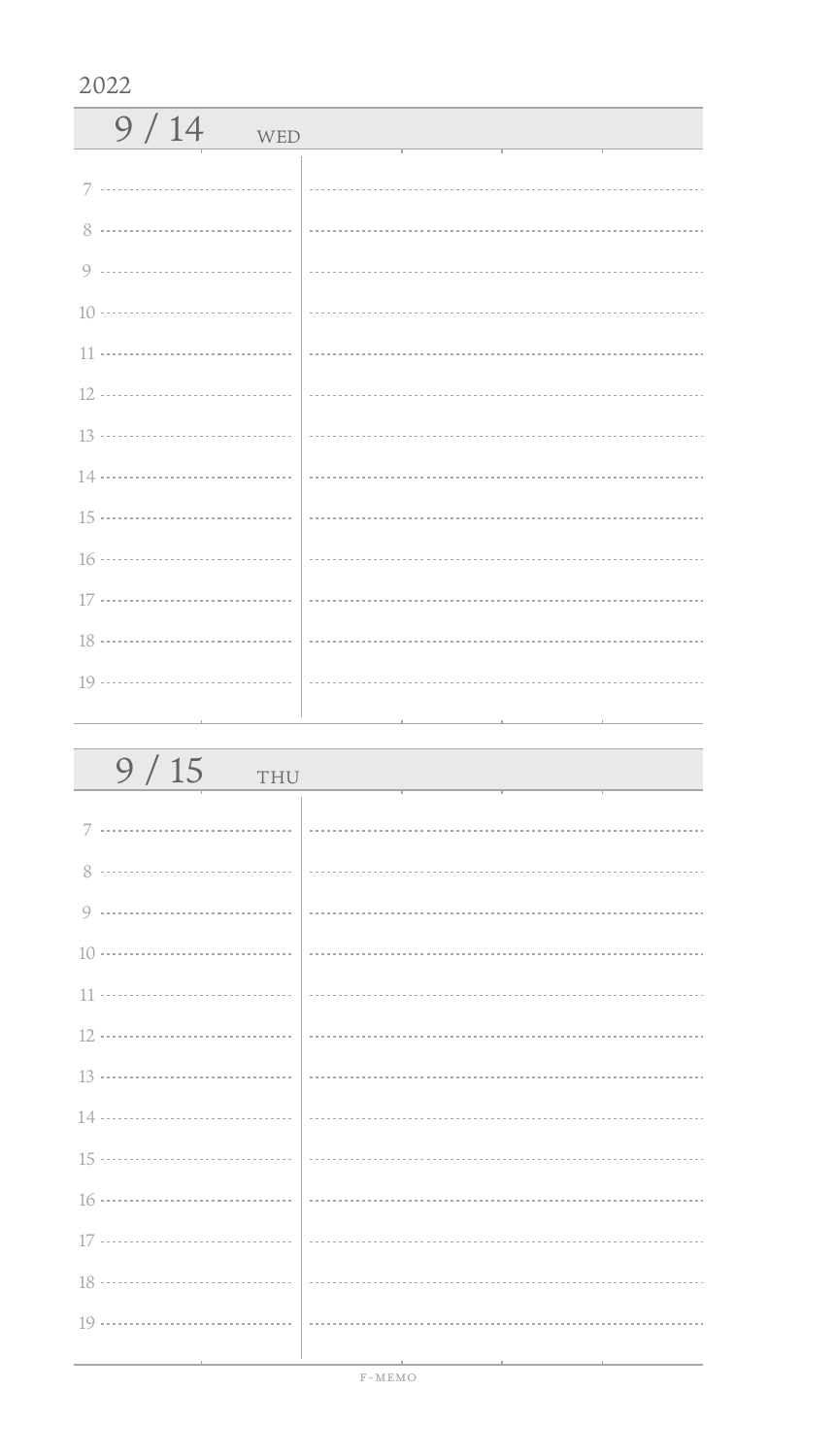| 9/16<br>FRI |  |
|-------------|--|
| 7           |  |
|             |  |
| 8           |  |
|             |  |
|             |  |
|             |  |
|             |  |
|             |  |
|             |  |
|             |  |
|             |  |
|             |  |
|             |  |
|             |  |
|             |  |

 $9 / 17$  sat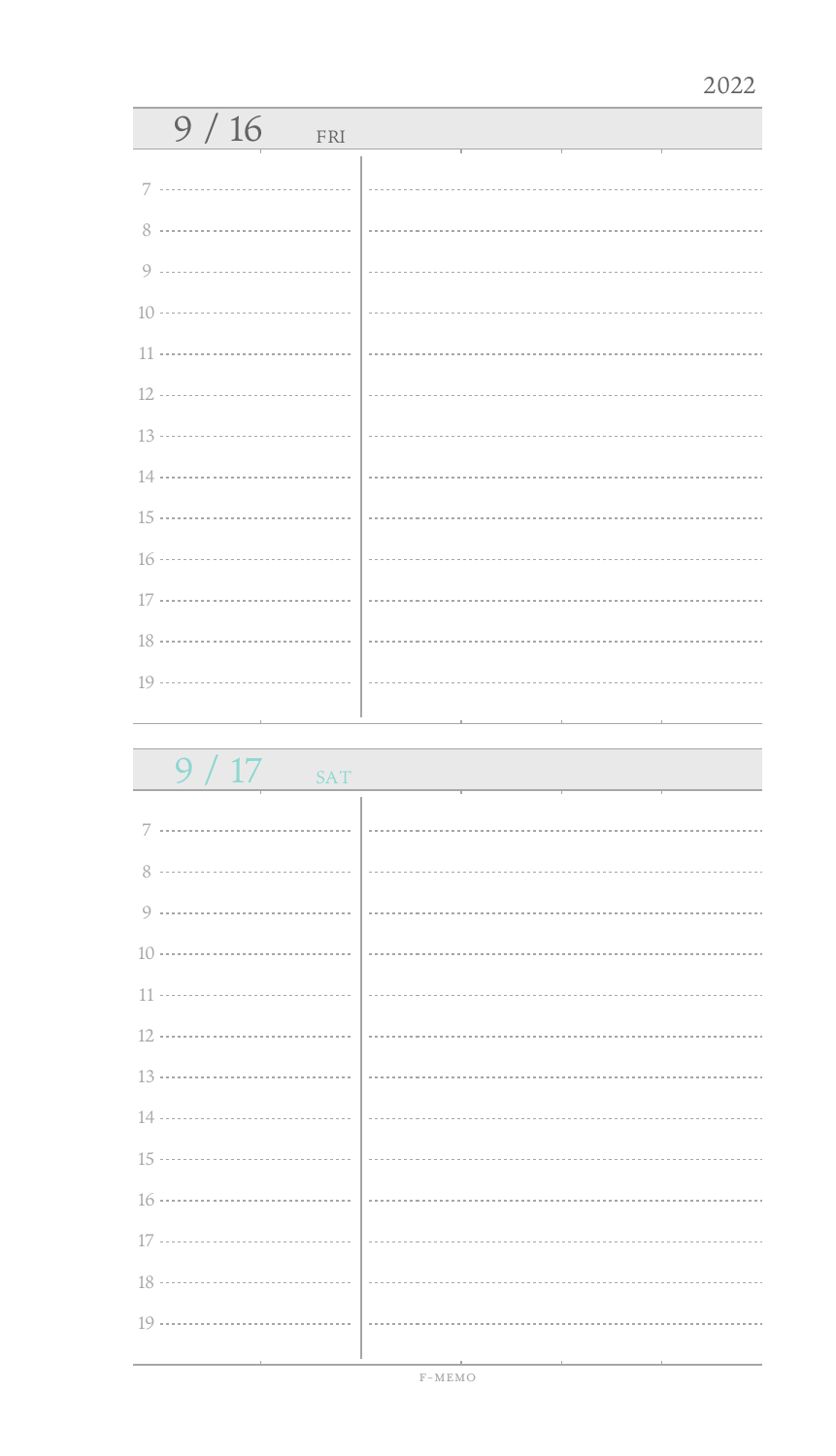$9/18$  SUN 7 ................................. 8 0 ------------------------------------10 11 .................................. 12 13 ................................... 14 15 ................................... 16 .................................. 17 ................................. 18 ................................... 19 ................................. 

| 敬老の日<br>9/19<br><b>MON</b> |                                                                                                                                                                                                                                      |
|----------------------------|--------------------------------------------------------------------------------------------------------------------------------------------------------------------------------------------------------------------------------------|
|                            |                                                                                                                                                                                                                                      |
|                            |                                                                                                                                                                                                                                      |
|                            |                                                                                                                                                                                                                                      |
|                            |                                                                                                                                                                                                                                      |
|                            |                                                                                                                                                                                                                                      |
|                            |                                                                                                                                                                                                                                      |
|                            |                                                                                                                                                                                                                                      |
|                            |                                                                                                                                                                                                                                      |
|                            |                                                                                                                                                                                                                                      |
|                            |                                                                                                                                                                                                                                      |
|                            |                                                                                                                                                                                                                                      |
|                            |                                                                                                                                                                                                                                      |
|                            |                                                                                                                                                                                                                                      |
|                            | <u> 1989 - Andrea State Andrea State Andrea State Andrea State Andrea State Andrea State Andrea State Andrea State Andrea State Andrea State Andrea State Andrea State Andrea State Andrea State Andrea State Andrea State Andre</u> |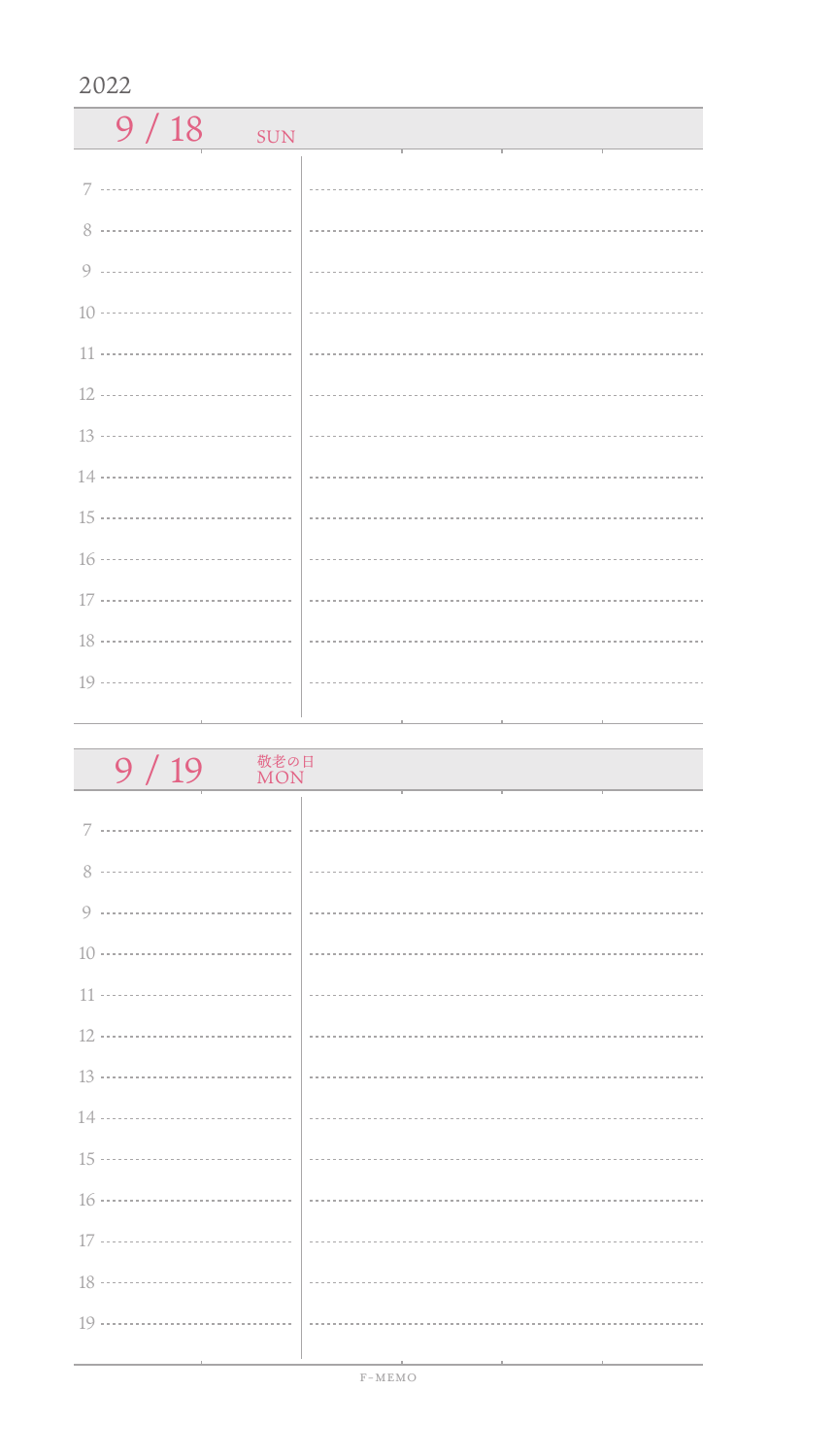| 9/20<br>TUE                     |                                     |
|---------------------------------|-------------------------------------|
| 7                               |                                     |
| 8                               |                                     |
|                                 |                                     |
| 9                               |                                     |
|                                 |                                     |
|                                 |                                     |
|                                 |                                     |
|                                 |                                     |
|                                 |                                     |
|                                 |                                     |
|                                 |                                     |
|                                 |                                     |
|                                 |                                     |
|                                 |                                     |
| the contract of the contract of | the contract of the contract of the |

| 9/21<br>WED                   |                                                                    |
|-------------------------------|--------------------------------------------------------------------|
|                               |                                                                    |
| 8                             |                                                                    |
|                               |                                                                    |
|                               |                                                                    |
|                               |                                                                    |
|                               |                                                                    |
|                               |                                                                    |
|                               |                                                                    |
|                               |                                                                    |
|                               |                                                                    |
|                               |                                                                    |
|                               |                                                                    |
|                               |                                                                    |
| the control of the control of | the contract of the con-<br>the control of the control of the con- |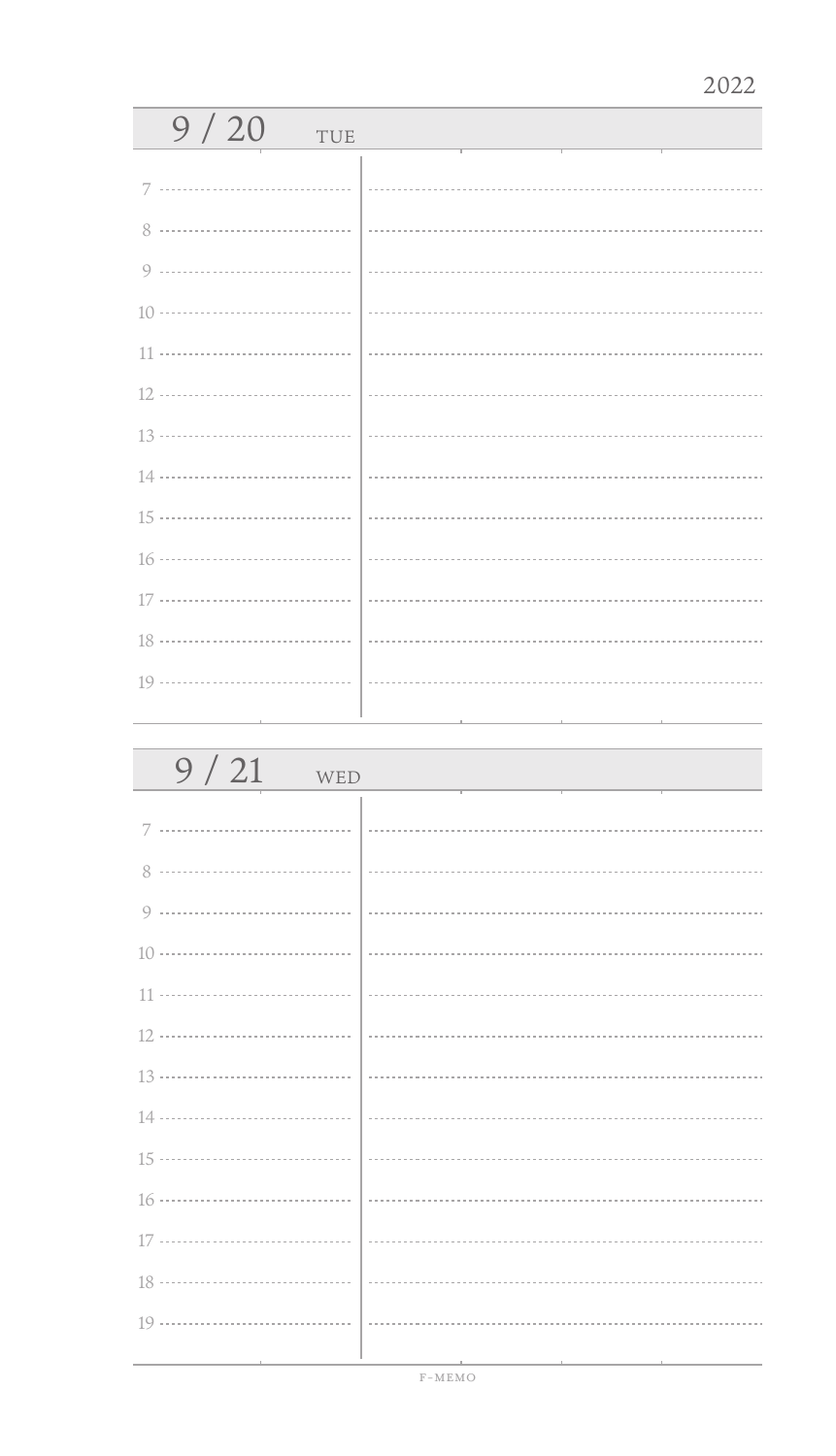| 9/22<br>THU |  |
|-------------|--|
| 7           |  |
| 8           |  |
|             |  |
|             |  |
|             |  |
|             |  |
|             |  |
|             |  |
|             |  |
|             |  |
|             |  |
|             |  |
|             |  |
|             |  |

| 秋分の日<br>9/23<br>FRI                          |                                                                                                 |
|----------------------------------------------|-------------------------------------------------------------------------------------------------|
|                                              |                                                                                                 |
|                                              |                                                                                                 |
|                                              |                                                                                                 |
|                                              |                                                                                                 |
|                                              |                                                                                                 |
|                                              |                                                                                                 |
|                                              |                                                                                                 |
|                                              |                                                                                                 |
|                                              |                                                                                                 |
|                                              |                                                                                                 |
|                                              |                                                                                                 |
|                                              |                                                                                                 |
|                                              |                                                                                                 |
|                                              |                                                                                                 |
| the control of the control of the control of | the contract of the contract of the contract of the contract of the contract of the contract of |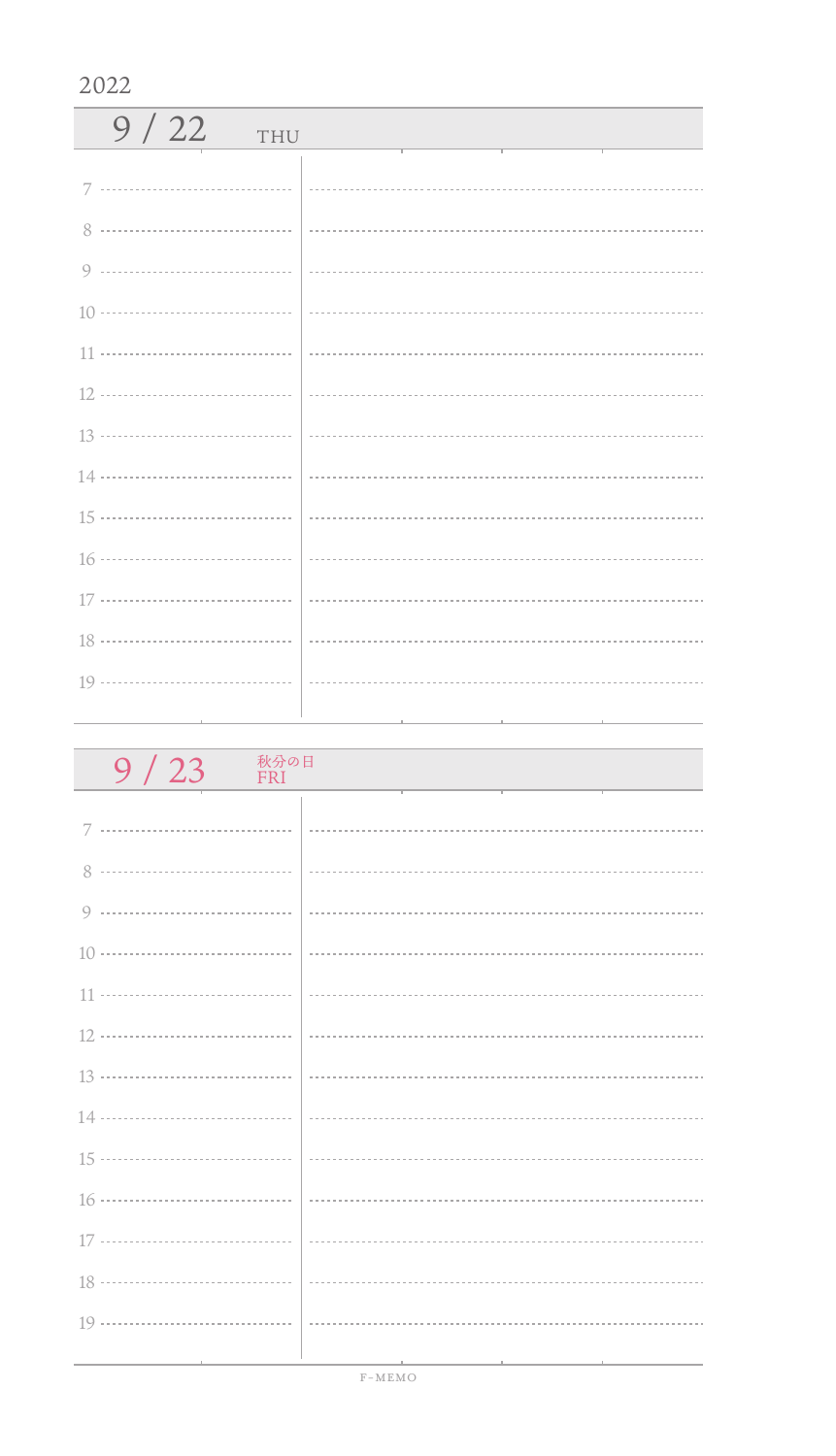| 9/24<br><b>SAT</b> |  |
|--------------------|--|
|                    |  |
|                    |  |
|                    |  |
|                    |  |
|                    |  |
|                    |  |
|                    |  |
|                    |  |
|                    |  |
|                    |  |
|                    |  |
| $17 \cdots 17$     |  |
|                    |  |
|                    |  |
|                    |  |

| $9/25$ SUN |  |
|------------|--|
| 7          |  |
|            |  |
|            |  |
|            |  |
|            |  |
|            |  |
|            |  |
|            |  |
|            |  |
|            |  |
|            |  |
|            |  |
|            |  |
|            |  |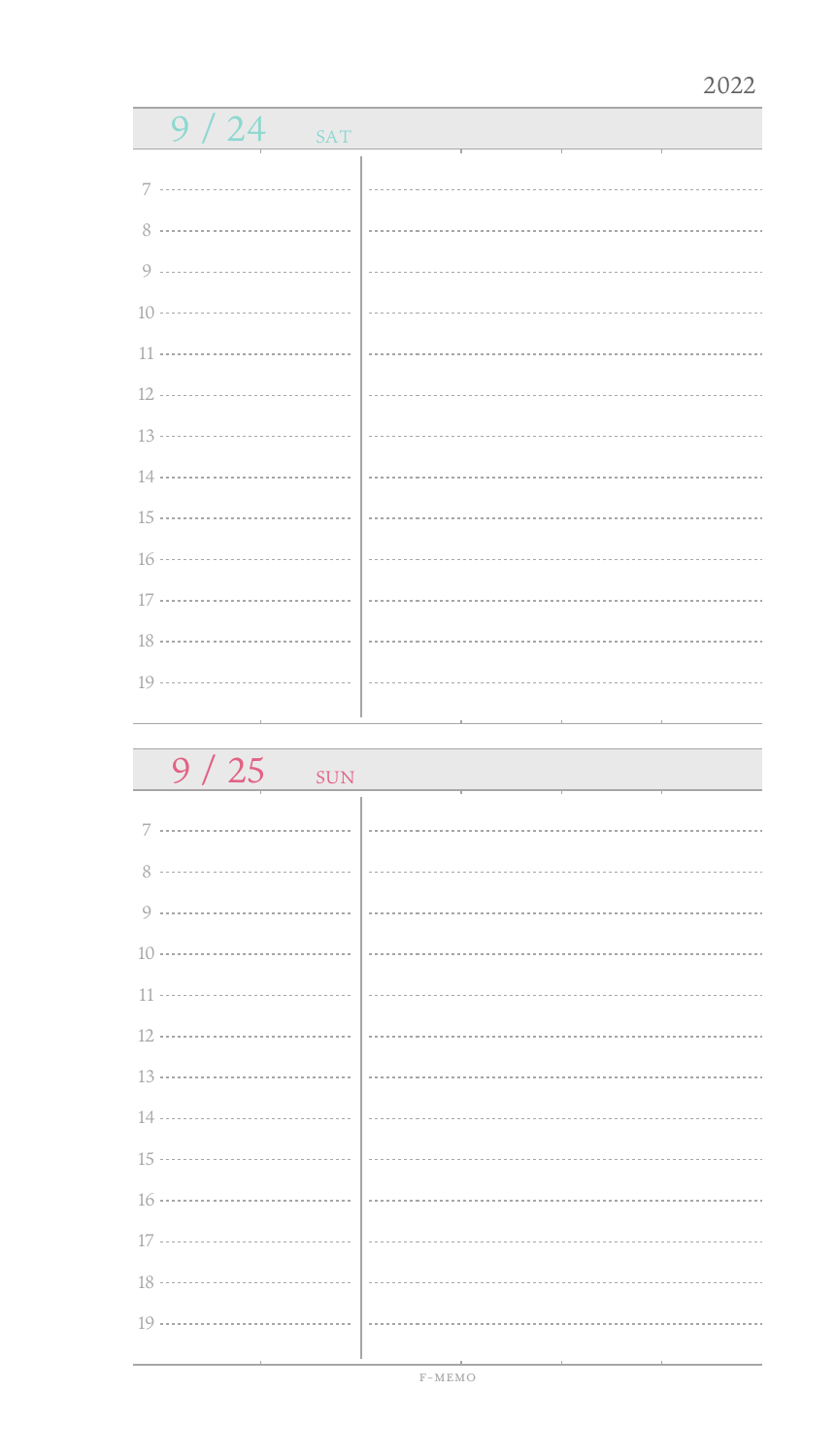| 9/26<br><b>MON</b>                                                              |  |
|---------------------------------------------------------------------------------|--|
|                                                                                 |  |
|                                                                                 |  |
|                                                                                 |  |
|                                                                                 |  |
|                                                                                 |  |
|                                                                                 |  |
|                                                                                 |  |
|                                                                                 |  |
|                                                                                 |  |
|                                                                                 |  |
|                                                                                 |  |
|                                                                                 |  |
|                                                                                 |  |
| the contract of the contract of the contract of the contract of the contract of |  |

| 9/27<br>TUE                   |  |
|-------------------------------|--|
|                               |  |
|                               |  |
|                               |  |
|                               |  |
|                               |  |
|                               |  |
|                               |  |
|                               |  |
|                               |  |
|                               |  |
|                               |  |
|                               |  |
|                               |  |
|                               |  |
| the control of the control of |  |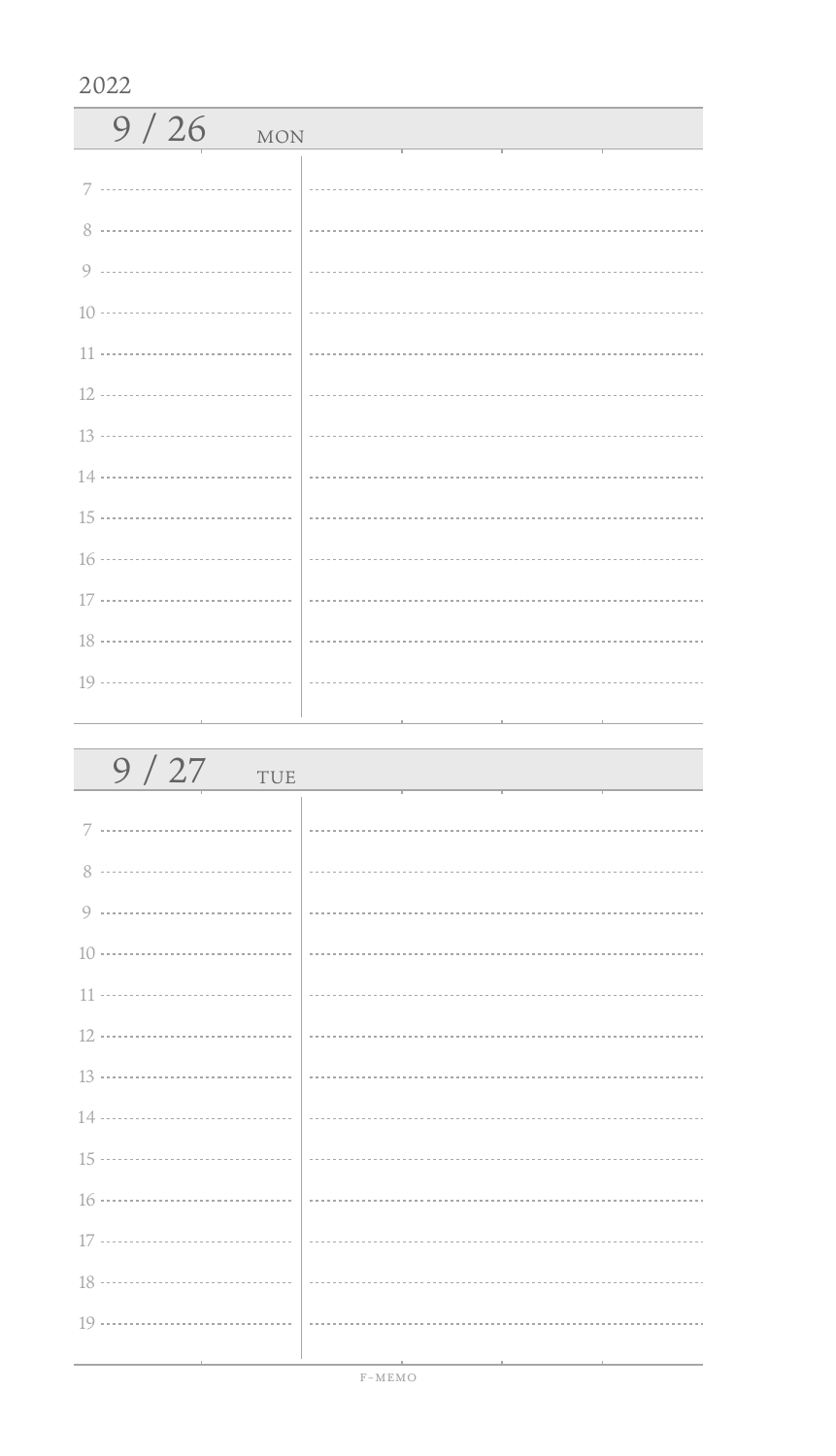| 9/28<br>WED |  |
|-------------|--|
|             |  |
| 8           |  |
| 9           |  |
|             |  |
| 11          |  |
|             |  |
|             |  |
|             |  |
|             |  |
|             |  |
|             |  |
|             |  |
|             |  |
|             |  |

| 9/29<br>THU |  |
|-------------|--|
| 7           |  |
| 8           |  |
| 9           |  |
|             |  |
|             |  |
|             |  |
|             |  |
|             |  |
|             |  |
|             |  |
|             |  |
|             |  |
|             |  |
|             |  |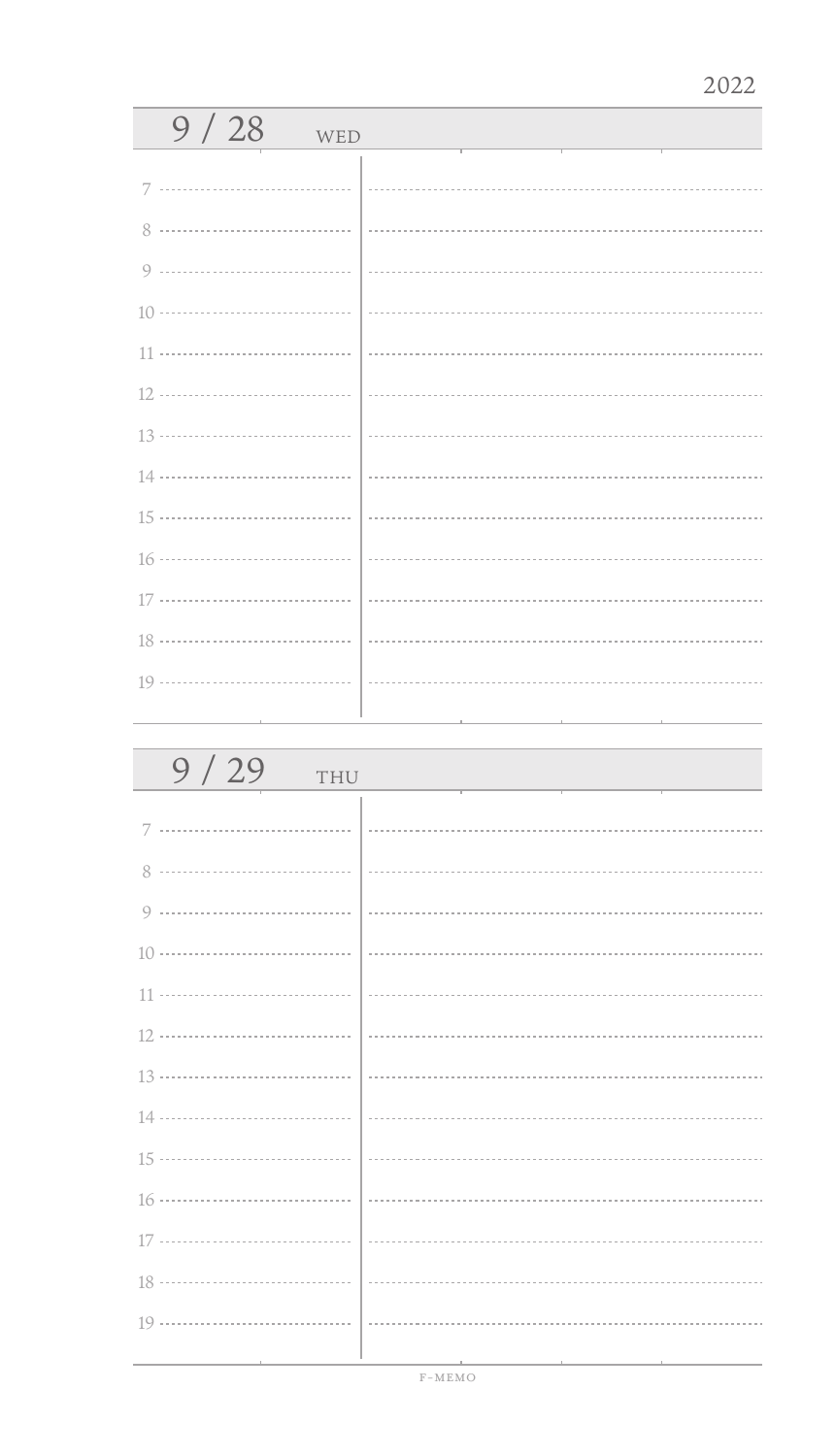| 9/30<br>FRI            |  |
|------------------------|--|
| 7 ………………………………   …………… |  |
|                        |  |
|                        |  |
|                        |  |
|                        |  |
|                        |  |
|                        |  |
|                        |  |
|                        |  |
|                        |  |
|                        |  |
|                        |  |
|                        |  |
|                        |  |

| $10/1$ sat                                   | and the control of the control of the control of the control of the control of the control of the control of the                                                                                                              |
|----------------------------------------------|-------------------------------------------------------------------------------------------------------------------------------------------------------------------------------------------------------------------------------|
|                                              |                                                                                                                                                                                                                               |
|                                              |                                                                                                                                                                                                                               |
|                                              |                                                                                                                                                                                                                               |
|                                              |                                                                                                                                                                                                                               |
|                                              |                                                                                                                                                                                                                               |
|                                              |                                                                                                                                                                                                                               |
|                                              |                                                                                                                                                                                                                               |
|                                              | $\frac{13 \dots}{13 \dots}$                                                                                                                                                                                                   |
|                                              |                                                                                                                                                                                                                               |
|                                              |                                                                                                                                                                                                                               |
|                                              |                                                                                                                                                                                                                               |
|                                              |                                                                                                                                                                                                                               |
|                                              |                                                                                                                                                                                                                               |
|                                              |                                                                                                                                                                                                                               |
| the control of the control of the control of | the control of the control of the control of the control of the control of the control of the control of the control of the control of the control of the control of the control of the control of the control of the control |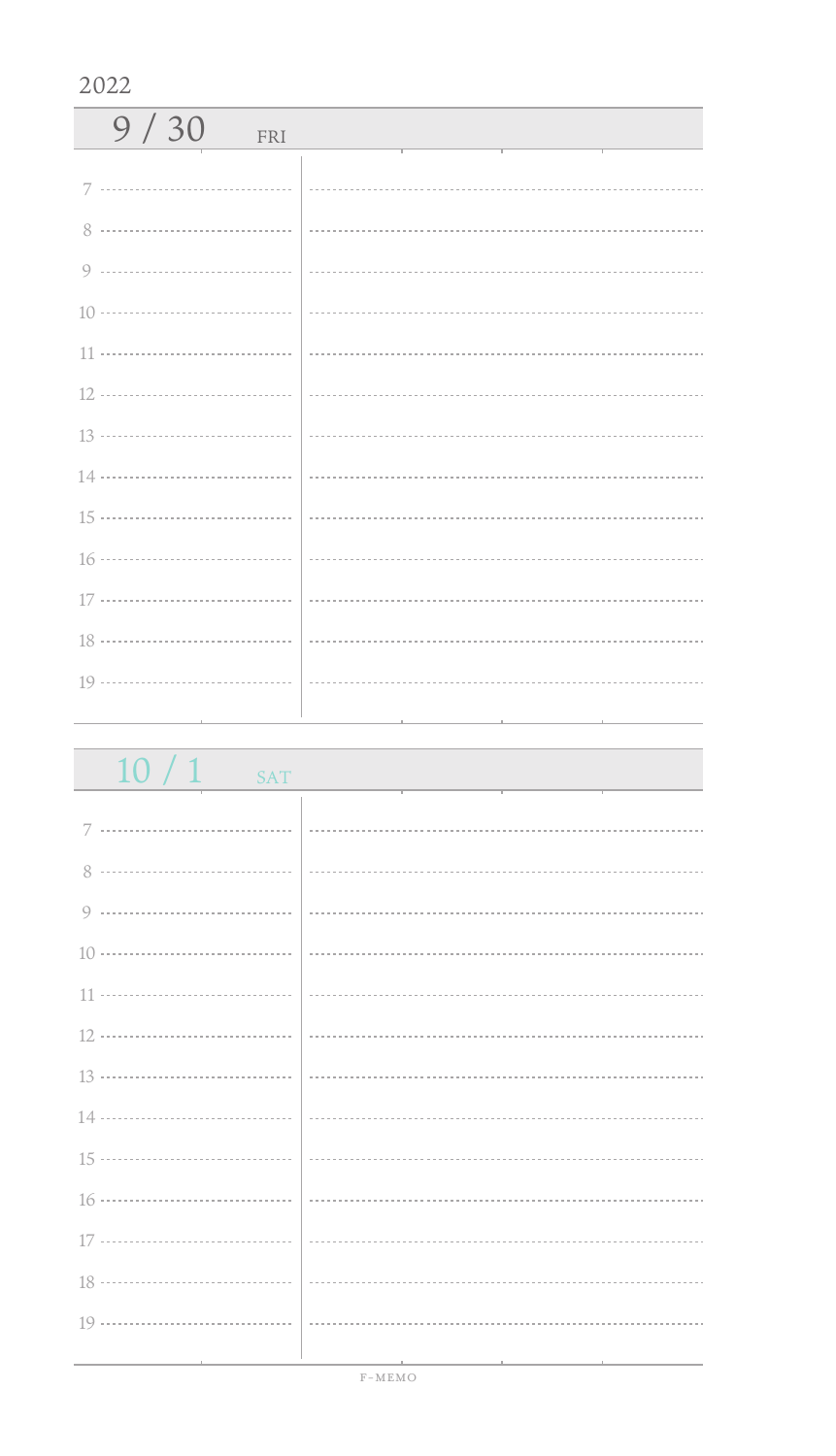| 10/2<br><b>SUN</b> |  |
|--------------------|--|
|                    |  |
| <br>7              |  |
| 8                  |  |
| 9                  |  |
| 10 ………………………………    |  |
|                    |  |
| 12 ………………………………    |  |
| 13 ………………………………    |  |
| 14 ………………………………    |  |
| 15 ………………………………    |  |
| 16 ………………………………    |  |
| 17 ………………………………    |  |
| 18                 |  |
|                    |  |
|                    |  |
|                    |  |
|                    |  |
| 10/3<br><b>MON</b> |  |
|                    |  |
| 7                  |  |
| 8.                 |  |

| $10/3$ MON |  |
|------------|--|
|            |  |
|            |  |
|            |  |
|            |  |
|            |  |
|            |  |
|            |  |
|            |  |
|            |  |
|            |  |
|            |  |
|            |  |
|            |  |
|            |  |
|            |  |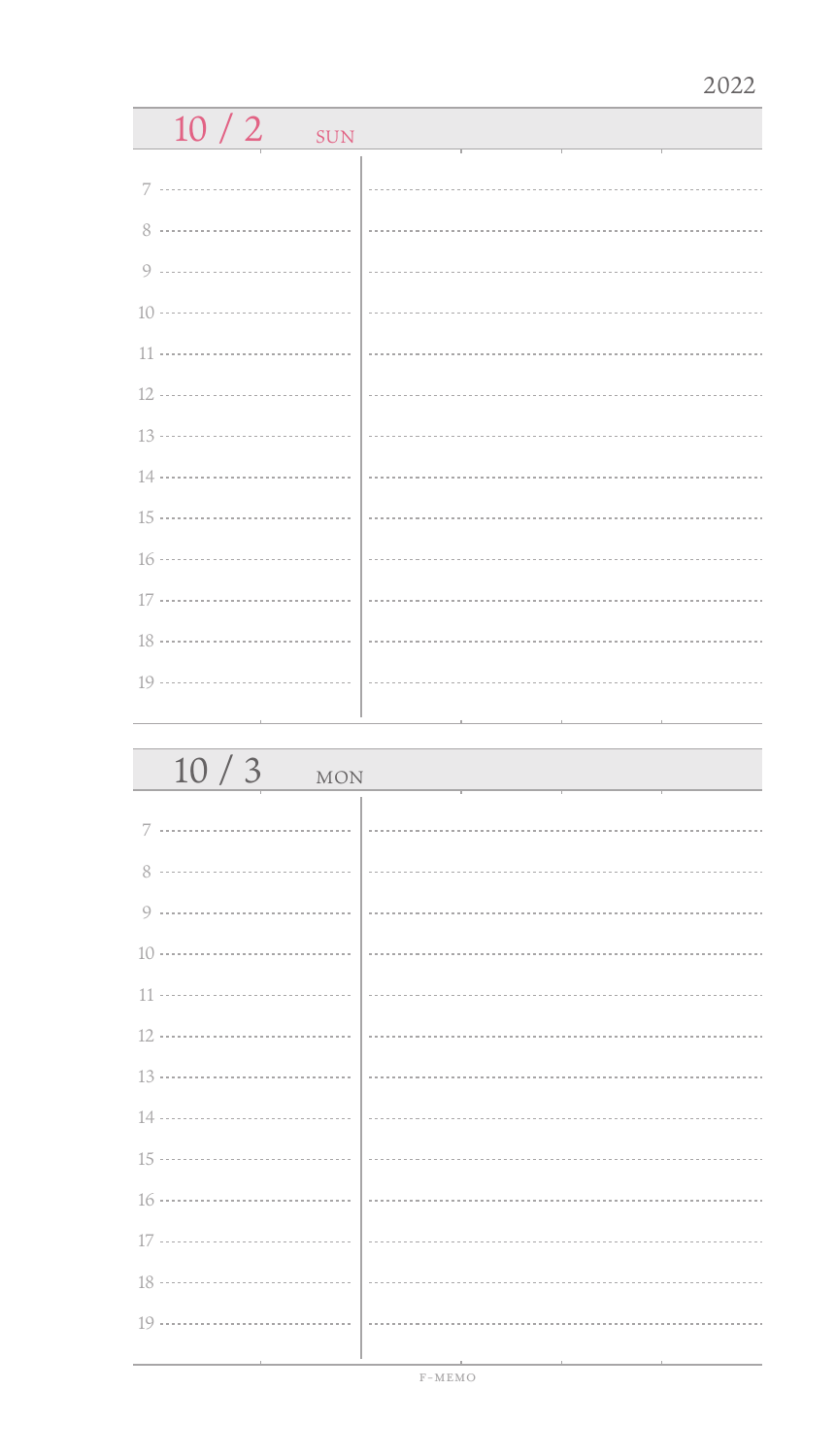| 10/4<br>TUE |  |
|-------------|--|
|             |  |
|             |  |
|             |  |
|             |  |
|             |  |
|             |  |
|             |  |
|             |  |
|             |  |
|             |  |
|             |  |
|             |  |
|             |  |
|             |  |

| 10/5<br>WED                                  |                                                                                                                 |
|----------------------------------------------|-----------------------------------------------------------------------------------------------------------------|
|                                              |                                                                                                                 |
|                                              |                                                                                                                 |
|                                              |                                                                                                                 |
|                                              |                                                                                                                 |
|                                              |                                                                                                                 |
|                                              |                                                                                                                 |
|                                              |                                                                                                                 |
|                                              |                                                                                                                 |
|                                              |                                                                                                                 |
|                                              |                                                                                                                 |
|                                              |                                                                                                                 |
|                                              |                                                                                                                 |
|                                              |                                                                                                                 |
|                                              |                                                                                                                 |
| the control of the control of the control of | the contract of the contract of the contract of the contract of the contract of the contract of the contract of |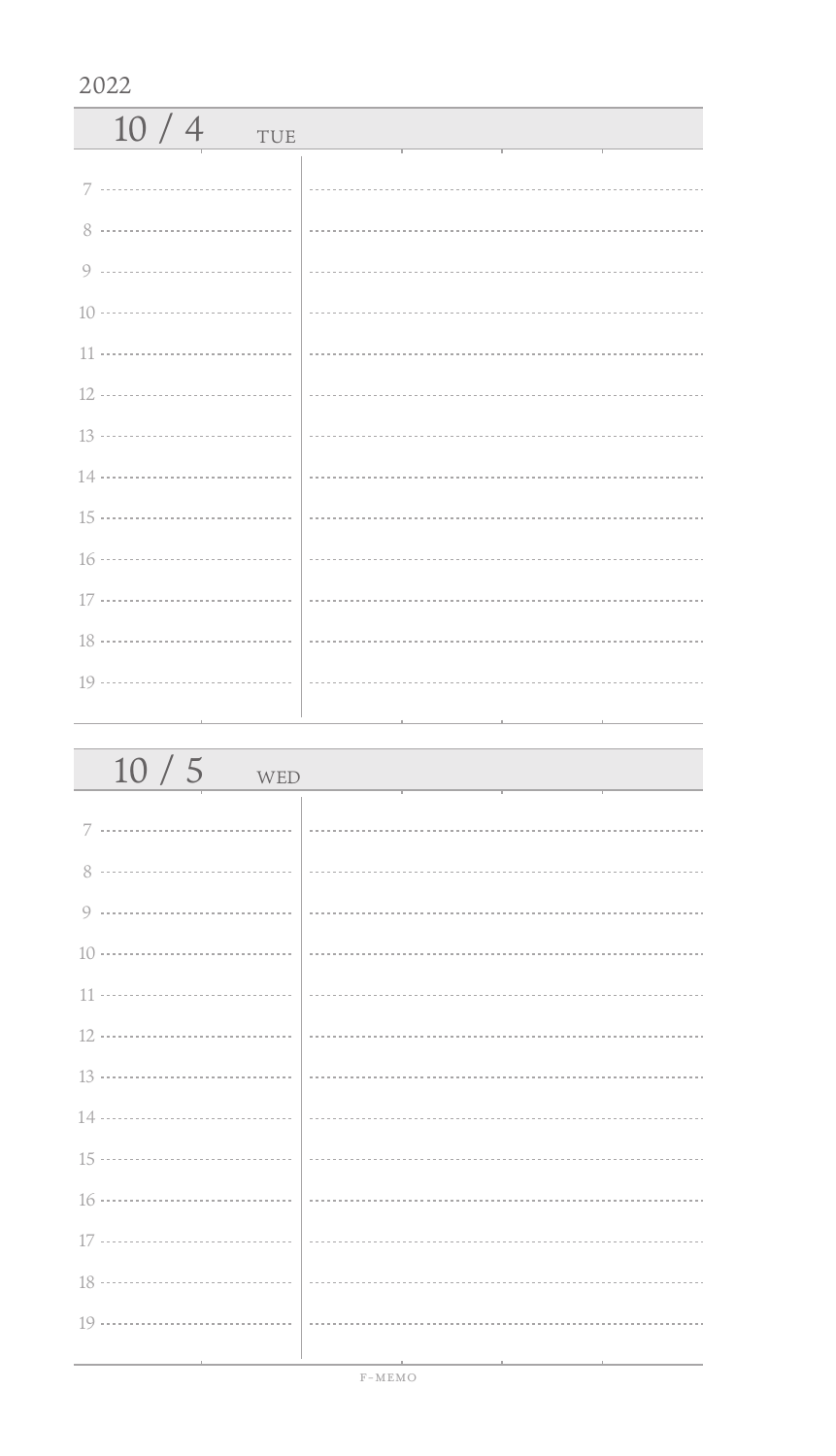| 10/6<br>THU |  |
|-------------|--|
| 7           |  |
| 8           |  |
|             |  |
|             |  |
|             |  |
|             |  |
|             |  |
|             |  |
|             |  |
|             |  |
|             |  |
|             |  |
|             |  |
|             |  |

| 10/7<br>FRI |  |
|-------------|--|
|             |  |
| 8           |  |
| 9           |  |
|             |  |
|             |  |
|             |  |
|             |  |
|             |  |
|             |  |
|             |  |
|             |  |
|             |  |
|             |  |
|             |  |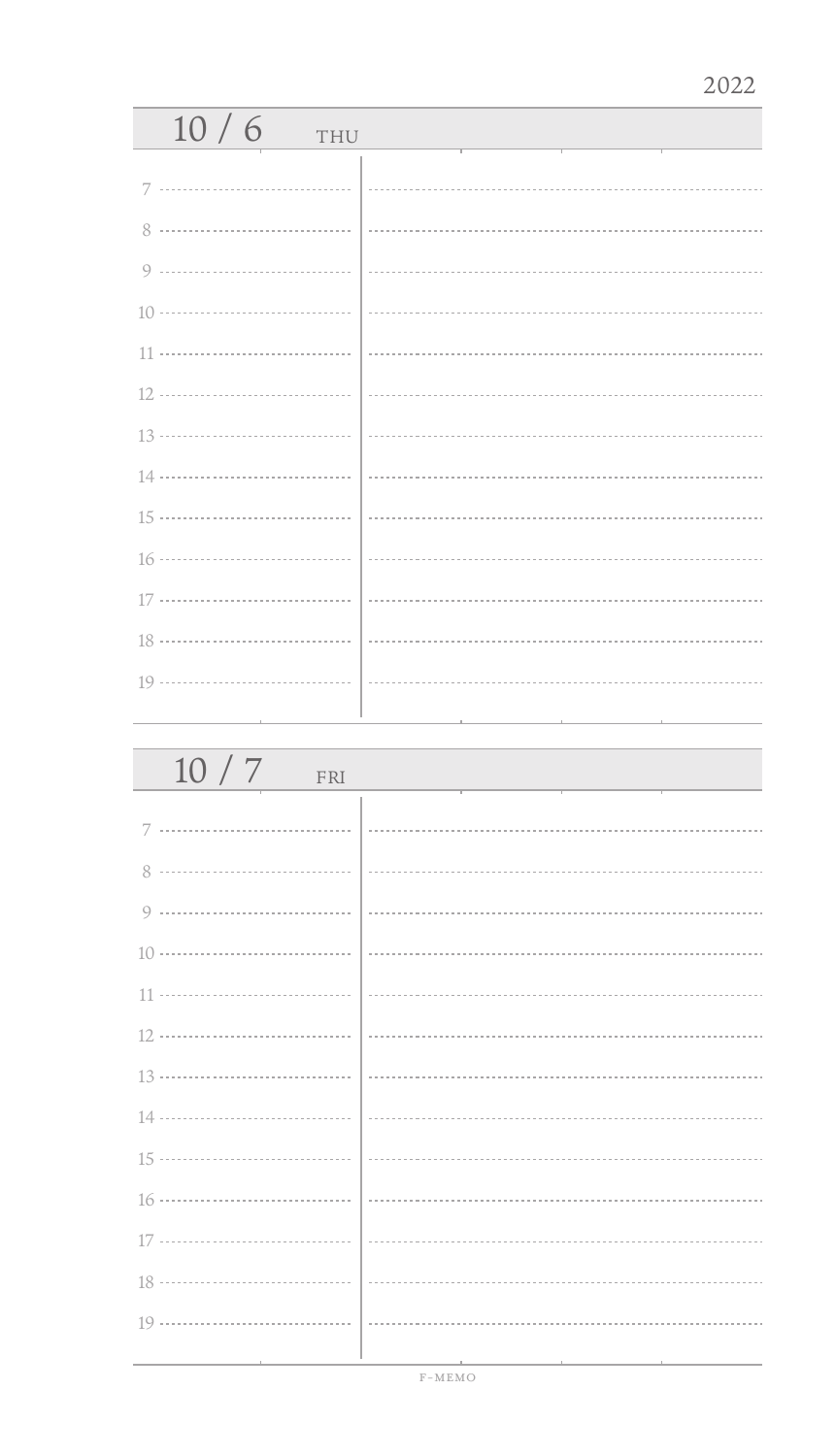$10/8$  SAT 0 ------------------------------------ 11 ................................. 13 ................................... 16 ................................... 17 ................................. 18 ................................... 19 ................................. 

| 10/9<br><b>SUN</b>                  |  |
|-------------------------------------|--|
|                                     |  |
|                                     |  |
|                                     |  |
|                                     |  |
|                                     |  |
|                                     |  |
|                                     |  |
|                                     |  |
|                                     |  |
|                                     |  |
|                                     |  |
|                                     |  |
|                                     |  |
|                                     |  |
| the contract of the contract of the |  |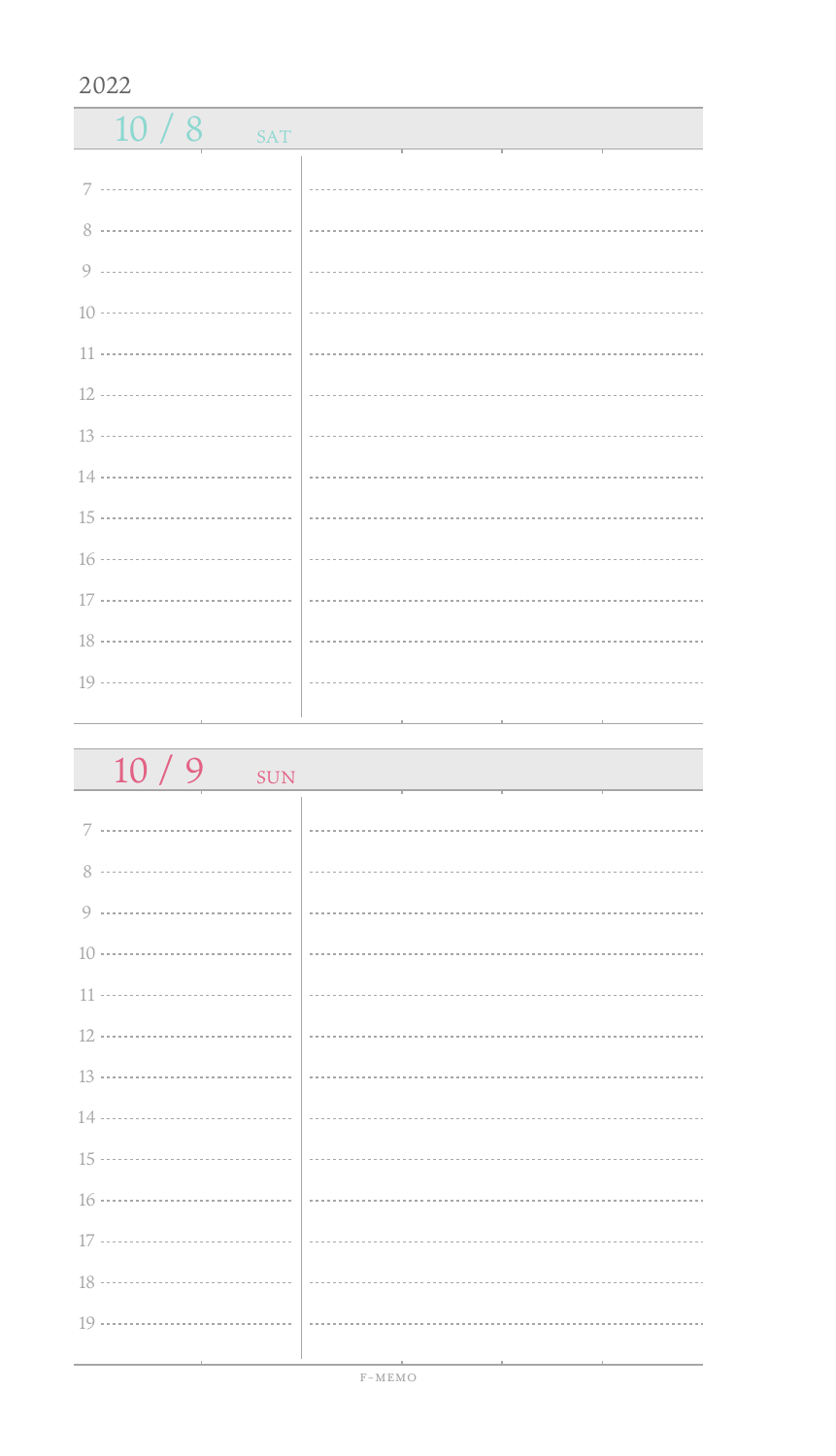## $10 / 10$  MON

| 10/11<br>TUE |  |
|--------------|--|
|              |  |
| 8            |  |
| 9            |  |
|              |  |
|              |  |
|              |  |
|              |  |
|              |  |
|              |  |
|              |  |
|              |  |
|              |  |
|              |  |
|              |  |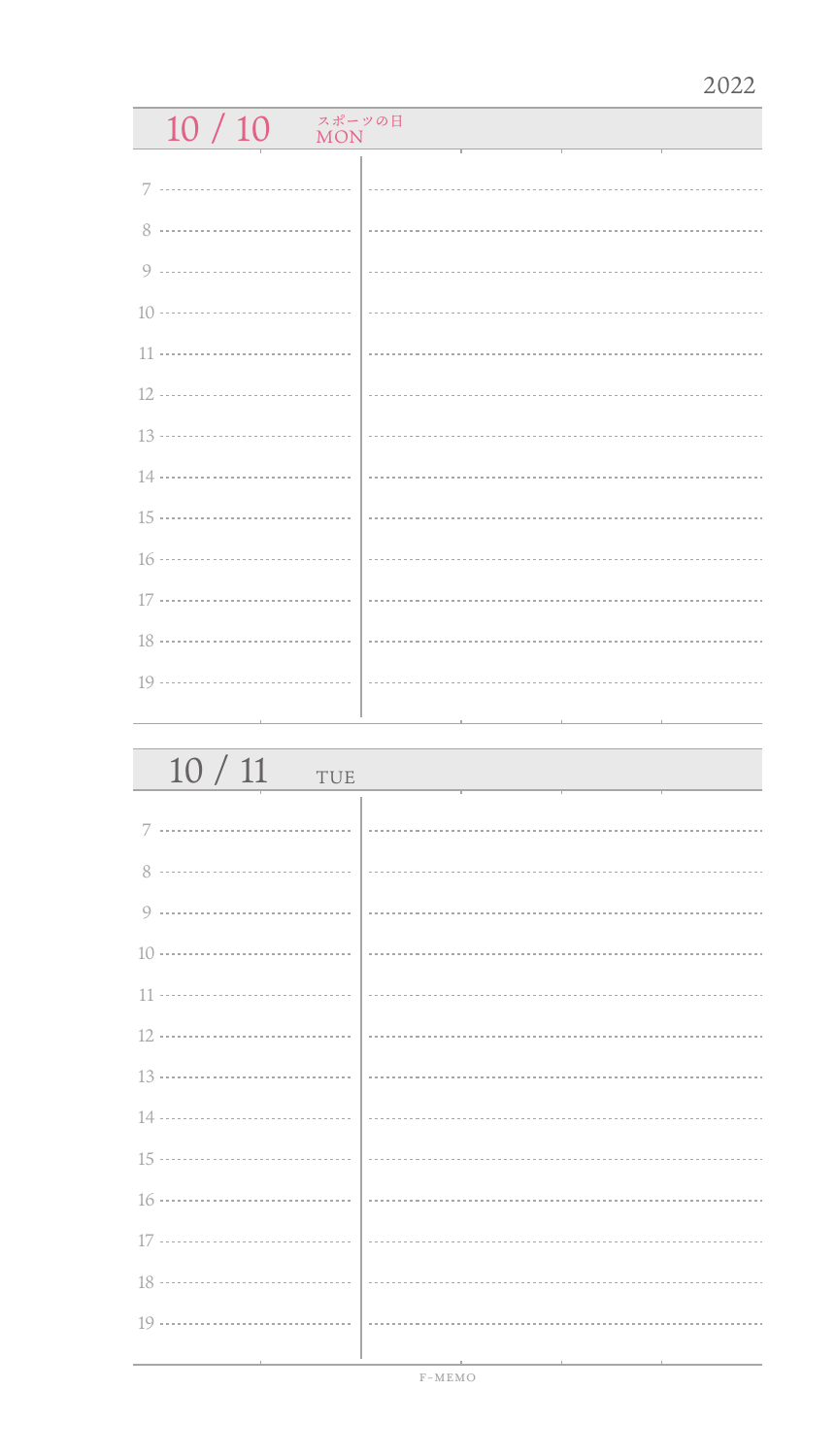| $10/12$ WED |  |
|-------------|--|
|             |  |
|             |  |
|             |  |
|             |  |
|             |  |
|             |  |
|             |  |
|             |  |
|             |  |
|             |  |
|             |  |
|             |  |
|             |  |

| 10/13<br>THU                      |                                                                                                                 |
|-----------------------------------|-----------------------------------------------------------------------------------------------------------------|
|                                   |                                                                                                                 |
|                                   |                                                                                                                 |
|                                   |                                                                                                                 |
|                                   |                                                                                                                 |
|                                   |                                                                                                                 |
|                                   |                                                                                                                 |
|                                   |                                                                                                                 |
|                                   |                                                                                                                 |
|                                   |                                                                                                                 |
|                                   |                                                                                                                 |
|                                   |                                                                                                                 |
|                                   |                                                                                                                 |
|                                   |                                                                                                                 |
|                                   |                                                                                                                 |
| the control of the control of the | the contract of the contract of the contract of the contract of the contract of the contract of the contract of |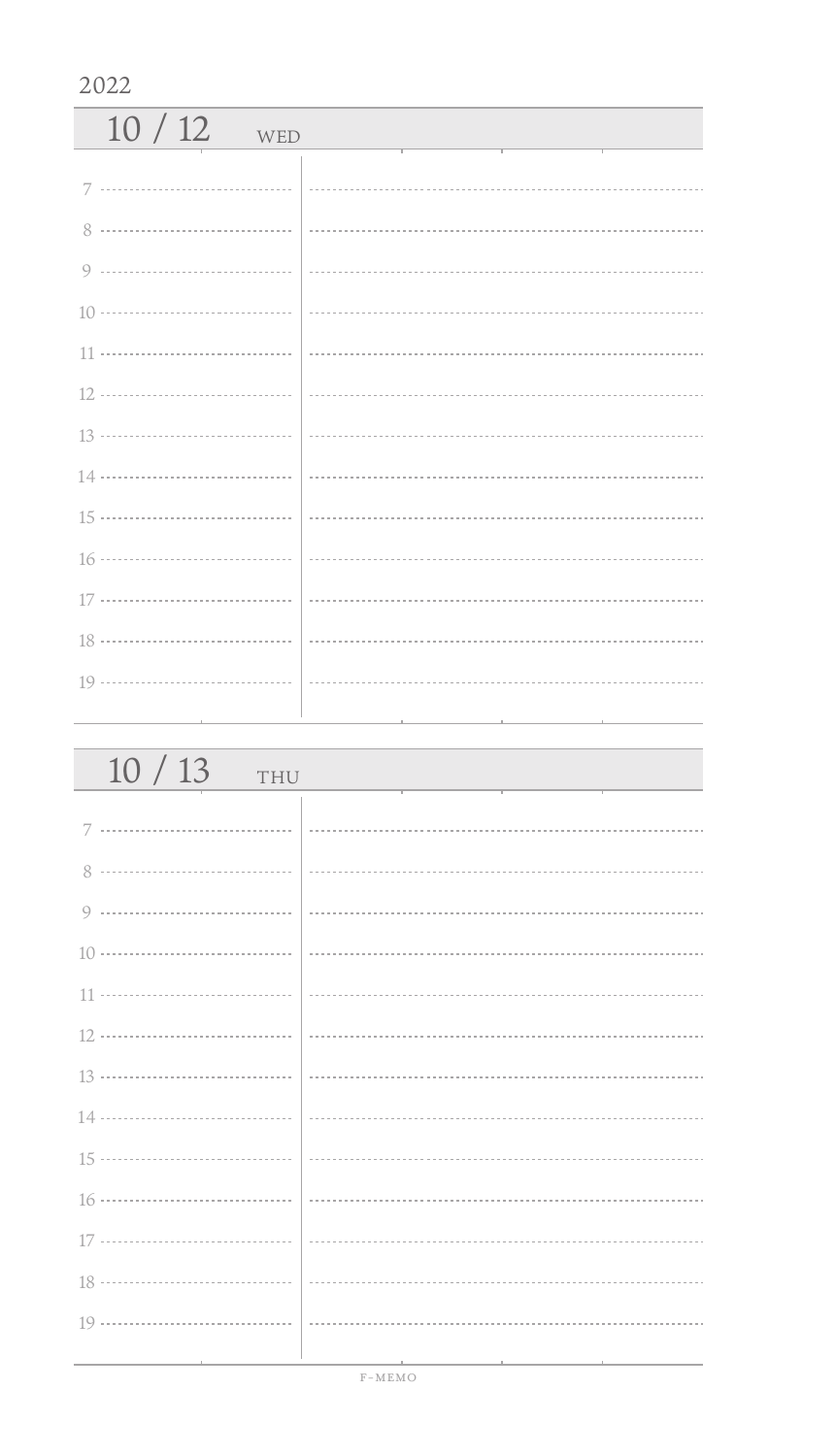## 10 / 14 FRI 7 ................................. i. 8 0 ................................. 10 11 12 13 ................................... 14 ...................................  $\mathbb{R}^2$ 15 16 .................................. 17 ................................ 18 19 ................................

 $10/15$ 

| $10710$ $541$                                       |                                                                                 |  |
|-----------------------------------------------------|---------------------------------------------------------------------------------|--|
|                                                     |                                                                                 |  |
|                                                     |                                                                                 |  |
|                                                     |                                                                                 |  |
|                                                     |                                                                                 |  |
|                                                     |                                                                                 |  |
|                                                     |                                                                                 |  |
|                                                     |                                                                                 |  |
|                                                     |                                                                                 |  |
|                                                     |                                                                                 |  |
|                                                     |                                                                                 |  |
|                                                     |                                                                                 |  |
|                                                     |                                                                                 |  |
|                                                     |                                                                                 |  |
|                                                     |                                                                                 |  |
|                                                     |                                                                                 |  |
|                                                     |                                                                                 |  |
|                                                     |                                                                                 |  |
|                                                     |                                                                                 |  |
|                                                     |                                                                                 |  |
|                                                     |                                                                                 |  |
|                                                     |                                                                                 |  |
|                                                     |                                                                                 |  |
|                                                     |                                                                                 |  |
|                                                     |                                                                                 |  |
|                                                     |                                                                                 |  |
|                                                     |                                                                                 |  |
|                                                     |                                                                                 |  |
|                                                     |                                                                                 |  |
|                                                     |                                                                                 |  |
|                                                     |                                                                                 |  |
|                                                     |                                                                                 |  |
|                                                     |                                                                                 |  |
|                                                     |                                                                                 |  |
|                                                     |                                                                                 |  |
|                                                     |                                                                                 |  |
|                                                     |                                                                                 |  |
|                                                     |                                                                                 |  |
|                                                     |                                                                                 |  |
|                                                     |                                                                                 |  |
|                                                     |                                                                                 |  |
|                                                     |                                                                                 |  |
|                                                     |                                                                                 |  |
|                                                     |                                                                                 |  |
|                                                     |                                                                                 |  |
|                                                     |                                                                                 |  |
|                                                     |                                                                                 |  |
|                                                     |                                                                                 |  |
|                                                     |                                                                                 |  |
|                                                     |                                                                                 |  |
|                                                     |                                                                                 |  |
|                                                     |                                                                                 |  |
|                                                     |                                                                                 |  |
|                                                     |                                                                                 |  |
|                                                     |                                                                                 |  |
|                                                     |                                                                                 |  |
|                                                     |                                                                                 |  |
|                                                     |                                                                                 |  |
|                                                     |                                                                                 |  |
|                                                     |                                                                                 |  |
| the contract of the contract of the contract of the | the contract of the contract of the contract of the contract of the contract of |  |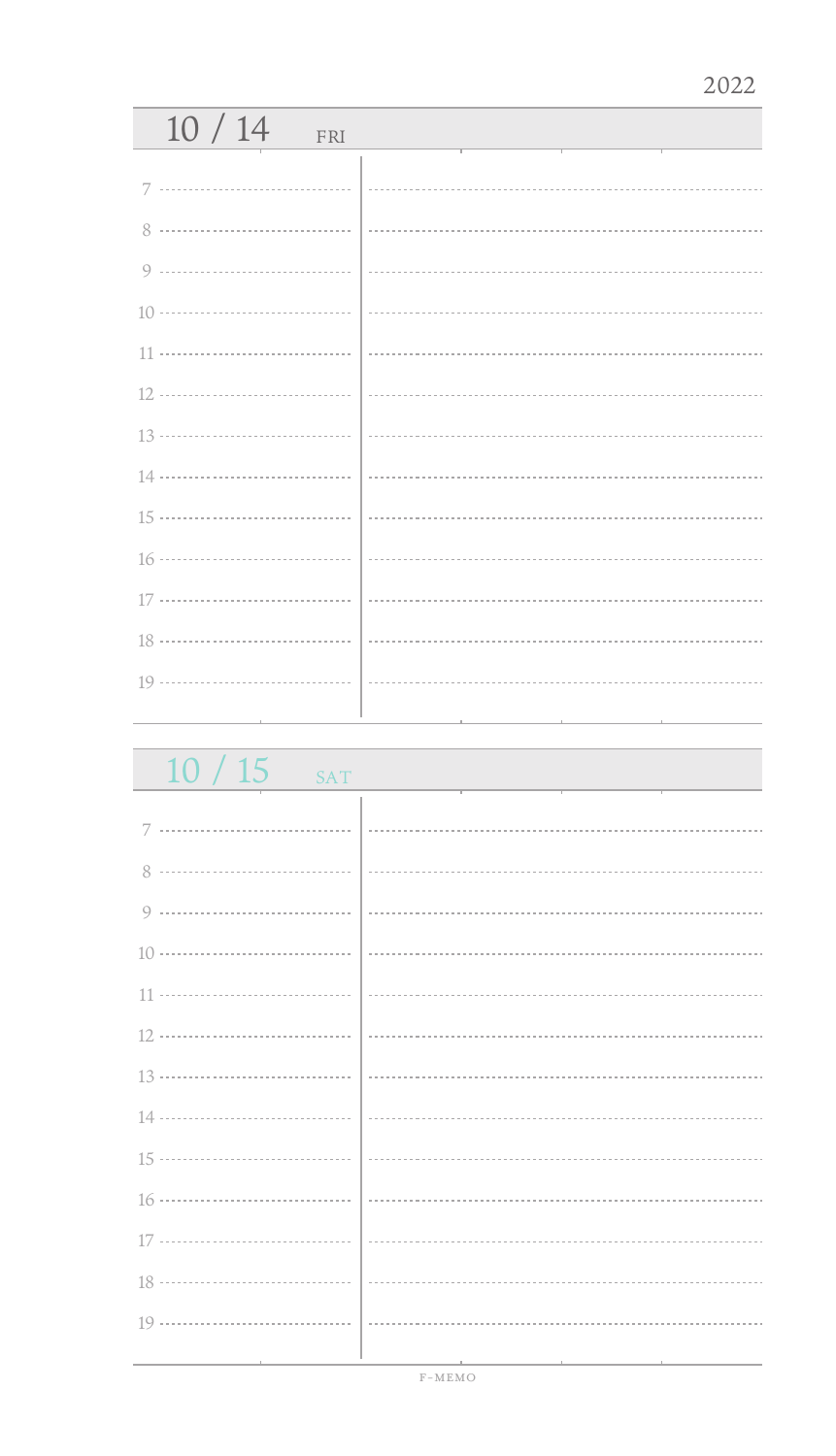$10 / 16$  SUN 7 ................................. 8 0 ------------------------------------10 11 ................................. 12 13 ................................... 14 15 ................................... 16 ................................... 17 ................................. 18 ................................... 19 ................................. 

| 10/17<br><b>MON</b>      |                                                                                                                 |
|--------------------------|-----------------------------------------------------------------------------------------------------------------|
|                          |                                                                                                                 |
|                          |                                                                                                                 |
|                          |                                                                                                                 |
|                          |                                                                                                                 |
|                          |                                                                                                                 |
|                          |                                                                                                                 |
|                          |                                                                                                                 |
|                          |                                                                                                                 |
|                          |                                                                                                                 |
|                          |                                                                                                                 |
|                          |                                                                                                                 |
|                          |                                                                                                                 |
|                          |                                                                                                                 |
| the contract of the con- | the contract of the contract of the contract of the contract of the contract of the contract of the contract of |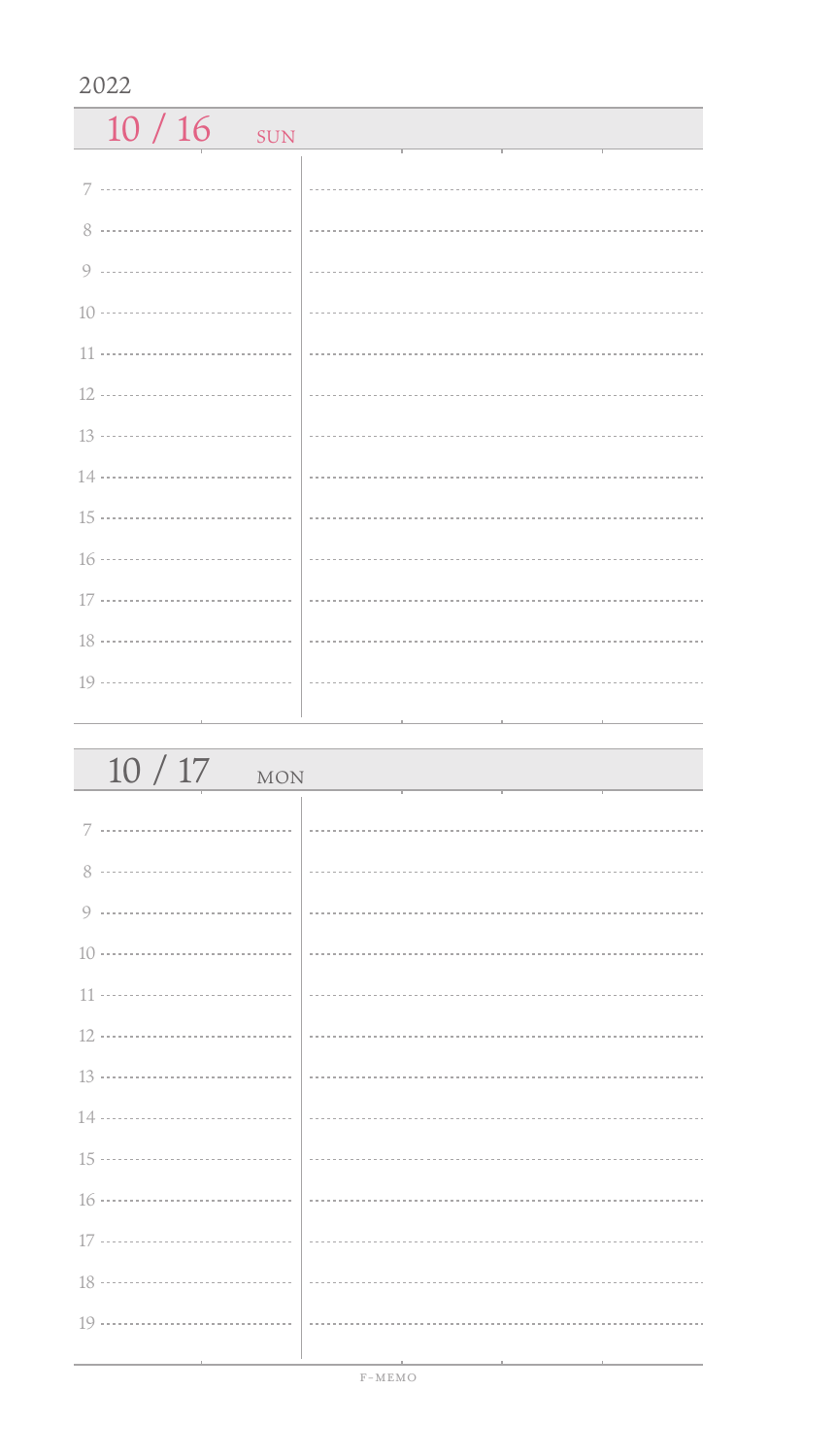## 10 / 18 TUE 7 ................................. 0 ................................. 14 ...................................  $\sim$  16 .................................. 17 ................................ 19 ..................................

| 10/19<br>WED |  |
|--------------|--|
|              |  |
|              |  |
|              |  |
|              |  |
|              |  |
|              |  |
|              |  |
|              |  |
|              |  |
|              |  |
|              |  |
|              |  |
|              |  |
|              |  |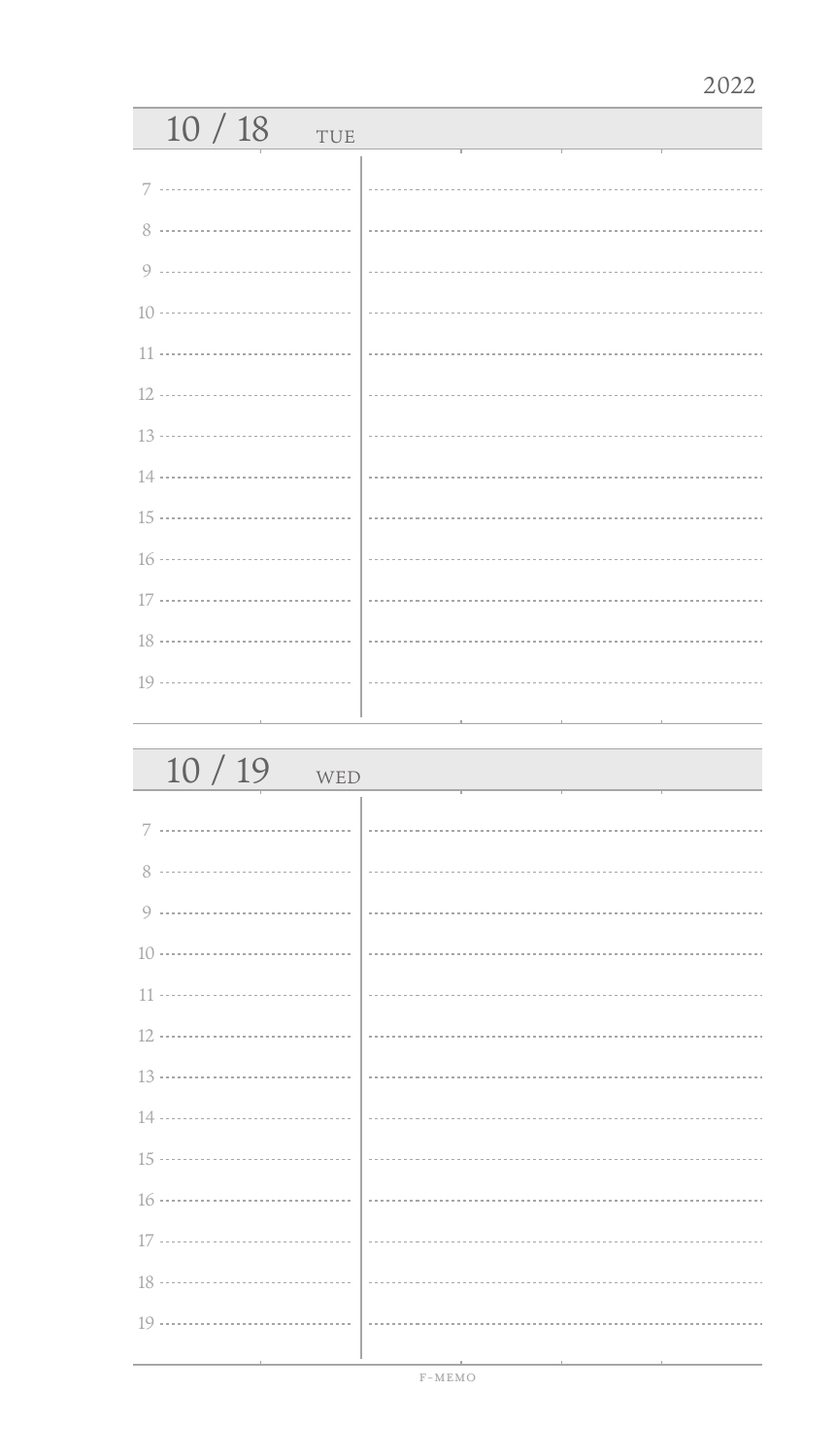| 2022         |                                                      |  |
|--------------|------------------------------------------------------|--|
| 10/20<br>THU | and the control of the control of the control of the |  |
|              |                                                      |  |
|              |                                                      |  |
|              |                                                      |  |
|              |                                                      |  |
|              |                                                      |  |
|              |                                                      |  |
|              |                                                      |  |
|              |                                                      |  |
|              |                                                      |  |
|              |                                                      |  |
|              |                                                      |  |
|              |                                                      |  |
|              |                                                      |  |
|              |                                                      |  |
|              |                                                      |  |

| 10/21<br>FRI                    |                                                                                                                 |
|---------------------------------|-----------------------------------------------------------------------------------------------------------------|
|                                 |                                                                                                                 |
|                                 |                                                                                                                 |
|                                 |                                                                                                                 |
|                                 |                                                                                                                 |
|                                 |                                                                                                                 |
|                                 |                                                                                                                 |
|                                 |                                                                                                                 |
|                                 |                                                                                                                 |
|                                 |                                                                                                                 |
|                                 |                                                                                                                 |
|                                 |                                                                                                                 |
|                                 |                                                                                                                 |
|                                 |                                                                                                                 |
| the contract of the contract of | the contract of the contract of the contract of the contract of the contract of the contract of the contract of |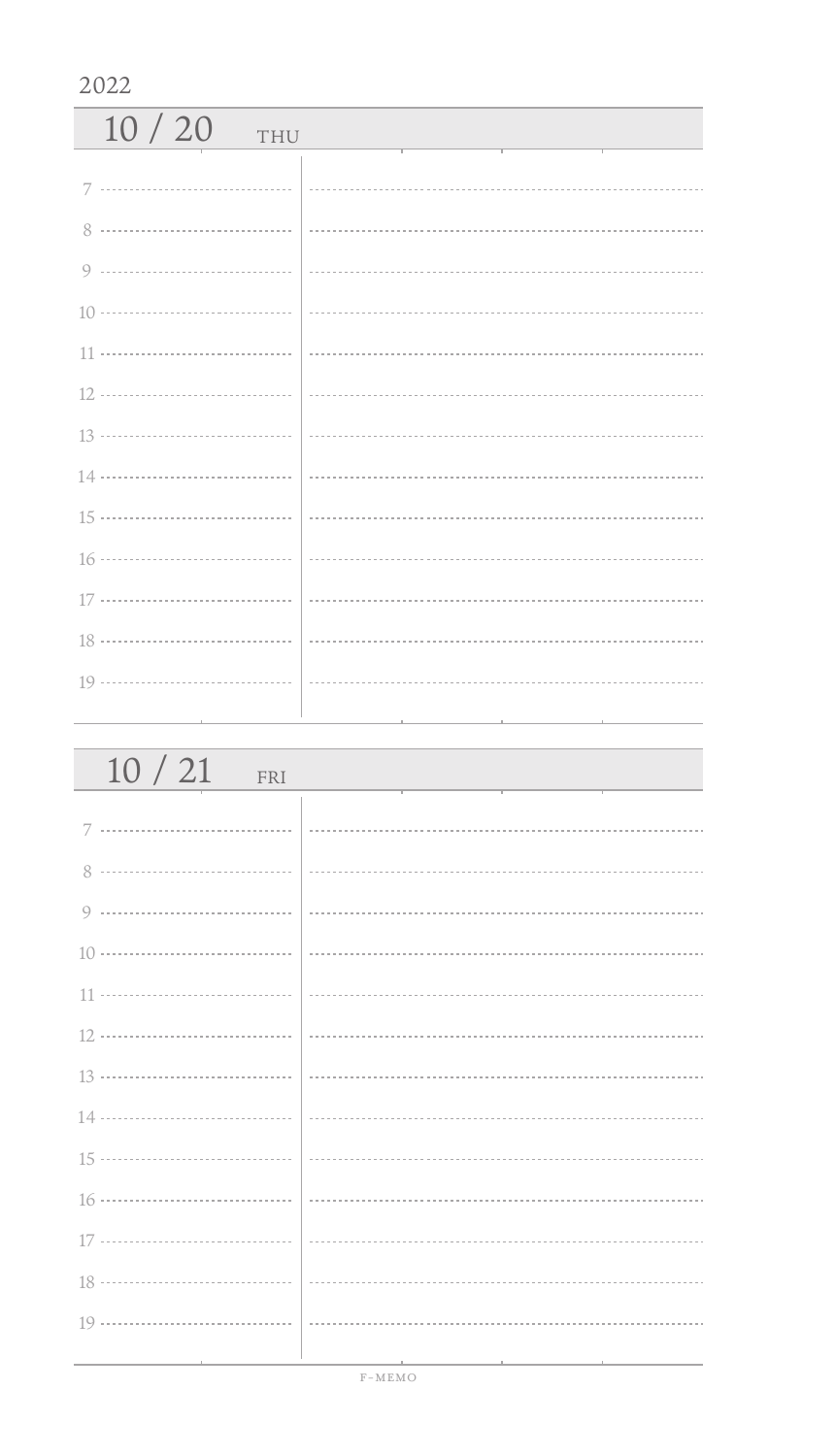## $10/22$  SAT 7 ................................. 8 0 .................................. 10 11 ................................... 12 13 14 ................................... 15 16 ..................................  $\ddot{\phantom{a}}$ 17 ................................ 18 ...................................  $\ddot{\phantom{a}}$ 19 ................................

 $10 / 23$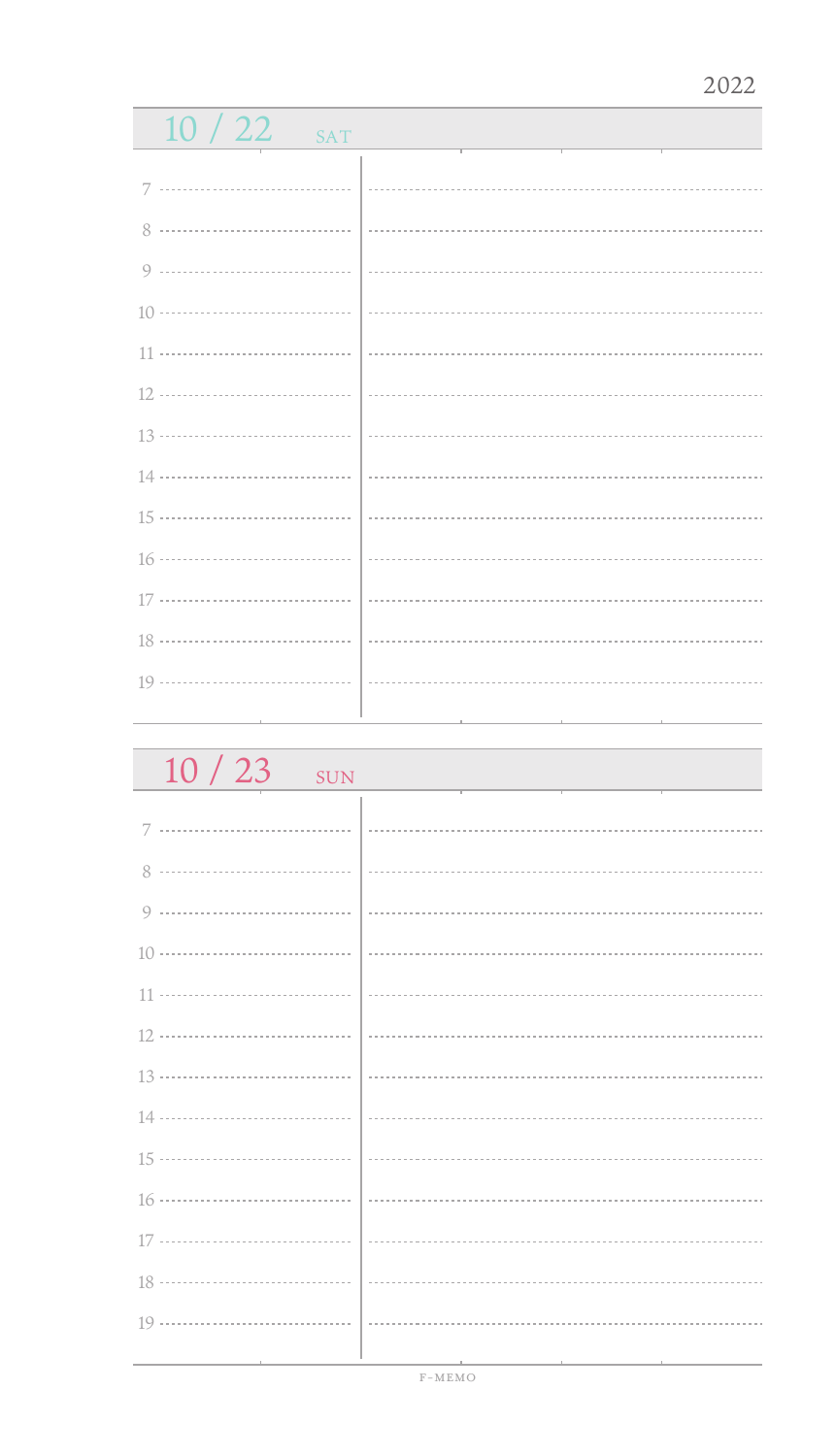| 2022                |  |  |
|---------------------|--|--|
| 10/24<br><b>MON</b> |  |  |
|                     |  |  |
|                     |  |  |
|                     |  |  |
|                     |  |  |
|                     |  |  |
|                     |  |  |
|                     |  |  |
|                     |  |  |
|                     |  |  |
|                     |  |  |
|                     |  |  |
|                     |  |  |
|                     |  |  |
|                     |  |  |
|                     |  |  |

| 10/25<br>TUE                    |  |
|---------------------------------|--|
|                                 |  |
|                                 |  |
|                                 |  |
|                                 |  |
|                                 |  |
|                                 |  |
|                                 |  |
|                                 |  |
|                                 |  |
|                                 |  |
|                                 |  |
|                                 |  |
|                                 |  |
|                                 |  |
| the contract of the contract of |  |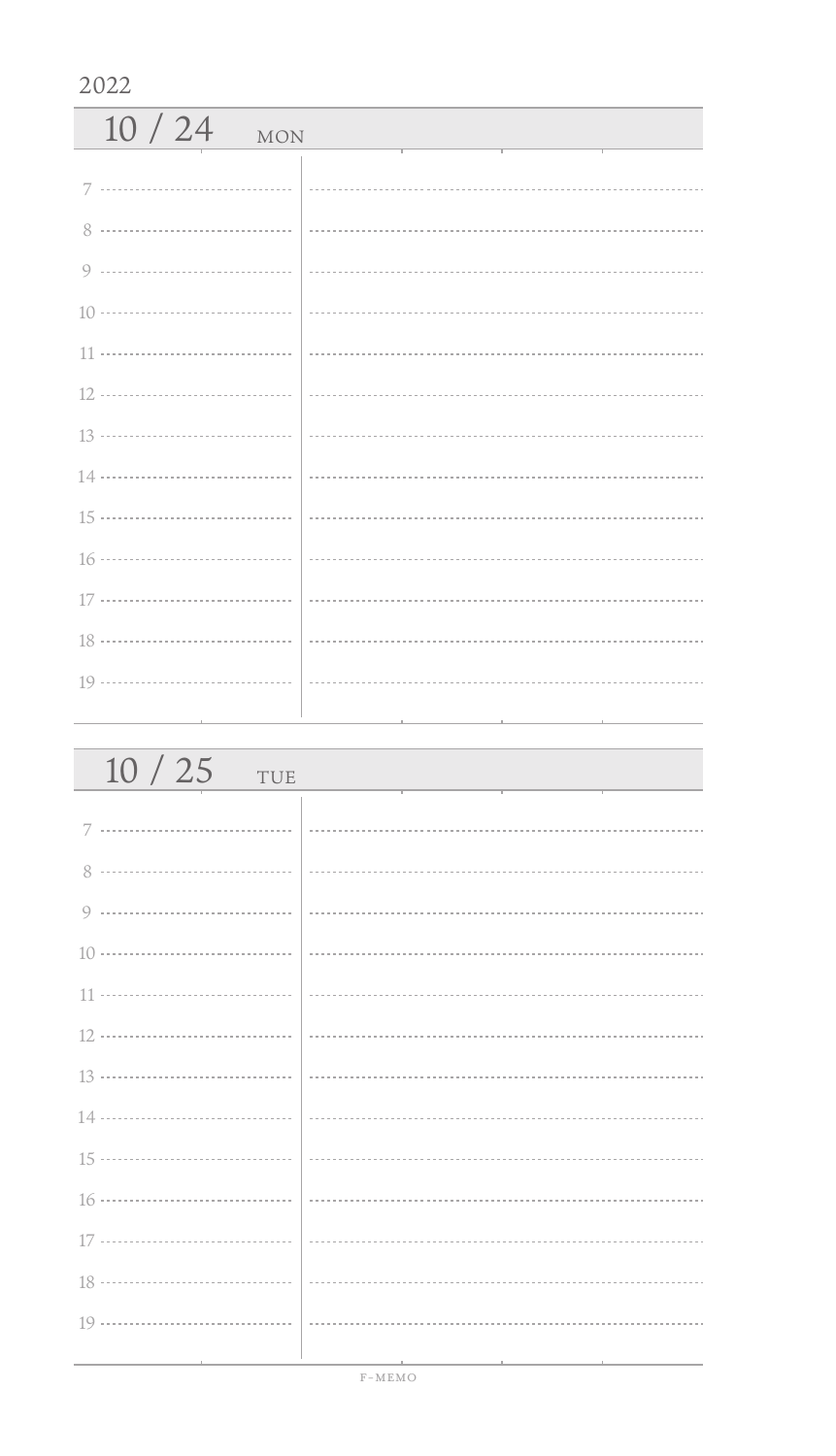## 10 / 26 WED7 ................................. 0 ................................. 14 ...................................  $\mathbb{R}^2$  16 .................................. 17 ................................ 19 .................................

| 10/27<br>THU |  |
|--------------|--|
| 7            |  |
|              |  |
|              |  |
|              |  |
|              |  |
|              |  |
|              |  |
|              |  |
|              |  |
|              |  |
|              |  |
|              |  |
|              |  |
|              |  |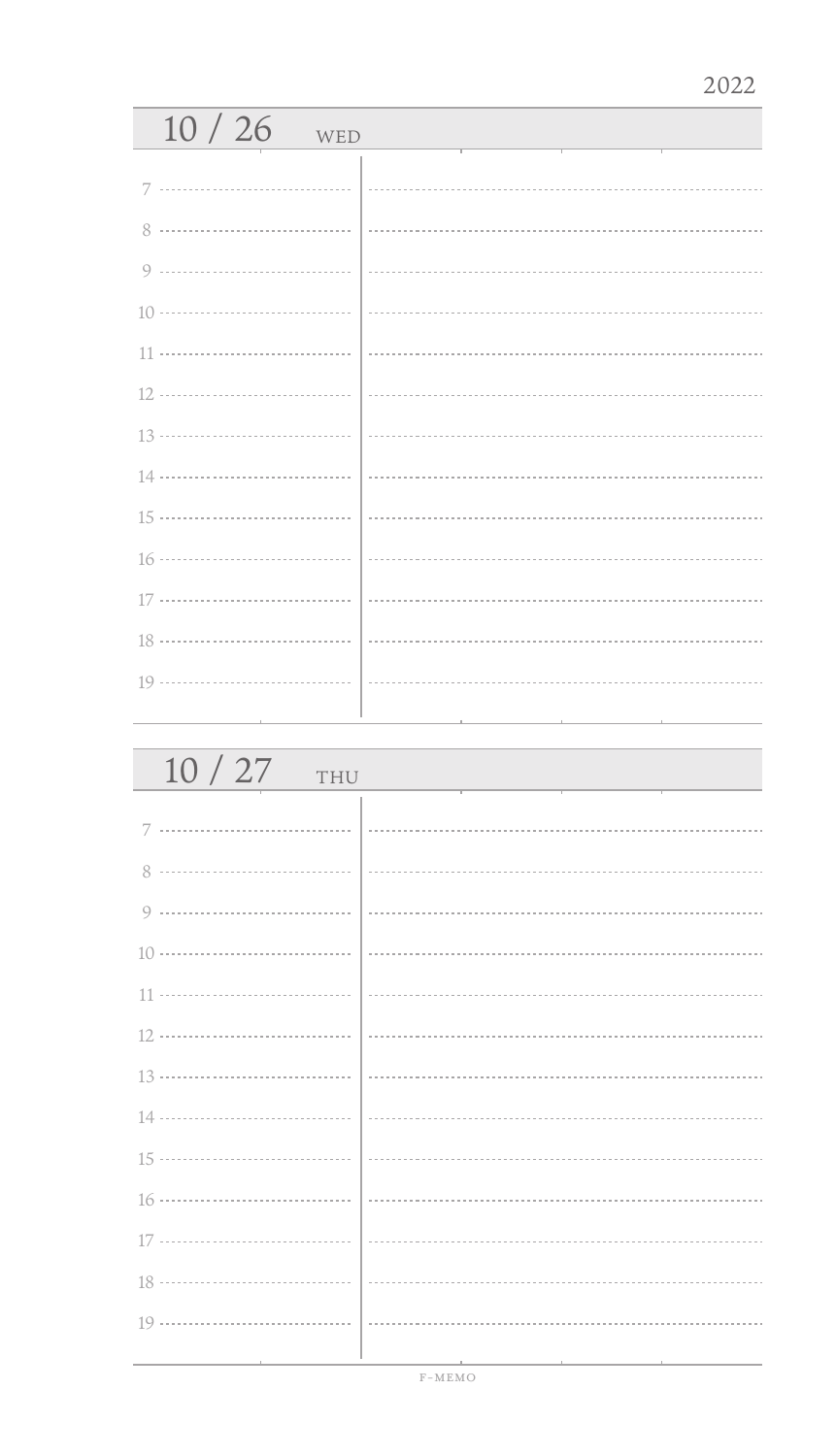| 10/28<br>FRI |  |
|--------------|--|
|              |  |
|              |  |
|              |  |
|              |  |
|              |  |
|              |  |
|              |  |
|              |  |
|              |  |
|              |  |
|              |  |
|              |  |
|              |  |
|              |  |

| 10/29<br><b>SAT</b> |                                                                                                                       |
|---------------------|-----------------------------------------------------------------------------------------------------------------------|
|                     |                                                                                                                       |
|                     |                                                                                                                       |
|                     |                                                                                                                       |
|                     |                                                                                                                       |
|                     |                                                                                                                       |
|                     |                                                                                                                       |
|                     |                                                                                                                       |
|                     |                                                                                                                       |
|                     |                                                                                                                       |
|                     |                                                                                                                       |
|                     |                                                                                                                       |
|                     |                                                                                                                       |
|                     |                                                                                                                       |
| 19                  |                                                                                                                       |
|                     | <u> 1989 - Jan Samuel Barbara, margaret e popular e popular e popular e popular e popular e popular e popular e p</u> |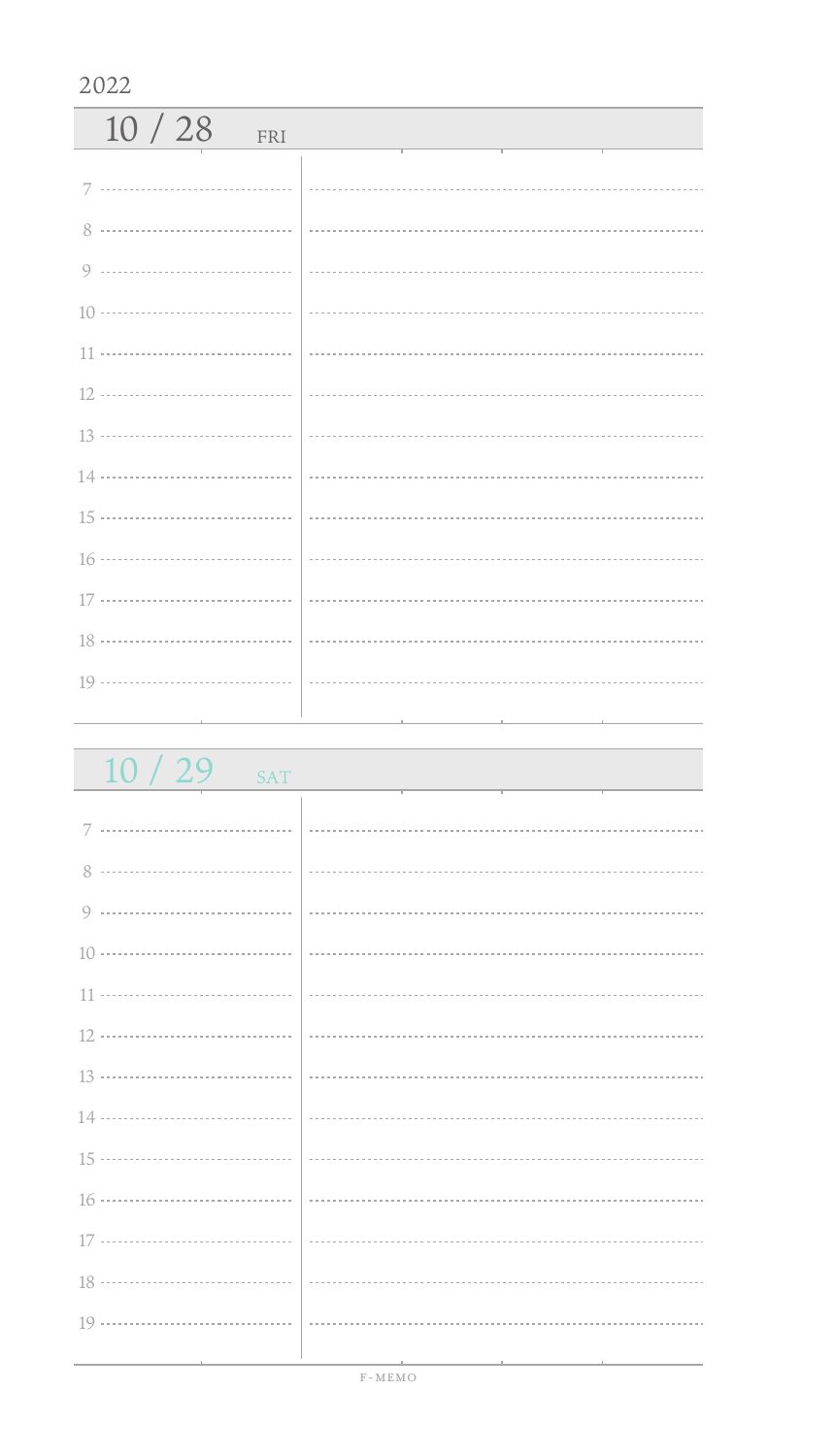| 10/30<br><b>SUN</b> |  |
|---------------------|--|
|                     |  |
| 7                   |  |
|                     |  |
|                     |  |
|                     |  |
|                     |  |
|                     |  |
| 13 ………………………………     |  |
| 14                  |  |
| 15 ………………………………     |  |
|                     |  |
| 17                  |  |
| 18 ………………………………     |  |
|                     |  |
|                     |  |

| 10/31<br><b>MON</b>                          |                                                                                                 |
|----------------------------------------------|-------------------------------------------------------------------------------------------------|
|                                              |                                                                                                 |
|                                              |                                                                                                 |
|                                              |                                                                                                 |
|                                              |                                                                                                 |
|                                              |                                                                                                 |
|                                              |                                                                                                 |
|                                              |                                                                                                 |
|                                              |                                                                                                 |
|                                              |                                                                                                 |
|                                              |                                                                                                 |
|                                              |                                                                                                 |
|                                              |                                                                                                 |
|                                              |                                                                                                 |
| the control of the control of the control of | the contract of the contract of the contract of the contract of the contract of the contract of |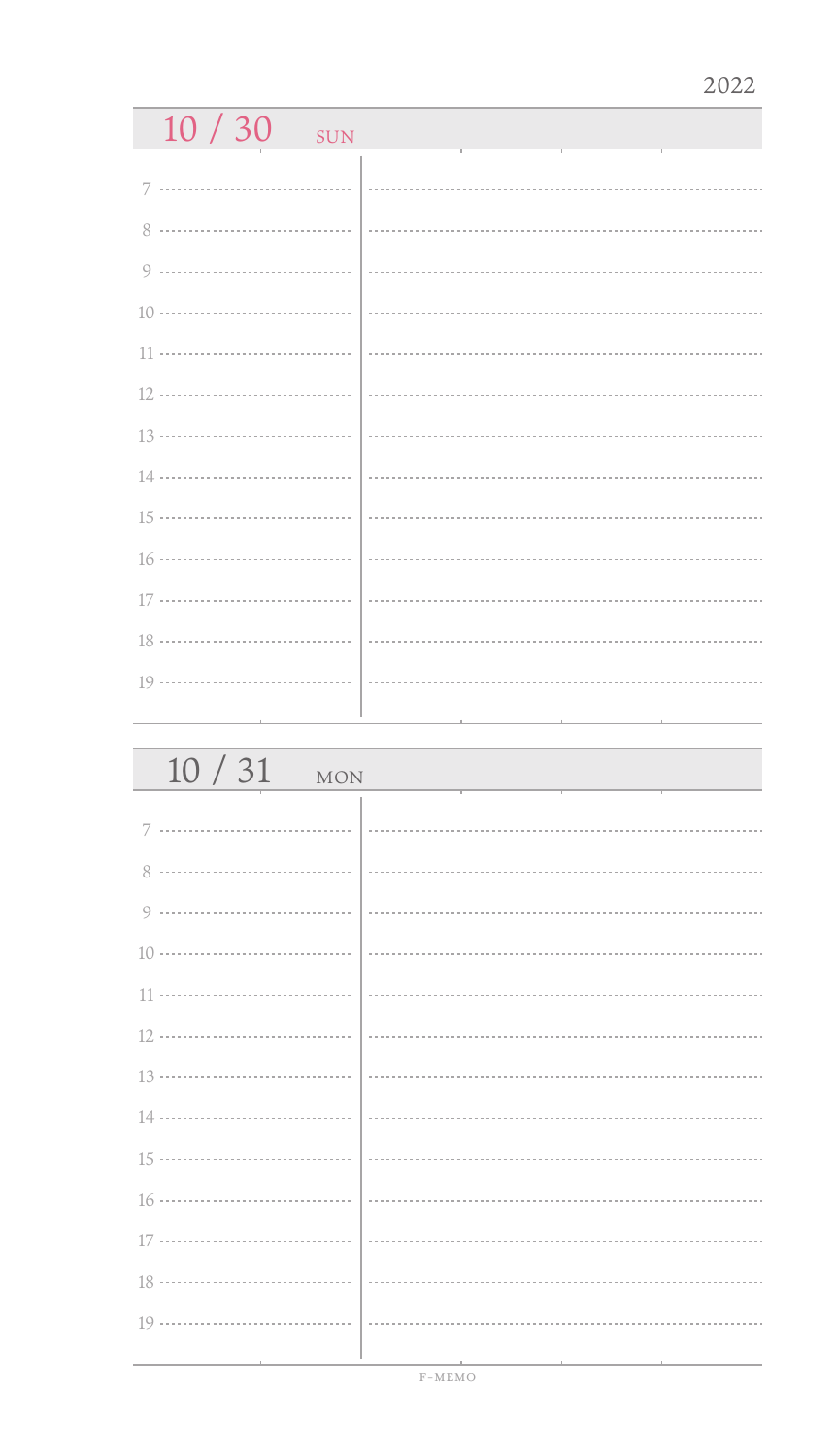| 11/1<br>TUE |  |
|-------------|--|
|             |  |
|             |  |
|             |  |
|             |  |
|             |  |
|             |  |
|             |  |
|             |  |
|             |  |
|             |  |
|             |  |
|             |  |
|             |  |
|             |  |

| 11/2<br>WED                            |  |
|----------------------------------------|--|
|                                        |  |
|                                        |  |
|                                        |  |
|                                        |  |
|                                        |  |
|                                        |  |
|                                        |  |
|                                        |  |
|                                        |  |
|                                        |  |
|                                        |  |
|                                        |  |
|                                        |  |
| the control of the control of the con- |  |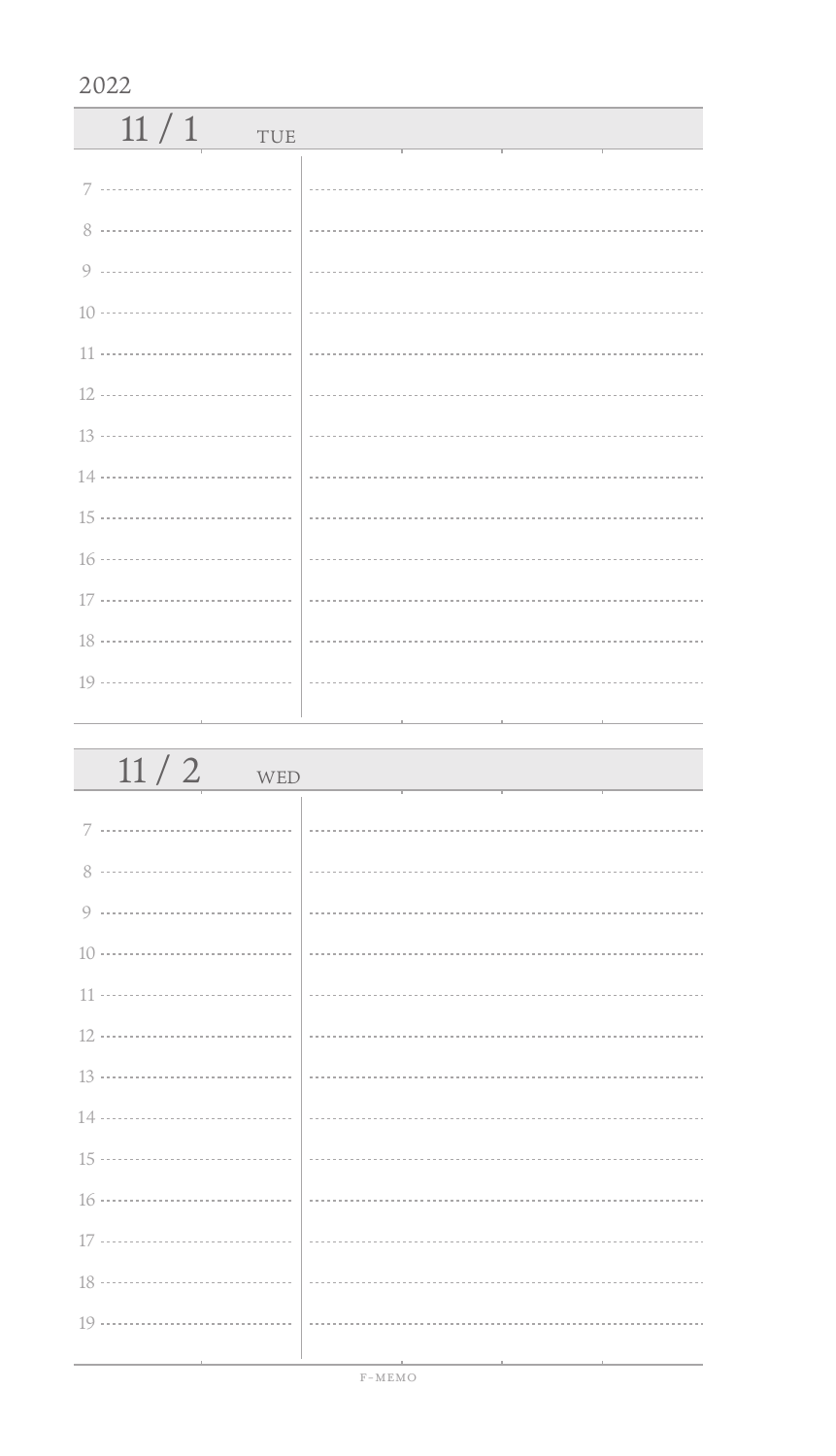# $\frac{11}{3}$   $\frac{100}{10}$

| 11/4<br>FRI                   |                         |
|-------------------------------|-------------------------|
|                               |                         |
| 8                             |                         |
|                               |                         |
|                               |                         |
|                               |                         |
|                               |                         |
|                               |                         |
|                               |                         |
|                               |                         |
|                               |                         |
|                               |                         |
|                               |                         |
|                               |                         |
| the control of the control of | the control of the con- |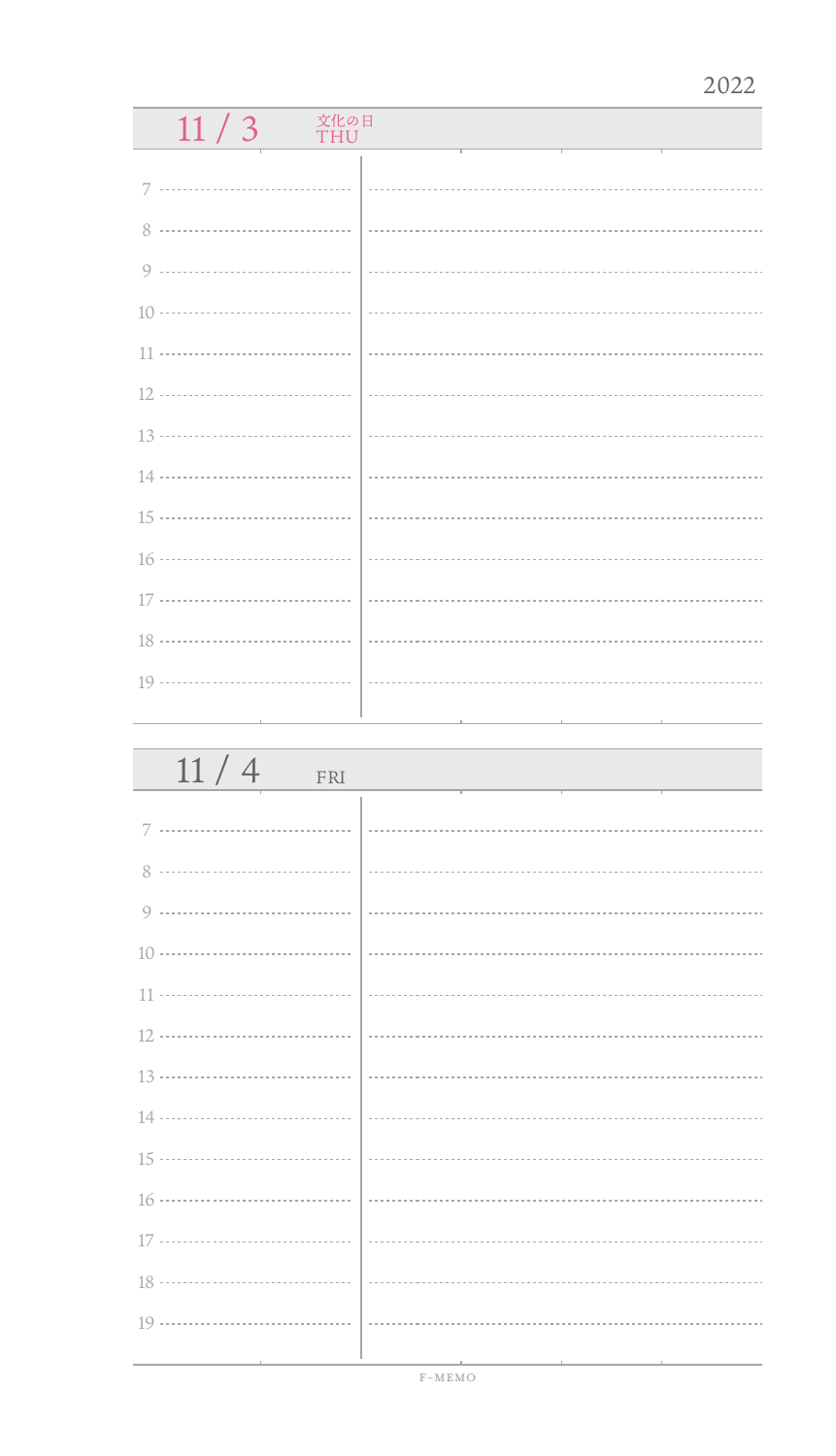$11/5$  SAT 7 ................................. 0 ------------------------------------ 11 .................................. 15 ................................... 16 ................................... 17 ................................. 18 ................................... 19 .................................. 

| $11/6$ sun                        |                                              |
|-----------------------------------|----------------------------------------------|
|                                   |                                              |
|                                   |                                              |
|                                   |                                              |
|                                   |                                              |
|                                   |                                              |
|                                   |                                              |
|                                   |                                              |
|                                   |                                              |
|                                   |                                              |
|                                   |                                              |
|                                   |                                              |
|                                   |                                              |
|                                   |                                              |
|                                   |                                              |
| the control of the control of the | the control of the control of the control of |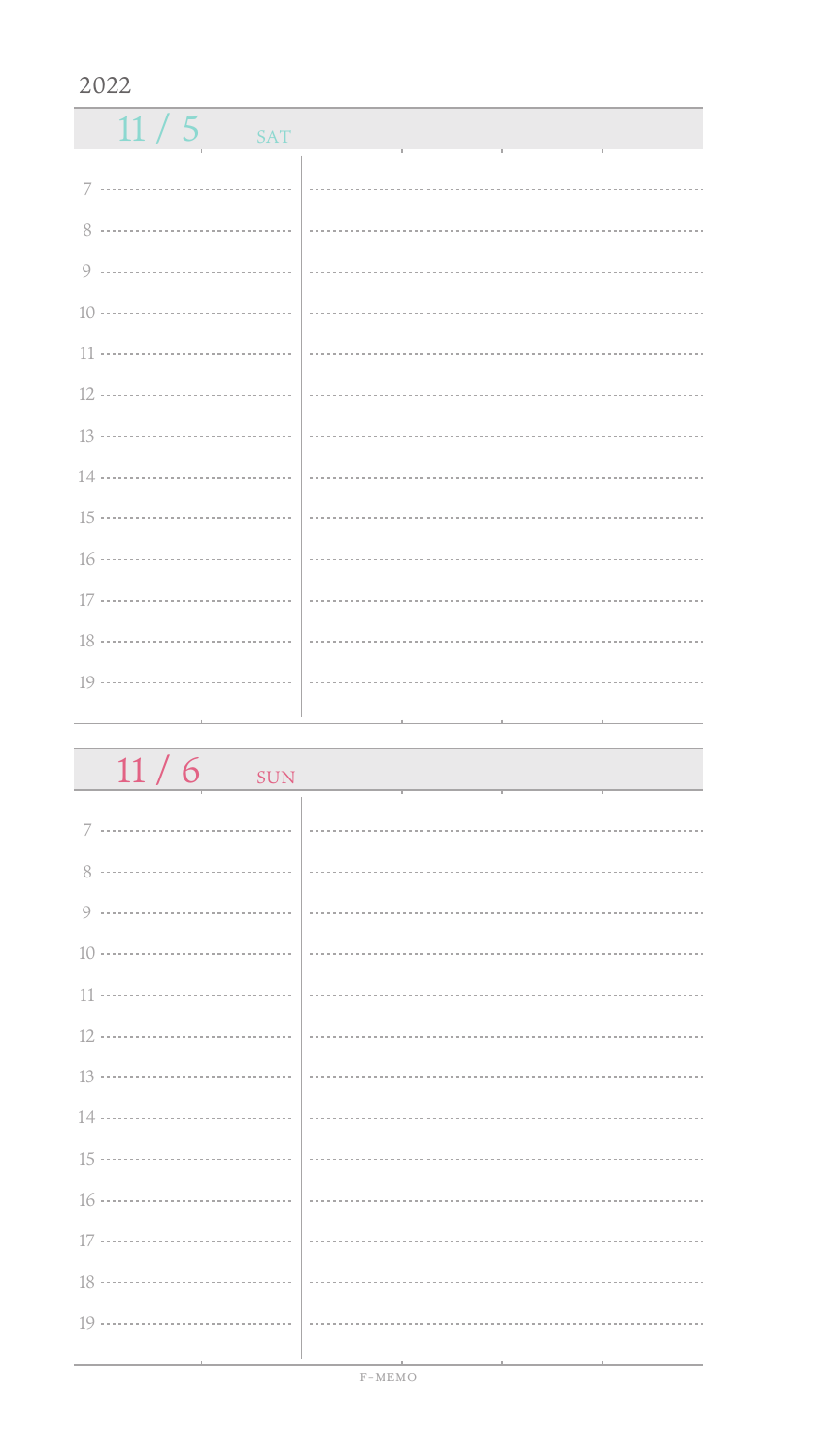| 11/7<br><b>MON</b>   |  |  |
|----------------------|--|--|
|                      |  |  |
| 7                    |  |  |
| 8                    |  |  |
| 9                    |  |  |
|                      |  |  |
| 11                   |  |  |
|                      |  |  |
|                      |  |  |
|                      |  |  |
|                      |  |  |
|                      |  |  |
|                      |  |  |
| 18 ………………………………      |  |  |
|                      |  |  |
|                      |  |  |
| $\sim$ $\sim$ $\sim$ |  |  |

| 11 / 8                                                              | TUE |                               |  |  |
|---------------------------------------------------------------------|-----|-------------------------------|--|--|
| $7$                                                                 | .   |                               |  |  |
|                                                                     |     |                               |  |  |
| 0                                                                   |     |                               |  |  |
| $10 \ldots \ldots \ldots \ldots \ldots \ldots \ldots \ldots \ldots$ |     | --------------------------    |  |  |
|                                                                     |     |                               |  |  |
|                                                                     |     | ----------------------------- |  |  |
|                                                                     |     |                               |  |  |
|                                                                     |     |                               |  |  |
|                                                                     |     |                               |  |  |
|                                                                     |     | .                             |  |  |
| 17                                                                  |     |                               |  |  |
|                                                                     |     |                               |  |  |
| 19                                                                  |     |                               |  |  |
|                                                                     |     |                               |  |  |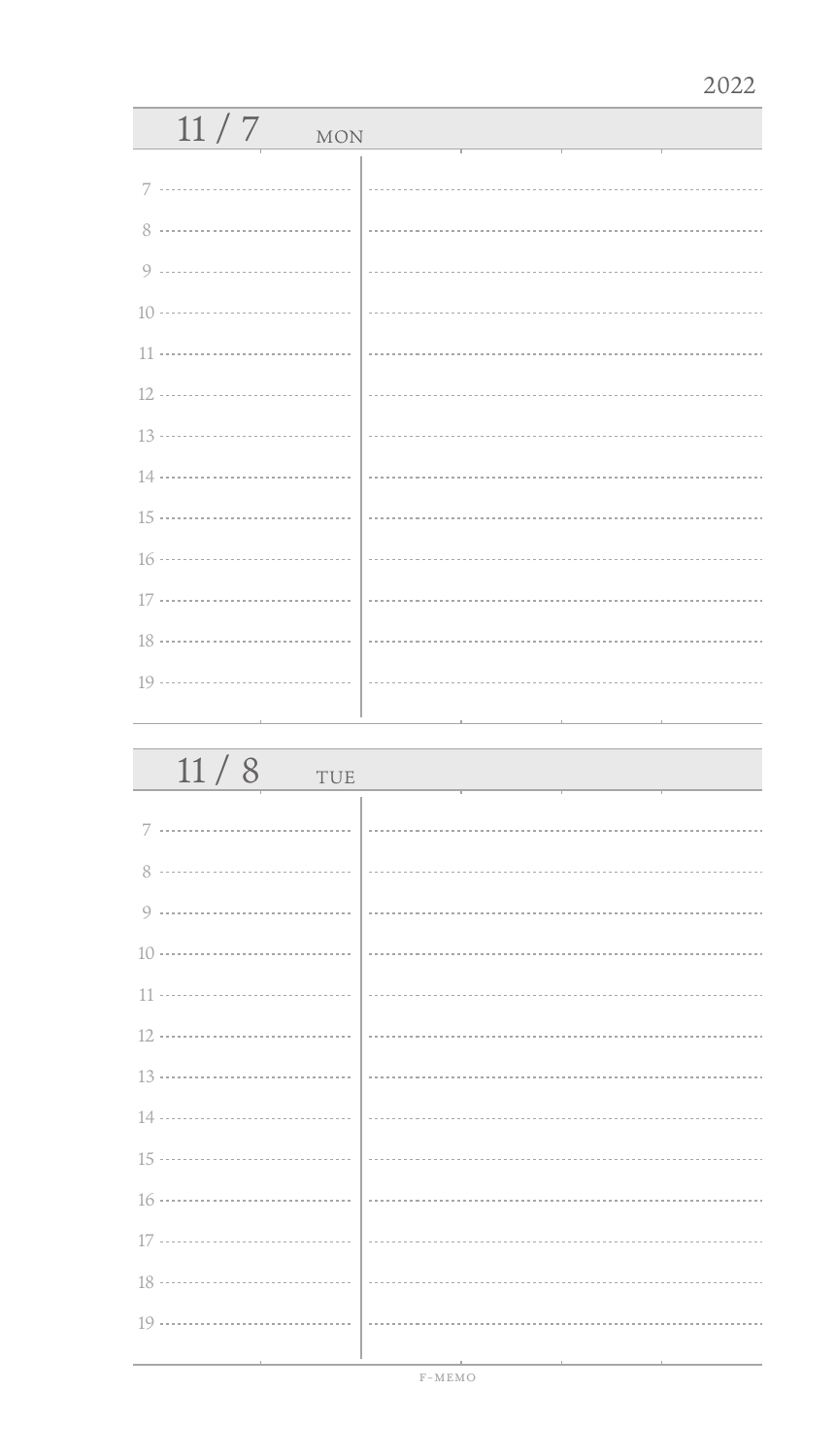| 11/9<br>WED |                                                                                                          |
|-------------|----------------------------------------------------------------------------------------------------------|
|             |                                                                                                          |
|             |                                                                                                          |
|             |                                                                                                          |
|             |                                                                                                          |
|             | $\left  \begin{array}{ccc} \rule{0.2cm}{0.15mm} \rule{0.2cm}{0.15mm} \end{array} \right. \hspace{0.0cm}$ |
|             |                                                                                                          |
|             |                                                                                                          |
|             |                                                                                                          |
|             |                                                                                                          |
|             |                                                                                                          |
|             |                                                                                                          |
|             |                                                                                                          |
|             |                                                                                                          |

| 11/10<br>THU                           |                                                  |
|----------------------------------------|--------------------------------------------------|
|                                        |                                                  |
|                                        |                                                  |
|                                        |                                                  |
|                                        |                                                  |
|                                        |                                                  |
|                                        |                                                  |
|                                        |                                                  |
|                                        |                                                  |
|                                        |                                                  |
|                                        |                                                  |
|                                        |                                                  |
|                                        |                                                  |
|                                        |                                                  |
| the control of the control of the con- | the control of the control of the control of the |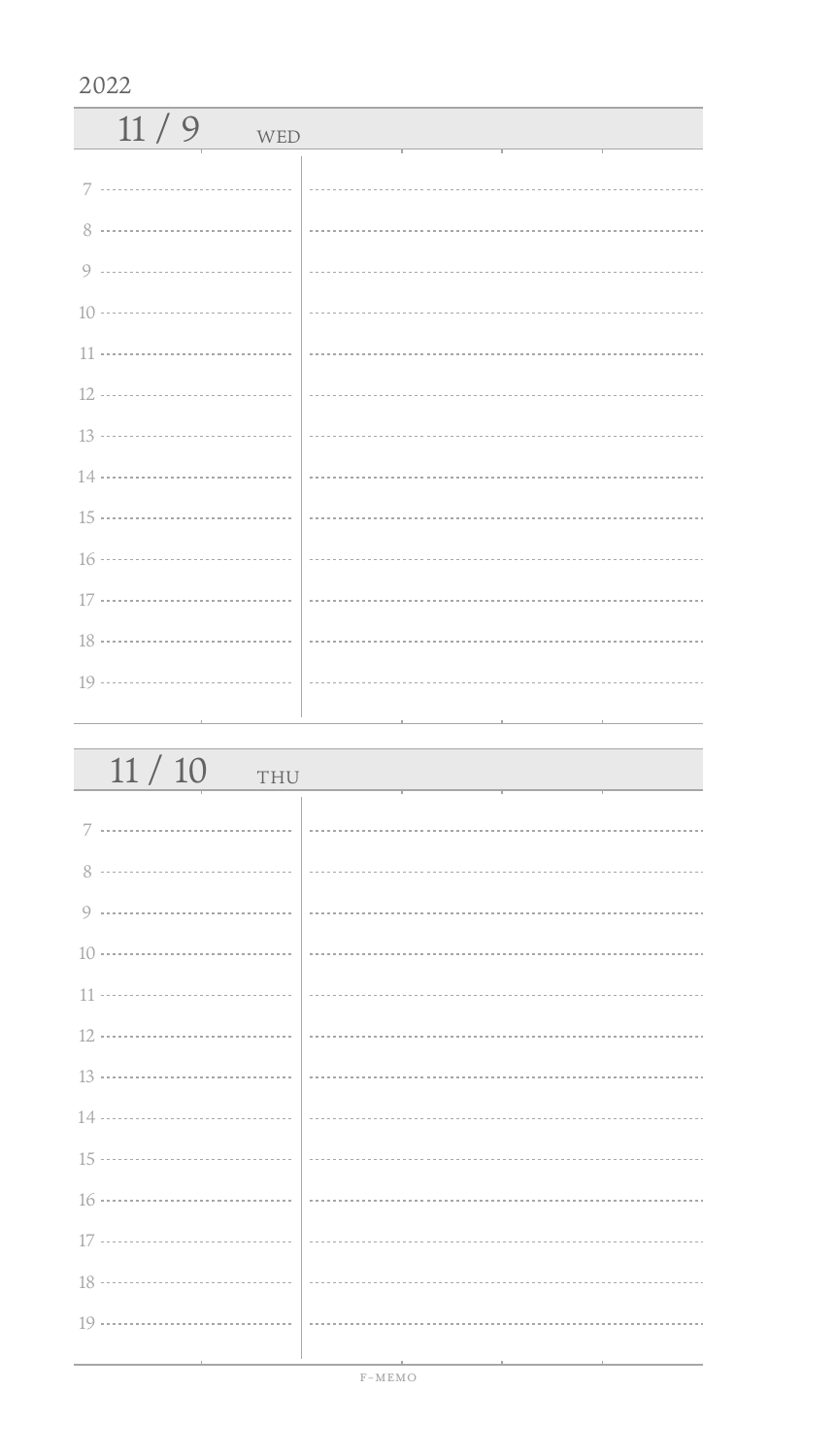| 11/11<br>FRI            |  |
|-------------------------|--|
|                         |  |
|                         |  |
| 8                       |  |
|                         |  |
|                         |  |
|                         |  |
|                         |  |
|                         |  |
|                         |  |
|                         |  |
|                         |  |
|                         |  |
|                         |  |
|                         |  |
| the control of the con- |  |

 $11 / 12$  s

|  | C N |  |
|--|-----|--|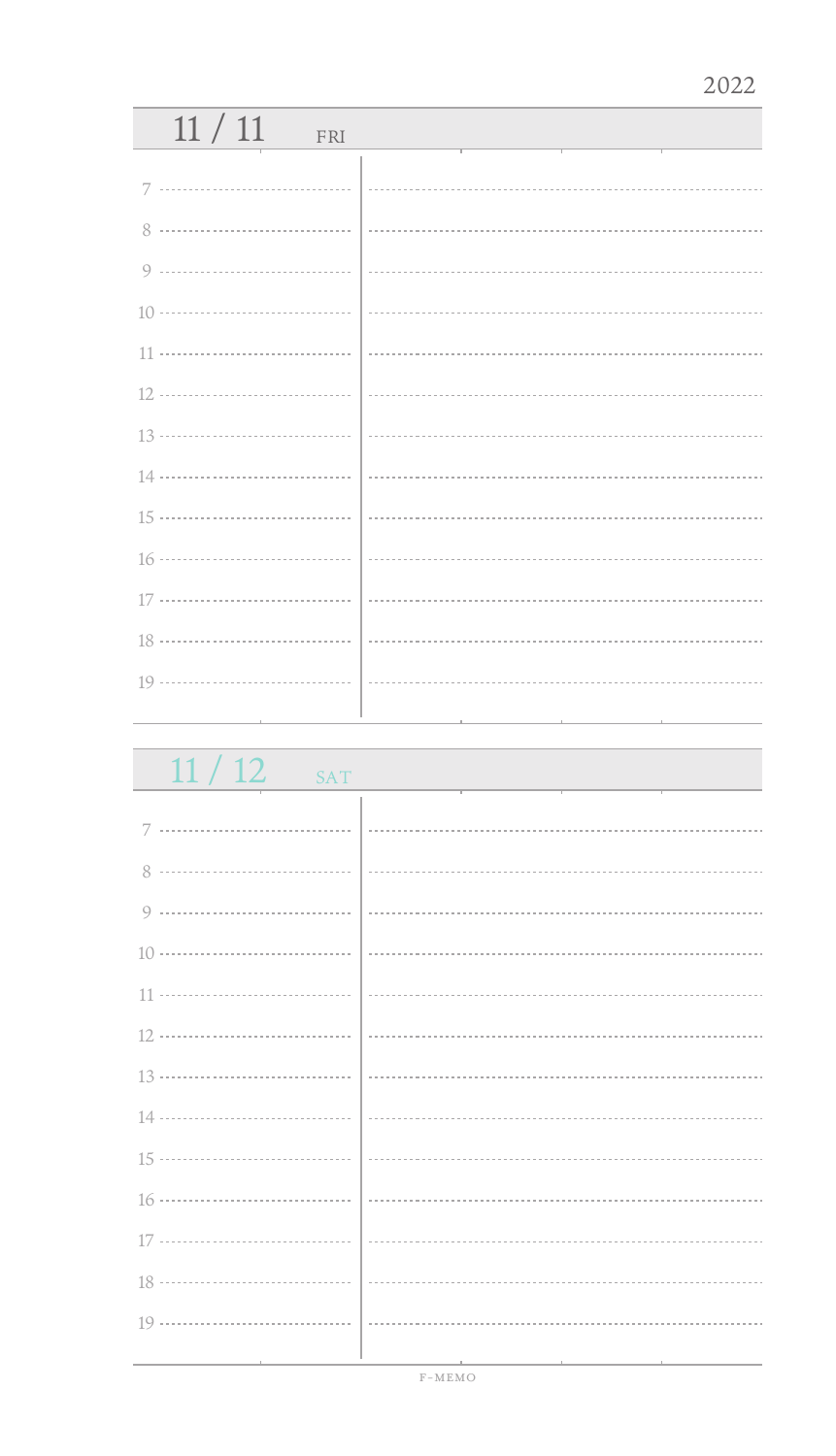$11 / 13$  SUN 7 ................................. 8 0 ------------------------------------10 11 .................................. 12 13 14 ................................... 15 ................................... 16 ................................... 17 ................................. 18 ................................... 19 .................................. 

| 11/14<br><b>MON</b>               |                                                                                                                 |
|-----------------------------------|-----------------------------------------------------------------------------------------------------------------|
|                                   |                                                                                                                 |
|                                   |                                                                                                                 |
|                                   |                                                                                                                 |
|                                   |                                                                                                                 |
|                                   |                                                                                                                 |
|                                   |                                                                                                                 |
|                                   |                                                                                                                 |
|                                   |                                                                                                                 |
|                                   |                                                                                                                 |
|                                   |                                                                                                                 |
|                                   |                                                                                                                 |
|                                   |                                                                                                                 |
|                                   |                                                                                                                 |
| the control of the control of the | the contract of the contract of the contract of the contract of the contract of the contract of the contract of |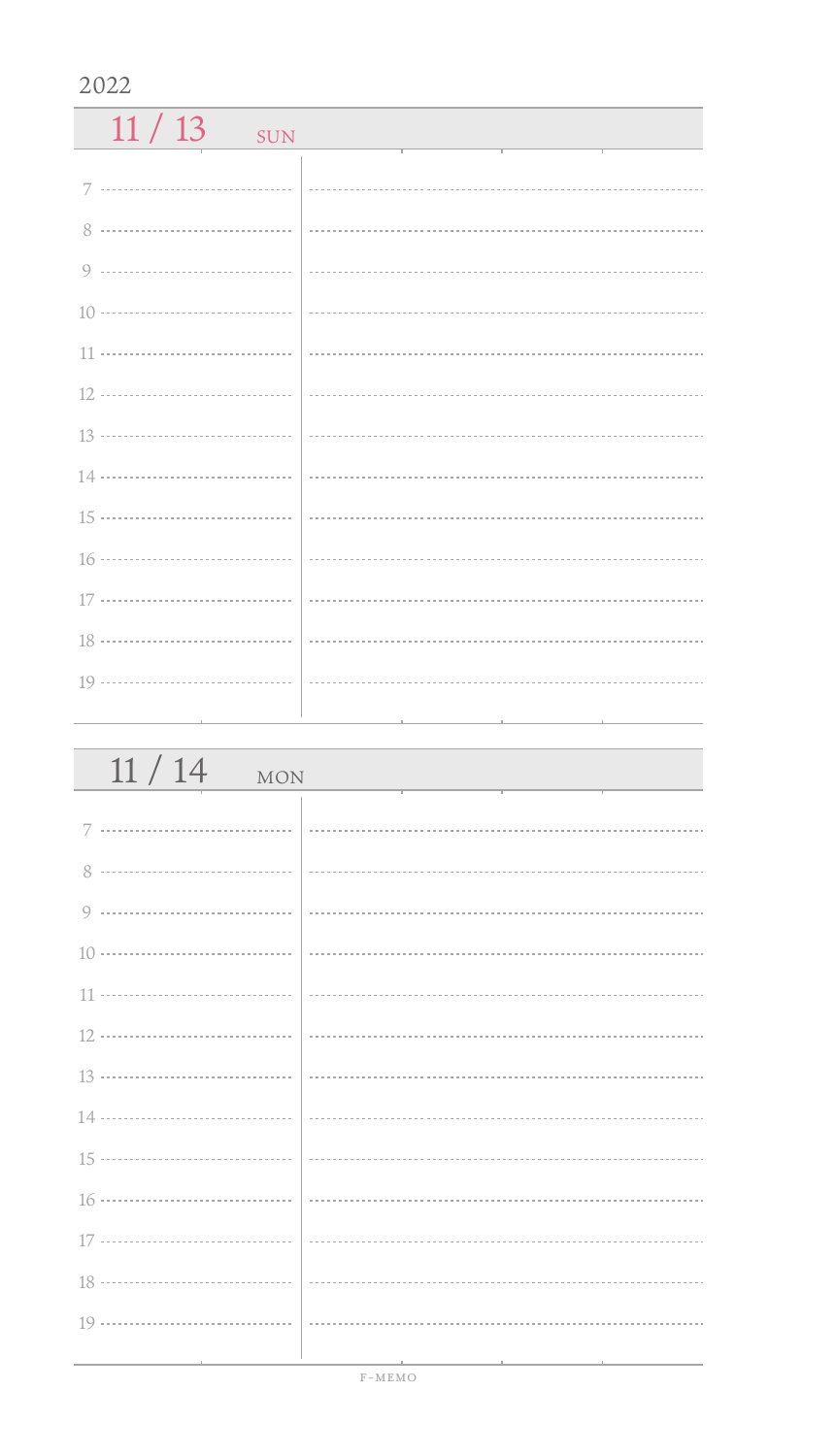| 11/15<br>TUE                  |  |
|-------------------------------|--|
|                               |  |
|                               |  |
|                               |  |
|                               |  |
|                               |  |
|                               |  |
|                               |  |
|                               |  |
|                               |  |
|                               |  |
|                               |  |
|                               |  |
|                               |  |
|                               |  |
| the control of the control of |  |

| 11/16<br>WED |  |
|--------------|--|
|              |  |
| 8            |  |
| 9            |  |
|              |  |
|              |  |
|              |  |
|              |  |
|              |  |
|              |  |
|              |  |
|              |  |
|              |  |
|              |  |
|              |  |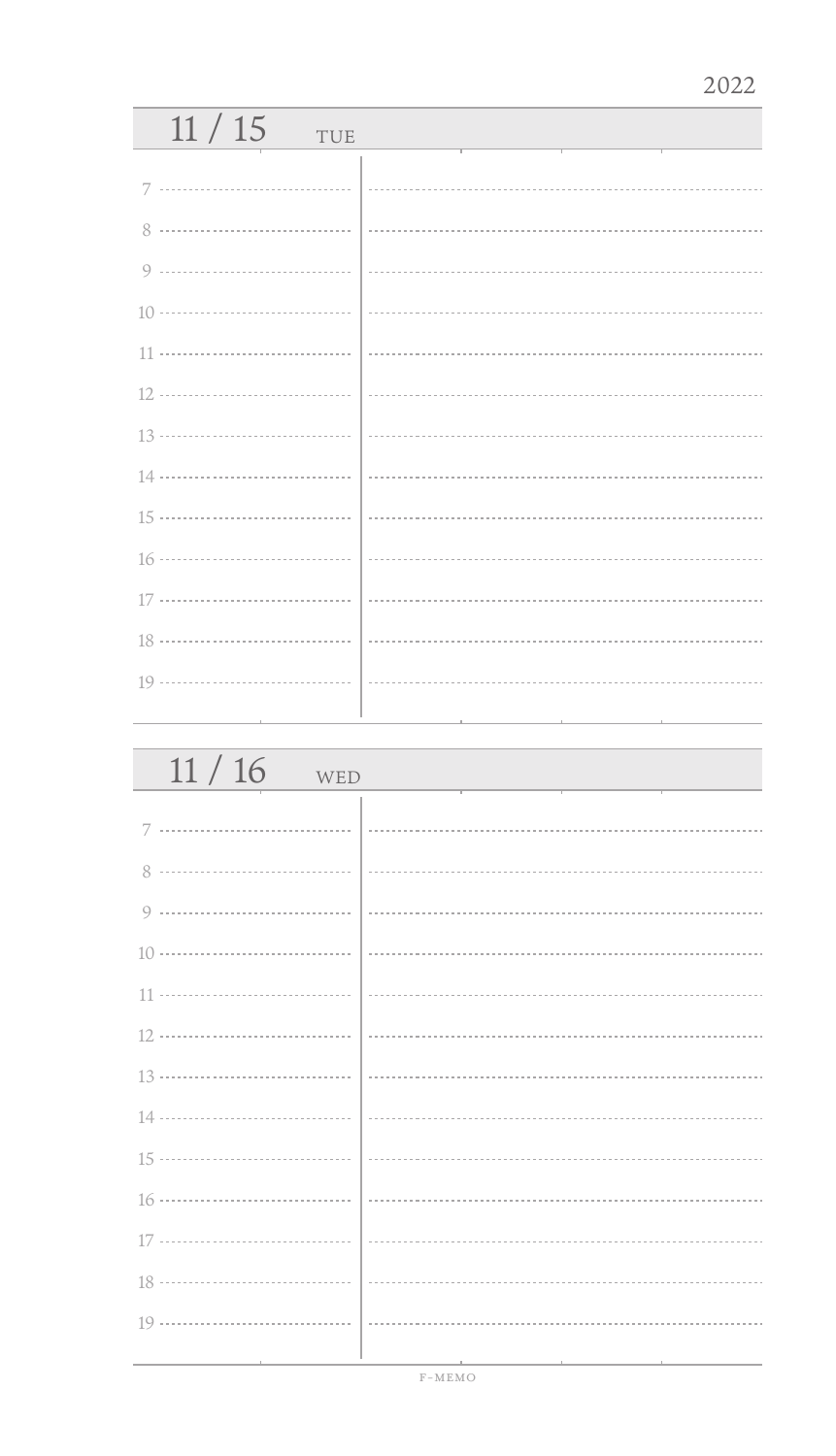| 11/17<br>THU |                                                                                                                                                                      |
|--------------|----------------------------------------------------------------------------------------------------------------------------------------------------------------------|
|              |                                                                                                                                                                      |
| 8            |                                                                                                                                                                      |
|              |                                                                                                                                                                      |
|              |                                                                                                                                                                      |
|              | $\left  \begin{array}{ccc} \rule{0.2cm}{0.15mm} \rule{0.2cm}{0.15mm} \rule{0.2cm}{0.15mm} \end{array} \right $ . The contract contract contract contract contract of |
|              |                                                                                                                                                                      |
|              |                                                                                                                                                                      |
|              |                                                                                                                                                                      |
|              |                                                                                                                                                                      |
|              |                                                                                                                                                                      |
|              |                                                                                                                                                                      |
|              |                                                                                                                                                                      |
|              |                                                                                                                                                                      |
|              |                                                                                                                                                                      |

| 11/18<br>FRI             |                             |
|--------------------------|-----------------------------|
|                          |                             |
|                          |                             |
|                          |                             |
|                          |                             |
|                          |                             |
|                          |                             |
|                          | $\frac{13 \dots}{13 \dots}$ |
|                          |                             |
|                          |                             |
|                          |                             |
|                          |                             |
|                          |                             |
|                          |                             |
| the contract of the con- |                             |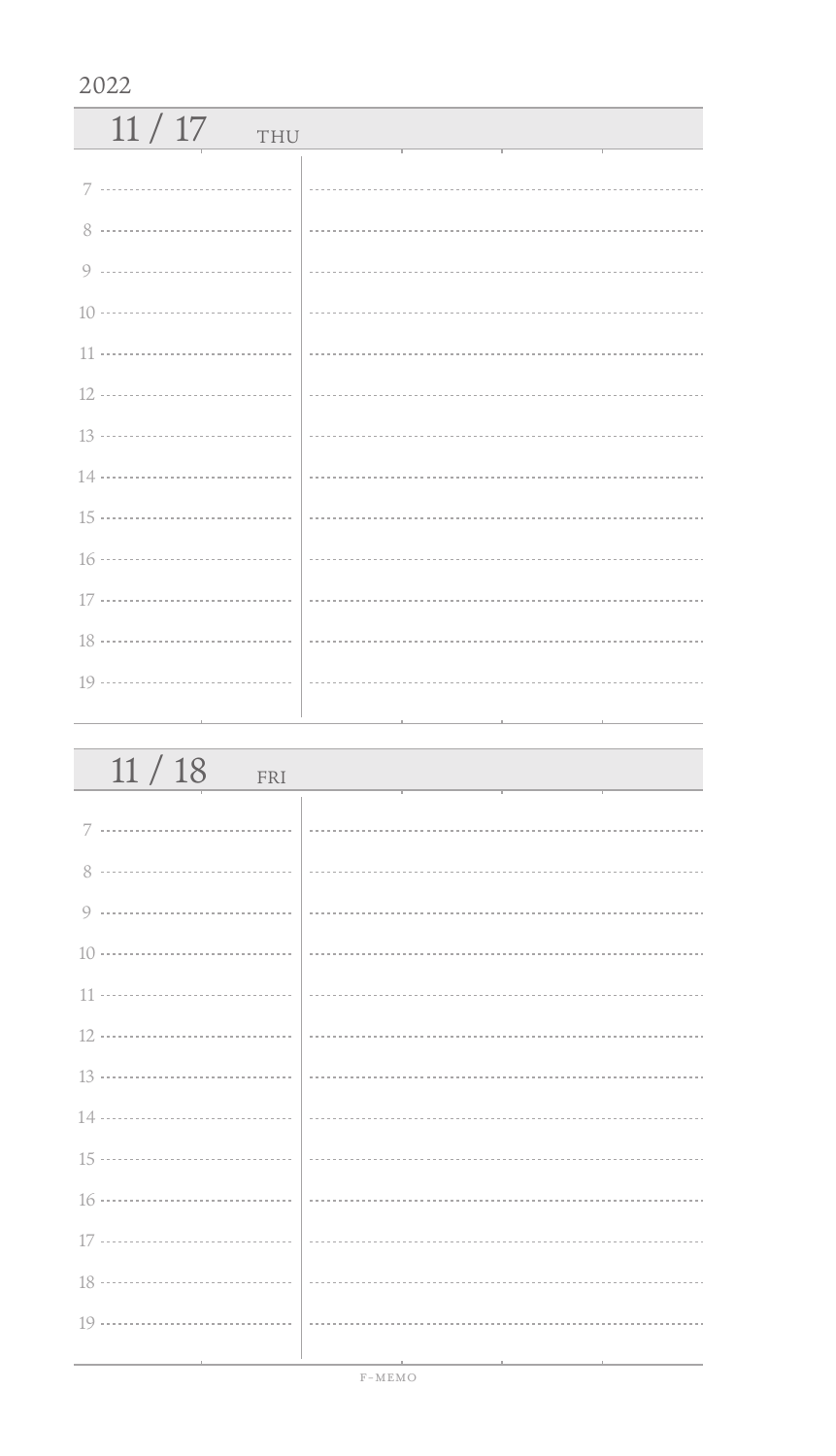| 11/19<br>SAT |  |
|--------------|--|
|              |  |
|              |  |
|              |  |
|              |  |
|              |  |
|              |  |
|              |  |
|              |  |
|              |  |
|              |  |
|              |  |
|              |  |
|              |  |
|              |  |
|              |  |

 $11 / 20$  sun

| $\cup$ $\cup$ $\cup$ $\cup$ |  |
|-----------------------------|--|
|                             |  |
|                             |  |
|                             |  |
|                             |  |
|                             |  |
|                             |  |
|                             |  |
|                             |  |
|                             |  |
|                             |  |
|                             |  |
|                             |  |
|                             |  |
|                             |  |
|                             |  |
|                             |  |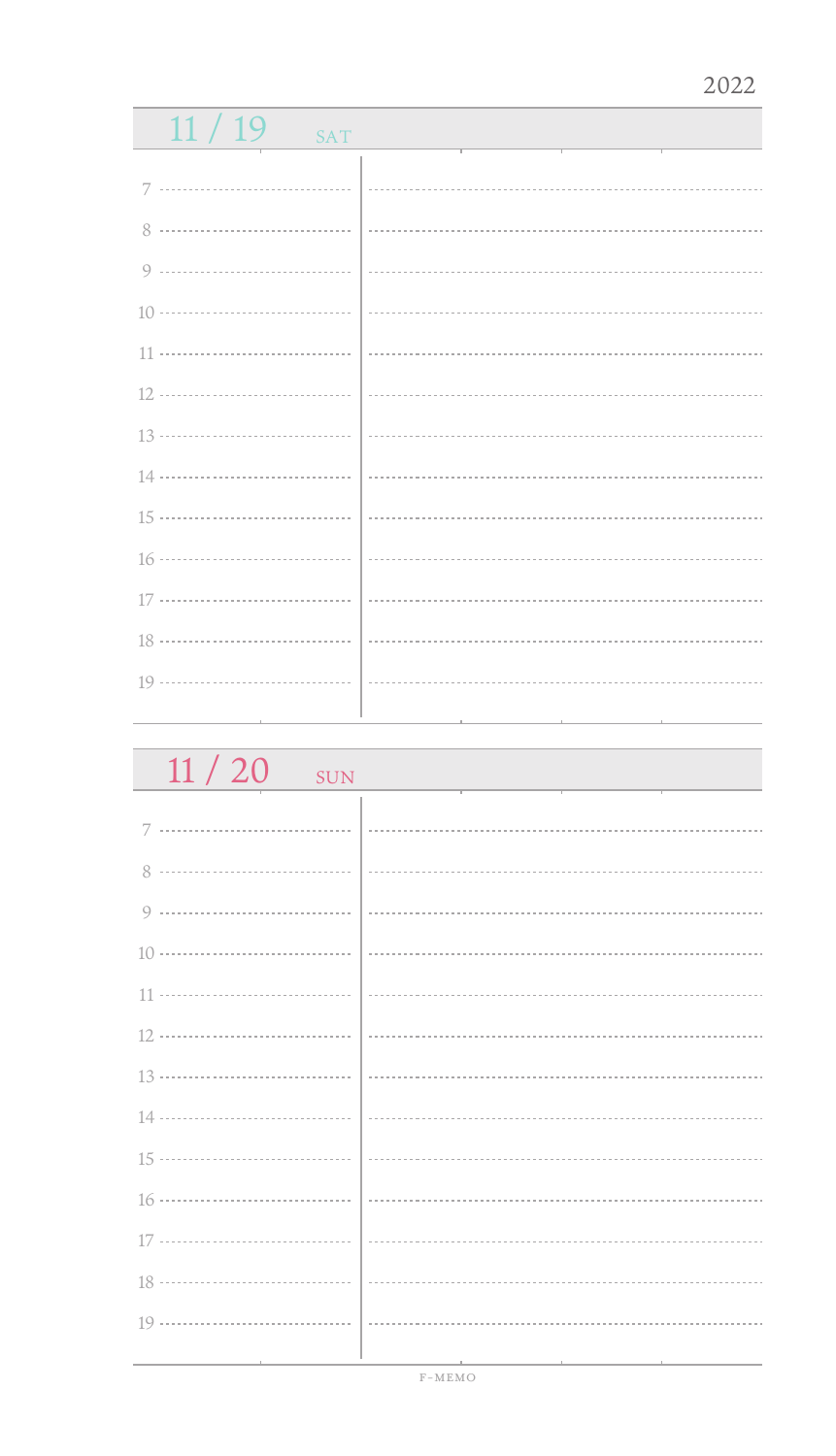| $11/21$ MON |  |
|-------------|--|
|             |  |
| 8           |  |
|             |  |
|             |  |
|             |  |
|             |  |
|             |  |
|             |  |
|             |  |
|             |  |
|             |  |
|             |  |
|             |  |
|             |  |

| 11/22<br>TUE                        |                                                                                                                                                                                                                                                                                                                                                                                                                                                                                                                                               |
|-------------------------------------|-----------------------------------------------------------------------------------------------------------------------------------------------------------------------------------------------------------------------------------------------------------------------------------------------------------------------------------------------------------------------------------------------------------------------------------------------------------------------------------------------------------------------------------------------|
|                                     |                                                                                                                                                                                                                                                                                                                                                                                                                                                                                                                                               |
|                                     |                                                                                                                                                                                                                                                                                                                                                                                                                                                                                                                                               |
|                                     |                                                                                                                                                                                                                                                                                                                                                                                                                                                                                                                                               |
|                                     |                                                                                                                                                                                                                                                                                                                                                                                                                                                                                                                                               |
|                                     | $\begin{array}{ l } \hline \begin{array}{c} \hline \begin{array}{c} \hline \begin{array}{c} \hline \begin{array}{c} \hline \begin{array}{c} \hline \begin{array}{c} \hline \begin{array}{c} \hline \end{array} \\ \hline \end{array} \\ \hline \end{array} \\ \hline \end{array} \end{array} \end{array} \end{array} \end{array} \end{array} \end{array} \begin{array}{ l } \hline \begin{array}{c} \hline \begin{array}{c} \hline \begin{array}{c} \hline \begin{array}{c} \hline \begin{array}{c} \hline \end{array} \\ \hline \end{array}$ |
|                                     |                                                                                                                                                                                                                                                                                                                                                                                                                                                                                                                                               |
|                                     |                                                                                                                                                                                                                                                                                                                                                                                                                                                                                                                                               |
|                                     |                                                                                                                                                                                                                                                                                                                                                                                                                                                                                                                                               |
|                                     |                                                                                                                                                                                                                                                                                                                                                                                                                                                                                                                                               |
|                                     |                                                                                                                                                                                                                                                                                                                                                                                                                                                                                                                                               |
|                                     |                                                                                                                                                                                                                                                                                                                                                                                                                                                                                                                                               |
|                                     |                                                                                                                                                                                                                                                                                                                                                                                                                                                                                                                                               |
|                                     |                                                                                                                                                                                                                                                                                                                                                                                                                                                                                                                                               |
| the contract of the contract of the |                                                                                                                                                                                                                                                                                                                                                                                                                                                                                                                                               |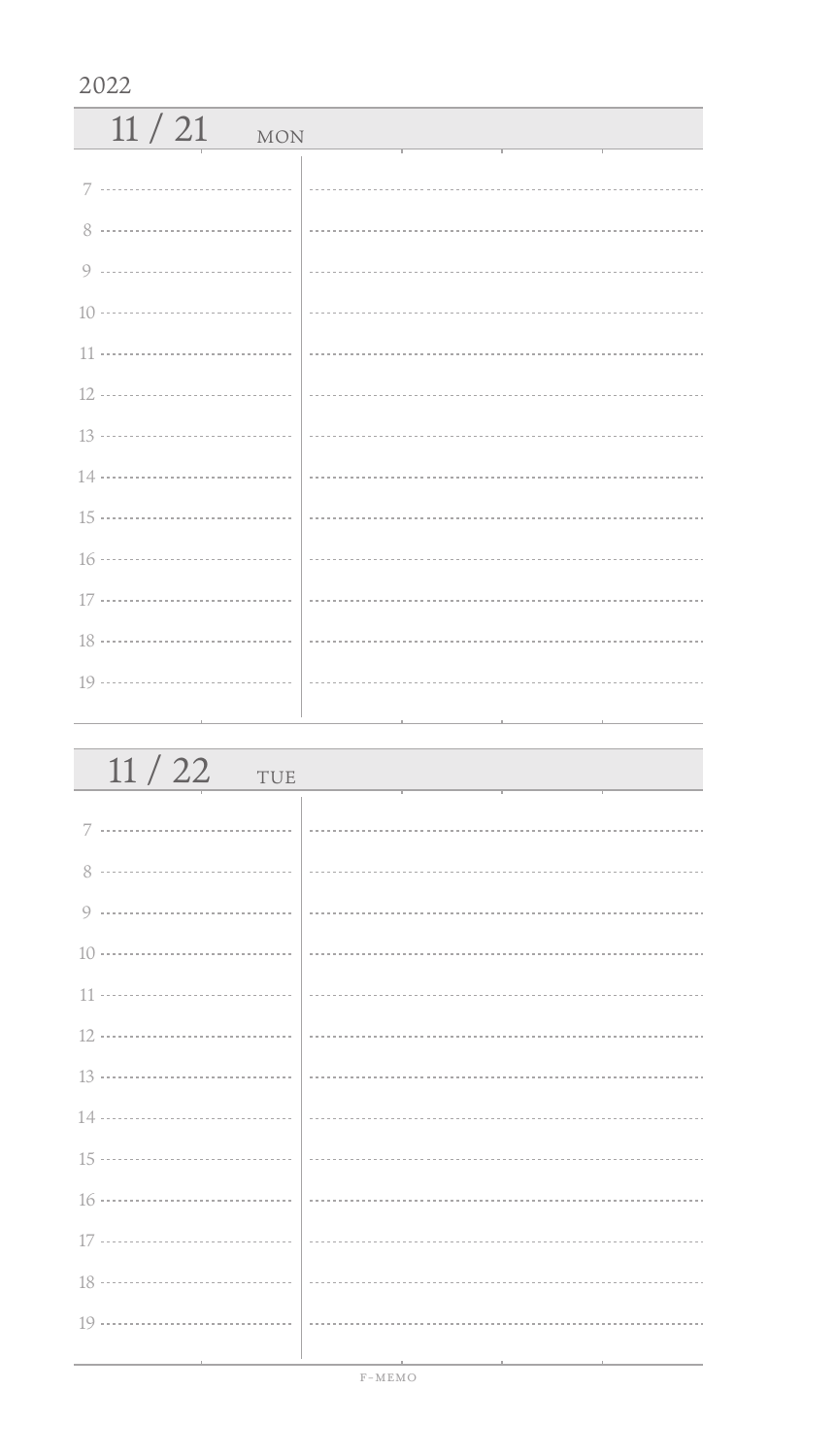# $11 / 23$  WED

| 11/24<br>THU                  |                                                                                        |
|-------------------------------|----------------------------------------------------------------------------------------|
|                               |                                                                                        |
| 8                             |                                                                                        |
|                               |                                                                                        |
|                               |                                                                                        |
|                               |                                                                                        |
|                               |                                                                                        |
|                               |                                                                                        |
|                               |                                                                                        |
|                               |                                                                                        |
|                               |                                                                                        |
|                               |                                                                                        |
|                               |                                                                                        |
|                               |                                                                                        |
| the control of the control of | the control of the control of the control of<br>the control of the control of the con- |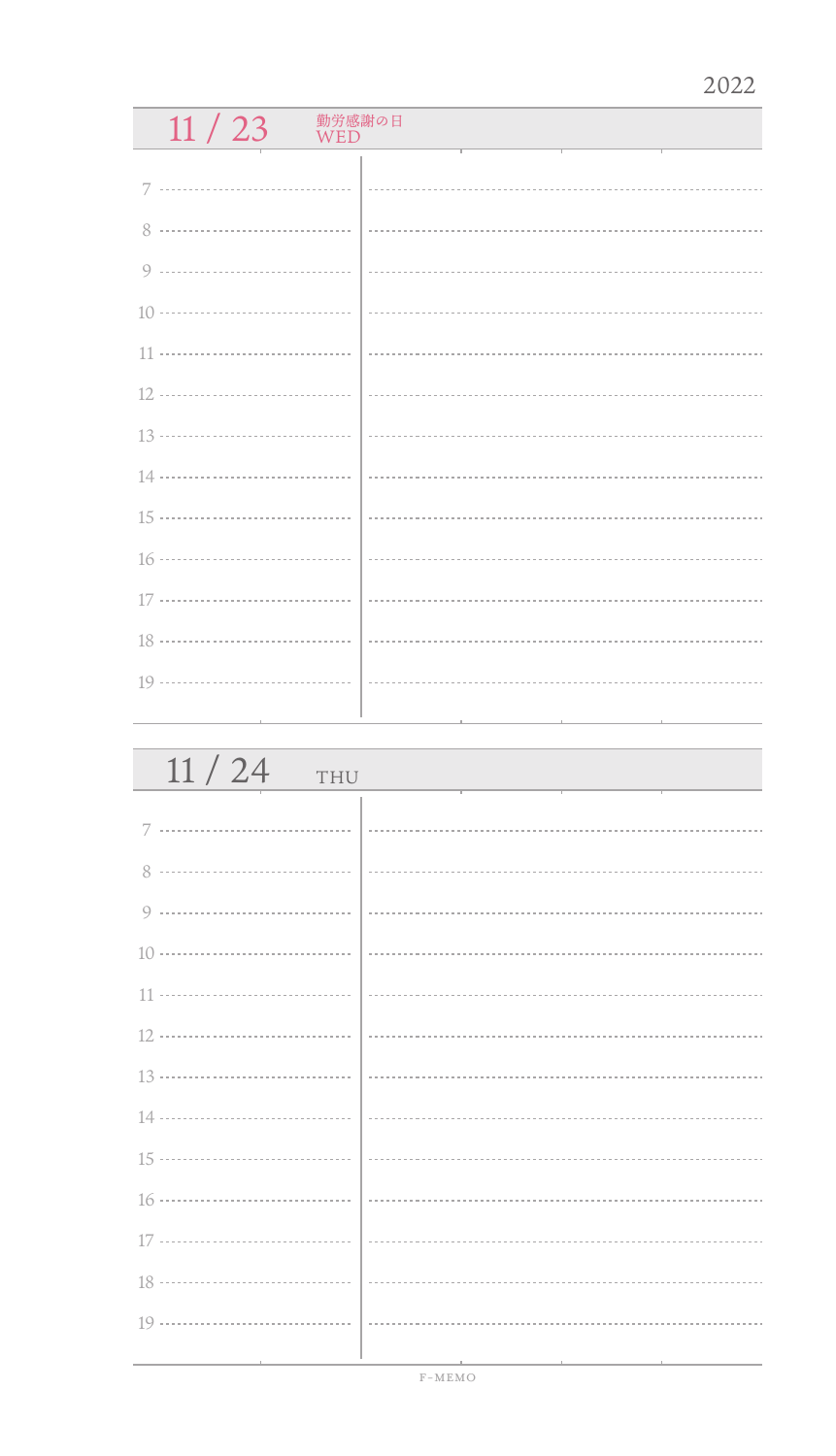| 11/25<br>FRI |  |
|--------------|--|
|              |  |
|              |  |
|              |  |
|              |  |
|              |  |
|              |  |
|              |  |
|              |  |
|              |  |
|              |  |
|              |  |
|              |  |
|              |  |

| 11/26<br><b>SAT</b>           |  |
|-------------------------------|--|
|                               |  |
|                               |  |
|                               |  |
|                               |  |
|                               |  |
|                               |  |
|                               |  |
|                               |  |
|                               |  |
|                               |  |
|                               |  |
|                               |  |
|                               |  |
|                               |  |
| the control of the control of |  |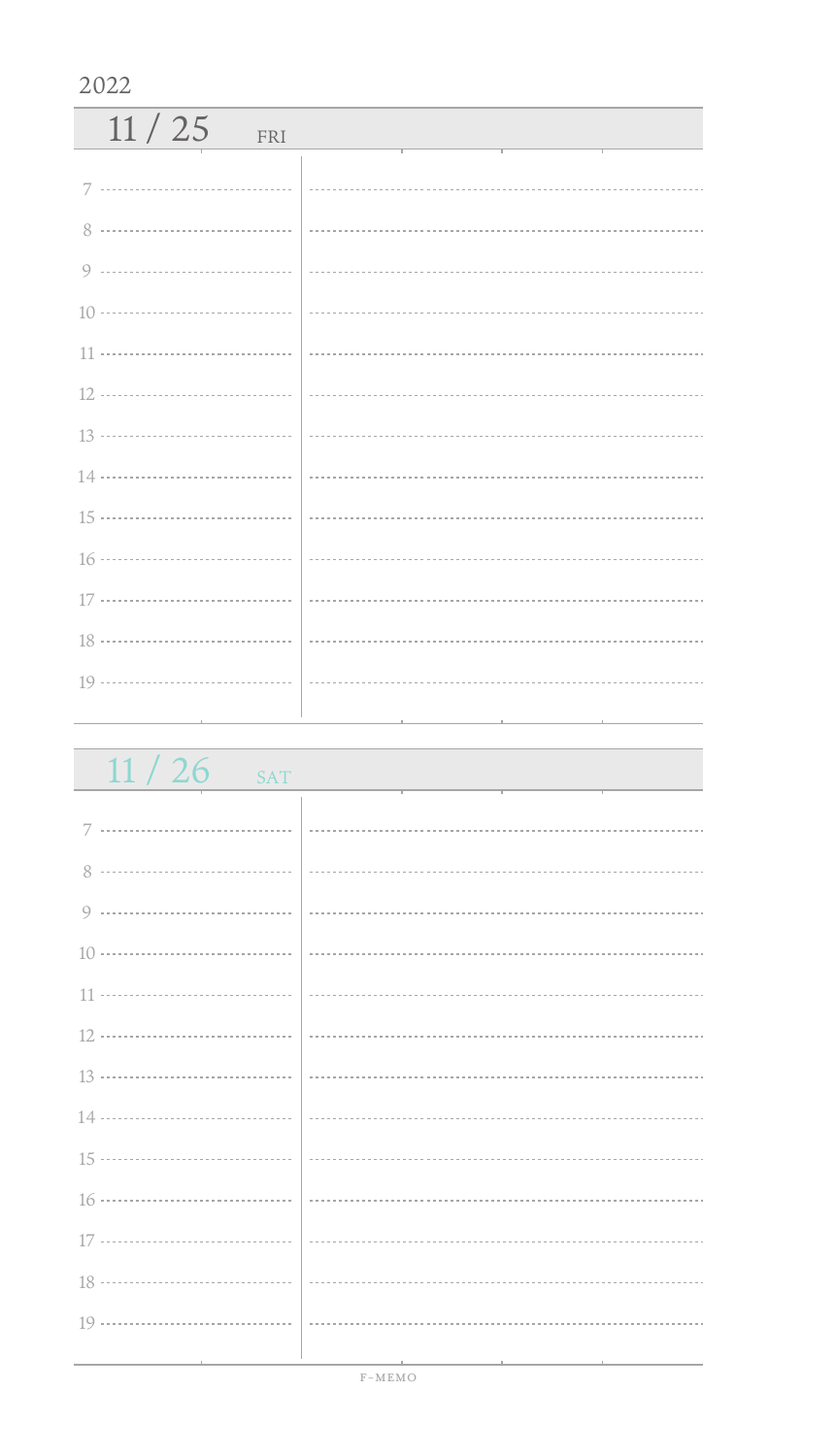| 11/27<br>SUN |  |
|--------------|--|
|              |  |
|              |  |
|              |  |
|              |  |
|              |  |
|              |  |
|              |  |
|              |  |
|              |  |
|              |  |
|              |  |
|              |  |
|              |  |
|              |  |
|              |  |

| 11/28<br><b>MON</b> |  |
|---------------------|--|
|                     |  |
| 8                   |  |
| 9                   |  |
|                     |  |
|                     |  |
|                     |  |
|                     |  |
|                     |  |
|                     |  |
|                     |  |
|                     |  |
|                     |  |
|                     |  |
|                     |  |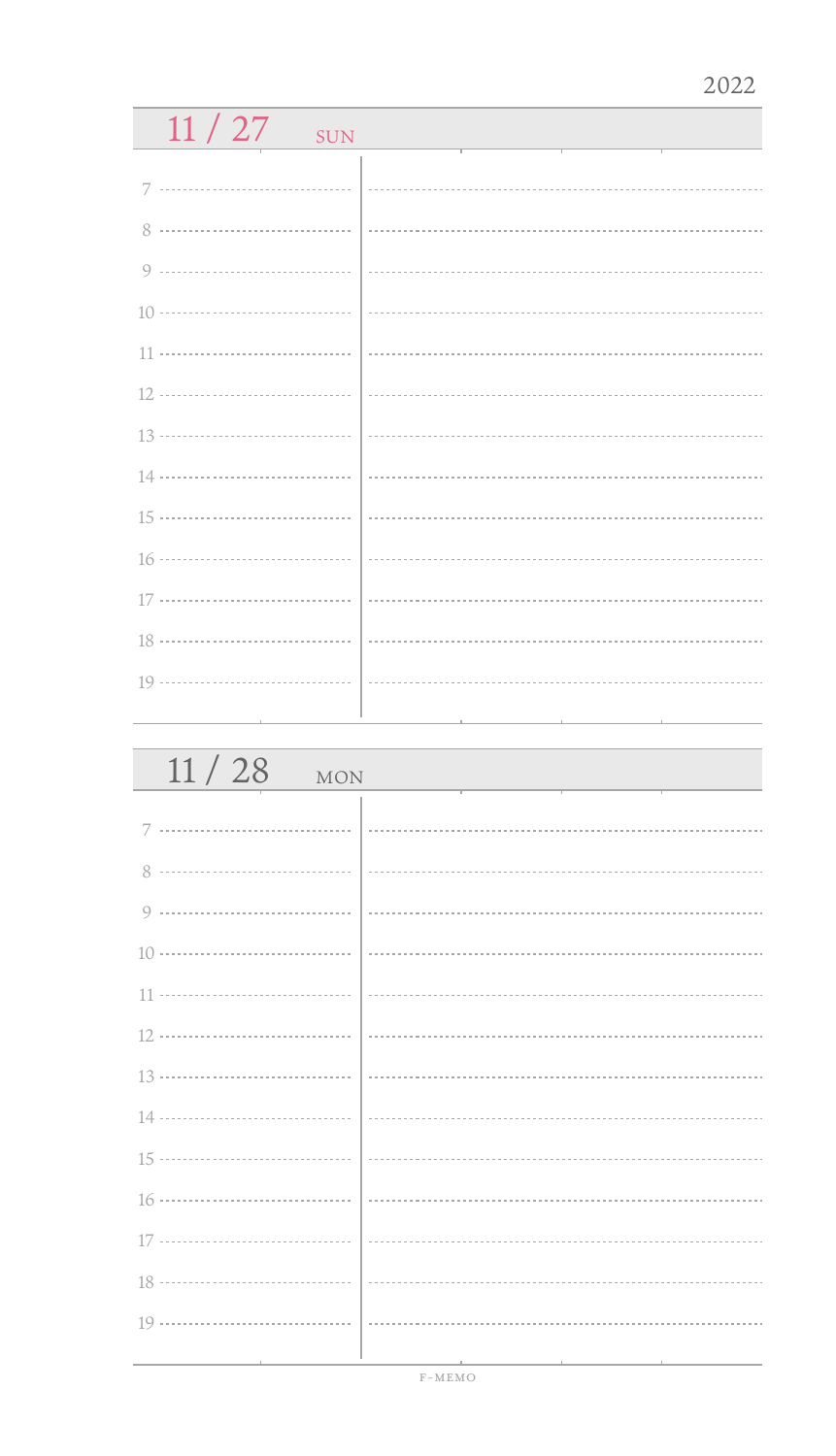| 11/29<br>TUE |  |
|--------------|--|
|              |  |
|              |  |
| $8^{\circ}$  |  |
|              |  |
|              |  |
|              |  |
|              |  |
|              |  |
|              |  |
|              |  |
|              |  |
|              |  |
|              |  |
|              |  |
|              |  |

| 11/30<br>WED                      |                                                                                                                 |
|-----------------------------------|-----------------------------------------------------------------------------------------------------------------|
|                                   |                                                                                                                 |
|                                   |                                                                                                                 |
|                                   |                                                                                                                 |
|                                   |                                                                                                                 |
|                                   |                                                                                                                 |
|                                   |                                                                                                                 |
|                                   |                                                                                                                 |
|                                   | $\frac{13 \dots}{13 \dots}$                                                                                     |
|                                   |                                                                                                                 |
|                                   |                                                                                                                 |
|                                   |                                                                                                                 |
|                                   |                                                                                                                 |
|                                   |                                                                                                                 |
|                                   |                                                                                                                 |
| the control of the control of the | the contract of the contract of the contract of the contract of the contract of the contract of the contract of |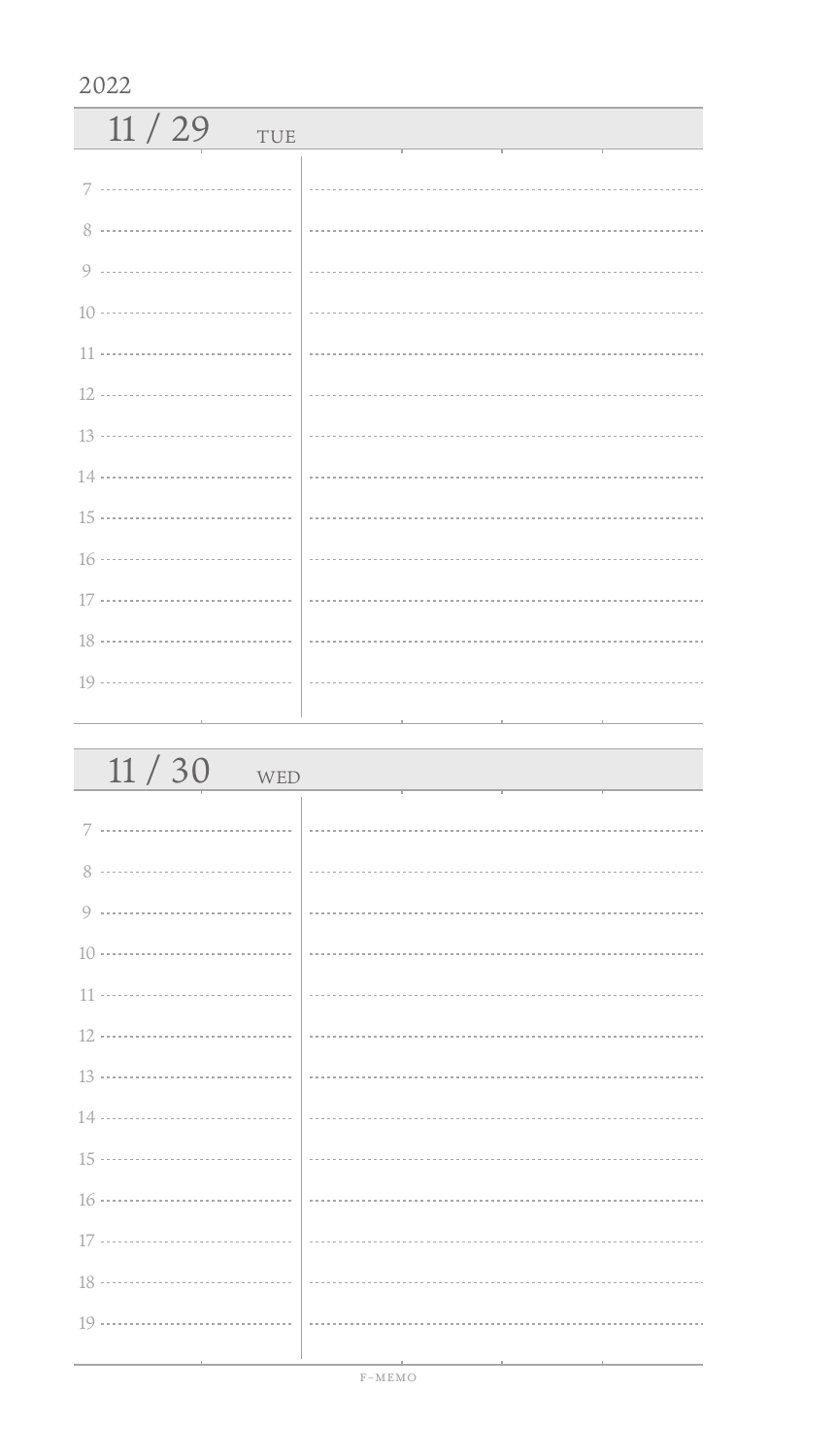| 12/1<br>THU |  |
|-------------|--|
| 7           |  |
| 8           |  |
| 9           |  |
|             |  |
| 11          |  |
|             |  |
|             |  |
|             |  |
|             |  |
|             |  |
|             |  |
|             |  |
|             |  |
|             |  |

| 12/2<br>FRI |                             |
|-------------|-----------------------------|
|             |                             |
| 8           |                             |
| 9           |                             |
|             |                             |
|             |                             |
|             |                             |
|             | $\frac{13 \dots}{13 \dots}$ |
|             |                             |
|             |                             |
|             |                             |
|             |                             |
|             |                             |
|             |                             |
|             |                             |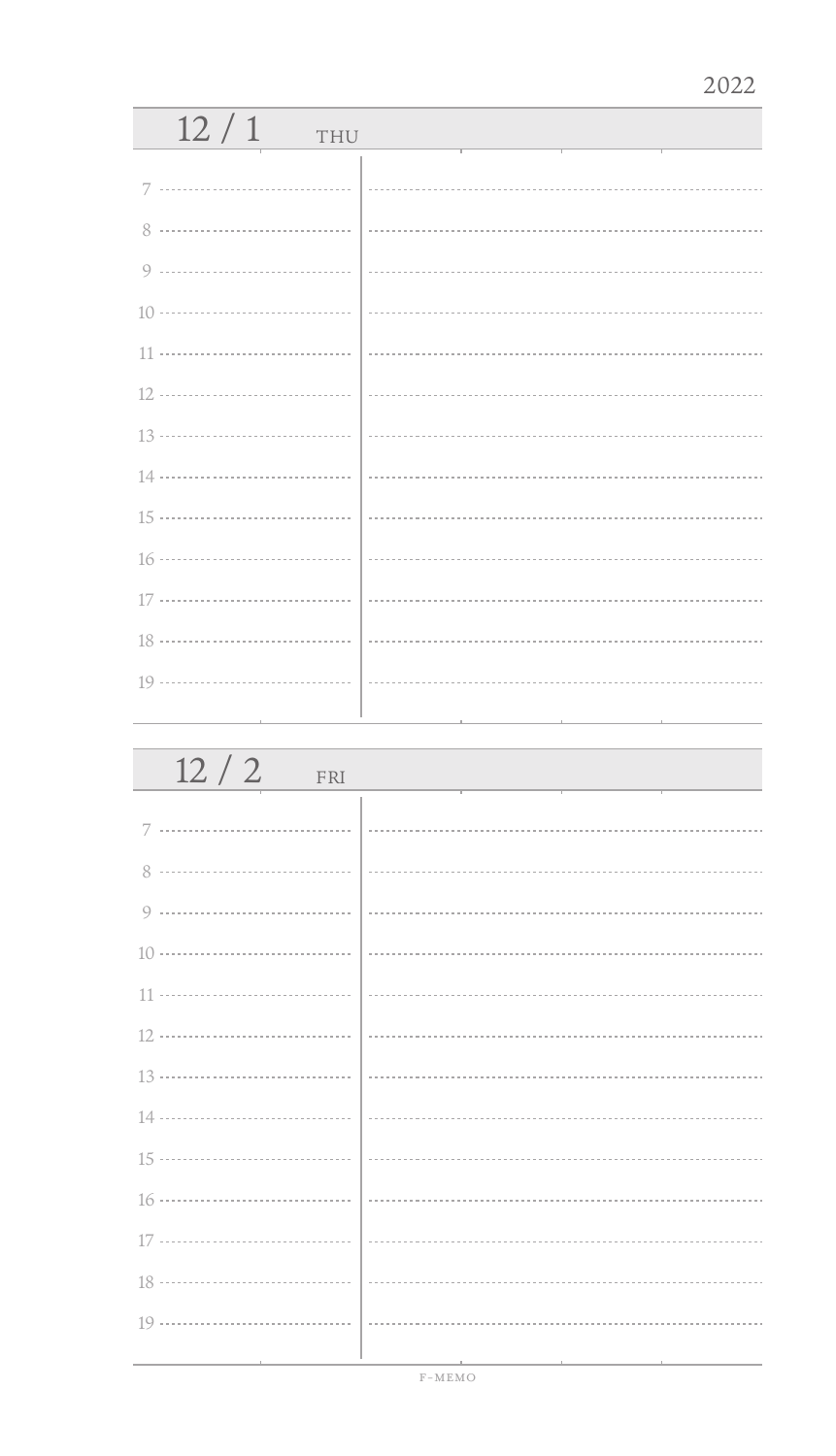| $12/3$ SAT |  |
|------------|--|
|            |  |
|            |  |
|            |  |
|            |  |
|            |  |
|            |  |
|            |  |
|            |  |
|            |  |
|            |  |
|            |  |
|            |  |
|            |  |
|            |  |

| 12/4<br>SUN |  |
|-------------|--|
|             |  |
|             |  |
|             |  |
|             |  |
|             |  |
|             |  |
|             |  |
|             |  |
|             |  |
|             |  |
|             |  |
|             |  |
|             |  |
|             |  |
|             |  |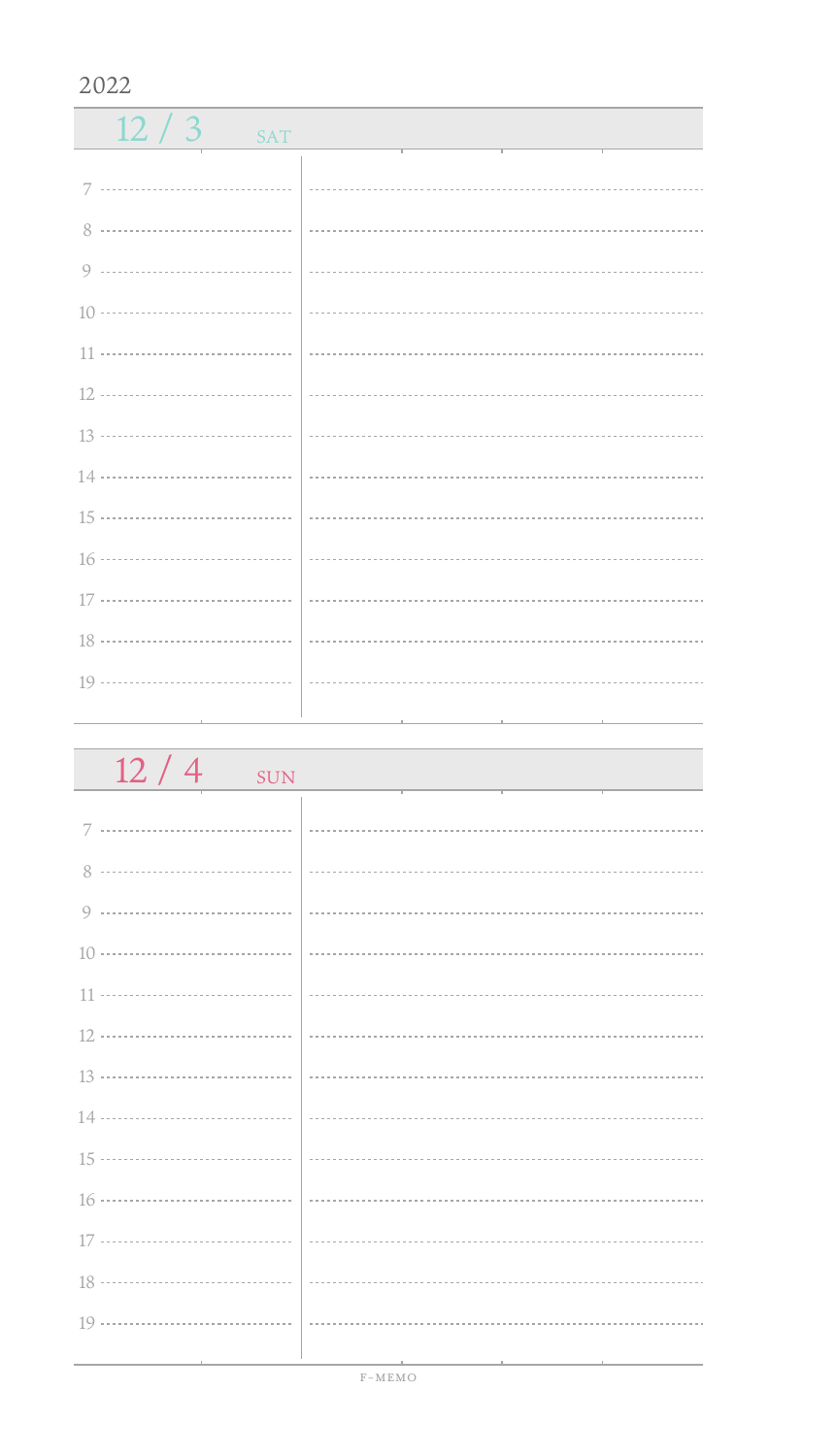| 12/5<br><b>MON</b> |  |
|--------------------|--|
|                    |  |
| 7                  |  |
| 8                  |  |
| 9                  |  |
|                    |  |
| 11                 |  |
|                    |  |
|                    |  |
|                    |  |
|                    |  |
|                    |  |
|                    |  |
|                    |  |
|                    |  |
|                    |  |
|                    |  |
| 12/6<br>THE        |  |

| $12/6$ TUE |                                                                                                                 |
|------------|-----------------------------------------------------------------------------------------------------------------|
|            |                                                                                                                 |
|            |                                                                                                                 |
|            |                                                                                                                 |
|            |                                                                                                                 |
|            |                                                                                                                 |
|            |                                                                                                                 |
|            |                                                                                                                 |
|            |                                                                                                                 |
|            |                                                                                                                 |
|            |                                                                                                                 |
|            |                                                                                                                 |
|            |                                                                                                                 |
|            |                                                                                                                 |
|            |                                                                                                                 |
|            | the contract of the contract of the contract of the contract of the contract of the contract of the contract of |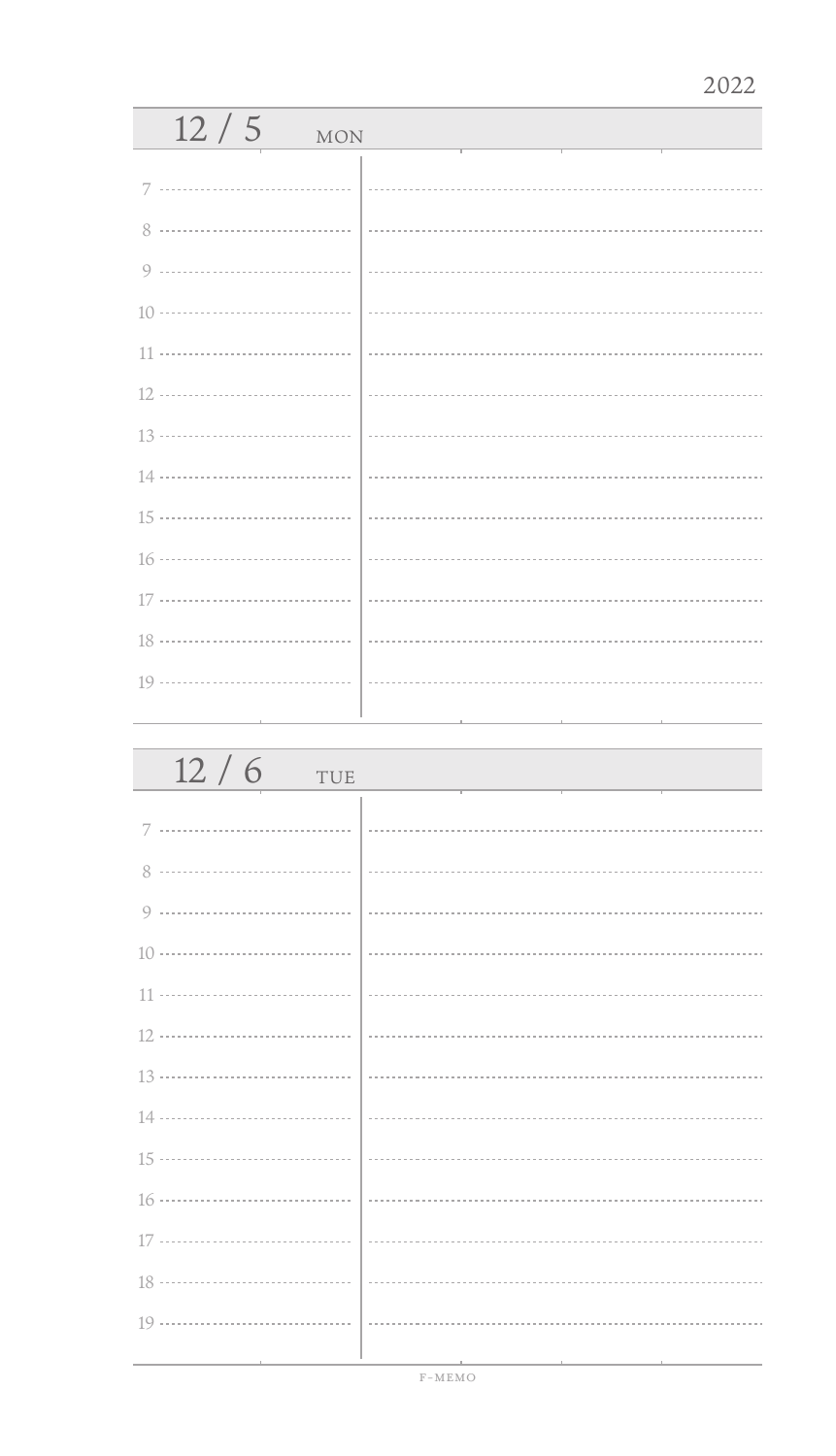| 12/7<br>WED |  |
|-------------|--|
|             |  |
|             |  |
| 8           |  |
|             |  |
|             |  |
|             |  |
|             |  |
|             |  |
|             |  |
|             |  |
|             |  |
|             |  |
|             |  |
|             |  |
|             |  |

| 12/8<br>THU                            |                                              |
|----------------------------------------|----------------------------------------------|
|                                        |                                              |
|                                        |                                              |
|                                        |                                              |
|                                        |                                              |
|                                        |                                              |
|                                        |                                              |
|                                        |                                              |
|                                        |                                              |
|                                        |                                              |
|                                        |                                              |
|                                        |                                              |
|                                        |                                              |
|                                        |                                              |
| the control of the control of the con- | the control of the control of the control of |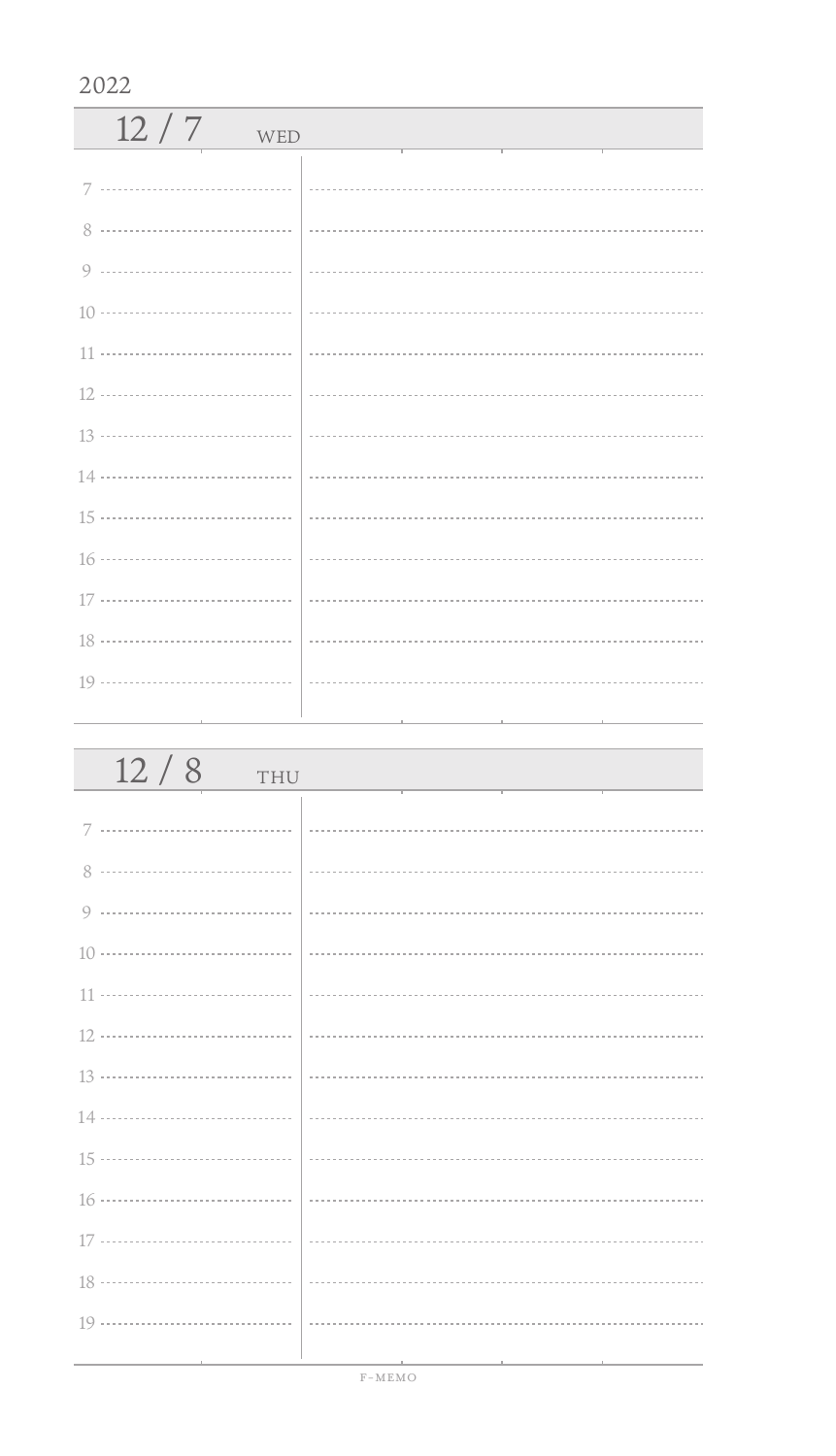| 12/9<br>FRI |  |
|-------------|--|
| 7           |  |
|             |  |
|             |  |
|             |  |
|             |  |
|             |  |
|             |  |
|             |  |
|             |  |
|             |  |
|             |  |
|             |  |
|             |  |
|             |  |
|             |  |

| 12/10<br><b>SAT</b> |   |
|---------------------|---|
|                     |   |
|                     |   |
|                     |   |
|                     |   |
|                     |   |
|                     |   |
|                     |   |
|                     |   |
|                     |   |
|                     |   |
|                     |   |
|                     | . |
|                     |   |
|                     |   |
|                     |   |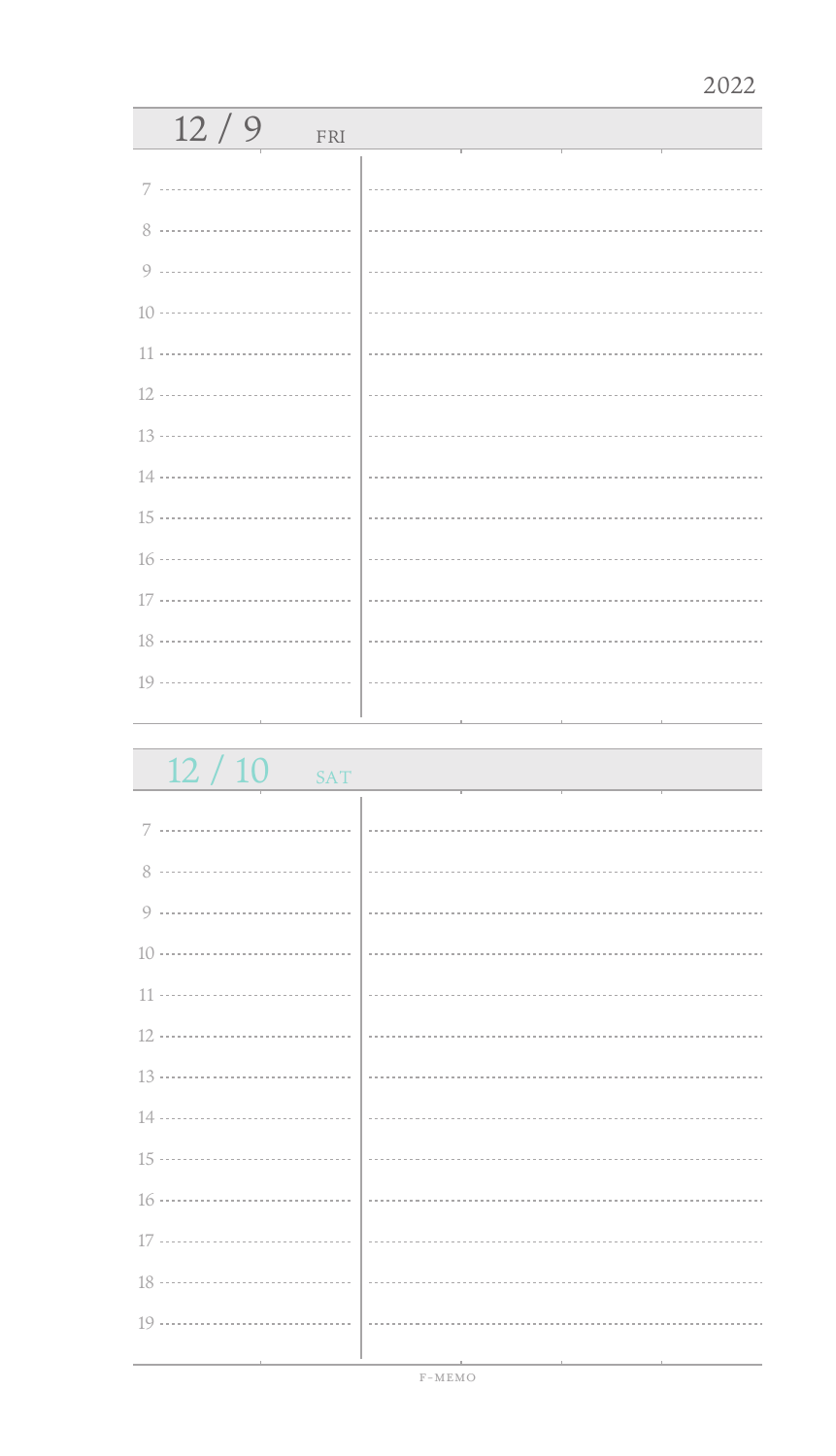| 12/11<br>SUN |  |
|--------------|--|
|              |  |
|              |  |
|              |  |
|              |  |
|              |  |
|              |  |
|              |  |
|              |  |
|              |  |
|              |  |
|              |  |
|              |  |
|              |  |

| 12/12<br><b>MON</b>             |  |
|---------------------------------|--|
|                                 |  |
|                                 |  |
|                                 |  |
|                                 |  |
|                                 |  |
|                                 |  |
|                                 |  |
|                                 |  |
|                                 |  |
|                                 |  |
|                                 |  |
|                                 |  |
| the contract of the contract of |  |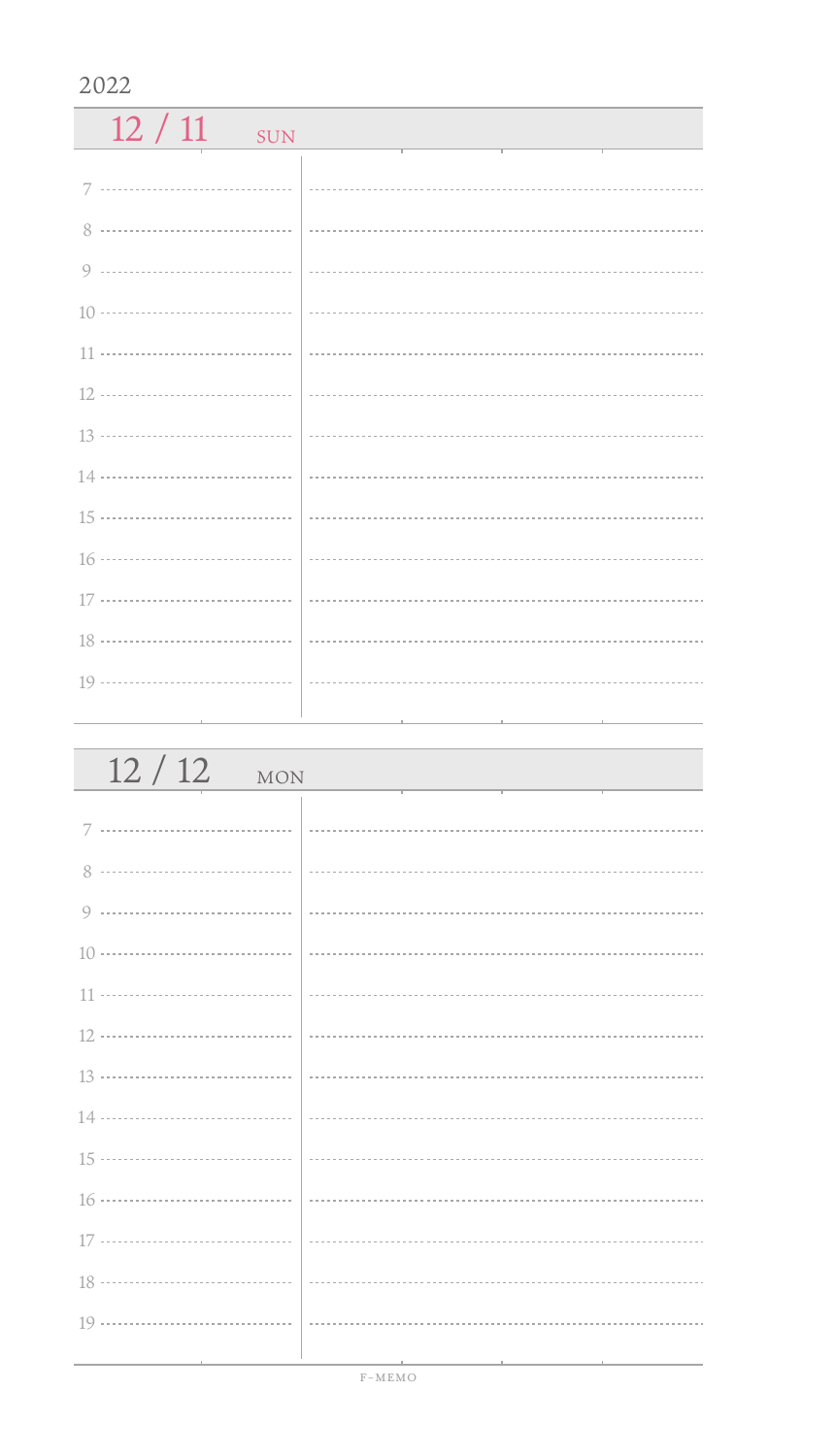| 12/13<br>TUE                                                |                    |
|-------------------------------------------------------------|--------------------|
| 7                                                           |                    |
| 8                                                           |                    |
| 9                                                           |                    |
|                                                             |                    |
| 11                                                          |                    |
|                                                             |                    |
|                                                             |                    |
|                                                             |                    |
|                                                             |                    |
|                                                             |                    |
|                                                             |                    |
|                                                             |                    |
|                                                             |                    |
| the control of the control of the control of the control of | and the control of |

| 12/14<br>WED |                             |
|--------------|-----------------------------|
| 7            |                             |
| 8            |                             |
| 9            |                             |
|              |                             |
|              |                             |
|              |                             |
|              | $\frac{13 \dots}{13 \dots}$ |
|              |                             |
|              |                             |
|              |                             |
|              |                             |
|              |                             |
|              |                             |
|              |                             |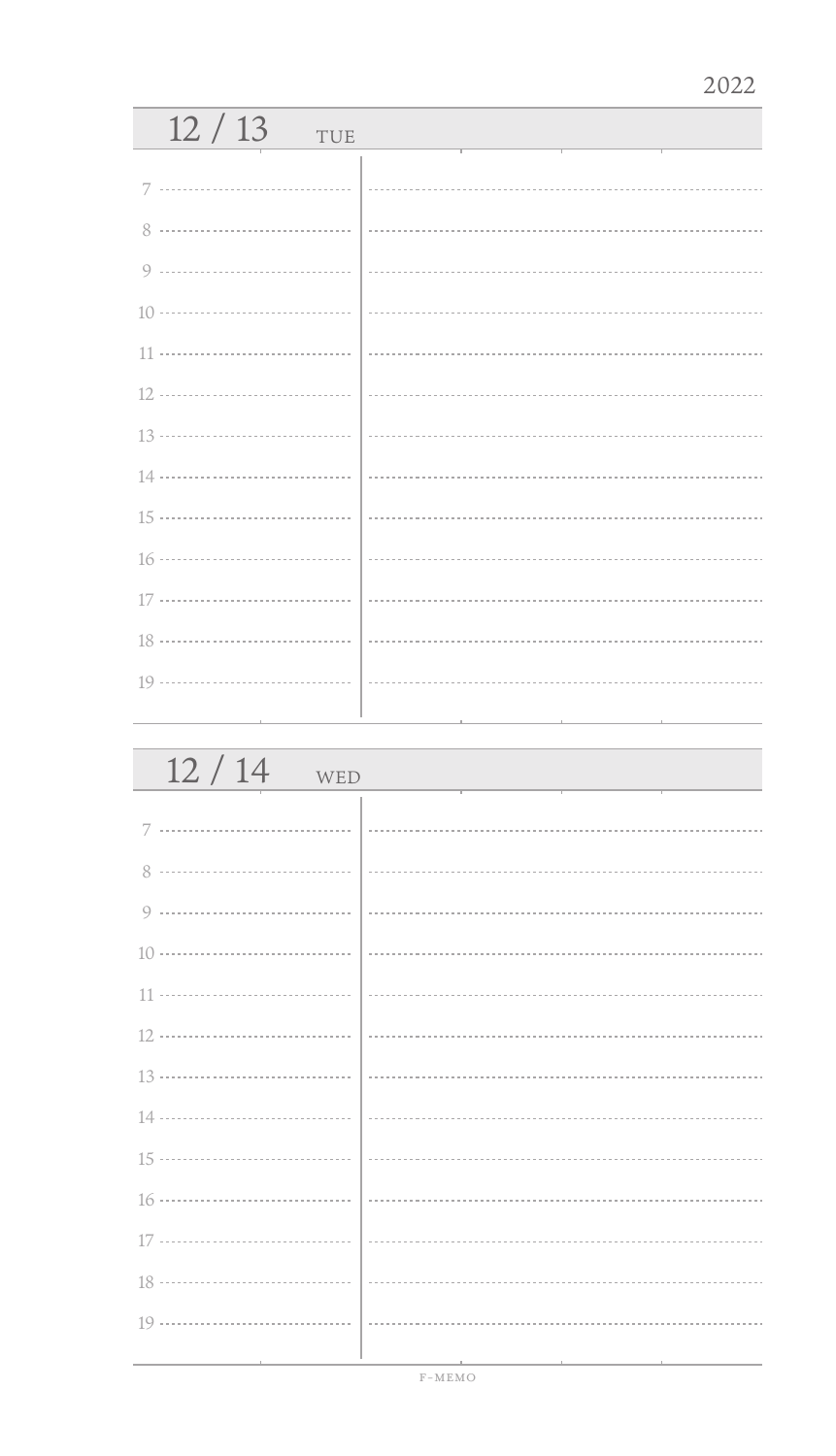| 12/15<br>THU  |  |
|---------------|--|
|               |  |
| $\mathcal{R}$ |  |
|               |  |
|               |  |
|               |  |
|               |  |
|               |  |
|               |  |
|               |  |
|               |  |
|               |  |
|               |  |
|               |  |
|               |  |

| 12/16<br>FRI                                    |                                                                                                                |
|-------------------------------------------------|----------------------------------------------------------------------------------------------------------------|
| 7                                               |                                                                                                                |
|                                                 |                                                                                                                |
|                                                 |                                                                                                                |
|                                                 |                                                                                                                |
|                                                 |                                                                                                                |
|                                                 |                                                                                                                |
|                                                 |                                                                                                                |
|                                                 |                                                                                                                |
|                                                 |                                                                                                                |
|                                                 |                                                                                                                |
|                                                 |                                                                                                                |
|                                                 |                                                                                                                |
|                                                 |                                                                                                                |
| the contract of the contract of the contract of | 그 사람들은 아이들이 아니라 아이들은 아이들이 아니라 아이들이 아니라 아이들이 아니라 아이들이 아니라 아이들이 아니라 아이들이 아니라 아이들이 아니라 아이들이 아니라 아이들이 아니라 아이들이 아니라 |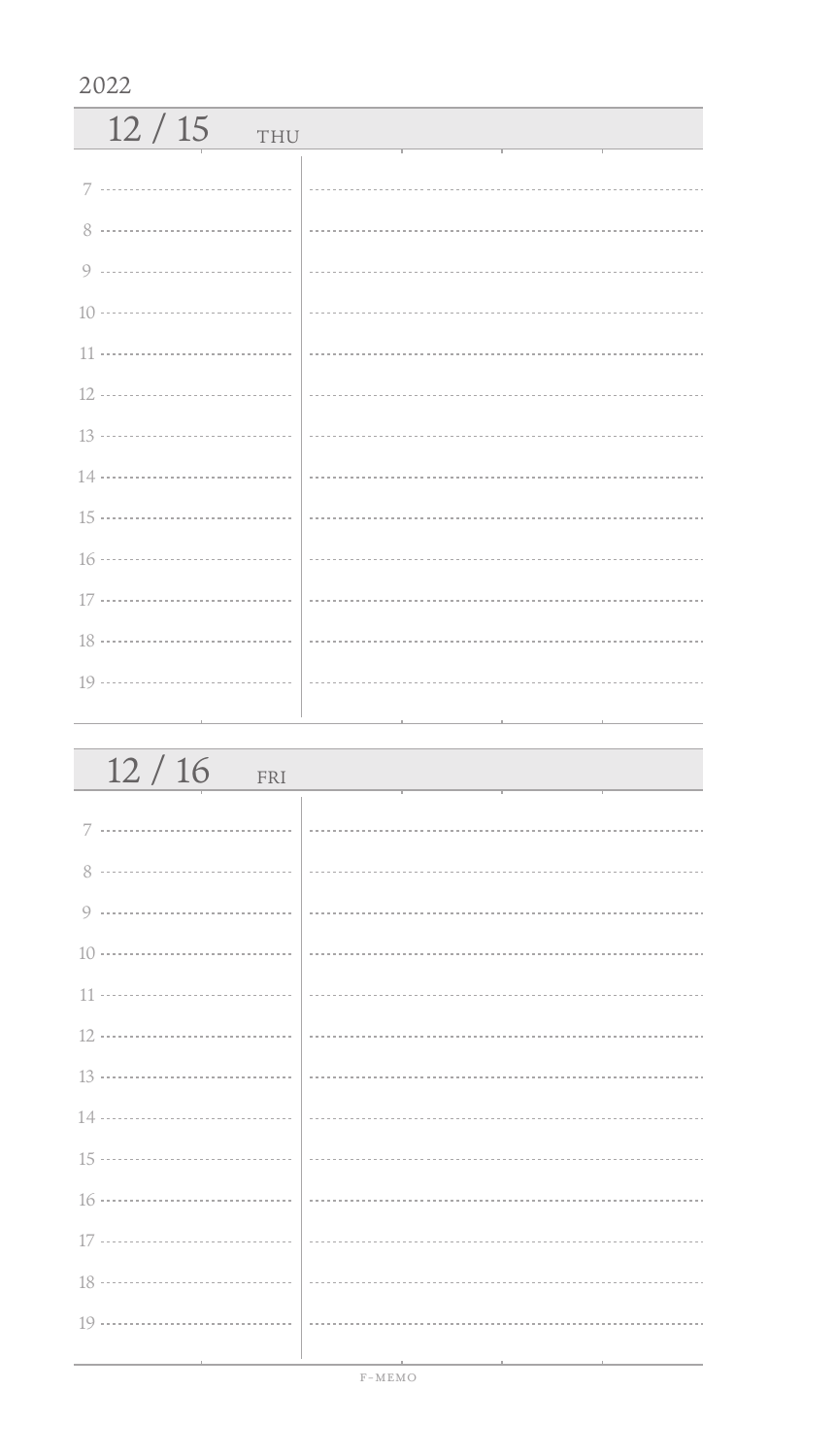| $12/17$ sat |  |
|-------------|--|
|             |  |
|             |  |
|             |  |
|             |  |
|             |  |
|             |  |
|             |  |
|             |  |
|             |  |
|             |  |
|             |  |
|             |  |
|             |  |
|             |  |
|             |  |

 $12 / 18$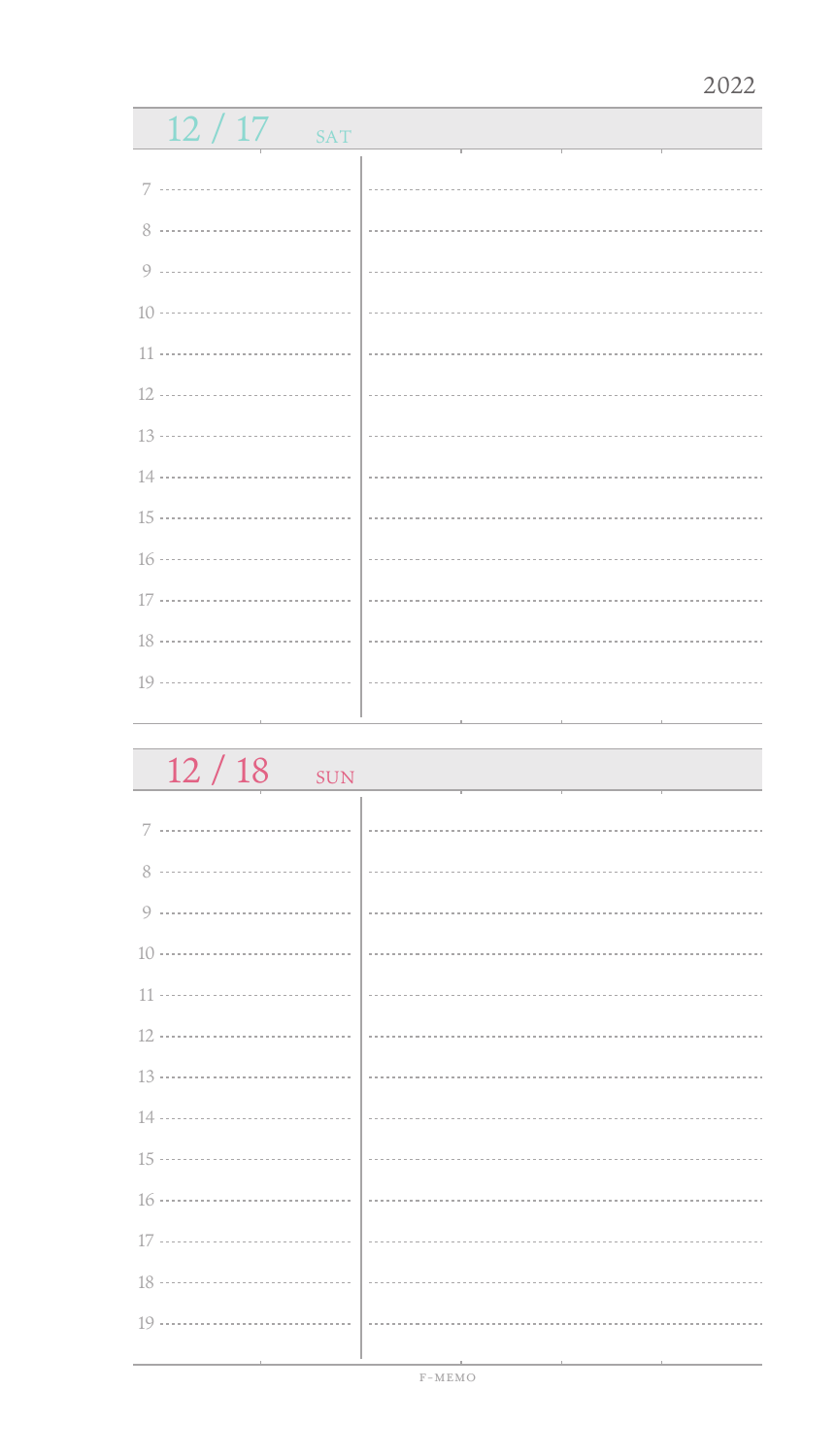| 12/19<br><b>MON</b> |  |
|---------------------|--|
|                     |  |
|                     |  |
| 8                   |  |
|                     |  |
|                     |  |
|                     |  |
|                     |  |
|                     |  |
|                     |  |
|                     |  |
|                     |  |
|                     |  |
|                     |  |
|                     |  |

| 12/20<br>TUE                  |  |
|-------------------------------|--|
|                               |  |
|                               |  |
|                               |  |
|                               |  |
|                               |  |
|                               |  |
|                               |  |
|                               |  |
|                               |  |
|                               |  |
|                               |  |
|                               |  |
|                               |  |
|                               |  |
| the control of the control of |  |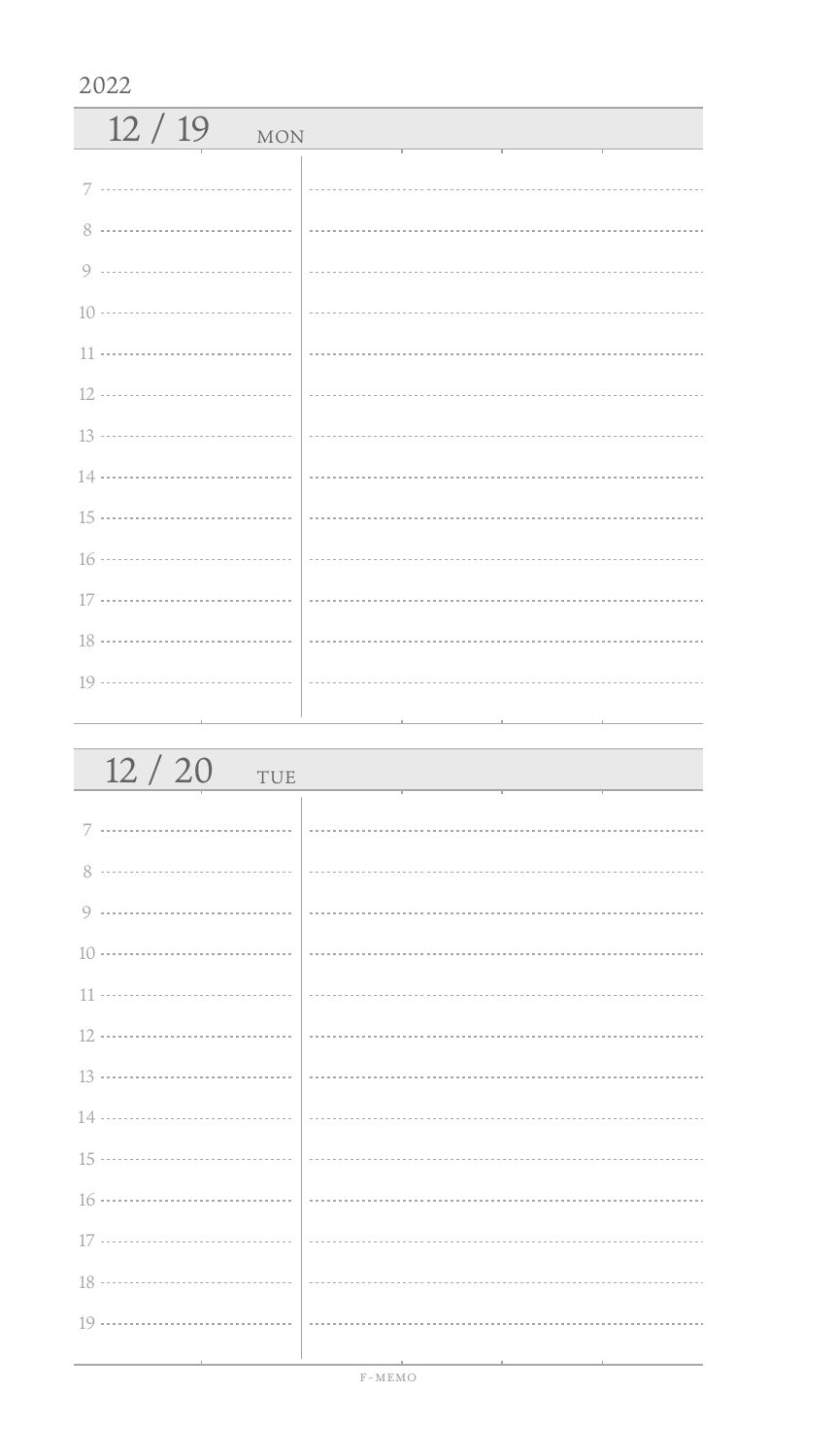| 12/21<br>WED |  |
|--------------|--|
| 7            |  |
| 8            |  |
| 9            |  |
|              |  |
|              |  |
|              |  |
|              |  |
|              |  |
|              |  |
|              |  |
|              |  |
|              |  |
|              |  |
|              |  |

| 12/22<br>THU |  |
|--------------|--|
|              |  |
| 8            |  |
| 9            |  |
|              |  |
|              |  |
|              |  |
|              |  |
|              |  |
|              |  |
|              |  |
|              |  |
|              |  |
|              |  |
|              |  |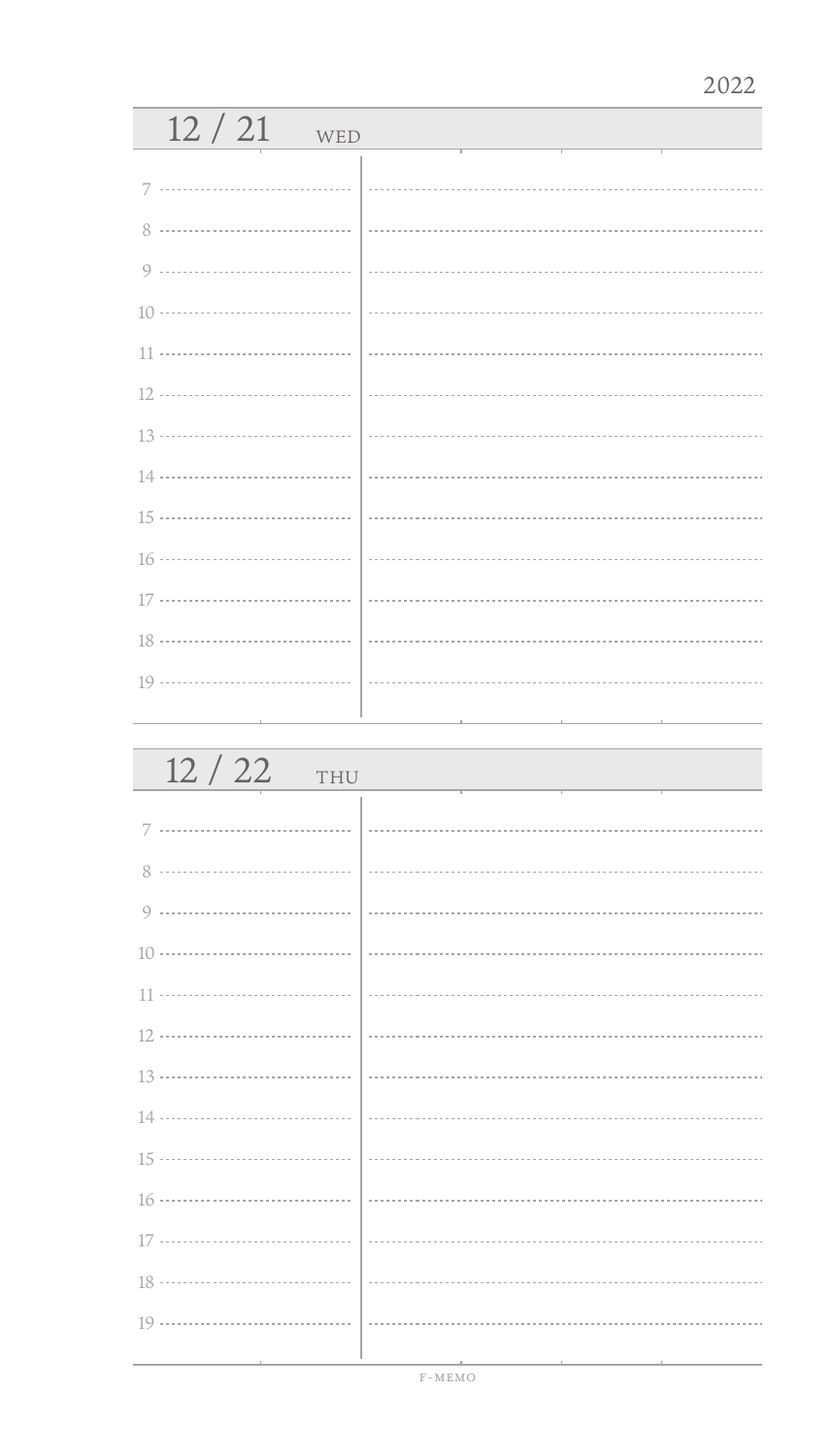| 12/23<br>FRI |  |
|--------------|--|
|              |  |
|              |  |
|              |  |
|              |  |
|              |  |
|              |  |
|              |  |
|              |  |
|              |  |
|              |  |
|              |  |
|              |  |
|              |  |
|              |  |

| 12/24<br><b>SAT</b>                                                                                             |  |
|-----------------------------------------------------------------------------------------------------------------|--|
|                                                                                                                 |  |
|                                                                                                                 |  |
|                                                                                                                 |  |
|                                                                                                                 |  |
|                                                                                                                 |  |
|                                                                                                                 |  |
|                                                                                                                 |  |
|                                                                                                                 |  |
|                                                                                                                 |  |
|                                                                                                                 |  |
|                                                                                                                 |  |
|                                                                                                                 |  |
|                                                                                                                 |  |
| the contract of the contract of the contract of the contract of the contract of the contract of the contract of |  |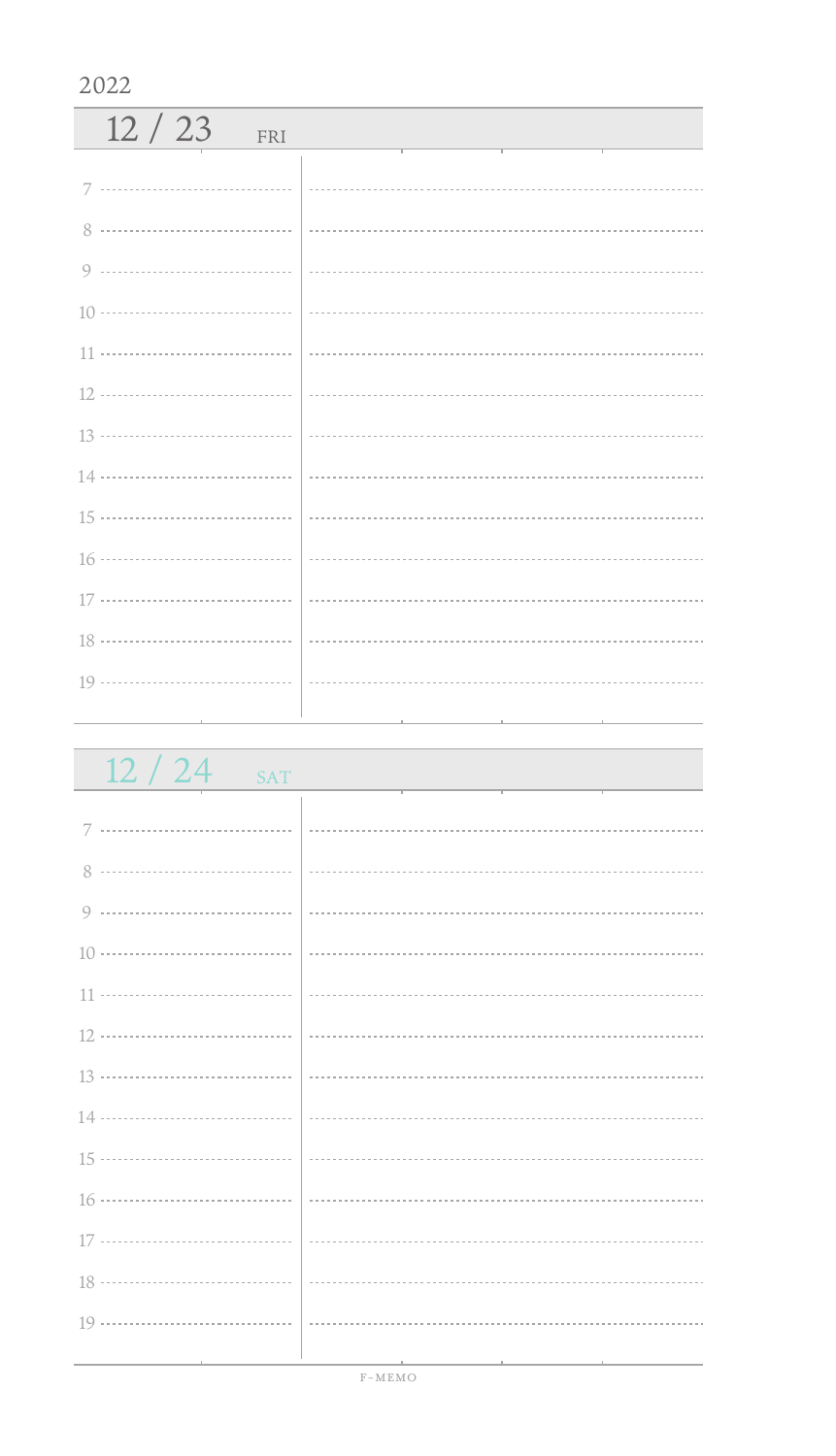| 12/25<br>SUN    |                                                          |
|-----------------|----------------------------------------------------------|
|                 |                                                          |
|                 |                                                          |
| 8               |                                                          |
| 9               |                                                          |
|                 |                                                          |
|                 |                                                          |
|                 |                                                          |
|                 |                                                          |
| 14 ……………………………… |                                                          |
| 15 ……………………………… |                                                          |
|                 |                                                          |
|                 |                                                          |
|                 |                                                          |
|                 |                                                          |
|                 | the contract of the contract of the contract of the con- |

| 12/26<br><b>MON</b> |  |
|---------------------|--|
| 7                   |  |
| 8                   |  |
| 9                   |  |
|                     |  |
|                     |  |
|                     |  |
|                     |  |
|                     |  |
|                     |  |
|                     |  |
|                     |  |
|                     |  |
|                     |  |
|                     |  |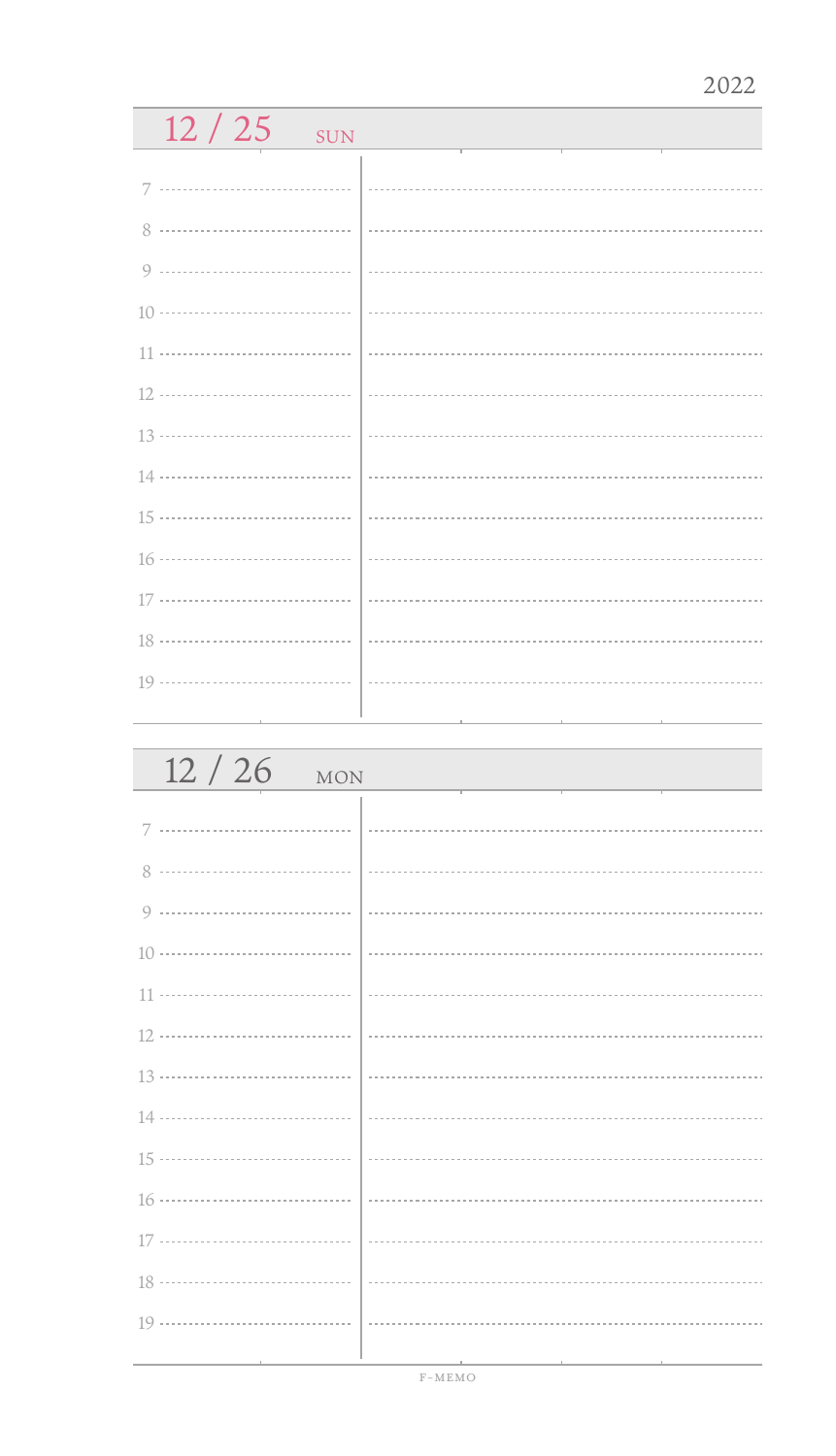| 12/27<br>TUE |                                                                                                           |
|--------------|-----------------------------------------------------------------------------------------------------------|
|              |                                                                                                           |
| 8            |                                                                                                           |
|              |                                                                                                           |
|              |                                                                                                           |
|              |                                                                                                           |
|              | $\left  \begin{array}{ccc} \rule{0.2cm}{0.15mm} \rule{0.2cm}{0.15mm} \end{array} \right. \hspace{0.08cm}$ |
|              |                                                                                                           |
|              |                                                                                                           |
|              |                                                                                                           |
|              |                                                                                                           |
|              |                                                                                                           |
|              |                                                                                                           |
|              |                                                                                                           |
|              |                                                                                                           |
|              |                                                                                                           |

| $12/28$ WED                     |  |
|---------------------------------|--|
|                                 |  |
|                                 |  |
|                                 |  |
|                                 |  |
|                                 |  |
|                                 |  |
|                                 |  |
|                                 |  |
|                                 |  |
|                                 |  |
|                                 |  |
|                                 |  |
|                                 |  |
|                                 |  |
| the contract of the contract of |  |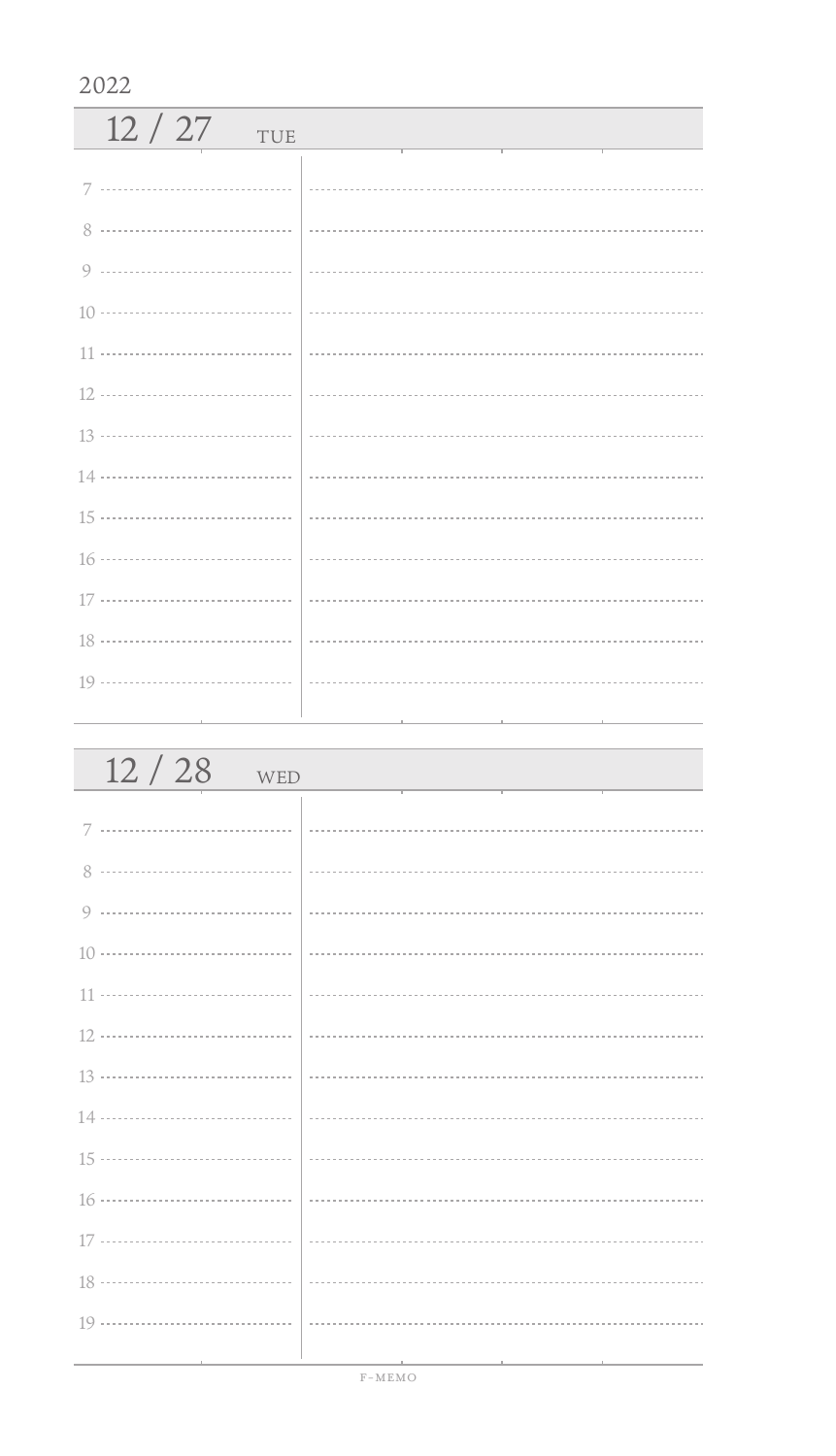| 12/29<br>THU |                                                                                                                                                                                                                                                                                                                                              |
|--------------|----------------------------------------------------------------------------------------------------------------------------------------------------------------------------------------------------------------------------------------------------------------------------------------------------------------------------------------------|
| 7            |                                                                                                                                                                                                                                                                                                                                              |
| 8            |                                                                                                                                                                                                                                                                                                                                              |
| 9            |                                                                                                                                                                                                                                                                                                                                              |
|              |                                                                                                                                                                                                                                                                                                                                              |
| 11           |                                                                                                                                                                                                                                                                                                                                              |
|              |                                                                                                                                                                                                                                                                                                                                              |
|              |                                                                                                                                                                                                                                                                                                                                              |
|              |                                                                                                                                                                                                                                                                                                                                              |
|              |                                                                                                                                                                                                                                                                                                                                              |
|              | $16 \cdots$ $\cdots$ $\cdots$ $\cdots$ $\cdots$ $\cdots$ $\cdots$ $\cdots$ $\cdots$ $\cdots$ $\cdots$ $\cdots$ $\cdots$ $\cdots$ $\cdots$ $\cdots$ $\cdots$ $\cdots$ $\cdots$ $\cdots$ $\cdots$ $\cdots$ $\cdots$ $\cdots$ $\cdots$ $\cdots$ $\cdots$ $\cdots$ $\cdots$ $\cdots$ $\cdots$ $\cdots$ $\cdots$ $\cdots$ $\cdots$ $\cdots$ $\cd$ |
|              |                                                                                                                                                                                                                                                                                                                                              |
|              |                                                                                                                                                                                                                                                                                                                                              |
|              |                                                                                                                                                                                                                                                                                                                                              |
|              |                                                                                                                                                                                                                                                                                                                                              |

| 12/30<br>FRI |  |
|--------------|--|
| 7            |  |
|              |  |
| Q            |  |
|              |  |
|              |  |
|              |  |
|              |  |
|              |  |
|              |  |
|              |  |
|              |  |
|              |  |
|              |  |
|              |  |